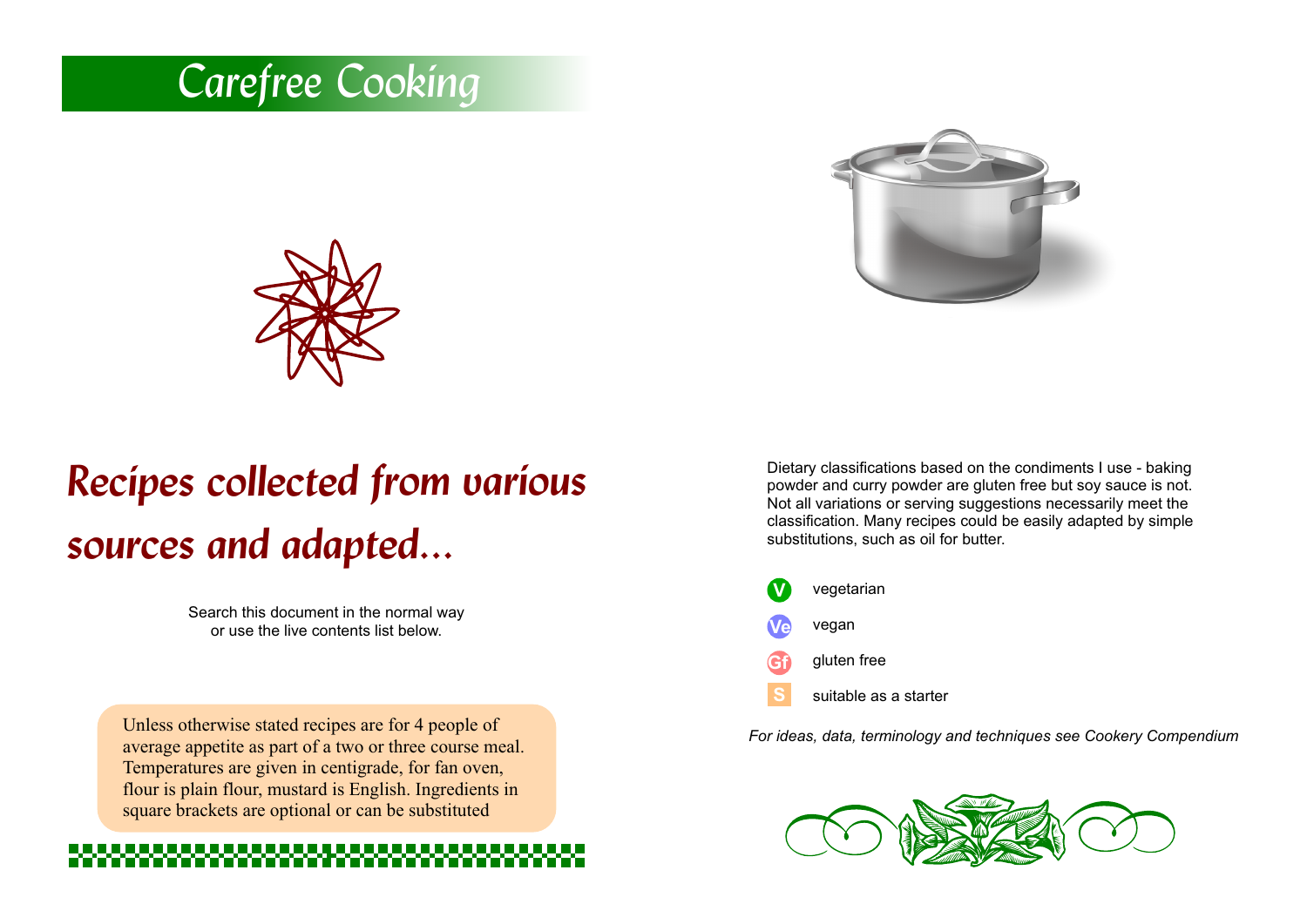### **Contents**

#### **[Soups](#page-3-0)**

[Courgette, Parmesan & basil 1.1](#page-3-1) [Butternut & peanut soup 1.1](#page-3-2) [Curried lentil 1.2](#page-3-3) [Moroccan carrot 1.2](#page-3-4) [Sweet pepper & sweet potato 1.3](#page-4-0) [Lemongrass & ginger 1.3](#page-4-1) [Spinach leek & pea soup 1.4](#page-4-2) [Celery, celeriac & leek soup 1.4](#page-4-3) [Fish chowder 1.5](#page-5-0) [Prawn & Fennel Bisque 1.6](#page-5-1) [Salmon and prawn soup 1.6](#page-5-2) [Chicken and fennel soup 1.7](#page-6-0) [Quick meat soups 1.7](#page-6-1) [Spicy Cauliflower & Apple 1.8](#page-6-2) [Butternut & coconut soup 1.8](#page-6-3) **[Starters](#page-7-0)**

[Choosing a starter 2.1](#page-7-1) [Cold plate ideas 2.2](#page-7-2) [Vegetables a la Grecque 2.2](#page-7-3) [Roast Pork Arista Florentine 2.2](#page-7-4) [Grilled marinated vegetables 2.3](#page-8-0) [Oriental vegetables 2.3](#page-8-1) [Two mousses with biscuits 2.4](#page-8-2) [Three pates with toast 2.4](#page-8-3) [Chicken Terrine 2.5](#page-9-0) [Salmon Terrine 2.5](#page-9-1) [Stuffed Peppers 2.6](#page-9-2) [Imam Bayildi 2.8](#page-10-0) [Baked eggs 2.8](#page-10-1) [Globe Artichokes 2.9](#page-11-0) [Stuffed eggs 2.9](#page-11-1) [Gratin Bake 2.10](#page-11-2) [Goats Cheese Croquettes 2.10](#page-11-3) [Mushroom, Walnut & Prune](#page-12-0)  [Crumbles 2.11](#page-12-0) [Potato Gnocchi 2.11](#page-12-1) [Chicken tikka on leaves 2.12](#page-12-2) [Pepper and tomato pudding 2.12](#page-12-3) **[Fish Course](#page-13-0)** [Baked salmon/cod parcels 3.1](#page-13-1)

[2 Microwaved salmon/trout fillets 3.1](#page-13-2) [Cold Poached salmon 3.1](#page-13-3)  [Fish Pie 3.2](#page-13-4)

[Fried fish fillets 3.2](#page-13-5) [Fish on a sauce 3.3](#page-14-0) [Fish baked with crust 3.3](#page-14-1) [Tuna in tomato sauce 3.4](#page-14-2) [Pasta and prawns in tomato sauce](#page-14-3)  [3.4](#page-14-3) [Quick Prawn curry 3.5](#page-15-0) [Prawn linguine 3.5](#page-15-1) [Potato & Parsnip Mash w/ Prawns 3.6](#page-15-2) [Piquant prawns & avocado 3.6](#page-15-3) [Garlic Prawns 3.6](#page-15-4)

#### **[Meat Course](#page-16-0)**

[On meat and poultry 4.1](#page-16-1) [Ham & cheese B & B P 4.1](#page-16-2) [Quick Roast for two or three 4.2](#page-16-3) [Roast leg of pork 4.3](#page-17-0) [Duck breasts for two 4.4](#page-17-1) [Pot-Roast Lamb & spring veg 4.4](#page-17-2) [Steaks chops & burgers 4.5](#page-18-0) [Turkey Escalopes 4.5](#page-18-1) [Sauté pork noisettes with prunes 4.6](#page-18-2) [Stir-fried meat & veg 4.7](#page-19-0) [Stir-fried duck with plums 4.8](#page-19-1) [Pork 'Stroganoff' 4.8](#page-19-2) [A braise for two 4.9](#page-20-0) [Casserole of Pork & Potatoes 4.10](#page-20-1) [Chicken & Mushroom Stroganoff 4.10](#page-20-2) [A brown stew \(lamb or beef\) 4.11](#page-21-0) [Carbonade of beef 4.12](#page-21-1) [Venison Casserole 4.13](#page-22-0) [Sauté chicken breasts & tarragon](#page-22-1)  [4.13](#page-22-1) [Moroccan Lamb Tagine 4.14](#page-22-2) [A white stew \(pork or chicken\) 4.15](#page-23-0) [Cassoulet 4.16](#page-23-1) [Meat Loaf 4.17](#page-24-0) [Meat patties, burgers & balls 4.17](#page-24-1) [Shepherds Pie 4.18](#page-24-2) [Bangers & Mash 4.19](#page-25-0) [Quick chicken curry 4.19](#page-25-1) [Chicken Tikka Masala 4.20](#page-25-2) [Chicken Pie 4.21](#page-26-0) [Chicken breast fillets with tomatoes &](#page-26-1) 

#### [olives 4.21](#page-26-1) [Chicken Breast fillets with a crust](#page-26-2)  [4.22](#page-26-2) [Red Cooked Pork 4.22](#page-26-3) [Sausage & Plum tray bake 4.23](#page-27-0) [Chicken & orange tray bake 4.23](#page-27-1)

#### **[Rice & Pasta](#page-28-0)**

[Rice as a side 5.1](#page-28-1) [Jambalaya 5.3](#page-29-0) [Chicken Basque 5.3](#page-29-1) [Paella 5.4](#page-29-2) [Kedgeree 5.5](#page-30-0) [Saffron Risotto 5.6](#page-30-1) [Basic risotto 5.6](#page-30-2) [Risotto variations 5.7](#page-31-0) [Rice or Pasta Salad 5.8](#page-31-1) [Vegetable & Prawn Pasta 5.8](#page-31-2) [Tuna and pasta bake 5.9](#page-32-0) [Lemon Pasta 5.9](#page-32-1) [Chicken & Mushroom Pasta 5.10](#page-32-2) [Couscous 5.10](#page-32-3)

#### **[Vegetarian Course](#page-33-0)**

[Veggie Loaf & Balls 6.1](#page-33-1) [Parsnip, mushroom & pecan](#page-33-2)  [crumble 6.2](#page-33-2) [Lentils 6.2](#page-33-3) [Vegetarian Root Crumble 6.3](#page-34-0) [Veggie Coulibiac 6.3](#page-34-1) [Vegetarian Shepherds Pie 6.4](#page-34-2) [Aubergine & Tomato Cobbler 6.5](#page-35-0) [Courgette & Tomato Gratin 6.5](#page-35-1) [Tomato Charlotte 6.6](#page-35-2) [Tomato Tarte Tatin 6.6](#page-35-3) [Vegetables Parmigiana 6.7](#page-36-0) [Celeriac & potato layer 6.7](#page-36-1) [Cheats Cheese Soufflé 6.8](#page-36-2) [Olive Mushroom Cake 6.8](#page-36-3) [Spanish Omelette 6.9](#page-37-0) [Ratatouille 6.9](#page-37-1) [Cheese & Spinach Omelette 6.10](#page-37-2) [Savoury Cheese pudding 6.10](#page-37-3) [Asparagus, Hollandaise & cheesy](#page-38-0)  [mashed potato 6.11](#page-38-0) [Cauliflower, celeriac & potato mash](#page-38-1)  [6.12](#page-38-1)

[Red lentil dhal 6.12](#page-38-2) [Black dhal 6.12](#page-38-3) [Mushroom Polenta Squares 6.13](#page-39-0) [Eggah 6.14](#page-39-1) [Vegan veggie hotpot 6.14](#page-39-2) [Stuffed mushrooms 6.15](#page-40-0) [Lentil butter-nut bake 6.16](#page-40-1) [Orange Vegan pilau 6.16](#page-40-2) [Veggie Burgers 6.17](#page-41-0)

#### **[Flexi Course](#page-42-0)**

[Quiche Lorraine 7.1](#page-42-1) [Pizza 7.2](#page-42-2) [Cheat's Pizza 7.3](#page-43-0) [Aubergine Pizza 7.4](#page-43-1) [Carrots with bacon 7.5](#page-44-0) [Peppers with tuna 7.5](#page-44-1) [Lentil & Pasta Bake 7.6](#page-44-2) 

#### **[Veg Methods](#page-45-0)**

[Preparing Vegetables 8.1](#page-45-1) [Vegetable times 8.2](#page-45-2) [Boiling Vegetables 8.3](#page-46-0) [Steaming Vegetables 8.3](#page-46-1) [Finishing Vegetables 8.3](#page-46-2) [Vegetable Mash 8.4](#page-46-3) [Rumbledethumps 8.4](#page-46-4) [Roasted Vegetables 8.5](#page-47-0) [Stoved Vegetables 8.6](#page-47-1) [Steamed vegetable selection 8.7](#page-48-0) [Vegetable microwave casserole 8.7](#page-48-1)

#### **[Vegetables A to Z](#page-48-2)**

[Asparagus 8.8](#page-48-3) [Grilled aubergine slices 8.8](#page-48-4) [Aubergine with tomato 8.8](#page-48-5) [Aubergine with miso 8.9](#page-49-0) [Baked aubergine slices 8.9](#page-49-1) [Beetroot with spinach and](#page-49-2)  [horseradish 8.9](#page-49-2) [Beetroot with berry fruits 8.10](#page-49-3) [Cabbage with cooked ham 8.10](#page-49-4) [Braised Red Cabbage 8.11](#page-50-0) [Cabbage Carbonara 8.11](#page-50-1) [Curried Cabbage 8.12](#page-50-2) [Cabbage with mushroom, parsnip](#page-50-3)  [and nuts 8.12](#page-50-3) [Cabbage with butter and fennel](#page-50-4)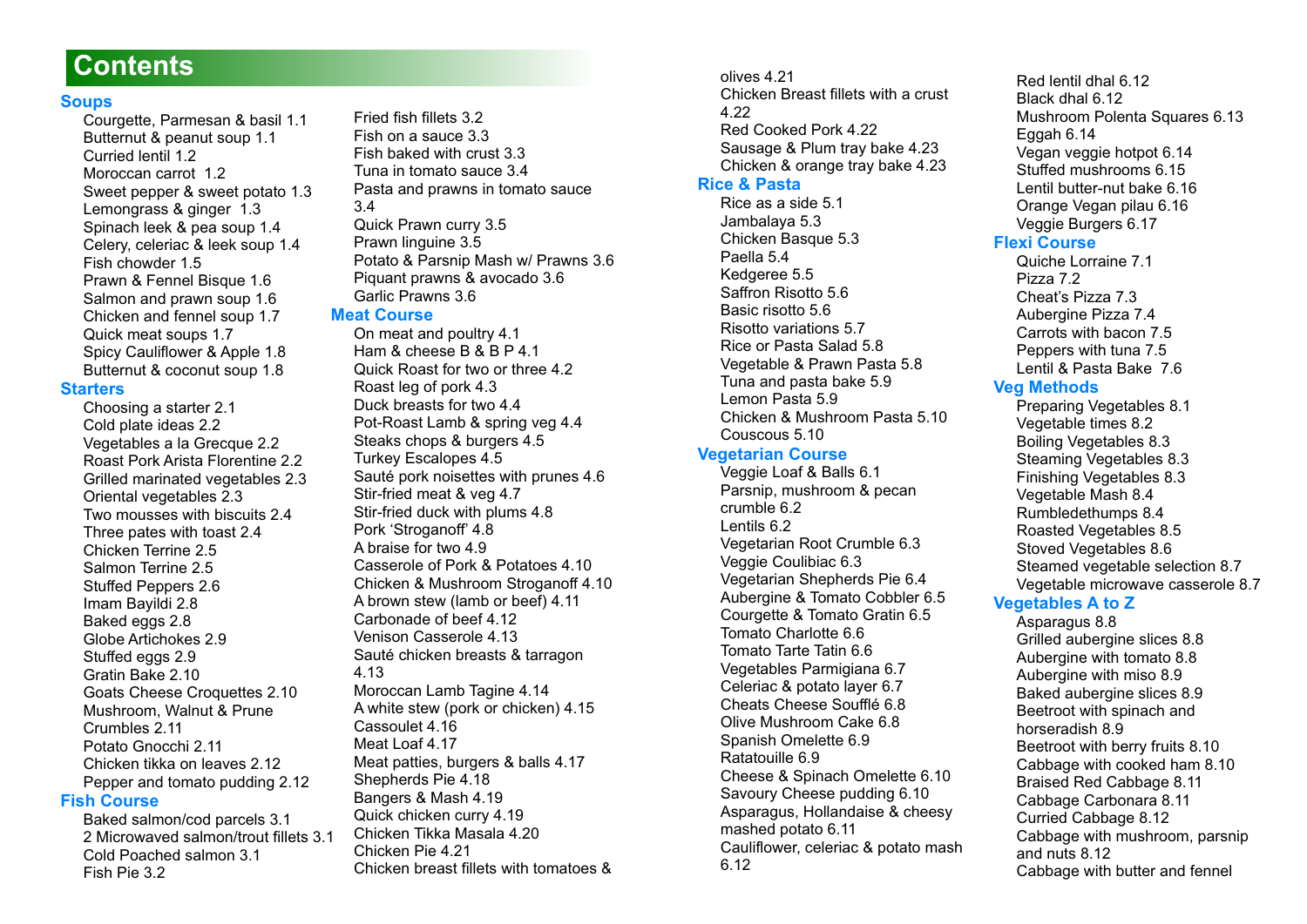[seeds 8.12](#page-50-4) [Cabbage with tomatoes & sour cream](#page-51-0)  [8.13](#page-51-0) [Cavolo nero with lemon & Parmesan](#page-51-1)  [8.13](#page-51-1) [Cavolo nero with tomatoes 8.14](#page-51-2) [Carrots with bacon 8.14](#page-51-3) [Carrots with basil 8.14](#page-51-4) [Carrots anise 8.15](#page-52-0) [Cauliflower with Almonds 8.15](#page-52-1) [Cauliflower roasted in spices 8.15](#page-52-2) [Cauliflower, cumin & Parmesan 8.16](#page-52-3) [Lemon Butter Cauliflower 8.16](#page-52-4) [Cauliflower in pasta sauce 8.16](#page-52-5) [Celeriac & potato bake 8.17](#page-53-0) [Celeriac and potato gratin 8.17](#page-53-1) [Curried Celeriac gratin 8.17](#page-53-2) [Celery Gratin 8.18](#page-53-3) [Celery, Tomato & smoked bacon 8.18](#page-53-4) [Celery with Almonds 8.18](#page-53-5) [Swiss Chard 8.19](#page-54-0) [Baked Swiss Chard 8.19](#page-54-1) [Chicory with mustard, honey, thyme](#page-54-2)  [8.19](#page-54-2) [Roasted chicory with orange 8.20](#page-54-3) [Courgettes Gratin 8.20](#page-54-4) [Kousa bi Gebna 8.20](#page-54-5) [Courgettes baked with tomatoes \(1\)](#page-55-0)  [8.21](#page-55-0) [Courgettes baked with tomatoes \(2\)](#page-55-1)  [8.21](#page-55-1) [Fried Courgettes 8.21](#page-55-2) [Courgettes with lemon & black pepper](#page-55-3)  [crust 8.22](#page-55-3) [Sauté fennel with olive oil & lemon 8.22](#page-55-4) [Braised fennel 8.22](#page-55-5) [Braised fennel with butter & Parmesan](#page-56-0)  [8.23](#page-56-0) [Baked fennel with walnut & lemon 8.23](#page-56-1) [Sautéed leeks 8.24](#page-56-2) [Leeks in wine 8.24](#page-56-3) [Okra spinach and sweet potato 8.25](#page-57-0) [Okra with tomato 8.25](#page-57-1) [Pak Choi, Bok Choi, Choi Sum 8.26](#page-57-2) [Parsnip patties 8.26](#page-57-3) [Baked parsnips with walnuts 8.26](#page-57-4)

[Potato wedges 8.27](#page-58-0) [Potato thins 8.27](#page-58-1) [Potatoes baked with butter & herbs](#page-58-2)  [\(Anna\) 8.27](#page-58-2) [Boulangere potatoes 8.28](#page-58-3) [Roast Potatoes 8.28](#page-58-4) [Baked potatoes 8.28](#page-58-5) [Gratin Dauphinois 8.29](#page-59-0) [Other potato recipes 8.29](#page-59-1) [Wilted spinach 8.35](#page-62-0) [Sprouts with tomatoes and ginger](#page-62-1)  [8.35](#page-62-1) [Butternut with orange cardamom](#page-62-2)  [butter 8.35](#page-62-2) [Sautéed butternut squash 8.36](#page-62-3) [Butternut & Potato 8.36](#page-62-4) [Roasted swede and Parmesan 8.36](#page-62-5) [Sweet potato 8.37](#page-63-0) [Quick Sweet Potato curry 8.37](#page-63-1) [Sweet Potato pancakes 8.37](#page-63-2) [Sweet potato melts 8.38](#page-63-3) [Tomato gratin 8.38](#page-63-4) [Tomatoes Maroc 8.39](#page-64-0) [Tomato tarts 8.39](#page-64-1) [Turnips in red currant coulis 8.39](#page-64-2) [Turnips caramelised 8.40](#page-64-3) [Stoved turnips with Cavolo Nero 8.40](#page-64-4) **[Salads](#page-65-0)** [Mixed Green Salad 9.1](#page-65-1) [Oriental dressing 9.1](#page-65-2)

[Simple dressing 9.1](#page-65-3) [Salade Nicoise 9.2](#page-65-4) [Warm bacon and spinach salad 9.2](#page-65-5) [Beetroot Salad 9.3](#page-66-0) [Beetroot, pepper & prawn salad 9.3](#page-66-1) [Celeriac remoulade 9.3](#page-66-2) [Celery salad 9.4](#page-66-3) [Warm chicken salad 9.4](#page-66-4) [Courgette & mushroom 9.4](#page-66-5) [Cucumber, pepper & olive 9.5](#page-67-0) [Green bean salad 9.5](#page-67-1) [Pepper salad 9.5](#page-67-2) [Potato salad 9.6](#page-67-3) [Red cabbage and walnut salad 9.6](#page-67-4) [Tomato and basil Salad 9.6](#page-67-5) [Tuna & bean salad 9.7](#page-68-0)

[Caramelised pear, pecan & Roquefort](#page-68-1)  [9.7](#page-68-1) [Pear, avocado, hazel nut and feta 9.7](#page-68-2) [Pink grapefruit & avocado salad 9.8](#page-68-3) [Pink grapefruit, mango, pepper &](#page-68-4)  [prawn salad 9.8](#page-68-4) [Carrot Salad 9.8](#page-68-5) [Sweet potato & tomato salad 9.9](#page-69-0) [Warm salmon, orange, fennel salad](#page-69-1)  [9.9](#page-69-1) [Oriental Green Salad 9.10](#page-69-2) [Poaching chicken breasts 9.10](#page-69-3) [Tony's coleslaw 9.11](#page-70-0) [Aubergine salad 9.11](#page-70-1) [Insalata Tricolore 9.11](#page-70-2) [Chicory, orange, avocado salad 9.12](#page-70-3) [Green leaf, artichoke & Parmesan](#page-70-4)  [9.12](#page-70-4)

#### **[Desserts](#page-71-0)**

[Fruit Compote 10.1](#page-71-1) [Pears poached with saffron &](#page-71-2)  [cardamom 10.2](#page-71-2) [Hot Blueberries 10.2](#page-71-3) [Roasting plums 10.3](#page-72-0) [Roasting peaches 10.3](#page-72-1) [Fruit Salad 10.4](#page-72-2) [Raspberry coulis 10.4](#page-72-3) [Trifle 10.5](#page-73-0) [Fruit Fillings 10.6](#page-73-1) [Fruit Crumble Topping 10.6](#page-73-2) [Sponge Topping 10.7](#page-74-0) [Cobbler topping 10.7](#page-74-1) [Almond Topping 10.7](#page-74-2) [Breadcrumb Topping 10.8](#page-74-3) [Apple Flapjack 10.8](#page-74-4) [Upside down puddings 10.9](#page-75-0) [Fruit Charlotte 10.9](#page-75-1) [Brown Betty 10.9](#page-75-2) [Bread and Butter Pudding 10.10](#page-75-3) [Cheesecake 10.11](#page-76-0) [Tart Pastry 10.12](#page-76-1) [Lemon Tart filling 10.12](#page-76-2) [Chocolate Tart Filling 10.12](#page-76-3) [Frangipani filling 10.13](#page-77-0) [Other Tart Fillings 10.13](#page-77-1) [Alsace Tart 10.14](#page-77-2)

[Lemon curd ice cream 10.14](#page-77-3) [Lemon Posset 10.14](#page-77-4) [Little pots of lemon cream 10.14](#page-77-5) [Chocolate Mousse 10.15](#page-78-0) [Soft Centre Chocolate Puddings](#page-78-1)  [10.15](#page-78-1) [Little pots 10.16](#page-78-2) [Quick Plum Cake 10.16](#page-78-3) [Carrot Cake 10.17](#page-79-0) [Orange Ceder Cake 10.17](#page-79-1) [Chocolate pudding 10.18](#page-79-2) [Raspberry Crumb Cake 10.18](#page-79-3) **[Fillers](#page-80-0)** [Bread 11.1](#page-80-1)

[More about yeast baking 11.2](#page-80-2) [No Knead Focaccia 11.2](#page-80-3) [Corn bread 11.3](#page-81-0) [Mediterranean Chelseas 11.3](#page-81-1) [Scones 11.4](#page-81-2) [Potato Crisps 11.4](#page-81-3) [Drop Scones and Pancakes 11.5](#page-82-0) [Griddle cakes 11.5](#page-82-1) [Biscuits 11.6](#page-82-2) [Yorkshire pudding 11.7](#page-83-0) [Croutons 11.7](#page-83-1) [Pork, sage & onion stuffing 11.8](#page-83-2) [Herb and onion stuffing 11.8](#page-83-3) [Dumplings 11.8](#page-83-4)

#### **[Sauces](#page-84-0)**

[Curry Sauce 12.1](#page-84-1) [Quick Mayonnaise 12.2](#page-84-2) [Quick Hollandaise 12.2](#page-84-3) [Tomato sauce for minced meat](#page-85-0)  [dishes 12.3](#page-85-0) [Spicy tomato sauce 12.3](#page-85-1) [Tomato pizza base 12.3](#page-85-2) [The perfect tomato sauce](#page-85-3)  [\(Guardian\) 12.4](#page-85-3) [Bechamel sauce 12.4](#page-85-4) [Romesco Sauce 12.5](#page-86-0) [Putanesca Sauce 12.5](#page-86-1) [Basic Salsa 12.6](#page-86-2) [Plum sauce 12.6](#page-86-3) [Satay sauce 12.6](#page-86-4) [Sauces for pasta 12.7](#page-87-0) **[Units](#page-88-0) [Index](#page-89-0)**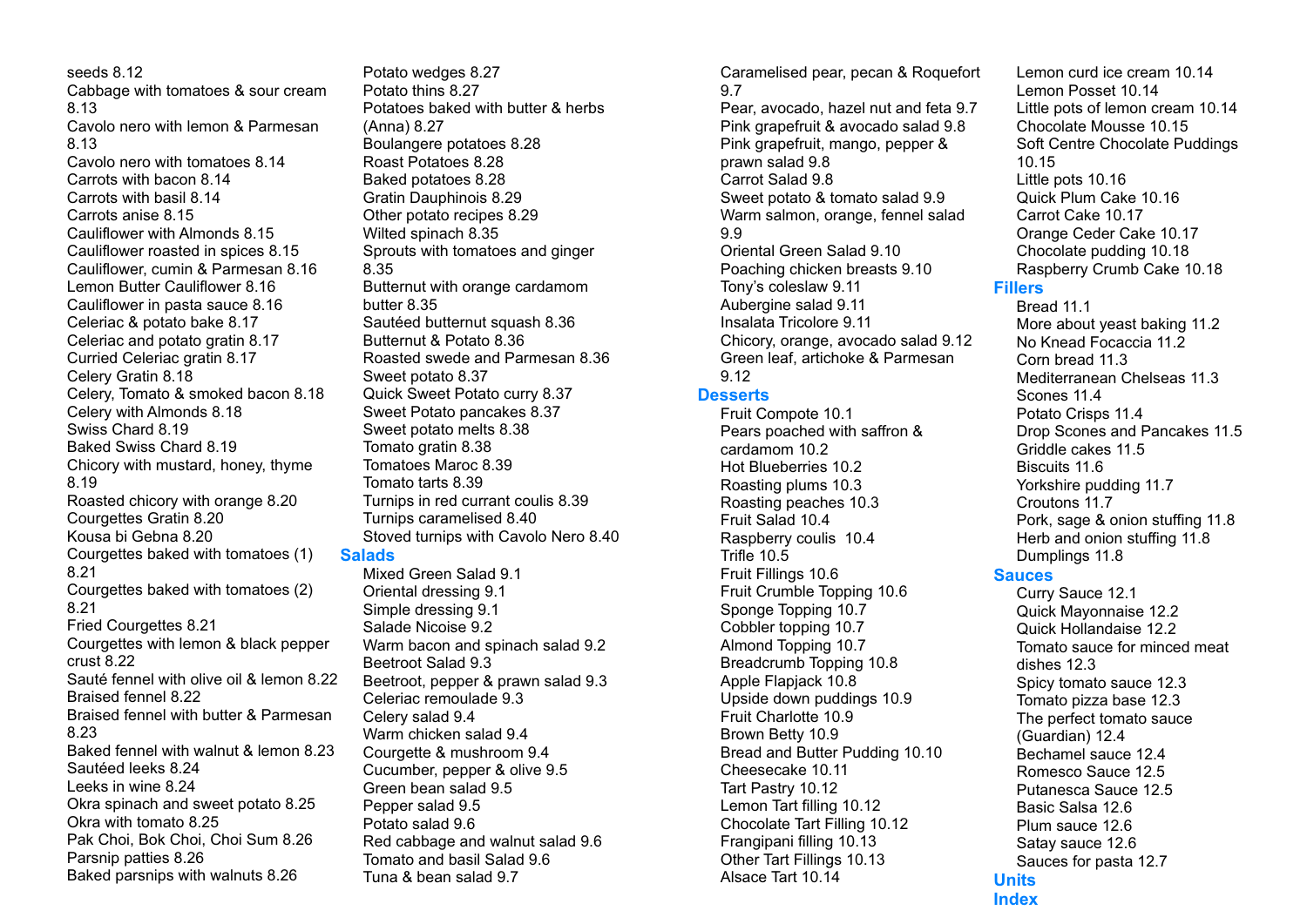# <span id="page-3-0"></span>**Soups 1.1**

### <span id="page-3-1"></span>**Courgette, Parmesan & basil**

*You could use a dessertspoon of a pesto sauce in place of the basil*

### **Ingredients**

1 tbsp olive oil, 1 oz butter, 1 large onion or leek chopped, 2 cloves garlic crushed, vegetable or chicken stock, 4 large courgettes washed and chopped, 1 oz Parmesan finely grated, 2 tbsp basil oil or pesto, creme fraiche.

### **Method**

Gently sweat the onion, courgettes and garlic in oil and butter in a closed pan for 5 minutes (stir occasionally) until the onion is softening but not coloured. Cover with stock, bring to a simmer and simmer until the vegetables are well softened.

Process until smooth.

When ready to serve, make up to four bowls-full with more stock, reheat then stir in the cheese and season to taste. Take in bowls to the table carefully float some creme fraiche on top and drizzle some basil oil or pesto over the top. Hand pesto if desired.

### **Accompaniments:**

<span id="page-3-2"></span>Crusty bread.

### *Butternut & peanut soup 1.1*



### **Ingredients**

1 butternut squash peeled, de-seeded and diced, 1 oz butter, 1 onion finely chopped, 1 stick celery finely diced, 2 tsp mild curry powder, 4 tbsp crunchy peanut butter, finely chopped ginger, veggie stock cube, milk, lemon juice, black pepper

### **Method**

Melt butter in large pan and add the onion and celery and simmer gently covered for 5 minutes, stirring occasionally. Add curry powder and ginger and stir 1 minute. Add quash, stock cube and water to cover; cover & cook 20 min until very soft. Add the peanut butter & blend. Reheat then stir in milk, water, lemon juice & seasoning to taste. Serve & garnish with toasted peanuts if desired.

# **Soups 1.2**

## <span id="page-3-3"></span>*Curried lentil*

*Lentils and onion provide the body for a warming soup for a cold day. Add favourite flavourings to taste. Add other vegetables with the lentils and simmer for a curried vegetable soup.*

### **Ingredients**

1 oz/30 g butter, 1 chopped onion, 1-2 tsp curry paste/powder, garlic, 1 inch fresh ginger diced finely, 1 oz/30 g red lentils per person.

### **Method**

Sauté the onion in the butter for about 10 minutes until well golden then add ginger and garlic and continue for 3 minutes; add the curry paste, stir in the washed lentils and add water. Simmer until tender, about 20 minutes. Adjust the liquid and season. Liquidise if preferred.

### **Variations:**

Add chopped smoked bacon and sweat before adding the lentils. Finish with a little cream or ground roasted peanuts. Substitute diced parsnip for the lentils for a sweet and spicy soup Add some tomato paste after the garlic.

#### **Accompaniments:**

A fresh crusty wholemeal loaf completes the protein balance.

### <span id="page-3-4"></span>*Moroccan carrot*



**V Gf <sup>4</sup> 4**

*Carrot soup can be boring; this one isn't*

### **Ingredients**

1 leek, 1 onion, 1 lb carrots,  $1 \text{ oz}$  butter,  $\frac{1}{4}$  tsp ground turmeric,  $\frac{1}{4}$  tsp ground cumin, ½ inch ginger, ¼ tsp paprika, stock, seasoning Chermoula: 2 oz/55g fresh parsley, 1 clove garlic, ¼ tsp ground coriander, ¼ tsp ground cumin, 2 floz/60ml olive oil, juice ¼ lemon

### **Method**

Sweat the spices in the butter for a minute, add the vegetables (diced) for 5 minutes. Cover with stock and simmer until soft. Blend and add stock to desired consistency. Blend the chermoula ingredients and drizzle into the individual bowls at the table.



**V Gf 4 4**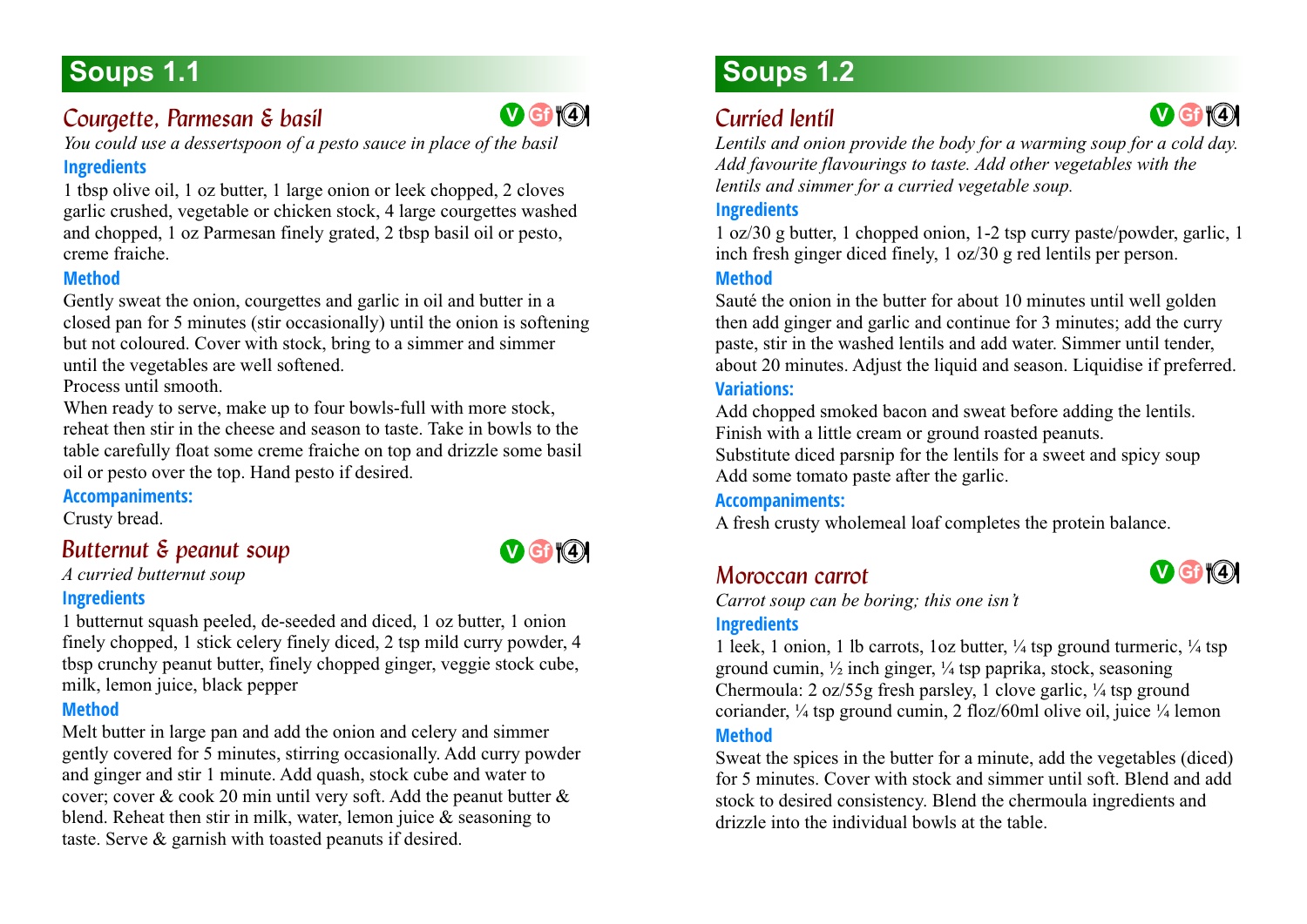# **Soups 1.3**

## <span id="page-4-0"></span>*Sweet pepper & sweet potato*

*This soup has a warm colour and a sweet taste. The peppers are roasted to bring out the flavour* **Ve V Gf 4 4**

### **Ingredients**

Three red peppers, 1 onion, 1 large sweet potato, passata, stock or water, 1 inch fresh ginger diced fine, turmeric, paprika

### **Method**

Quarter and grill the peppers skin side up until charred all over (or use a hot oven/or flame if preferred). Place in a bowl and cover with a plate. When cool, peel off the charred skin and remove the pips etc.. Dice and sauté the onion and ginger in a little oil or butter then add the turmeric, paprika and the diced sweet potato and peppers and sweat until soft. Add some passata, or a small tin of chopped tomatoes (or just stock or water), liquidise and adjust consistency with stock or water, and add seasoning . Reheat.

### **Variations:**

Instead of using sweet peppers, use butternut squash. Dice and sweat with the sweet potato. Add a little sage and lemon juice Both soups can be enriched with creme fraiche or garnished with prawns.

### **Accompaniments:**

<span id="page-4-1"></span>A crusty bread or corn bread - see section 11.

### **Lemongrass & ginger**

*A bit of a cheat. Discovered on "Discovery"*

# **Gf 4 4**

### **Ingredients**

2 tubs beef or chicken stock/consomme, 3 or 4 sticks lemongrass, 1 inch fresh ginger peeled and finely diced, 2 spring onions, sprig of fresh coriander, 4 mushrooms sliced (preferably shiitake)

### **Method**

In a large pan bring the stock to a simmer, add the lemongrass (cut in 2) and ginger to infuse for at least 30 minutes. When needed, make up with water to 4 bowls, reheat with the mushrooms, and serve garnished with chopped spring onion and coriander

# **Soups 1.4**

### <span id="page-4-2"></span>*Spinach leek & pea soup 1.4*

*Peas provide body and sweetness to counteract bitterness in the greens.*

### **Ingredients**

A large bag of washed spinach leaves, chopped, 1 small onion, chopped, 1 large or 2 small leeks washed and chopped, 10 oz/300g frozen peas. Nutmeg, pepper. Vegetable or chicken stock. A little chopped fresh or frozen parsley. Lettuce optional.

### **Method**

In a solid pan, gently soften the onion and leek in a little butter (5 minutes), add the peas and a little stock or water to cover and simmer until just tender. Add the spinach (and lettuce if used) and continue stirring until it has wilted. Grate in a little nutmeg and liquidise. Strain through a coarse sieve if desired. Add more water or stock to create 4 bowlsful. Reheat when required and add parsley and season. AFTER serving garnish with creme fraiche.

### **Variations:**

Try any combination of green vegetables such as courgettes with thyme and lettuce, cauliflower with cumin and spinach.

### **Accompaniments:**

<span id="page-4-3"></span>Croutons - see section 11, or crusty bread *Celery, celeriac & leek soup 1.4*



#### **Ingredients**

A knob of butter and splash of olive oil, a head of young celery, 2 small leeks, half a small celeriac,1 pint/600ml of good vegetable stock, pinch of celery salt, black pepper.

### **Method**

Finely dice the celeriac; slice or dice the celery, removing any strings. Wash and dice the leeks. Sweat gently in the butter for ten minutes then pour over half the stock and simmer until just soft. Blend with hand-held blender. Thin with some of the remaining stock. Season with celery salt and pepper. Stir in a little grated cheese or cream before serving.

### **Variations:**

A dusting of thyme or ground fennel seeds A bulb of fresh fennel, diced, adds complexity to the flavour. 75g hazel nuts & 100ml crème fraiche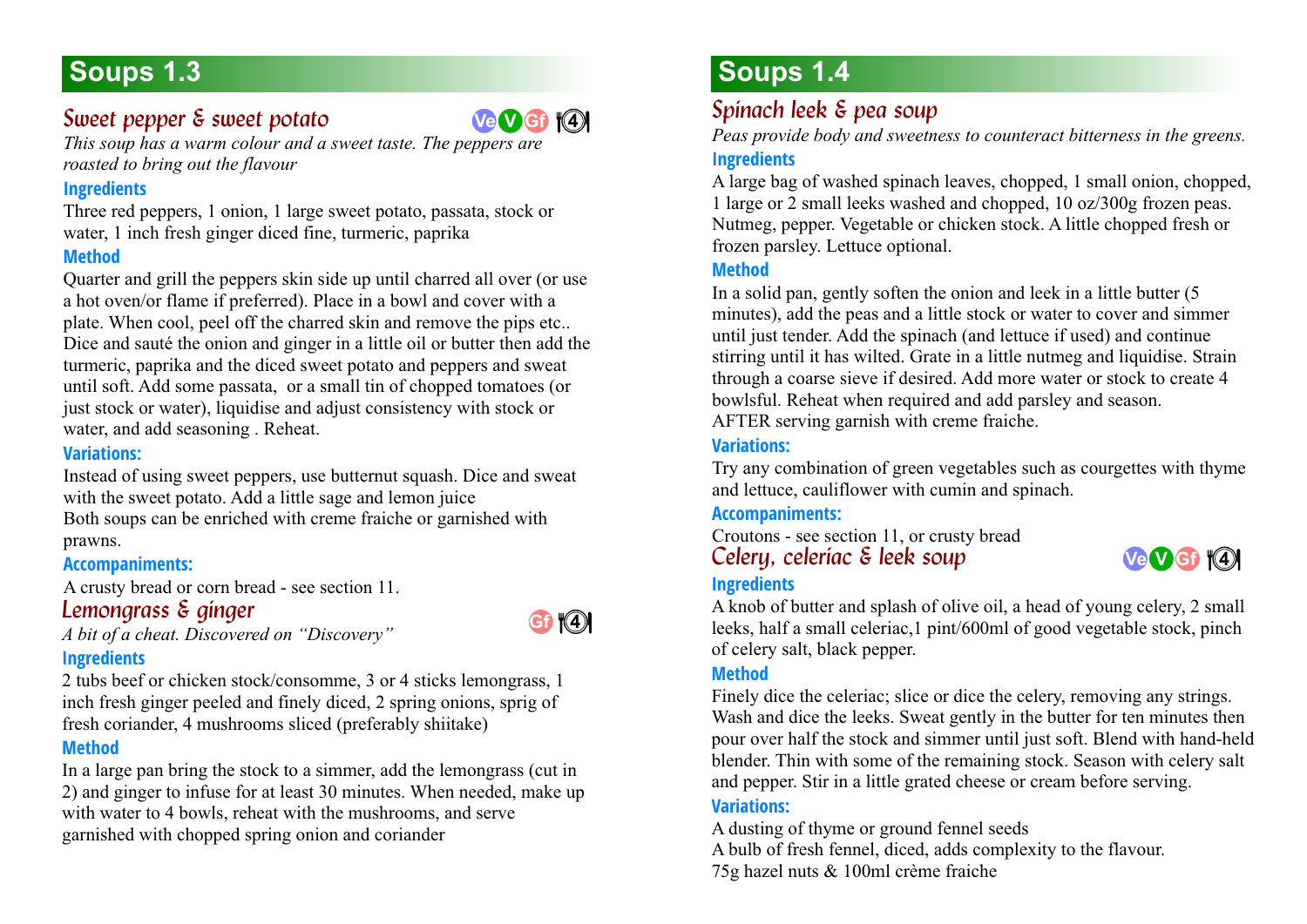### <span id="page-5-0"></span>*Fish chowder*

*A meal from the sea. Here are two examples, using common fish*  **Recipe 1**

### **Ingredients**

1 lb/500 g new potatoes, 3 oz/100 g blanched smoked ham or bacon, 1 lb/500 g of any mix of fresh cod or haddock (can be frozen), smoked cod or haddock, prawns, plus a large onion, 20 floz/450 cl fish stock, bay leaf, thyme

### **Method**

Slice and sweat the onion in butter in a closed pan with the ham until soft. Sprinkle in a little flour, stock, finely sliced new potatoes, herbs, and stir in the stock. When the potatoes are soft, add milk and flaked fish and gently heat though until cooked, add the prawns, reheat and serve.

### **Recipe 2**

### **Ingredients**

1 lb/500 g fresh cod or haddock (can be frozen), or smoked cod or haddock, 2 oz prawns, 1 small onion, 1 clove garlic, 20 floz/450 cl fish stock, 8 oz/250 g vegetables (leek, celery, celeriac, fennel), 1 tin chopped tomatoes, 1 floz/2 tbsp olive oil, ½ red pepper, 1 orange, bay leaf, thyme

### **Method**

Sweat the chopped onion, leek, celery, celeriac, red pepper and or fennel gently with the garlic in olive oil in a closed pan until quite soft. Add chopped tinned tomatoes, and orange zest. Fillet, chop and add the fish, then 20 floz fish stock or water and hint of orange juice and simmer 10 minutes with saffron, bay leaf & thyme. Add thawed prawns, simmer 5 minutes more, liquidise well, sieve and serve. **Accompaniments:**

Serve with garlic croutons or crusty bread.

# **Soups 1.5 Soups 1.6**

# *Prawn & Fennel Bisque 1.6* **Gf <sup>4</sup> 4 Gf <sup>4</sup> 4**

### <span id="page-5-1"></span>**Ingredients**

450g raw tiger prawn in their shells, 4 tbsp olive oil, 1 large onion, chopped 1 large fennel bulb, chopped, fronds reserved, 2 carrots, chopped, 150ml dry white wine, 1 tbsp brandy, 400g can chopped tomato, 1litre fish stock, 2 generous pinches paprika, 150ml double cream,

### **Method**

Shell the prawns, then fry the shells in the oil in a large pan for about 5 mins. Add the onion, fennel and carrots and cook for about 10 mins until the veg start to soften. Pour in the wine and brandy, bubble hard for about 1 min to drive off the alcohol, then add the tomatoes, stock and paprika. Cover and simmer for 30 mins. Meanwhile, chop the prawns.

Blitz the soup as finely as you can with a stick blender or food processor, then press through a sieve into a bowl. Spend a bit of time really working the mixture through the sieve as this will give the soup its velvety texture. Tip back into a clean pan, add the prawns and cook for 10 mins, then blitz again until smooth. You can make and chill this a day ahead or freeze it for 1 month. Thaw ovenight in the fridge. To serve, gently reheat in a pan with the cream. If garnishing, cook the 8 prawns in a little butter. Spoon into small bowls and top with the prawns  $\&$  snipped fennel fronds.

### **Variations:**

<span id="page-5-2"></span>If fennel is not available use a large leek a stick of celery & fennel seeds. **Salmon and prawn soup Gf <sup>4</sup> 4**

### **Ingredients**

knob butter, 1 onion, finely diced, 1 leek, quartered and finely sliced, 1 stick celery and 1 small bulb fennel, both finely diced, a few saffron strands, 650ml hot fish stock, 4 cloves garlic, crushed, small tin tomatoes, chopped, 1 tbsp tomato purée, 150ml white wine, 500g new potatoes, quartered, 260g salmon, skinned and cut into 2cm pieces, 250g large prawns, 75ml double cream, 2 tbsp fresh dill

### **Method**

In a large pan cook the onion, leek, celery and fennel over a gentle heat in butter until completely soft (15 min). Add the garlic, tomatoes and tomato purée. After 5 min add the wine, saffron, and fish stock, seasoning and potatoes. Simmer 15-20 mins until just cooked, then add the salmon and prawns and cook for a further 5 min. Stir through the cream and dill.

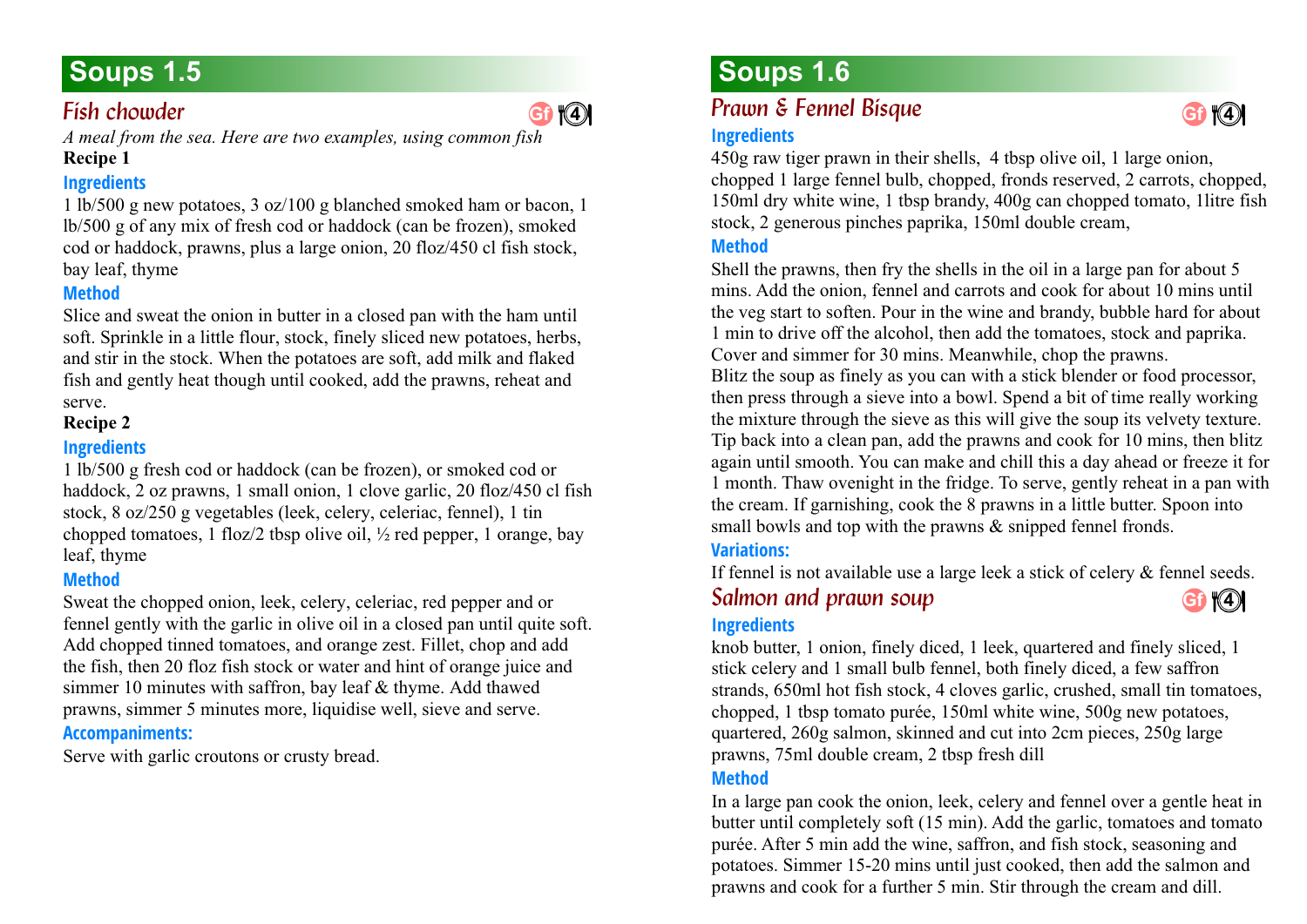# **Soups 1.7**

### <span id="page-6-0"></span>*Chicken and fennel soup*

*This recipe can be adapted to meats. Serves up to 6*

#### **Ingredients**

2 chicken beast fillets or chicken thigh fillets, 1 small onion sliced, garlic, 2 bulbs fennel, quartered, tops and stem removed and sliced against the grain, 2 sticks celery thinly sliced, 1 large carrot diced, teaspoon fennel seeds, tsp dried tarragon,  $\frac{1}{4}$  tsp thyme,  $\frac{1}{4}$  celeriac or white cabbage, stem removed and chopped, knob of butter, dash of oil, tsp curry powder.

### **Method**

In a medium pan, slowly soften the onion and garlic in the oil and butter and fennel seeds. Add the vegetables, herbs and spices, stir and sweat gently, covered for 5 minutes then add hot chicken stock or a cube plus enough boiling water to cover and re-cover. Simmer gently for 30 minutes. Meanwhile prepare the chicken, removing and sinew or fatty bits and slice finely. Add the chicken and simmer gently for 15-20 minutes until the chicken is cooked through and the carrots are soft. Test and season. The contents of the pan can be consumed as a stew or blitzed to form a soup.

### **Variations:**

Different selections of vegetables can be used. Replace cabbage with celeriac. After blitzing add some noodles and cook through. Pork fillet could be used in place of chicken, in which case try Chinese flavourings - star anise/five spice powder, ginger and soy sauce.

## <span id="page-6-1"></span>*Quick meat soups 1.7*

*Use a ready made stock and cooked meat or a stir-fry quality meat, (chicken breast, duck breast, fillet steak, pork fillet,) in fine strips.* Bring appropriate stock to boil with flavourings (e.g. lemongrass, star anise, carrot, celery) simmer 20 minutes and strain. Add carrots julienne, rice, vermicelli or diced potato, and simmer until just tender. Add meat and poach a further 2 minutes with pak choi if using. pork with ginger, star anise duck with soy sauce, ginger, five spice powder & chilli lamb with curry powder, coconut cream **Gf**

chicken with miso, noodles, pak choi or with tarragon & mushroom

# **Soups 1.8**

# <span id="page-6-2"></span>*Spicy Cauliflower & Apple*

Use cheap cuts of meat, simmered on the bone until tender, the strained *liquid is then used for flavour.* **V Gf 4 4**

### **Ingredients**

2 tbsp olive oil, 1 medium onion, roughly chopped, 3 garlic cloves, smashed and peeled, 1 tsp fennel seeds, 2 rounded tsp mild curry powder, ½ tsp cinnamon, 1 medium head cauliflower, in small florets, 1 dessert apple, peeled and roughly chopped, 650ml chicken/vegetable stock, salt, black pepper, 2 tbsp honey (optional, to taste), up to 125ml double cream, 2 oz Parmesan cheese finely grated, optional. Garnish: 1 dessert apple, peeled and finely diced, ¼ tsp curry powder.

### **Method**

Heat the olive oil in a large pan over medium heat. Add the onion and garlic and cook, stirring occasionally, until soft, about 4 mins. Add fennel seeds, the curry powder and cinnamon and cook a few minutes more. Add the cauliflower, apple and stock. Bring to a boil, cover and simmer gently for about 20 minutes, or until the cauliflower is tender. Purée the soup with an immersion blender until completely smooth. Stir in cream. Return to a simmering, and then taste and adjust seasoning with salt, pepper and honey to taste. Keep the soup warm while preparing the garnish. Stir in any Parmesan cheese.

For the garnish, toss the diced apples with the curry powder. Ladle the soup into shallow bowls and top with a spoonful of curried apples.

### <span id="page-6-3"></span>*Butternut & coconut soup 1.8*

**V Gf 4 4**

*Recipe of Clodagh McKenna*

### **Ingredients**

1 butternut squash peeled, de-seeded and diced, 2 tbsp olive oil, 2 garlic cloves crushed, 2 onions chopped 2 tsp ground cumin, 1 tbsp curry powder, 600 ml vegetable stock, 300 ml coconut milk, salt & black pepper. Coconut flakes optional for garnish.

### **Method**

Stir the onion, garlic and squash into the oil in a hot pan. Cover and sweat for 10 minutes. Stir in the spices for 3 minutes then add the hot stock and simmer 15 minutes. Add the cocont milk and continue another 5 minutes or until the squash is tender. Blitz and serve.



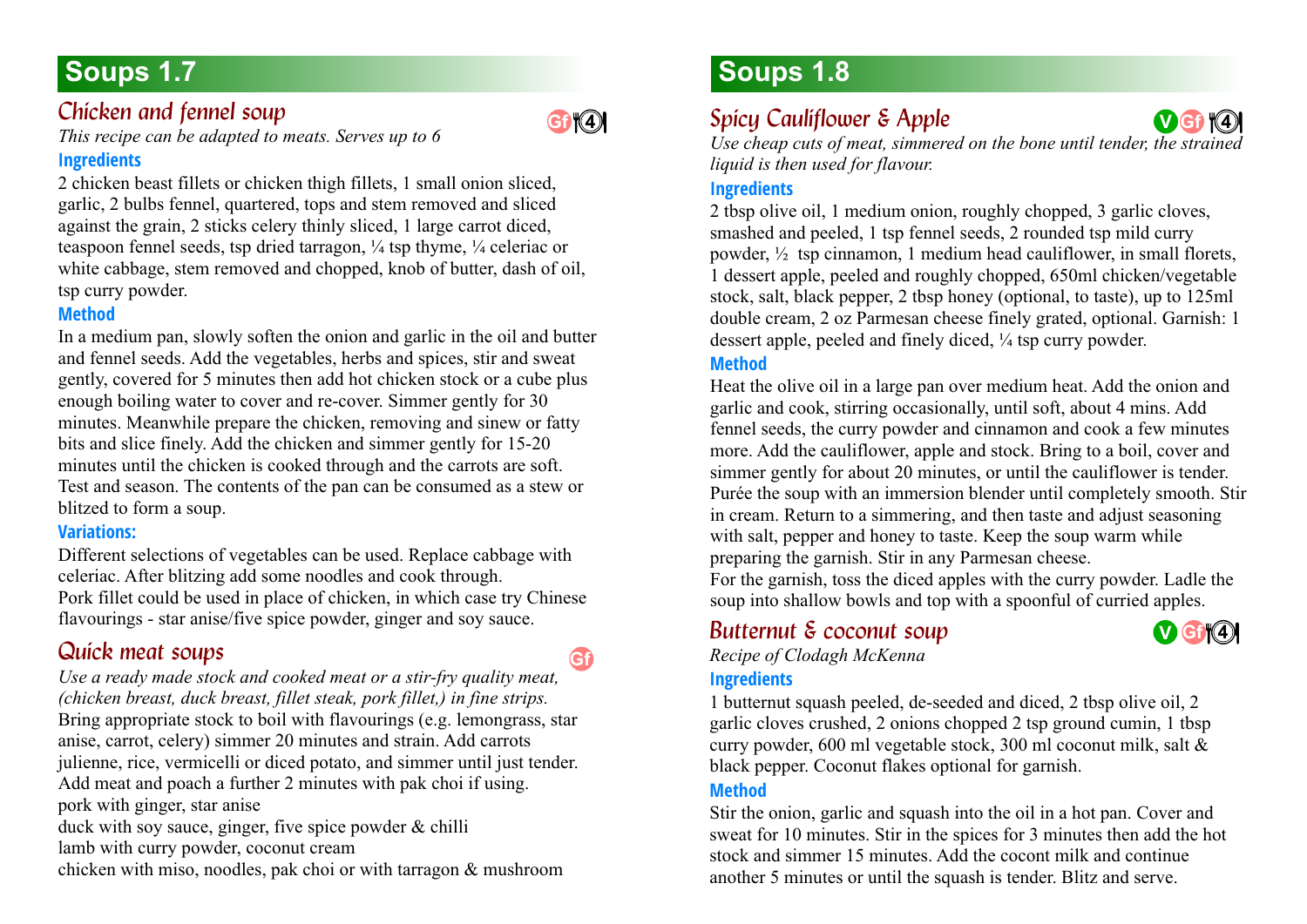# <span id="page-7-0"></span>**Starters 2.1**

## <span id="page-7-1"></span>*Choosing a starter*

Starters are for dinner parties. They should be light and interesting to tantalize our taste buds and increase our appetite. As an introduction to the meal, the flavours may be coordinated with the main dish, and act as a balance to the rest of the meal, nutitionaly or size-wise.

### **Antipaste/cold plate**

Tasty pieces of cold meat, fish and vegetables assembled to make up a buffet style mini-main course. See cold plate ideas.

### **Mousses, Pates or Terrines & Dips**

Typically served with biscuits or hot toast

### S**tuffed or Unusual Vegetables**

A vegetable hot or cold is heightened by a complementary filling or hot butter or mayonnaise. See also items marked **s** in vegetable section. **Salads**

A good start to a summer meal is a crisp cool individually presented mixed salad. See items marked s in salad section.

### **Egg Dishes**

Eggs can be stuffed (2.9), baked en cocotte (2.8) or in quiche (7.1) or soufflé (6.8).

### **Shellfish & Fish Dishes**

Prawns, scallops and smoked fish are most appropriate. See items marked **s** in fish section.

### **Gnocchi/Quenelles/Spetzli/Pasta/Polenta**

Small portions of a main dish recipe - very Italian! See section 5 and 6.14 (polenta)

### **Gratins, Flans or Tarts**

These can balance a light main course. Ideally prepared and served in individual pots.

### **See also these main courses:**

[Smoked Haddock Risotto](#page-31-0) [Tuna and Pea Risotto](#page-30-2) [Mushroom Polenta Squares](#page-39-0) [Asparagus, Hollandaise & cheesy mashed potato](#page-38-0) [Aubergine Pizza](#page-43-1)

# **Starters 2.2**

## <span id="page-7-2"></span>Cold plate *ideas*

*A visit to the local delicatessen should present you with some dishes for this indoors picnic, and ideas for others. Serve with bread or crackers.* **Ingredients**

Sliced meats, smoked salmon, smoked mackerel, olives, vegetables a la Grecque, dips, cheeses etc.. Serve with grilled marinated vegetables, salsa, salads from section 9, fresh bread and anything else that takes your fancy. Cook a few of the items yourself as illustrated below.

### **Method**

### **Cook and slice your own meats - :**

See Roast pork arista Florentine (2.2), Red Cooked Pork (4.22), Chicken Terrine (2.5), Chicken tikka (4.20), stuffed eggs (2.9). Also purchase pork pies, salami, chorizo, ham; cooked cold sausage

### **Cold poached salmon, cooked prawns, handed Mayo**

See the microwave recipe on page 3.1 Remember that the fish will continue to cook after removal from the oven so be careful not to overcook. Prepare approximately 2 hours before serving and keep covered so it cools without drying out. Prepare a salmon terrine (2.4). **Prepare an array of salads:**

See salads section 5 and marinated/oriental vegetables (2.3), stuffed peppers (2.6), aubergine pizza (7.4), vegetables a la Grecque, celeriac remoulade (9.3)

### <span id="page-7-3"></span>*Vegetables a la Grecque*



**Gf**

Wash button mushrooms; simmer in 8 floz/225ml white wine, 4 floz/110ml water, juice  $&$  zest 1 lemon, thyme, bay leaf, peppercorns, coriander or fennel seeds, 5 tbsp olive oil until cooked (5-10 minutes); remove to serving dish with slotted spoon and reduce the liquor before straining and pouring over. Option: add a hint of chilli, tomato puree, parsley; sweeten to taste.

### <span id="page-7-4"></span>*Roast Pork Arista Florentine 2.2*

Remove the skin and most of the fat from a loin of pork. Make insertions with a small sharp knife and stud with garlic slivers and rosemary sprigs. Place on a rack in a roasting tin fat side up. Surround by a mixture of water and red wine (half way up) Bake 45-50 minutes per lb at 150˚ and cool in the juices.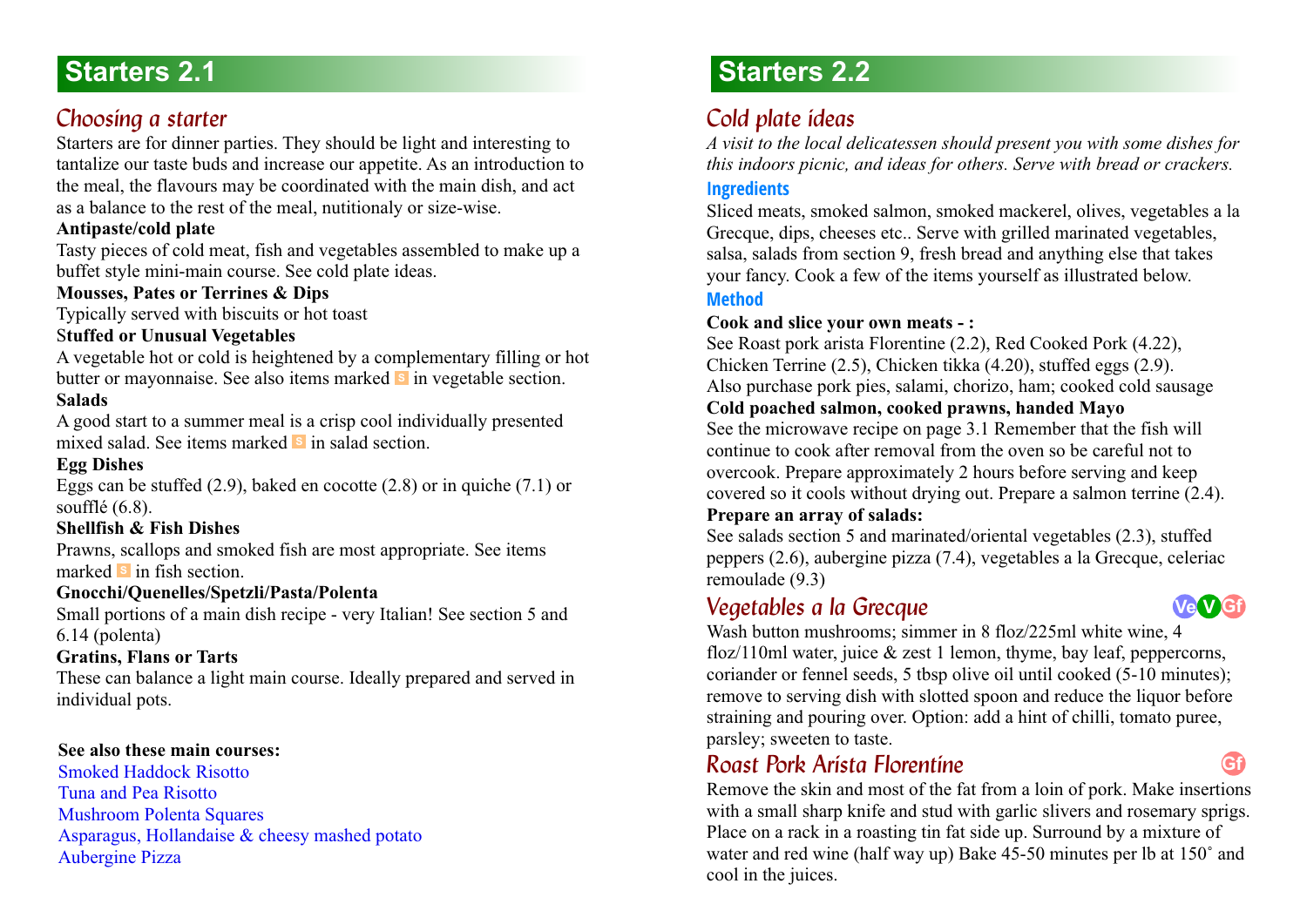## <span id="page-8-0"></span>*Grilled marinated vegetables 2.3*

*For cold plate. This method works well with courgettes, onions, peppers, aubergines. Roasting brings out the flavour.* 

### **Ingredients**

Selected vegetables, olive oil.

Marinade: olive oil, crushed garlic, fresh herbs, balsamic vinegar, hint of soy sauce, seasoning to taste.

### **Method**

Combine the marinade ingredients in the bottom of a glass bowl. Slice courgettes thinly lengthways. Cut aubergines into rounds and salt to remove bitter juices. Rinse and dry. Cut peppers lengthways in quarters and remove seeds. Cut onions lengthways in quarters and separate into leaves. Slice large mushrooms.

Rub or brush with oil and place under a hot grill (peppers skin down) until softened and browning on both sides. Transfer to marinade bowl as each piece is done. Cover and allow to cool, turning occasionally

## <span id="page-8-1"></span>*Oriental vegetables 2.3*



**Ve V Gf**

*Grill courgettes, onions, peppers, aubergines as above, or cooked green beans or broccoli*, with this marinade

### **Ingredients**

The vegetables: courgettes, peppers, aubergines, beans or broccoli The marinade: 2 tbsp ground nut oil, 1 tsp sesame oil, 1 tbsp sesame seeds, 1 inch ginger, 2 tsp soy sauce, 2 garlic cloves, zest and juice of a lemon.

### **Method**

Roast the sesame seeds at 200 in a dry pan, turning until browned but not burned. Mix all the marinating ingredients.

Prepare and grill the vegetables as for roasted marinated vegetables. Boil green beans or broccoli in plenty of boiling water until just cooked, strain and refresh in cold water. Shake well to dry. Coat in marinade 10 minutes before serving.

### **Accompaniments:**

Crusty bread to dip in the juices

*See also Oriental salad and other salads*

# **Starters 2.3 Starters 2.4**

*Accompany these with fresh thin brown toast and some fresh salad ingredients*

## <span id="page-8-2"></span>*Two mousses with biscuits 2.4*

### **Method**

### **Tomato Mousse**



Dissolve one leaf of gelatine in a little hot water and combine with one 8oz/225g tin of sieved tomatoes and 6 floz/160g tomato juice. Season with salt and Worcester sauce, pepper and a dessert spoon of sugar. Whip 8 floz/227ml whipping cream, stir in, cool then chill.

### **Salmon Mousse**



Poach 10 oz/300g salmon in a little milk with bouquet garni or microwave according to the method on page 3.1. Remove skin and bones. Dissolve a leaf of gelatine in a little hot water and liquidise with the fish. Fold in 5 floz/140ml each of whipped double cream and mayonnaise, season, pour into a mould, and chill.

### <span id="page-8-3"></span>*<i>Three pates with toast*

### **Method**

### **Cauliflower Cheese**



Barely cook one small cauliflower in sprigs, drain and mash over a dry heat. Prepare 10 floz/285ml thick bechamel (next page) and stir in 4 oz/110g grated cheese, mustard, pepper, & fennel seeds to taste. Mash in the cauliflower. Sprinkle with crumbs and bake if you like.

### **Salmon and Avocado**



Poach 6 or more oz salmon in a little milk with bouquet garni or microwave according to the method on page 3.1. Cool, pick out the flesh and flake. Mash with 2 avocados (stoned and peeled), grated rind and juice of  $\frac{1}{2}$  lemon, 2 oz/55g melted butter and a little mayonnaise & ground pepper. Chill well. Serve garnished with cucumber slices **Gf 4 6**

### **Mackerel**

Blend 10 oz/280g skinned, boned smoked mackerel fillets, 4 oz/110g ricotta or cream cheese, 5 oz/142ml soured cream, juice ½ lemon, nutmeg, and pepper. Chill.

*– for a meat 'pate' use a meat loaf recipe from page 3.12 and weight the loaf down as it cools –* 

soy sauce contains some wheat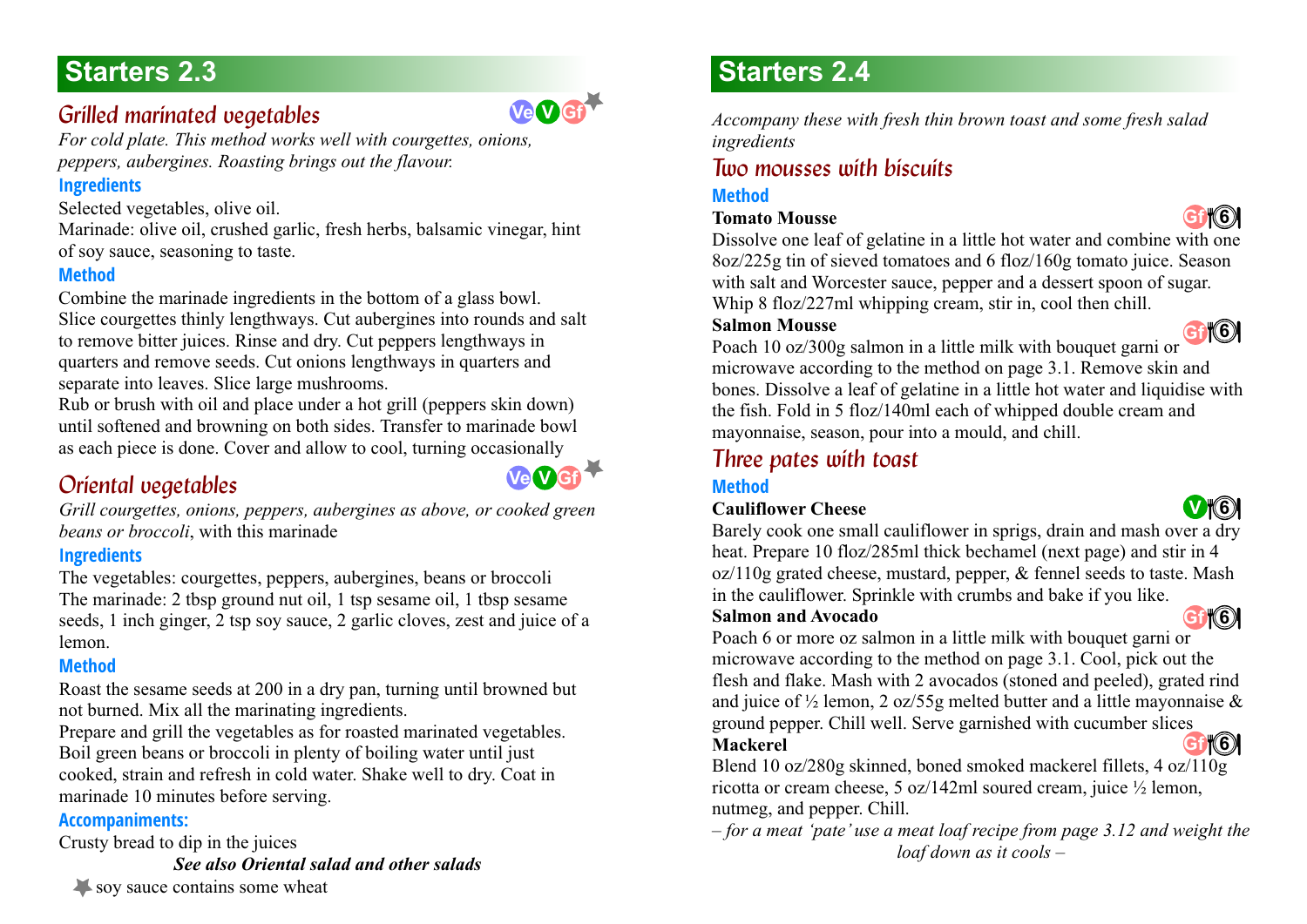### <span id="page-9-0"></span>*Chicken Terrine*

*This needs to be prepared a day in advance.*

### **Ingredients**

12 streaky bacon rashers, 2 chicken breasts or one each chicken and duck, 325g pork mince, 75 ml double cream, 1 tbsp brandy, pepper, chopped parsley, 40g pistachio kernels, 40g dried sour cherries

### **Method**

Line a greased loaf tin with bacon. Butterfly the breasts and cut into strips. Mix the pork, cream, brandy, salt, pepper and parsley in a bowl. In the tin layer half the mince, pressing into the corners. Follow with one of the breasts, lengthways, then the pistachios and cherries, the second breast, the remaining pork. Cover with remaining bacon and turn flaps over. Wrap in double foil and bake at 160° one hour. Meanwhile cut a piece of cardboard to just fit inside. After the hour, take off foil carefully and test with a skewer. If done, wrap the cardboad in the foil, pour off the fat. Place the cardboard/foil inside the tin and weight with several food tins or equivalent. Once cold, store in fridge overnight or until needed.

### **Accompaniments:**

<span id="page-9-1"></span>Serve with cold plate ingredients

# **Gf <sup>4</sup> 10**

**4 8**

### **Salmon Terrine**

### **Ingredients**

500g fresh salmon, 500g sliced smoked salmon, 200g butter, 300g cream cheese, 450g natural yoghurt, 4 tbsp chives, chopped, juice of 2 lemons, salt and pepper

### **Method**

Poach the fresh salmon and leave to one side. Line the terrine with the smoked salmon, leaving an overhang on each side. Blend the butter and cream cheese together until smooth then add the yoghurt and chives and mix well, taking care not to over-beat. Flake the poached salmon, chop any remaining smoked salmon and stir both into the mixture. Add lemon juice and seasoning then mix well. Spoon into the terrine, fold over the smoked salmon, cover with clingfilm and out into the fridge for several hours until firm.

### **Accompaniments:**

Serve with cold plate ingredients or warm toast

# **Starters 2.5 Starters 2.6**

# <span id="page-9-2"></span>**Stuffed Peppers**

### **Ingredients**

One pepper per person, mixed colours, plus filling. (fillings quantities are for 4 large peppers)

### **Method**

Set oven to 180-190 Fill an oiled roasting tin with pepper halves, cut lengthways retaining stalks, cut side up, seeds removed. Pack with filling.

### **Filling 1 Piedmontese**

**Ve V**

Into each half place a chopped anchovy fillet, ½ chopped garlic clove and a cherry tomato cut in two. Drizzle  $\frac{1}{2}$  tbsp olive oil into each half and bake for at least 40 minutes, basting occasionally. Towards the end, season with black pepper and basil or thyme. Serve hot or cold with bread to dip into the oil. Don't waste the oil!

### **Filling 2 Rice & Bacon**

Soften a diced onion in butter, garlic optional. Add 1 rasher diced smoked bacon per pepper and cook until crisp. Stir in chopped tomato, pine nuts, (chopped dried fruit optional) thyme, cooked rice (dry weight 2oz/55g per pepper), cinnamon and most grated cheese. Stuff and spread the rest around. Scatter remaining cheese, drizzle with olive oil before baking for 30 minutes, covered with foil for first 15 minutes.

### **Filling 3 Mushroom, Parsnip & Pecan**

Sauté 1 chopped onion & 1 pack mushrooms, chopped, in butter for 20 minutes until dry. Separately soften 1lb/450g diced parsnip in butter. Mash, combine with the mushrooms, 150g ground pecans and soy sauce.

### **Filling 4 Middle Eastern**

8oz/ 250g lean minced meat, 3oz/ 90g rice, 1 medium onion, chopped, 1 tomato, chopped, optional, ½ tsp ground cinnamon, pine nuts or raisins optional. Fry the onion in 2 tbsp oil until soft; add the meat and cook gently until it changes colour. Add the remaining ingredients with water equal to the volume of rice and simmer for 10 minutes **V 4 6**

### **Filling 5 Veggie**

6 oz brown/green lentils, cooked in stock, 1 onion, chopped, tin chopped tomato, pine nuts, thyme, 12oz dry weight cooked rice,





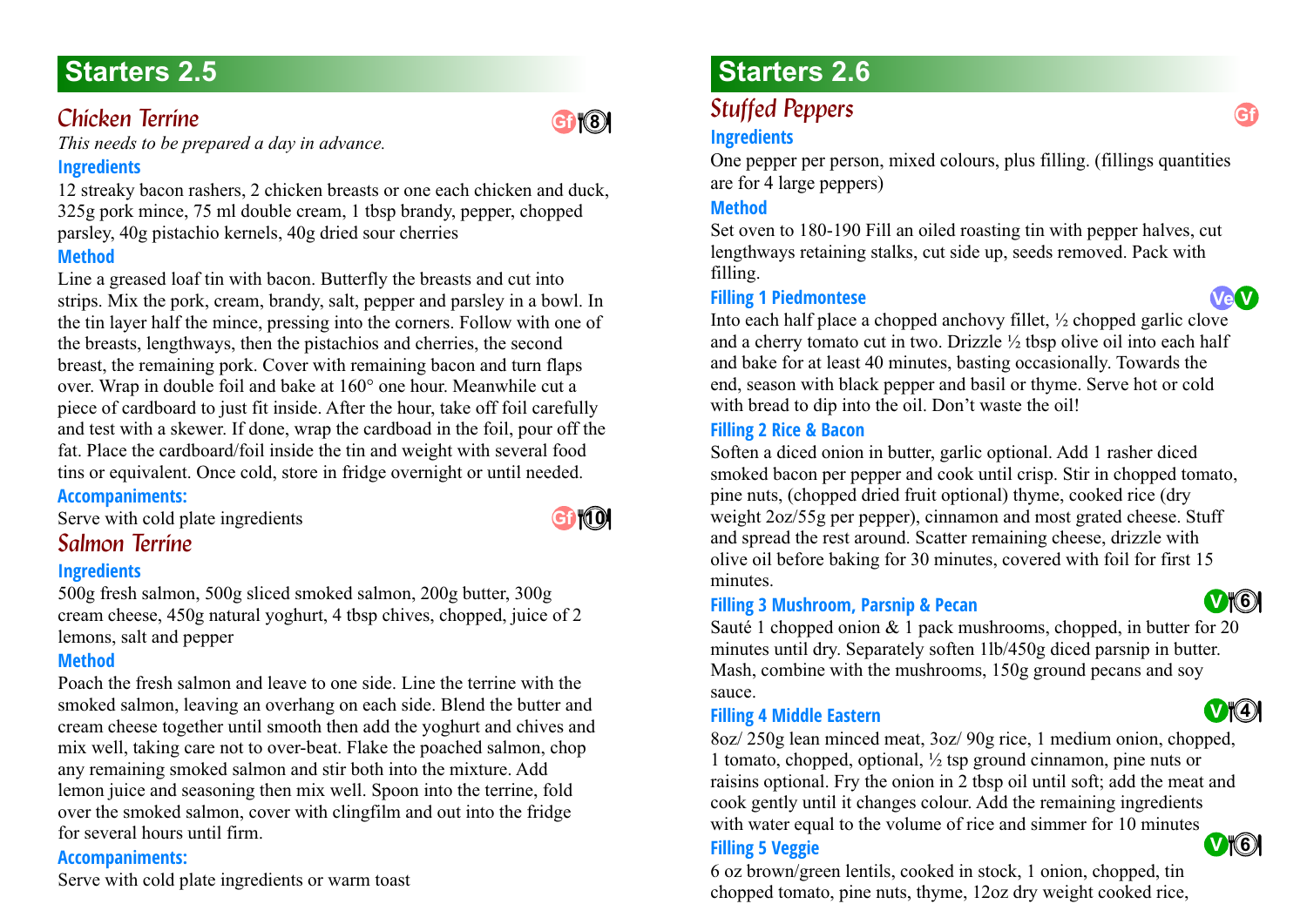**Ve V G**<sub>**i**</sub> cinnamon and grated cheese. Soften the onion in butter, garlic optional. **Imam Bauildi Ve V G**<sub>i</sub> Stir in chopped tomato, reserving some juice if it would render the mix too sloppy, lentils, pine nuts, thyme, cooked rice, cinnamon and grated cheese. Mix with  $\frac{1}{2}$  the cheese. Continue as for rice  $\&$  bacon.

#### **Alternative method, Middle Eastern**

Cut the stalk end off the peppers to form lids, remove insides, moisten stuffing with oil and stuff. Replace lids and pack in a roasting tin vertically. Mix 5 floz water or stock with a little tomato purée or leftover juice. Pour over with a little oil. Add boiling water half way up the peppers. Cover and bake 30 minutes, then uncovered 15 minutes or so.

#### **[See also stuffed mushrooms, 6.15](#page-40-0)**

# **Starters 2.7 Starters 2.8**

### <span id="page-10-0"></span>*Imam Bayildi 2.8*

*No-one knows why the 'Imam fainted'. Slowly caramelising the onions is essential to the flavour of this westernised and lighter version. Serve warm or cold.*

### **Ingredients**

1 large aubergine or two small (or enough for one large slice or three small each) , enough ripe beef tomatoes that match the diameter of the aubergines, 1 large onion or 2 medium, chopped, 3 chopped garlic cloves, 2 tbsp olive oil, 1 lemon, parsley or coriander leaves, 1 tsp sugar.

### **Method**

Slice the aubergines cross-wise into 1cm disks, checking there's enough for each person. Place in a bowl and sprinkle with salt; leave to drain 30- 60 minutes. Drain, rinse and pat dry. Rub liberally with olive oil and grill or fry in a nonstick frying pan until soft and well browned (typically 15 minutes - test with a skewer) without adding more oil. Slowly fry the onion, garlic and sugar in the remaining oil, turning over occasionally, until caramelised, 20-25 minutes. Store in individual containers in fridge until required. To serve, arrange on individual plates with a squeeze of lemon and a drizzle of olive oil if dry, and black pepper. Carefully arrange the onions exactly over the aubergines and top with similar sized slices of tomato. Finish with parsley, oil, lemon juice and seasoning.

### **Variations:**

Top with basil leaves and/or pine nuts (lightly toasted). Add a hint of cumin powder before frying.

### <span id="page-10-1"></span>*Baked eggs*

### **4 4**

*You will need 4 oven proof ramekins and a roasting tin*  **Ingredients**

Romesco, tomato or cheese sauce (section 12), 4 large fresh eggs, 4 tbsp crème fraiche, butter, salt & black pepper, hint of tarragon optional **Method**

Set oven to 180°C. Grease the ramekins with butter. Heat the sauce and divide between them. Crack an egg into each. Season. Stir the crème fraiche to slacken it and gently float over the eggs. Add a hint of nutmeg and optionally a little grated Parmesan. Place in the tin, then in the oven and surround with boiling water, half-way up the ramekins. Bake 15-18 mins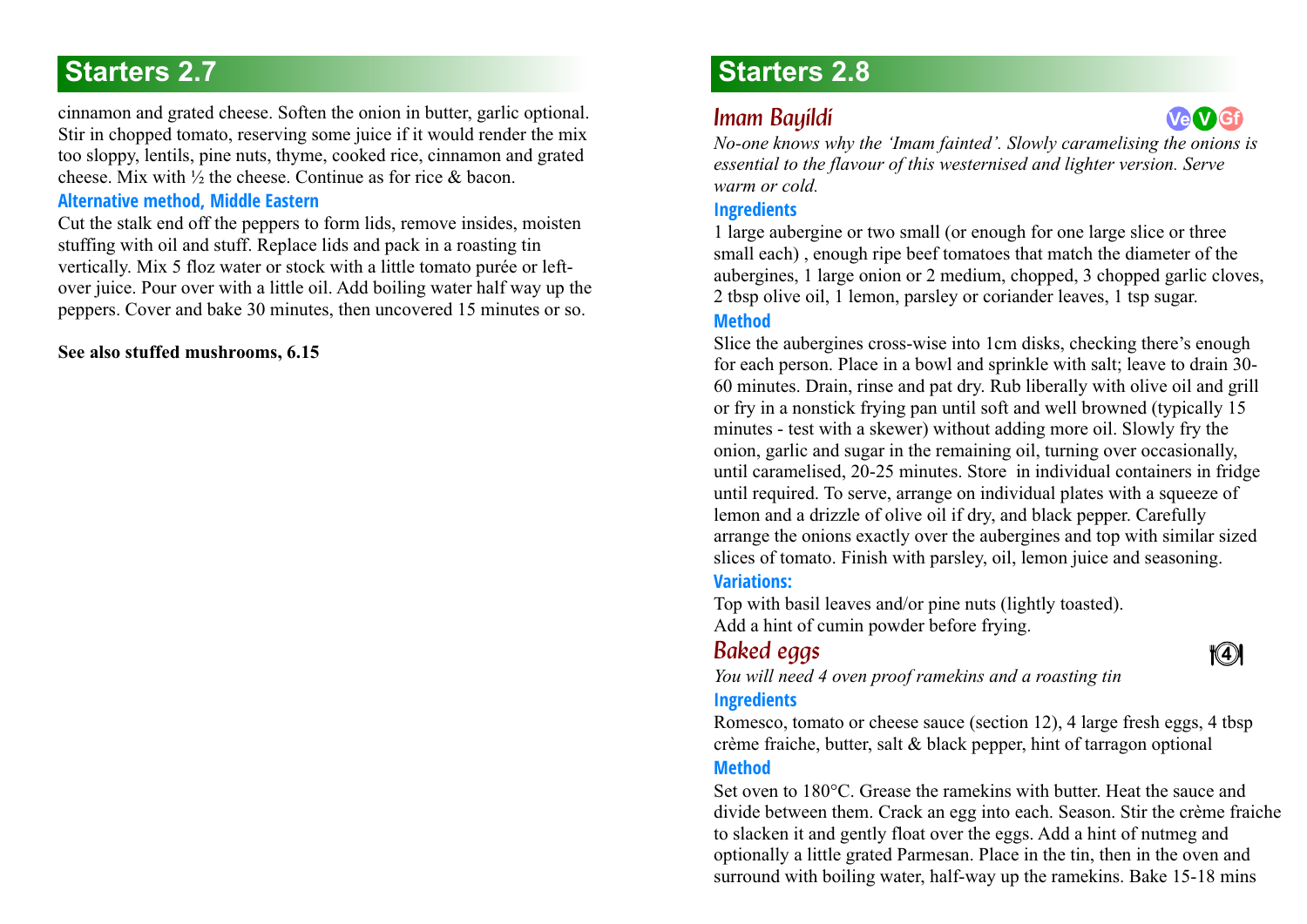# **Starters 2.9**

### <span id="page-11-0"></span>*Globe Artichokes*

*You'll need a very large pan for these!*

### **Ingredients**

For the artichokes: 4 globe artichokes, 1 lemon, halved. For the sauce: 1 glass dry white wine (about 100ml/3½fl oz), juice of 1 lemon, 200g butter, 25g parmesan freshly grated.

### **Method**

Remove about four of the toughest outer leaves of each artichoke, exposing the stalk. Either pull the stalk out or cut it off flush. Either way create a flat bottom for the artichoke to sit on.With a large serrated knife, carefully slice off the top quarter of each artichoke and discard. Then, with a pair of scissors, trim away the tips of all the leaves. Bring a large pan of salted water on to the boil (big enough to take all artichokes) with the lemon halves.

Drop the artichokes into the water and boil for 40-45 mins. Test to see if they're done by probing the base with the pointy end of a knife - when it's tender, they are done

**For the sauce:** Dice the butter. Pour the wine into a pan, reduce by half, reduce heat and whisk in the butter one small piece at a time. Whisk in the Parmesan and lemon juice.

**To eat:** Pull off the leaves, dip the broken end into the sauce, suck off the soft flesh and discard the rest. When you reach the middle, lift out the central leaves, scrape away the hairy choke and eat the artichoke heart.

### **Other dips:**

A simple vinaigrette; melted butter; Mayonnaise; lemon Mayonnaise; garlic butter - offer a choice.

# <span id="page-11-1"></span>*Stuffed eggs*

Place the eggs in a saucepan and cover with cold water. Bring to a simmer and time for 8 minutes. Replace water with cold. Peel under the tap. Cut lengthways, remove the centres and combine with mustard, Mayo, finely grated cheese. Refill and assemble in pairs., in a serving dish. Pour over a mixture of mayo, creme fraiche, pepper and mustard to taste with a consistency of thick cream.

# **Starters 2.10**

# *Gratin Bake 2.10* **<sup>4</sup> <sup>4</sup> <sup>4</sup> <sup>4</sup>**

**V** Giv(4)

**Gf**

<span id="page-11-2"></span>*You'll need 4 small, individual oven proof pots for these. A whole range of pre-cooked ingredients could be used. Below is an illustration.*

### **Ingredients**

4 oz/110g bread crumbs, 2 oz/55g butter, 2 cloves finely chopped garlic, 5-10 floz/30-60ml double cream, 4 oz/110g sautéed diced mushrooms, 4 oz/110g diced cooked bacon or ham or flaked tin of tuna, 4 oz/110g grated cheese, zest of lemon, pepper

### **Method**

Lightly brown the bread crumbs with the butter, half zest of lemon, garlic, salt, pepper, any herbs and distribute half of it between the pots. Add layers of the other ingredients finishing with the cheese. [This far you can do in advance]. Season the cream and pour over before topping with the remaining bread crumbs. Bake in a hot oven  $180^{\circ}$  15-20 minutes until warmed through and the top is sizzling.

### **Variations:**

**Ingredients**

You can also use cooked prawns, sliced hard boiled eggs, wilted spinach, chopped, cooked broad beans or cauliflower, browned onions. For a richer sauce, mix an egg yolk with the cream or use a different sauce. For a lighter sauce create a flavoured bechamel.

## <span id="page-11-3"></span>**Goats Cheese Croquettes**



7-8 oz/200g rindless goats cheese, 2 tsp chopped thyme, 3 tbsp olive oil, 4 tbsp fine white breadcrumbs, 3 tbsp flour, 2 large eggs beaten, S & P **Method**

Mix cheese, herbs &season in a bowl, divide and shape into 8 patties. Pour over olive oil and chill several hours.

Preheat oven to 200º. Spread crumbs on a tray and bake 8 minutes, shaking once, until crisp.

Roll patties in flour, then coat with egg and roll in crumbs. Bake on tray 10 minutes. Serve with a light salad.

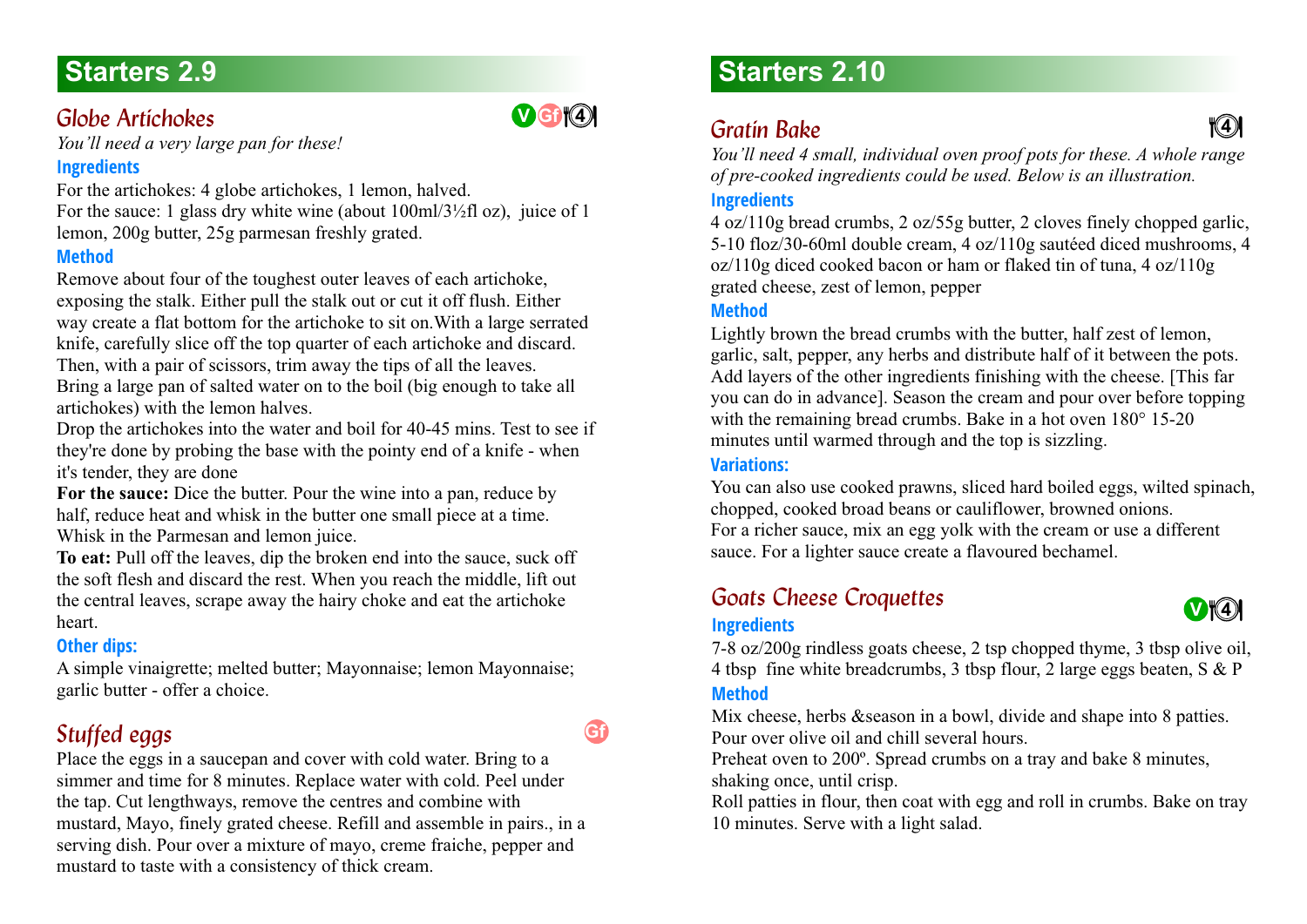### <span id="page-12-0"></span>*Mushroom, Walnut & Prune Crumbles* **Ingredients**

Filling:4 large flat mushrooms cut into segments, 1 oz/3g butter, 8 prunes stoned and simmered in white wine, 1 tsp mustard, Worcestershire sauce or Tabasco, 1 clove garlic finely chopped, 2 tbsp double cream [options: add ½ tsp Tarragon, finely grated Cheddar] Topping: 1 large slice of bread, ½ oz/15g finely chopped walnuts, 1 clove garlic,  $\frac{1}{4}$  tsp thyme, 1 oz/30g butter [optn: finely grated Cheddar] **Method**

Sauté the mushrooms in butter or olive oil for 2 minutes, add the garlic and cook until the liquid has evaporated. Chop and add the drained prunes. If prunes bought pre-soaked, add 50ml wine and reduce. Stir in mustard, cream, seasoning and Worcestershire sauce and season to taste. Share among 4 ramekin dishes (or use 21 cm dia flan dish).

In a medium bowl blitz the bread finely. Melt 1 oz butter and stir in followed by thyme, walnuts and optionally the mustard. Season and sprinkle over the mushrooms.

<span id="page-12-1"></span>Place on a baking tray and bake in preheated oven 200° for 10 minutes.

#### **Ingredients**

1 kg baking potatoes, 100g plain flour, 3 egg yolks, 30g Parmesan, finely grated, nutmeg, a pasta sauce (eg. tomato, or blue cheese and walnut - see section 12) or season with pesto, a sprinkling of pecorino cheese, chopped anchovies or fried chopped bacon and a drizzle of oil.

#### **Method**

Peel & cook the potatoes in salted water until tender, dry on a tray in the oven 150 for 10 minutes. Mash with a ricer until all lumps removed. Mix in the egg, nutmeg and Parmesan. Sift in the flour and knead softly. Roll out, cut in strips and roll strips. Cut into 3 cm pillows. Dent with a fork. Bring water to the boil in a large pan. Drop in the gnocchi and as they rise catch in a slotted spoon and transfer to a bowl of cold water.

Heat up the sauce, add the gnocchi and reheat, typically 3 minutes.

### **Variations**

Infinitely variable - flavour the gnocchi or add, say, fried bacon to the sauce

# **Starters 2.11 Starters 2.12**

## <span id="page-12-2"></span>**Chicken tikka on leaves**

*Grilling is essential here. Different spices can be substituted to taste.*

### **Ingredients**

500g boneless chicken thighs, 1 cardamom pod seeds ground, 1 tsp ground turmeric, 30g fresh ginger, 2-3 cloves garlic, green chillies to taste, Juice 1 lemon (+ wedges to serve), 2 tsp sugar, 1 tbsp oil, 25g melted butter, salt and pepper, salad leaves & dressing

#### **Method**

Cut each chicken thigh into 3 pieces and pat dry. Place in a large bowl. Blitz the marinade ingredients to a smooth paste. Combine with chicken, cover and marinate in the fridge overnight. Remove from fridge 20 minutes before cooking. Heat grill to high. Thread onto skewers or place on the rack, leaving space between the pieces for the heat to penetrate. Grill 15–20 minutes, turning and basting regularly with the marinade then melted butter, until deep golden brown with some charring. Check the pieces are cooked through. Rest 5 minutes before serving, on the moistened leaves with a wedge of lemon.

# *Pepper and tomato pudding 2.12 Potato Gnocchi 2.11* **<sup>V</sup>**

**4 6**

<span id="page-12-3"></span>*A savoury version of summer pudding, be sure to grease the basin well* **Ingredients**

6-10 slices bread, 1 diced onion, 1 diced red pepper, 1 tin tomatoes, tbsp tomato puree,  $\frac{1}{2}$  tbsp red wine vinegar, sugar, basil, parsley, thyme **Method**

Soften the diced onion and garlic, add the pepper, tomatoes, tomato puree, red wine vinegar, sugar and herbs and simmer until soft, reducing a little. Test seasoning. Line a greased basin with slices of slightly stale white bread, pour in the mixture, reserving a little of the juices and top with bread. Weight and chill overnight. Turn out and pour over the reserved juice. Hand creme fraiche separately.

**4 6** 

**4 4**



**4 4**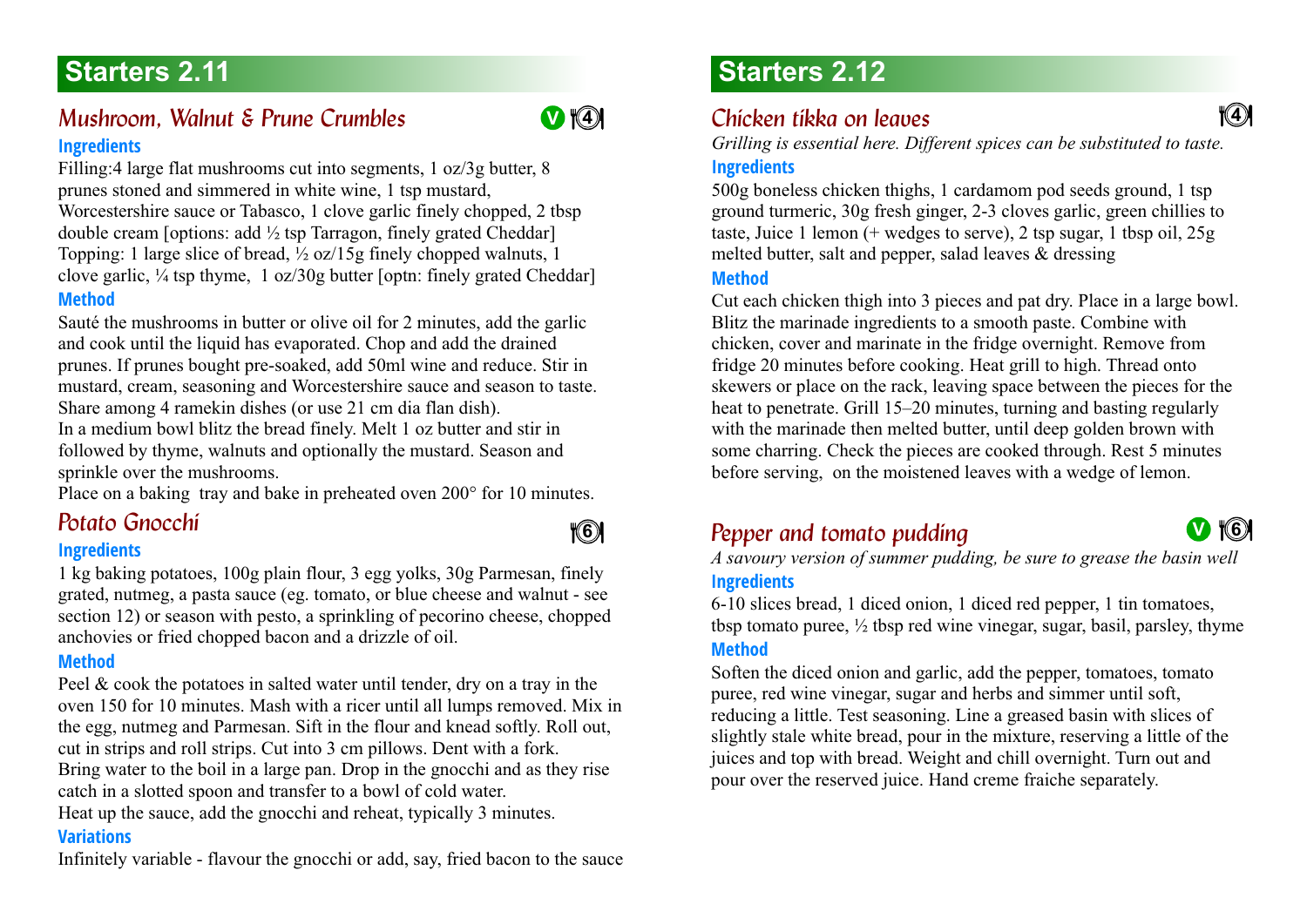# <span id="page-13-0"></span>**Fish Course 3.1**

<span id="page-13-1"></span>*Always take each fillet and rinse under tap until clean and free of odour.* 

### *Baked salmon/cod parcels*

### **Ingredients**

1 salmon/trout/cod fillet, skin on, per person approximately 5 oz/140g, 1 lemon, knob of butter, lemon slice, dried tarragon

### **Method**

Spread out a rectangle of foil shiny side up and rub with butter. Take fillet and rinse under tap until clean and free of odour. Pat dry and place on foil. Add a dot of butter, a small wedge of lemon, a few scraps of tarragon, salt and pepper. Squeeze over a small drop of lemon. Fold up two sides to meet and fold over to seal, leaving an air space. Turn up and inwards the remaining sides. Place on baking tray and bake at 190° 12 minutes. Open and test. If firm it is done. Serve parcel with its juices.

### **Variations:**

Fillets of white fish can be cooked from frozen up to 3 cm thick, typically double the time. Rinse and pat dry before use; add a few cherry tomatoes.

### <span id="page-13-2"></span>*2 Microwaved salmon/trout fillets 3.1* **Method**



**Gf**

Place two fillets in a microwavable container with lid, thick edges out. Add to each a dot of butter, a small wedge of lemon, a few scraps of tarragon, salt and pepper. Squeeze over a little lemon and put a tbsp water into the container. Cover and cook, taking your normal precautions to ensure even cooking. An 800 watt oven takes typically 2- 3 minutes. Test after two by lifting the flesh at the thickest part. It is done when it is the same pale colour right through.

During cooking, some of the fat may escape to the surface and form a coating. Once cooked wipe this off and transfer the drained fillets to a warm plate and pour over a little of the juices, strained.

### <span id="page-13-3"></span>*Cold Poached salmon 3.1*



Omit butter. Microwave 2 minutes. Transfer to a cool covered dish until needed. Repeat in batches of two. Mix the juices with half each mayo and yoghurt and flavour with chopped fresh fennel. (Thin to coating consistency with milk.) Pour over the cold fillets just before serving.

# **Fish Course 3.2**

### <span id="page-13-4"></span>**Fish Pie.**

### **Ingredients**

3 eggs, 1 onion, 1 stick celery, 14oz/400g white fish fillet, skinned, boned, 10oz/300g smoked haddock fillet, 375g cooked peeled prawns, 1 pt carton milk, 1oz/20g butter, 1oz/20g plain flour, 20z/50g cheddar cheese 2 tbsp chopped parsley. Topping: 20oz/600g floury potatoes (peeled) 1oz/30g butter, 1 egg, cream/milk, grated Parmesan, nutmeg. **Method**

Set oven to 170° Boil 2 eggs. Set the potatoes to simmer. Place chopped onion, celery & fish in a wide pan with the milk. Cover and simmer 5 mins until the fish turns opaque. Remove solids with slotted spoon. Reserve milk.

Combine 10z/20g butter with the flour to make a roux. Stir in the reserved milk and a bay leaf and reheat stirring constantly to make a sauce. Take off the heat and stir in cheese then parsley. Season. Boil, drain and mash the potatoes with 1oz butter, salt, pepper and cream/milk, grated Parmesan, nutmeg. Add as per Shepherds Pie. Bake covered 30 min to warm through then a further 15-20 mins to brown

### **Variations:**

Alternative toppings: mashed potato with celeriac or fennel, cooked sliced potato (dot with butter) , short crust pastry, crumble or croustade.

### <span id="page-13-5"></span>**Fried fish fillets**

*This recipe is for fillets of white fish or salmon with skin on* **Ingredients**

2-4 fillets as desired, 1 tbsp oil,  $\frac{1}{2}$  oz/15g butter, seasoning

### **Method**

Heat a wide frying pan on medium. Add the oil and then butter. Pat the fish dry and season to taste. When the butter is sizzling add the fish to the pan skin side down. As it cooks the translucency disappears from the bottom up. After 6 minutes when line is half way up, turn over and continue another 6 minutes. Thicker fillets may take longer.

**Thin fillets**: translucency disappears towards centre; after 3 minutes turn over, switch off heat  $&$  allow another 2 minutes to finish cooking.

### **Accompaniments:**

Lemon rice or mashed potatoes, chicory cooked with orange

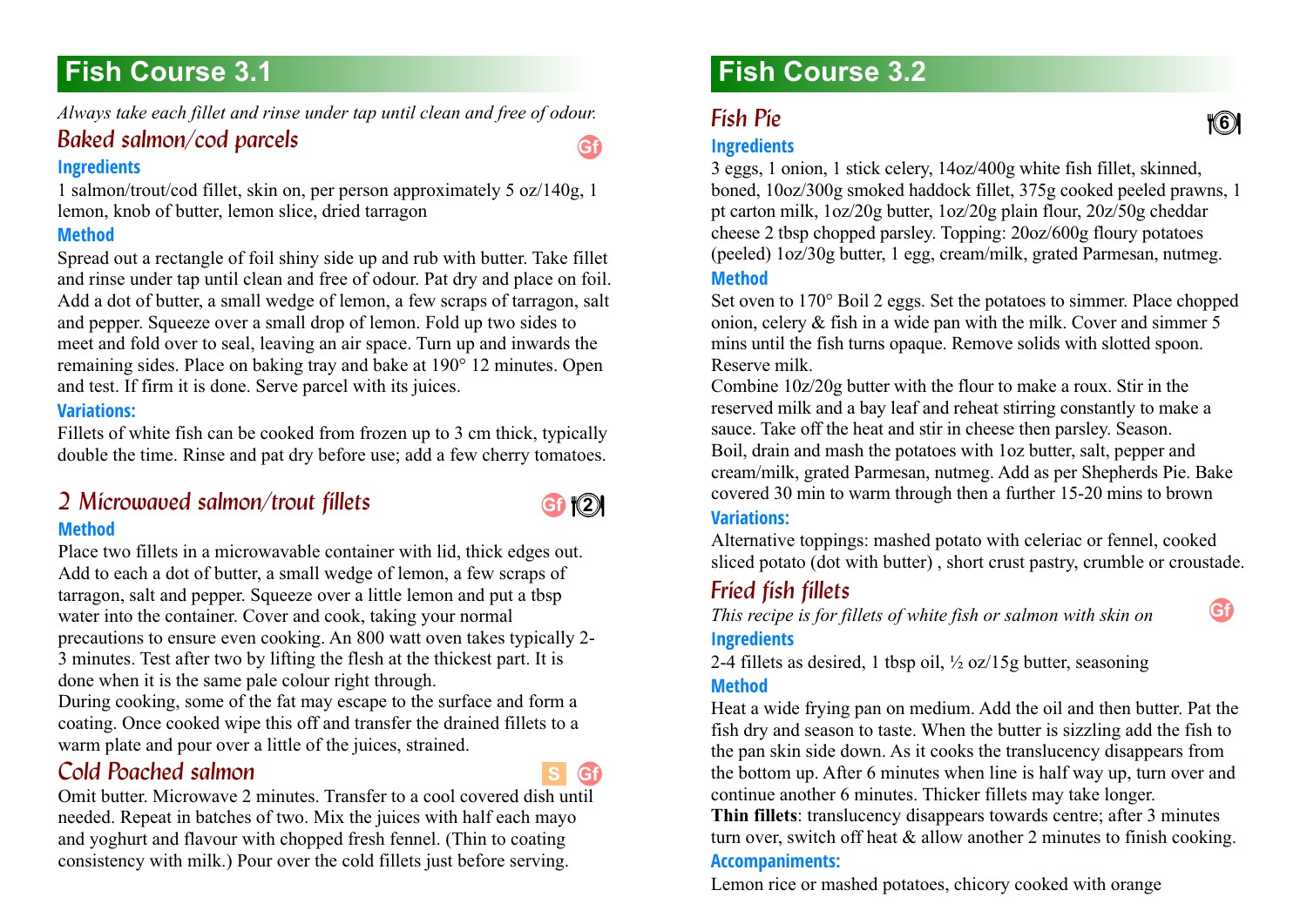# **Fish Course 3.3**

### <span id="page-14-0"></span>**Fish on a sauce**

*Choose a cast iron pot with close-fitting lid*

### **Ingredients**

2 cod loin fillets, 2 tbsp oil, 1 onion thinly sliced, 2 red peppers, sliced, 3 cloves garlic, thinly sliced, 2 tsp paprika or 1 tbsp pul biber, 2 tsp sugar,  $1\frac{1}{2}$ tbsp vinegar, 150 ml red wine, 1 large can chopped tomatoes, seasoning [or use method with other vegetables in sauce]

### **Method**

Heat the oil in pot and add onion & peppers. Cook 10 minutes until softened Add garlic sugar and spice then cook oveon high for 2-3 min, stirring. a wide frying pan on medium. Add the vinegar and wine & reduce by half (9 min). Add the tomatoes and half a can of water, simmer for 10 minutes.

Season the cod, lay on top; cover & cook 5-6 minutes until cooked through. **Accompaniments:**

Lemon rice or mashed potatoes, crusty bread, chicory cooked with orange

## <span id="page-14-1"></span>*Fish baked with crust*



**Gf 4 2**

### **Ingredients**

2-4 fillets of fish, 1 slice wholemeal bread, 2 tbsp olive oil or melted butter, squeeze of garlic paste, zest  $\& 1/2$  juice lemon (or 2 slices of lemon blitzed with the breadcrumbs), chopped herbs (thyme or oregano), 1 tsp mustard, 1 oz finely grated Parmesan, seasoning, tin chopped tomatoes ( 227g tin for 2 fillets or 455g for 4)

### **Method**

Set oven to 180° Blitz the bread crumbs, stir in the cheese, garlic and lemon zest and herbs. Mix mustard, oil and lemon juice and combine with crumbs.

Line a baking tray with foil and brush generously with melted butter. Lay the fillets on the foil (skin side down if not filleted) and season.

Spread the tomatoes evenly over the fish and sprinkle the crumb mixture over (you may not need all), drizzle a little oil and/or grated Parmesan and then place in the oven for 20-25 minutes, or until the crumbs are a golden brown.

**Variations:** Replace the tomatoes with sauted sliced button mushrooms in a little cream. Or omit the tomatoes and bake for 12-15 minutes.

# **Fish Course 3.4**

### <span id="page-14-2"></span>*Tuna in tomato sauce*

*This recipe was obtained from Keith Steadman who got it from Liana*

### **Ingredients**

2-4 thinnish tuna steaks, 1small (for 2 steaks) or 1 large tin chopped tomatoes, 3tbsp virgin olive oil, 1-2 tbsp lemon juice, 1 clove garlic chopped, plenty of chopped parsley, nutmeg salt & black pepper Add olives and leftover anchovies if wanted, with the tomatoes.

### **Method**

Mix the oil, lemon juice, garlic and parsley in a bowl. Smear a little on a baking tin into which the steaks will fit snugly. Arrange the steaks and pour the marinade over. Add the lemon husks. Cover and leave for 30 minutes.

Set oven to 190° When up to temperature, check the steaks are still covered with marinade and pour over the chopped tomatoes, Sprinkle with nutmeg, salt and pepper and bake uncovered for 20 minutes Serve hot or cold.

### **Accompaniments:**

<span id="page-14-3"></span>Lemon rice or mashed potatoes, the cooking liquor poured over

### *Pasta and prawns in tomato sauce*

*For a creamier pasta add creme fraiche at the end; to boost flavour use some pesto*

### **Ingredients**

1 tbsp olive oil, small tin anchovies in oil, small tin chopped tomatoes, 1 tbsp tomato puree, small onion finely chopped, stick celery finely chopped, 2 cloves garlic, bag of washed shredded spinach (optional), grated nutmeg, salt and pepper, cooked peeled prawns, dried pasta (2.5oz/70g per person).

### **Method**

First make the sauce. In a medium pan gently saute the onion, celery and chopped anchovies in the oil until onion is soft, adding the garlic part way through. Reduce if desired then stir in the tomatoes, oregano & nutmeg.

Cook the pasta according to packet until al dente. Drain well and combine with the sauce. Stir in the spinach until wilted, then add the prawns and season to taste.

*Other cooked seafood can be added; add ginger; serve with a salad.*

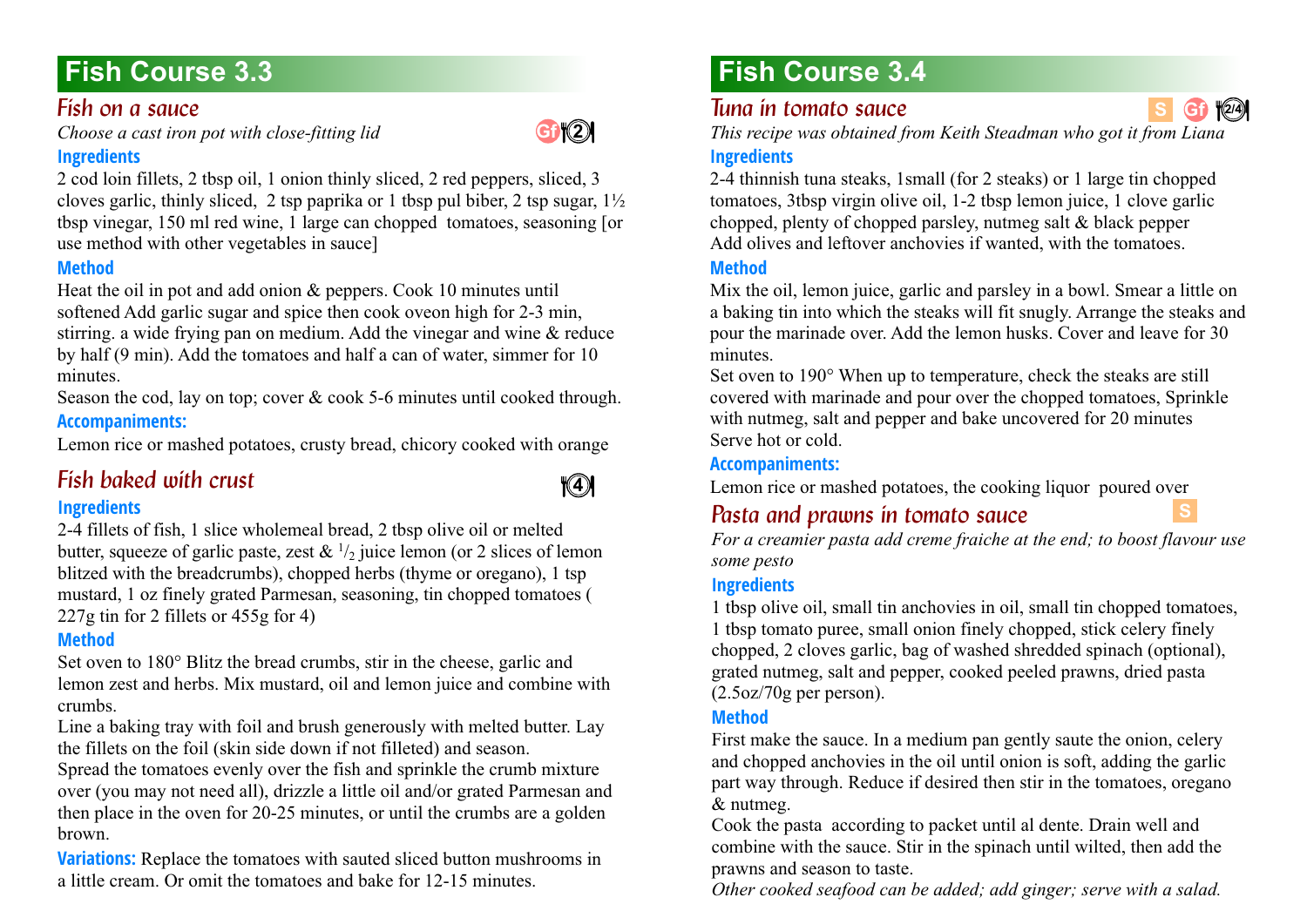# **Fish Course 3.5**

### <span id="page-15-0"></span>**Quick Prawn curry**

*An easy recipe*

### **Ingredients**

1 tbsp oil, 1 onion finely chopped, 2 tsp diced fresh ginger, squirt of garlic puree, 1 dessertspoon of your favourite curry powder or paste, 227g tin chopped tomatoes in juice, 50g coconut cream, 1 packet raw peeled king prawns.

### **Method**

Heat the oil in a medium saucepan. Tip in the onion and ginger and cook until softened, typically 5-10 mins, adding garlic towards the end. Stir in the curry powder/paste while cooking for 1 min more. Stir in the chopped tomatoes and coconut cream. Bring to the boil, then simmer gently for approximately 10 mins. Tip in the prawns, and cook stirring for 3 mins until the prawns are cooked.

#### **Accompaniments:**

lemon rice, + green vegetables

### **Variation - Prawn & Red Pepper:**

Add 1 finely chopped red pepper to the chopped onion; soften for 20 minutes; simmer sauce for 20 minutes

### <span id="page-15-1"></span>**Prawn linguine**

### **Ingredients**

350g linguine or other long pasta, 140g raw peeled king prawns, 100g defrosted frozen peas, 1 egg yolk, zest and juice 1 lemon, handful grated parmesan, creme fraiche (optional)

#### **Method**

Cook the linguine according to the packet.

Mix the egg yolk, lemon zest and juice, most of the Parmesan and optionally the creme fraiche.

Meanwhile saute the prawns and peas in the oil until the prawns are cooked, typically 3 minutes, stirring in a little garlic puree and/or tomato puree after 2 minutes.

Add the pasta and reheat, stirring. Mix in the sauce and serve sprinkled with Parmesan.

**Variations:** You could use other cooked and chopped vegetables in place of peas.

# **Fish Course 3.6**

# <span id="page-15-2"></span>*Potato & Parsnip Mash w/ Prawns*



**Gf**

### **Ingredients**

3 large baking potatoes, pack of parsnips, creme fraiche, large pack of cooked peeled prawns, butter, spices to taste (e.g. coriander, turmeric) **Method**

Prepare the mash in the normal way (4.4). Slacken with butter & creme fraiche, mix in the prawns. Re-heat if required.

#### **Variations:**

Add Parmesan, or dot with butter, smooth w/ fork & flash under grill

### <span id="page-15-3"></span>*Piquant prawns & avocado 3.6*

*Serve hot*

### **Ingredients**



**S**

**S**

### **Method**

Marinate the prawns in the curry and tomato pastes. Soften the onion in a wok or large pan with a little oil, adding the garlic part way through. Stir in the avocado, lemon and prawns and heat through. Adjust seasoning and serve immediately.

#### **Accompaniments:**

Fresh bread for dipping or serve with rice as a main course.

### <span id="page-15-4"></span>*Garlíc Prawns*



### **Ingredients**

1oz butter, 1 tbsp olive oil, diced ginger, flaked chilli, 4 garlic cloves crushed and chopped, paprika, 180g raw king prawns, parsley, toast **Method**

Add butter and oil to frying pan and when sizzling add ginger & chilli followed by paprika & garlic. Stir in prawns & stir fry until fully pink. Serve on half slices toast with lemon wedges.



**S**

**s Gf** (2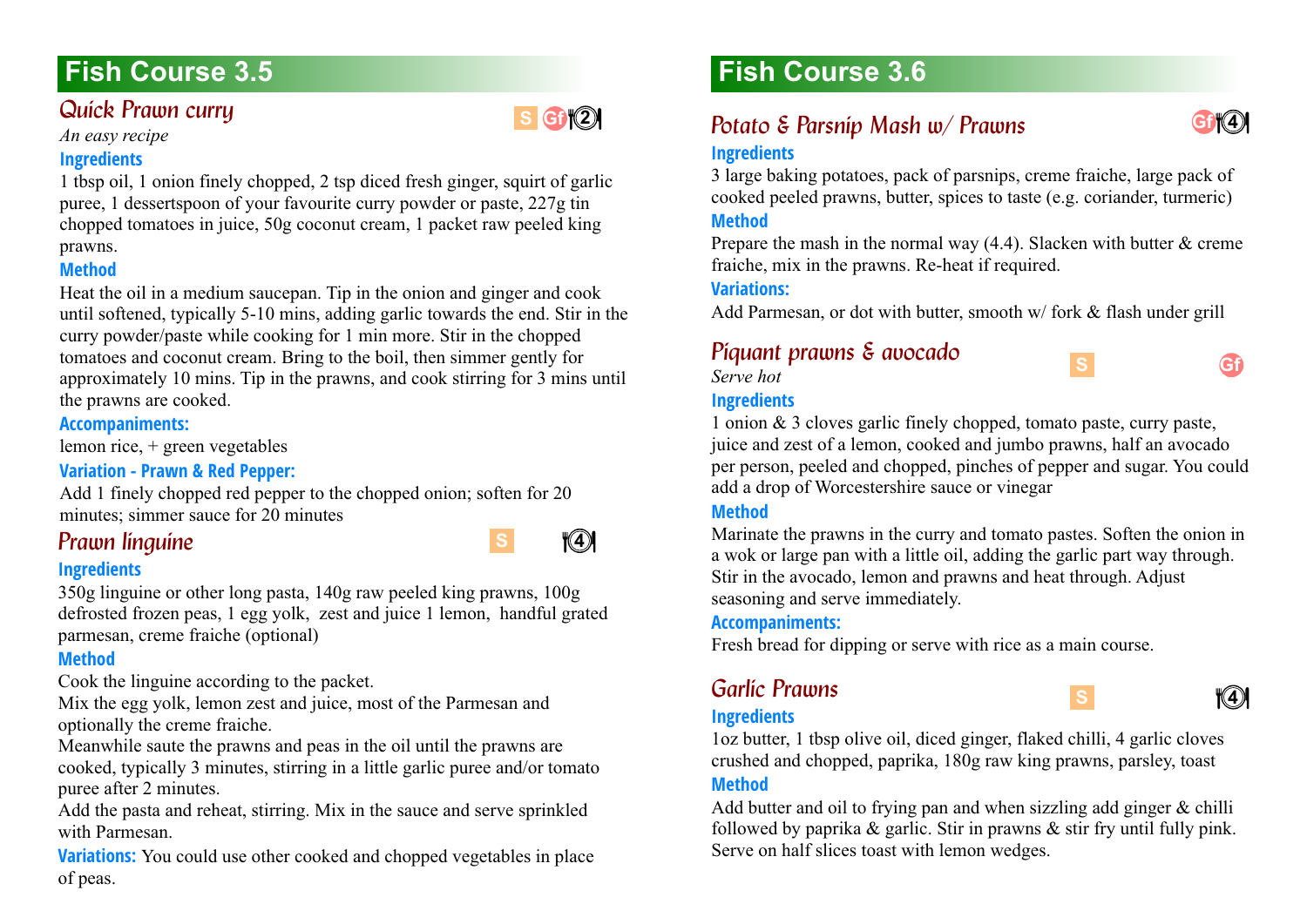### <span id="page-16-1"></span><span id="page-16-0"></span>*<u>On meat and poultru</u>*

Meat consists of bone, gristle, fatty tissue and muscle tissue, each with its own characteristics and cooking rate. Muscle, which provides the protein, is in the form of fibres. which can cause one form of toughness. The fibres can relax at the butcher's and benefit from hanging, but as heat is applied, they initially contract, toughening the meat. With continued cooking in moist surroundings they eventually relax again and start to disintegrate but if dry will remain tough. For this reason, meat is usually cooked fast and quick (if originally tender) or long and slow (if tough; the parts of the animal which work hardest are both the toughest and tastiest parts - e.g. the front legs and necks of grazing animals). Meanwhile, fat provides flavour, succulence and richness and good meat should be marbled with it. Cooking gradually melts the fat, keeping the meat moistened. Collagen (gristle) provides flavour and glossiness good for stock but takes the longest to cook, melting into gelatine and relaxing its toughness. To maximise the benefits of all constituents cook young, tender meat fast and absolutely no more than necessary, serve pink after allowing a while for meat to relax; cook old or tough meat long and slow in a moist atmosphere.

The two opposite techniques are represented by grilling/dry frying and slow moist casseroling. When cooking large pieces of meat, there is a limitation placed on the cooking speed by the time required for the heat to reach the centre; high temperature roasting is only appropriate for small tender joints such as fillet, otherwise the outside would be burnt by the time the inside was cooked.

### <span id="page-16-2"></span>*Ham & cheese B & B P.*

*Allow two hours.*

### **Ingredients**

8-10 slices white bread, 8oz/225g grated cheese, 1lb/450g diced cooked ham 20 floz/600ml milk 6 eggs spring onions, mustard

### **Method**

Butter one side of the bread, adding mustard, and cut into triangles. Butter a baking dish and layer the bread, cheese and ham, finishing with bread and reserving some cheese. Beat the eggs with the milk and pour carefully over. Set oven to 170° Stand for 30 minutes before sprinkling with remaining cheese then bake for 1 hour

# **Meat Course 4.2**

### <span id="page-16-3"></span>**Quick Roast for two or three**

*Here in detail is a complete and dependable meal for a winters evening. Check your local supermarket for a prepared joint in a tin* **Gf**

### **Ingredients**

A small good quality boneless joint total weight 18-20oz/540g, roasting potatoes, parsnips, a green vegetable, oil. Allow 90 minutes. *Chicken: a large breast around stuffing/sausage meat. Wrap with bacon and tie. Pork: small boned loin or leg joint, plus apple sauce/puree to cover Lamb: loin plus red currant sauce Veal: fillet or stuffed escalope. Beef: fillet or rump with breadcrumbs, olive oil, mustard & garlic crust* **Method**

1. Set a large pan of water to boil. Place the joint in a small greased roasting tin or bread tin that neatly takes the joint and cover the surface with sauce if specified.

2. Peel parsnips and cut once lengthwise (unless very small), then crosswise, then cut the thick ends lengthwise. Peel the potatoes, cut into slightly larger chunks. Set oven (with two shelves) to 180° C.

3. When the water boils, add the peeled vegetables to the pan and bring to a simmer. Set the timer to 5 minutes. Pour some oil in a wide, flat roasting tin and place in oven.

4. When the roasting vegetables have had their time, drain and season with salt and pepper. Shake the pan to roughen the edges and shake into the hot roasting tin. Place in the oven, which will now be to temperature.

5. Place the joint in the oven. Set oven timer for 50 minutes. (Rarer beef :add after 10 min and set to 40) Every 20 minutes or so turn the vegetables. 6. Clean the pan, part fill with water and bring to a simmer. Meanwhile prepare the beans, broccoli or greens.

7. When the timer rings, check the joint by inserting a skewer in the thickest part. Juices should run clear. Return to oven until they do then remove and set to one side.

8. Add the vegetables to the pan and bring back to the boil, uncovered. After 4 minutes test al dente. Test each minute and drain when ready. By now the roast vegetables should be ready. Switch off oven. Remove the joint from the tin, stir the remaining juices, diluting with a little stock if necessary and keep warm (with the plates) in the oven for gravy. Pour this at the last minute.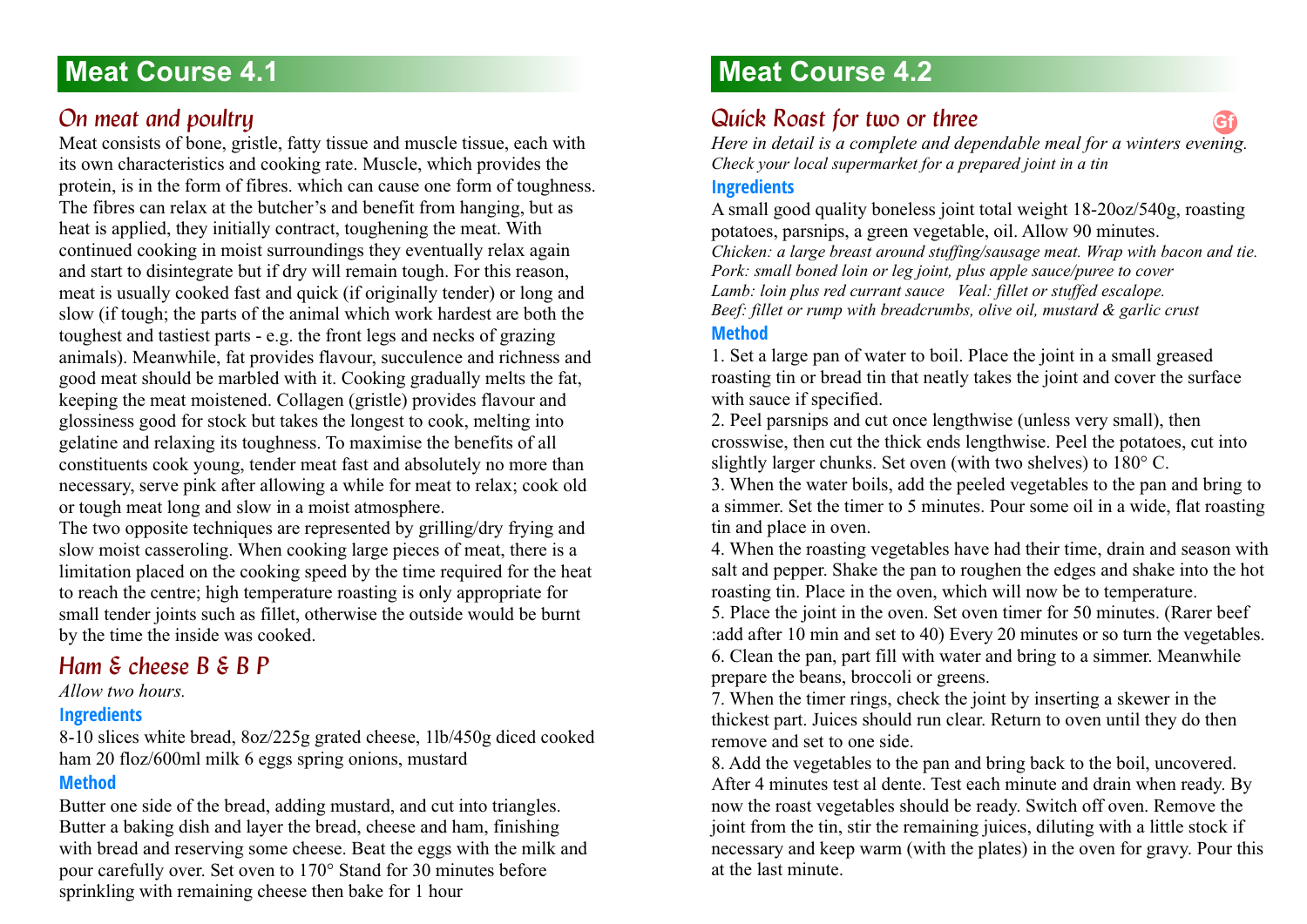## <span id="page-17-0"></span>*Roast leg of pork 4.3*

*Check you can get the necessary tins in the oven simultaneously; calculate times backwards from serving and write down as a plan*

### **Ingredients**

4-5 lb leg of Pork room temperature, potatoes, parsnips, stuffing, herbs **Method**

### Set oven  $175^{\circ}$  Calculate 30 min/lb/450g + 45 minutes to serving

Remove skin, leaving half the fat; score skin deeply & rub with oil and salt for crackling. Lightly score (not right through) fat remaining on the joint. Rub joint with oil, ground garlic and herbs and set on a rack in roasting tin in lower part of hot oven with any flavouring vegetables such as onion, celery around it.

- -75 Prepare the vegetables and stuffing balls and make Yorkshire batter (7.7) and gravy stock from stock cube. Baste meat occasionally.
- -60 Set a large pan of water to boil for the potatoes and parsnips
- -50 Set oven temp to 200°, place crackling over the joint Add potatoes and parsnips to boiling water for 10 minutes
- -45 Add oil or dripping to veg roasting tin and place in oven to heat
- -40 Drain vegetables, season and shake pan. Remove veg tin, add the vegetables, mix well while heating on the hob and return.
- -35 Put Yorkshire tin with oil or dripping in hottest part of the oven Turn the roasting vegetables now and occasionally.
- -30 Test meat with skewer; if ready remove to stand in a warm place. When Yorkshire tin is smoking, remove, pour in the batter and return to oven. Put in tin of stuffing balls at the same time. Reduce to 175° after 10 minutes if browning too fast. Pour off fat from the meat tin, dust tin with flour and deglaze with water, wine or vinegar, heating & stirring on the hob; add to the gravy stock.

### **Variations:**

Spike and marinate the meat before cooking with chopped onion and garlic, mustard, hot pepper sauce, Worcester sauce, soy sauce, tomato ketchup, wine vinegar, chopped red pepper, marjoram.

### **Accompaniments:**

Broccoli, green beans. See roast potatoes (4.1), Yorkshire pudding (7.7)

# **Meat Course 4.4**

# <span id="page-17-1"></span>*Duck breasts for two 4.4*

*Serve with any accompaniments for a roast* 

### **Ingredients**

**Gf**

2 boneless Gressingham duck breasts, skin on, plum sauce or marmalade **Method**

Prepare the sauce in advance

Score the skin side of the breasts into a lattice, rub with oil and salt and bake skin side up on a rack in a roasting tin 180º for 20 minutes or until the juices run clear when pricked with a skewer. Rest 5 minutes while rewarming the sauce or marmalade then slice thinly across the grain, arrange on warm plates and pour the sauce around.

#### **Variations:**

Before cooking, place skin-side down on a hot dry ribbed pan for 5 minutes without moving. Reduce oven time to 15-18 minutes

## <span id="page-17-2"></span>*Pot-Roast Lamb & spring veg*

**Gf**

*Use an enamelled cast iron pot. Always serve hot lamb on hot plates.*

### **Ingredients**

Choose a joint to fit your pot, celery, carrot, new potatoes, frozen peas, other seasonal vegetables, oil, rosemary or other herbs and spices.

#### **Method**

Brown joint slowly but well (15-30 minutes) in the pot in 2 tbsp olive oil or butter, adding herbs & spices at the end. Then support on 2 sticks celery or carrot. Add up to 2.5 floz wine or vinegar/ stock/ water; bring to the boil and bake covered at 170° C, basting occasionally, 1.5-2 h for 3 lb/1.4kg joint. (30-40 minutes per lb/450g.) 45 minutes before the end remove the supports and add new potatoes, carrots, beans, olives. Add frozen peas for last 5 minutes. When done the juices should run clear when pierced by a skewer. Serve strained juice separately.

### **Variations:**

Rub joint in oil with 2 tbsp spices and marinate 8 hours first; take care not to singe the spices when browning.

Other meats (1 h for 3 lb chicken - use thyme)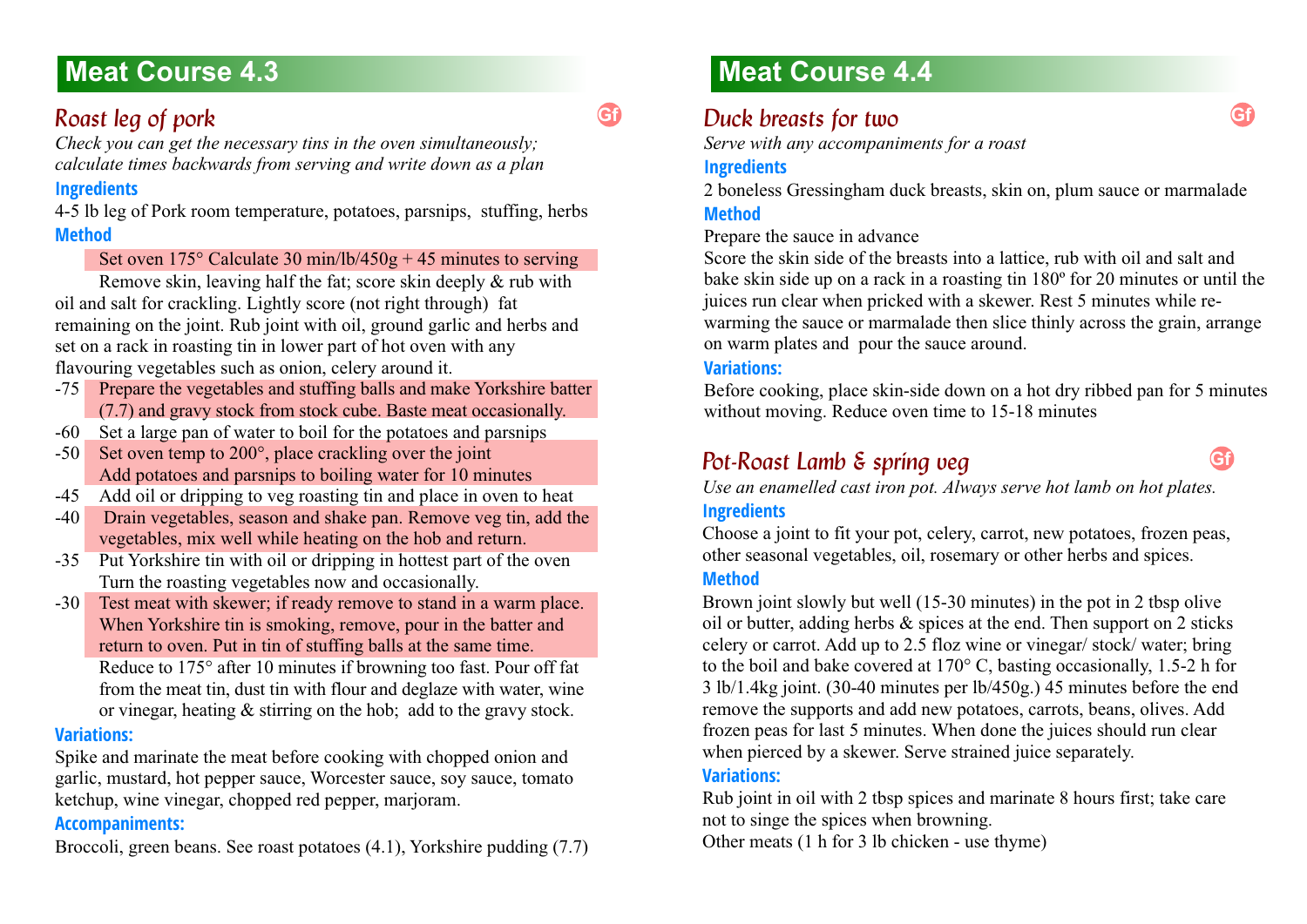# **Meat Course 4.5 <b>Meat Course 4.6 Meat Course 4.6**

### <span id="page-18-0"></span>**Steaks chops & burgers**

*For good quality cuts only and do not overcook. Otherwise braise. Dry fry using a heavy ribbed pan. Use a pan large enough to accommodate all the steaks. Test 'doneness' with finger, or thick pieces with skewer.*

#### **Ingredients**

One steak per person. oil, optional marinade, mustard, mayo tomato ketchup or a sauce

#### **Method**

Remove from fridge 30 min before needed. Heat pan on hob (3-6 minutes, medium heat for all but steak which needs high) - test with a drop of water. Brush pan with oil and lay on the steaks, burgers etc. and cook three minutes. Turn and cook for another three minutes before turning the heat down for remainder of the time. Time depends on thickness; adjust accordingly. Allow to rest for half the cooking time. **Variations:**

### Add herbed garlic butter or a sauce for the last minute's cooking

### **Accompaniments:**

Mashed potato, couscous or rice and another vegetable.

| For medium-rare:     | initial heat               | thickness         | total time       |  |
|----------------------|----------------------------|-------------------|------------------|--|
| beef fillet steak    | high                       | 3 cm              | $6-7$ min        |  |
| beef sirloin         | medium                     | 2 cm              | $4-5$ min        |  |
| lamb chop/steak      | medium                     | 2 cm              | 6 min            |  |
| pork chop/steak      | medium                     | 3 cm              | 12-15 min        |  |
| burger               | medium<br>$1.5 \text{ cm}$ |                   | $12 \text{ min}$ |  |
| boned chicken breast | medium                     | halved lengthwise | 6 min            |  |
| veal escalope        | high                       | $0.7 \text{ cm}$  | 5 min            |  |
| gammon steak         | medium                     | $1 \text{ cm}$    | 10-12 min        |  |

### <span id="page-18-1"></span>**Turkey Escalopes Ingredients**

1 pack of thin escalopes, butter, oil, zest & juice of 1 lemon, honey, chopped dried sage. Cooking time 6-8 minutes according to thickness. **Method**

Sprinkle the escalopes with sage and seasoning and fry on high in butter and oil. Meanwhile mix the honey and lemon in a bowl and pour over half way through cooking. Serve with broccoli and potatoes or rice.

## <span id="page-18-2"></span>*Sauté pork noisettes with prunes*

*Use a sauté pan wide enough to accommodate all the medallions* **Ingredients for 2-3**

#### 12 soft pitted prunes, 150ml/5 floz dry white wine, 1 pork fillet, flour for dusting,1 oz/50 g butter, juice ½ lemon, sage, ½ tablespoon redcurrant jelly, 150ml/5 floz double cream, pepper

#### **Method**

Soak prunes at least 1 hour but prefereably overnight. Cut the fillet into 2cm thick disks. Heat butter to foaming in a wide pan, sprinkle the disks with sage and dust lightly in seasoned flour and add them, distributing equally without crowding. Turn after 3 minutes and continue for a further 4 minutes on a moderate heat. They should tinge with brown. Cut one in two to check they are cooked through. Remove to a warm serving disk. Pour off excess fat from pan and add the wine, stirring to incorporate the residues. Add the jelly and heat hard, stirring, to a syrupy consistency. Add the prunes to warm through. Reduce heat and stir in the cream with a few squeezes of lemon. Dot the prunes around the pork, pour over and serve immediately.

### **Variations:**

1. For a simpler dish omit the wine, cream and prunes.

2. Add just white wine or cream to the juices and reduce.

3. Sauté the pork, sauté sliced mushrooms (fast) in the pan until the liquor given off by the mushrooms has evaporated. Add cream and return the medallions to reheat before serving

5. Saute the pork, remove and keep warm, add baby spinach (or pak choi) to the juices in the pan. Cook, turning from the bottom until just cooked. Consider adding ginger

### **Accompaniments:**

Mashed potato, couscous or rice and another vegetable.

*Whole pork fillets can be roasted with 1 tbsp oil in a roasting tin for 35- 40 min at 200°. Add quartered peppers, halved tomatoes, peeled butternut squash segments or flat mushrooms with a drizzle of olive oil and garlic half way through.*

**Gf**

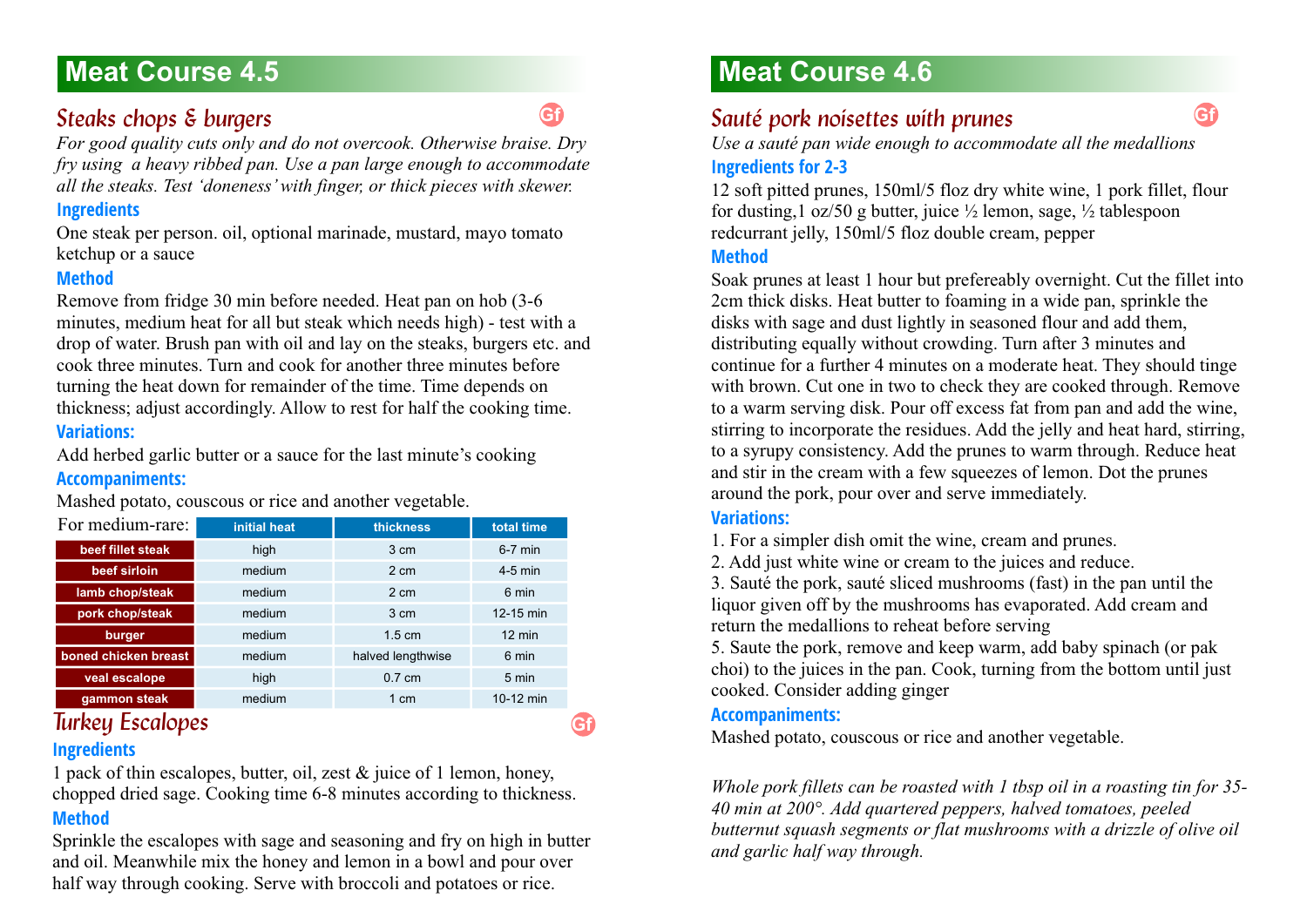# **Meat Course 4.7 Meat Course 4.8**

### <span id="page-19-0"></span>*Stir-fried meat & veg*

**Gf**

*This stir-fry is for two persons at a time* **General Method**

Prepare all ingredients in advance. Cut any meat across the grain into thin strips. Marinate meat or prawns for 15 minutes or more, stirring occasionally. Meanwhile cut vegetables into similar sized strips. Heat a little oil in frying pan and when very hot, add the main vegetables and stir-fry for three minutes (or more) until just soft. Transfer to warm plate.

Clean the pan if necessary, add a little oil and when hot stir-fry the meat/prawns hard for two-three minutes until just cooked through. Return vegetables, and the marinade and leaf vegetables. Stir until reheated and leaves are wilted. Moisten with soy sauce. Serve with cooked noodles or rice (on top of or mixed in).

#### **Marinades**

For beef or lamb: 1 tbsp each Japanese soy sauce, balsamic vinegar and olive oil, 3 cloves garlic crushed, 1 inch ginger finely chopped, chopped chilli to taste, chopped basil.

**For pork :** 1 tbsp each Japanese soy sauce, olive oil and lemon juice, 1 tsp five spice powder, 1 tsp honey, 3 cloves garlic crushed, 1 inch ginger finely chopped, chopped chilli to taste.

**For chicken:** As for beef but replace basil with dried fennel or tarragon **For prawns**: chopped ginger, garlic, lime zest and juice chilli, yogurt. **Suitable meats (4-5 oz/140g)**

Raw prawns, beef fillet, pork loin steaks or fillet, chicken breast **Suitable Vegetables**

Aim for an attractive colour and flavour combination. Red peppers, courgettes, celery, broccoli, carrots, mushrooms, fennel, celeriac, cashew nuts, pine nuts, pak choy stems, ginger and/or garlic (Hard vegetables – carrots, fennel and broccoli – should be blanched first by pouring over boiling water and allowing to stand for 15 minutes then drained well.)

**Plus optionally** a leaf vegetable such as spinach, pak choi leaves, savoy cabbage (de-veined).

### <span id="page-19-1"></span>*Stir-fried duck with plums*

*Serve this with a green vegetable for a light main course for two* **Ingredients**

2 duck breasts off the bone or mini fillets, plum sauce **Method**

Peel off the skin and fat together from the meat and slice meat across into thin strips. In a little oil and stir fry the meat fast about 7 minutes until the juices run clear and the duck is browned. Add the plums and heat through, stirring occasionally.

#### **Variations:**

Use a Chinese style plum sauce; garnish with 1-2 chopped spring onions

### **Accompaniments:**

A green vegetable such as green beans.

### <span id="page-19-2"></span>Pork 'Stroganoff'

*Traditionally done with beef this is far removed from the original. For two:*

#### **Ingredients**

1 small onion, 12 oz/350g pork tenderloin, 6 oz/170g button mushrooms, 200ml creme fraiche, 1 tbsp mustard, 1 tsp paprika, 3floz/ 75ml white wine or a little brandy,  $\frac{1}{2}$  tbsp oil and  $\frac{1}{2}$  oz $\frac{1}{2}$  10g butter

#### **Method**

Cut the onions in half and slice thinly, slice the pork into strips 5mm thick, slice the mushrooms similarly. Mix the onions & creme fraiche . Heat butter and oil in a frying pan and fry the onions gently until golden and set aside. Turn the heat up high and stir fry the pork with the paprika 2-3 minutes and then add the mushrooms until browned and reduced. Return the onions, then stir in seasoning, wine or brandy and allow to reduce a little before stirring in the creme fraiche. If necessary, remove solids to a warm serving dish and reduce the liquids to desired consistency. **Variations:**

Use beef fillet

### **Accompaniments:**

Plain white rice and a green vegetable.



**Gf**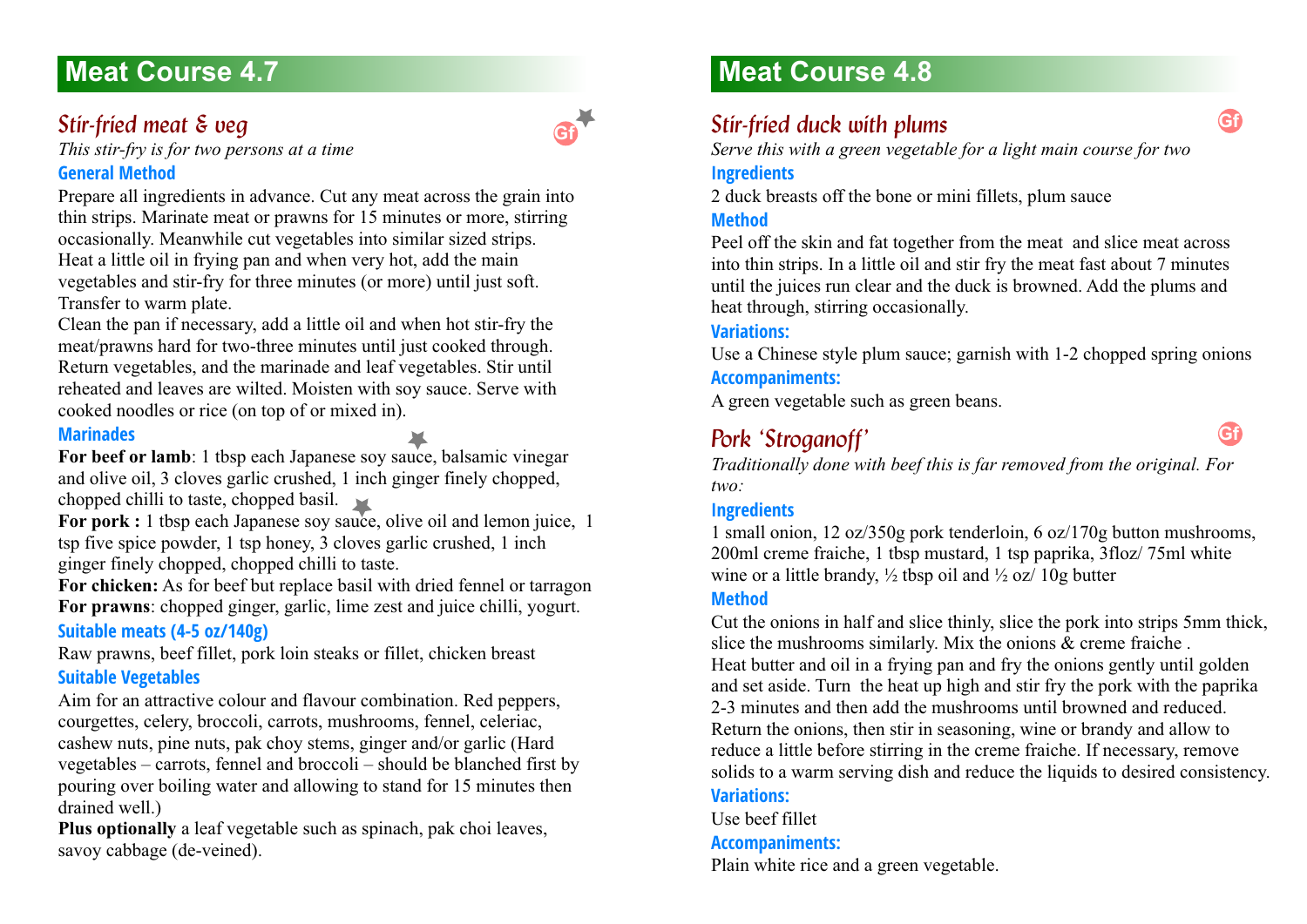### <span id="page-20-0"></span>A *braise for two*

*A general purpose recipe; double up for 4. Don't skimp on cooking time. Use a heavy lidded casserole that will take the meat in one layer.*

### **Ingredients**

2 thick pork steaks or equivalent amount of lamb chump chops (2 h) OR 2 slices braising steak (2.5h) OR 2 chicken legs (50-60 min) OR breasts on the bone (30-40 min) OR cod/haddock steaks (20 min) **+**

1 carrot, onion and celery stick finely chopped, small tin chopped tomatoes, 5 floz/140ml white wine, herbs as appropriate

#### OR

1 onion finely sliced, 1 pepper in strips, 1 crushed garlic clove, 1 tbsp paprika, pinch of Cayenne or chilli, 1 tbsp vinegar, bay leaf

#### OR

1 onion finely sliced, 1 large canned chopped tomatoes,  $\frac{1}{2}$  tsp each cinnamon, cumin and coriander, juice and peel of a lemon

#### OR

1 inch ginger chopped, 1 star anise or  $\frac{1}{2}$  tsp five spice powder, 2 tbsp dark soy sauce, small tin chopped tomatoes, 1 crushed garlic

#### OR

Onion, garlic, carrot, celery, orange peel, small tin tomatoes, thyme, red wine, ½ stock cube, diced bacon (for Boef en Daube)

#### **Method**

Set oven to 170°. Rinse and dry the meat or fish. Brown meat 5 minutes per side in its own fat and set aside. Add the vegetables and soften 5-7 minutes, adding a little olive oil if required and stirring occasionally. Stir in any spices and garlic, followed by tomatoes, lemon as appropriate. Return the meat or add the fish with a squeeze of lemon. Top up with water  $\frac{1}{2}$  inch up the sides, cover and bake until tender. Check liquids occasionally: if drying out add water and if to liquid remove cover a while. Finally mop up any excess fat and adjust liquid (reduce in a pan if necessary).

#### **Accompaniments:**

Potatoes or rice, + green vegetables

soy sauce contains some wheat

# **Meat Course 4.9 Meat Course 4.10**

## <span id="page-20-1"></span>*Casserole of Pork & Potatoes*

*You need a lidded casserole wide enough to take all chops in one layer. Recipe for three. Optionally mix the potato with fennel and/or celeriac. The meat has a tendency towards toughness but the flavour is heavenly.*

#### **Ingredients**

3 pork chops, 1 large onion, pack of smoked bacon rashers (dry cure if possible), 1½ lb/700g potatoes, small glass wine, 3 garlic cloves, 1-2  $oz/40g$  butter & dash of olive oil,  $\frac{1}{2}$  lemon, sage or thyme, bay leaf, stock **Method**

Brown pork chops well both sides in butter  $\&$  oil. In the casserole layer: half the sliced potatoes, half the sliced onion, herbs, chops, garlic the remaining sliced potatoes, remaining sliced onion and herbs and top with bay leaf and sliced smoked bacon rashers. Deglaze the frying pan with a small glass of white wine & pour over. Cover very tightly with baking parchment under the lid & bake for  $3+$  hours at  $150^\circ$ . Take care it doesn't dry out!

### <span id="page-20-2"></span>*Chicken & Mushroom Stroganoff 4.10* **Ingredients**



**Gf**

2 tbsp olive oil, 1 onion, finely sliced, 3 garlic cloves, crushed, 2 tsp sweet smoked paprika, good pinch of cayenne pepper, pinch of tarragon, 600g mixed mushrooms, such as chestnut, Portobello, wild, 3 tbsp brandy, 1 chicken breast, finely sliced, 200ml soured cream or crème fraiche, salt and pepper to season, handful fresh flat leaf parsley, chopped **Method**

Heat the oil in a pan over a medium heat and add the onions and garlic. Cook gently for a few minutes until softened but not turning brown. Add the paprika and cayenne. Cook for one minute then add the mushrooms, chicken tarragon and cook briskly, turning, until soft and chicken cooked through, typically 3 minutes.

Add the brandy to the mushrooms, increase the heat and bubble until the brandy has almost evaporated. Turn down the heat and add the soured cream. Taste and season with salt and pepper, then cook gently for a few minutes.

Stir most of the parsley through the stroganoff. Serve with rice, sprinkled with the remaining parsley.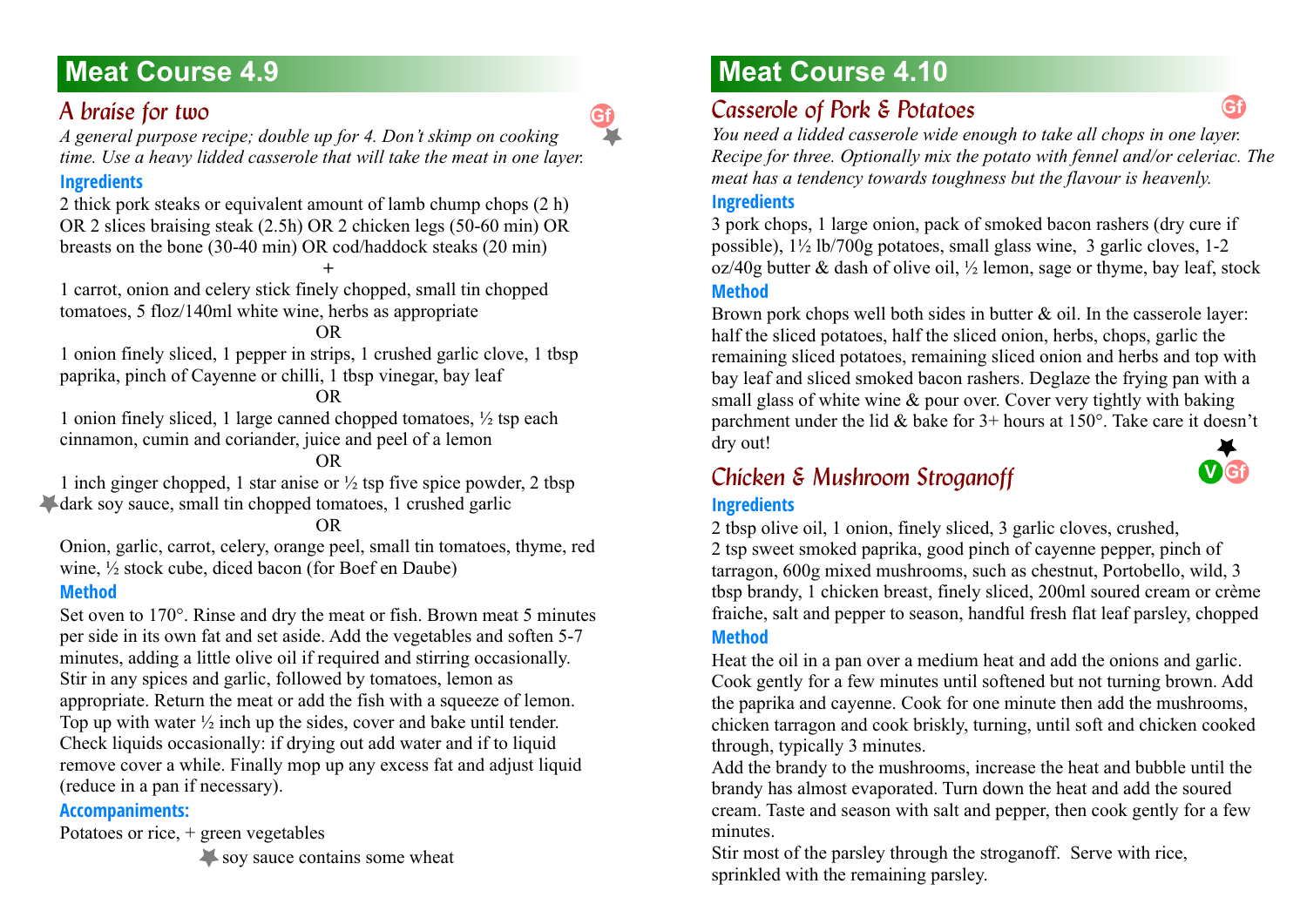### <span id="page-21-0"></span>*A brown stew (lamb or beef)* **Ingredients**

3oz/80g lamb neck fillet, cut lengthwise into 1 inch slices OR diced stewing beef per person, flour, large onion, 3 carrots, tin of chopped tomatoes, celery, butternut squash deseeded and cut into cubes, sweet potato, potato, fresh spinach (optional), stock cube, curry spices, chilli, rosemary. Cooking time 2-2½ hours

#### **Method**

Chop the onion, celery and carrots and fry gently in an enamelled iron casserole in a little oil and butter until golden. (About 20 minutes) Meanwhile season and dust the meat with flour and brown well in a nonstick frying pan in batches. Add to the onions (including brownings) and stir in curry spices a dash of vinegar and small pinch brown sugar. Add the tin of tomatoes, bay leaf, rosemary, then boiling water to barely cover and a beef stock cube. Stir, and bring to simmer and cook covered for one hour for lamb and 2 hours for beef.  $1\frac{1}{2}$  hours before serving set the oven to 170 and reheat the casserole. Peel and chop the sweet potato and butternut and add to casserole. Adjust liquid if required, to barely cover. Add sliced potato as a topping and sprinkle with rosemary. Bring to boil and set in the heated oven for a final hour. 30 minutes before serving, if the casserole is rather sloppy remove lid.

### **Variations:**

Other suitable vegetables include mushrooms, open or closed, fennel, celeriac. Dried fruit can also be added.

You could add rosemary dumplings (11.8) to the Hot-pot if space allows, in which case keep covered & add 30 mins before serving.

**For a French style Daube** use 24 oz/650g chuck or rump, cut in 5cm squares 2cm thick, strip of orange zest, 4 rashers unsmoked streaky bacon diced, 2 medium onions sliced, 2 cloves of garlic, 2 large carrots, tin tomatoes,  $\frac{1}{2}$  bottle fruity wine, bouquet garni (thyme, marjoram/oregano, basil), bay leaves, [optionally 50 ml brandy, 150 g olives, 4 tinned anchovy fillets, peppers, beetroot] Omit the flour. Flame the brandy if using. Add the carrots for the last hour. Remove lid if required to reduce liquid. A Daube is often accompanied by noodles or rice.

# **Meat Course 4.12**

## <span id="page-21-1"></span>Carbonade of beef

*Always use stewing steak and don't dilute flavour with other vegetables* **Ingredients**

24 oz/650g stewing steak, 2 medium onions, 2 cloves of garlic, a bottle of brown ale, a dash of oil, beef stock, nutmeg, vinegar, thyme, 1 piece dark chocolate, marjoram and basil, bay leaf, plain flour, sugar or black treacle.

### **Method**

**Gf**

Peel and cut the onions into segments and brown in a casserole, cooking until golden (20 minutes), adding the garlic, chopped, part-way through. Prepare the meat into chunks, removing any large gristle or fat. Heat a little oil in a large nonstick frying pan. Season and dust the meat in flour and brown fast and well in batches, transferring to the casserole.

Set oven to 150°C. Pour off any fat from the pan and deglaze with the brown ale. Transfer the brownings and ale to the casserole. Top up with beef stock or water to cover by at least one inch. Add some freshly grated nutmeg, the herbs, a teaspoon of vinegar and a pinch of sugar or black treacle. Mix well then bring to a simmer, cover and cook for 3-4 hours, stirring and moistening occasionally, on top or in oven. The first few hours can be done in advance. Bring back to a simmer before timing the last hour. If drying out stir in a little water but if sloppy, partially remove lid to evaporate.

#### **Accompaniments:**

Baked potatoes, a green vegetable such as cabbage or green beans.

Using rice: replace potatoes with rice. Use 1 oz dry rice per person, without washing unless instructed by the packet. Add to the casserole towards the end, according to the time required on the packet. Ensure there is enough liquid for the rice to absorb. Ensure the rice is below the surface, and check none sticks to the base after a few minutes' cooking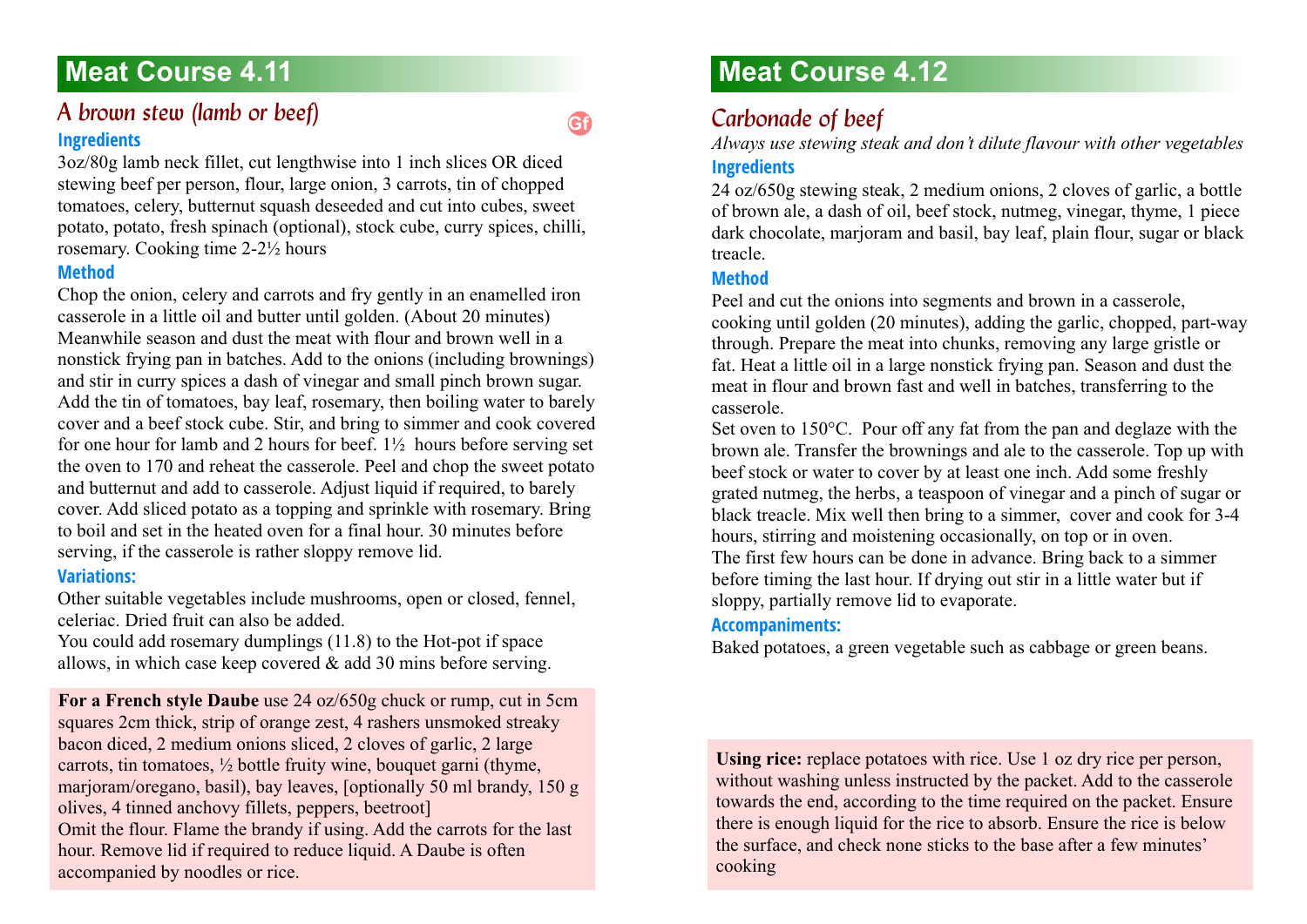### <span id="page-22-0"></span>*Venison Casserole 4.13*

**4 6**

*Venison is low in cholesterol and high in vitamins. Wild venison is strongly flavoured and benefits from pairing with port, red wine, dark berries, sour cherries, orange, rosemary, thyme, juniper and spices.*

### **Ingredients**

700 g diced venison, 3 tbsp flour, 3 tbsp oil, 1 onion, 4 rashers smoked bacon, 3 carrots, 3 sticks celery all chopped; 3 garlic cloves crushed 360 ml red wine or tin chopped tomatoes, 360 ml beef stock, 200 g button mushrooms, 2 tbsp redcurrant jelly or 100 g red currants  $+$  tsp brown sugar, 1 tsp vinegar, 8 juniper berries roughly crushed,  $\frac{1}{2}$  tsp dried thyme, bay leaf, cinnamon/nutmeg, 1 piece orange peel, turnip/swede/butternut squash

### **Method**

Preheat the oven to 140°C. Place the flour in a large bowl and season. Toss the venison in the flour and brown in small batches in a large flameproof casserole with 2 tbsp oil to a good caramel colour for the best flavour.Transfer to a bowl. Heat a little more oil in the casserole and fry the onion, bacon, carrots, celery and garlic for a few minutes to soften. Add the wine, stock, mushrooms, redcurrant jelly, balsamic vinegar, juniper berries and herbs/spices and return the venison. Season with salt and pepper. Bring to a simmer, cover with with parchment and lid and transfer to the oven. Cook for  $2\frac{1}{2}$ -3 hours, until meat is tender. If using swede/turnip/butternut squash add for the last hour.

### <span id="page-22-1"></span>*Sauté chicken breasts & tarragon 4.13* **Ingredients for 4**



2oz/50g butter, 4 boneless chicken breasts, skin on, 4 shallots finely chopped, 250 ml white wine, 1 tbsp wine vinegar optional, 200 ml/ 7floz double cream OR small tin passata, 2 tsp dried tarragon **Method**

Melt butter over medium heat in a fireproof serving dish large enough to easily take the breasts in one layer. Season breasts and place posh side down in the butter for 8 min to brown. Turn, lower the heat a little and add a splash of water, cook 10 min or more according to size until cooked through then remove with slotted spoon. In the same dish soften the shallots  $(5+ min)$ , add the wine

# **Meat Course 4.14**

### <span id="page-22-2"></span>*Moroccan Lamb Tagine 4.14*

### **Ingredients**

1½lb/680g boned lamb cut in pieces, 1 chopped onion, 2 garlic cloves chopped, 1 tsp each ground ginger (or finely chopped fresh), cinnamon, cumin, 500ml/1pt stock, 1 tbsp clear honey, 2 tbsp tomato puree or a tin of chopped tomatoes, 2 slices of lemon or orange (or peel), 1 cinnamon stick, 6oz/170g dried fruit (chopped pitted prunes & apricots or currants & figs, sour cherries etc) 4tbsp olive oil.

### **Method**

Heat oil and brown lamb in frying pan. Meanwhile fry onion and garlic until soft. Stir in spices. Add lamb and stir in stock, tomato, honey, lemon/orange and cinnamon stick. Season and simmer covered for  $1\frac{1}{4}$ hours. The add dried fruit and simmer another 15 minutes or until soft.

### **Variations:**

1. Instead of dried fruit take 3 large firm pears, cored and cut into segments. Fry in butter and oil (add 15 minutes before serving.) 2. Add 2 oz almonds, lightly toasted, along with the fruit.

### **Accompaniments:**

Serve with rice or couscous, or add 2oz/55g rice per person at the appropriate time in cooking, adding 4oz/110g liquid per person at the start to compensate and make sure rice is covered by liquid.



and tomato if using and reduce fast by half  $(7+ min)$ . Add cream if using and continue to reduce until it coats the back of a spoon. Stir in the tarragon and return the chicken to rewarm and serve.

### **Variations:**

- Add small pack washed baby spinach to top and cover while rewarming
- Could add sliced mushrooms with the shallots and sauté until dry
- Could add finely diced fennel or celeriac with the shallots

### **Accompaniments:**

Mashed potato, couscous or rice and green vegetable.

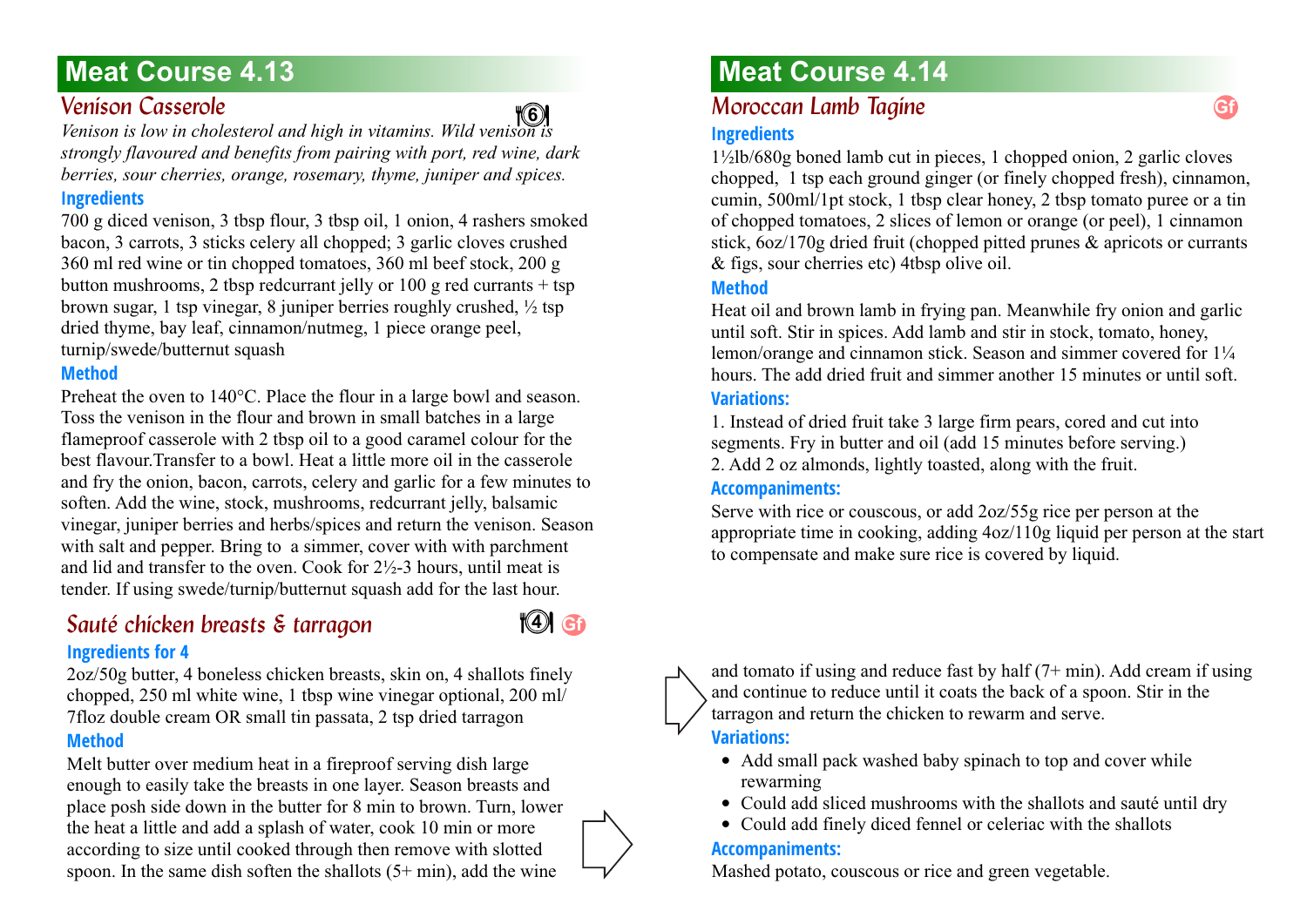### <span id="page-23-0"></span>A white stew (pork or chicken)

*This is a clear stew*

### **Ingredients**

6 chicken thigh fillets or 24 oz diced pork shoulder, 1 onion sliced, garlic, 2 bulbs fennel in segments, stem removed, 4 sticks celery thinly sliced, 6 oz button mushrooms, sliced, a few new potatoes, sliced, tsp dried tarragon (chicken) or sage (pork), ¼ tsp thyme, ¼ white cabbage, stem removed and chopped, knob of butter, dash of oil, tsp curry powder. **Method**

Remove any sinew or fatty bits from the meat. Cut chicken (if using) into pieces. Sort the diced pork, cutting any extra large pieces.

In a medium flameproof casserole slowly soften the onion and garlic in the oil and butter but do not brown. Add the meat, vegetables, herbs and spices, stir and sweat gently, covered for 5 minutes then add hot chicken stock or a cube plus enough boiling water to cover and re-cover. Simmer gently for 1 hour (chicken) or  $2-2\frac{1}{2}$  hours (pork).  $160^{\circ}$ 

### **Variations:**

add chopped smoked bacon with the onion; use the potatoes as a topping; add broad beans; **for pork** use cider; add 1 peeled, cored, sliced apple 20 min before serving; stir in 2 tbsp creme fraiche mixed with 1 tsp mustard before serving

**For oriental chicken breasts:** These need **very** little cooking.

4 chicken breast fillets without skin, sliced crosswise, 3 sticks celery finely sliced, 1-2 leek finely sliced, 1 pack bok choi leaves & stalks sliced separately, 1 dstsp finely diced ginger, 1 pack dried mushrooms, pinch of tarragon, 1 tsp soy sauce optional.

Soak the mushrooms, reserving the juices. In the casserole, fry the leek in a little butter & oil until soft. Add the ginger, celery and bok choi stalks and continue for 5 minutes or until celery is cooked. Add the mushrooms, herbs and the chicken and enough boiling stock to barely cover. Simmer **gently** for no more than 3 minutes. Add the pak choi leaves. Cut a piece of chicken to ensure it is cooked through, season and serve.

# **Meat Course 4.16**

### <span id="page-23-1"></span>*Cassoulet 4.16*

**Gf**

*Beans combine so well with fatty and smoked meats. Long cooking together means the beans absorb the richness and flavours. Use any tasty meat which needs long cooking, or sausages. Include something smoked. The recipe here is based on Cassoulet de Toulouse.*

### **Ingredients**

A 16oz/450g packet of good quality white haricot or flageolet beans, 1 large onion, 3 cloves garlic, celery stick, large carrot, bouquet garni or equivalent herbs (thyme, bay leaf, basil), a mix of meats on the bone (e.g. smoked collar, duck legs, chicken pieces, pork shoulder, small lamb joint) and smoked garlic sausage. Could use confit.

### **Method**

Soak then fast boil the beans. Drain and simmer (about 1.5 hours until tender - it is absolutely essential to get them soft at this stage) in a pan containing an onion, peeled carrot, celery stick, 3 garlic cloves, bouquet garni and collar skin or smoked streaky bacon and topped up with fresh water. Meanwhile pierce and part roast to brown any uncooked joints. Assemble meats excluding garlic sausage and confit in a flame proof casserole. Add the beans using a slotted spoon. Mix the strained bean liquor with a little mustard, herbs and seasoning and pour over to just cover. Bring to boil; simmer gently for 1.5-2 hours, 140°, moistening occasionally. 30 minutes before the end adjust liquid, add sliced garlic sausage and confit, optionally sprinkle with garlic bread crumbs. Remove the lid until the liquid recedes or top up if too dry. Raise to 180° 15 minutes before serving to brown the top. Remove the large pieces of meat and carve or strip from the bone. Recombine.

### **Variations:**

Tomato sauce or puree can be added towards the end but I prefer the taste of the beans

#### **Accompaniments:**

None necessary!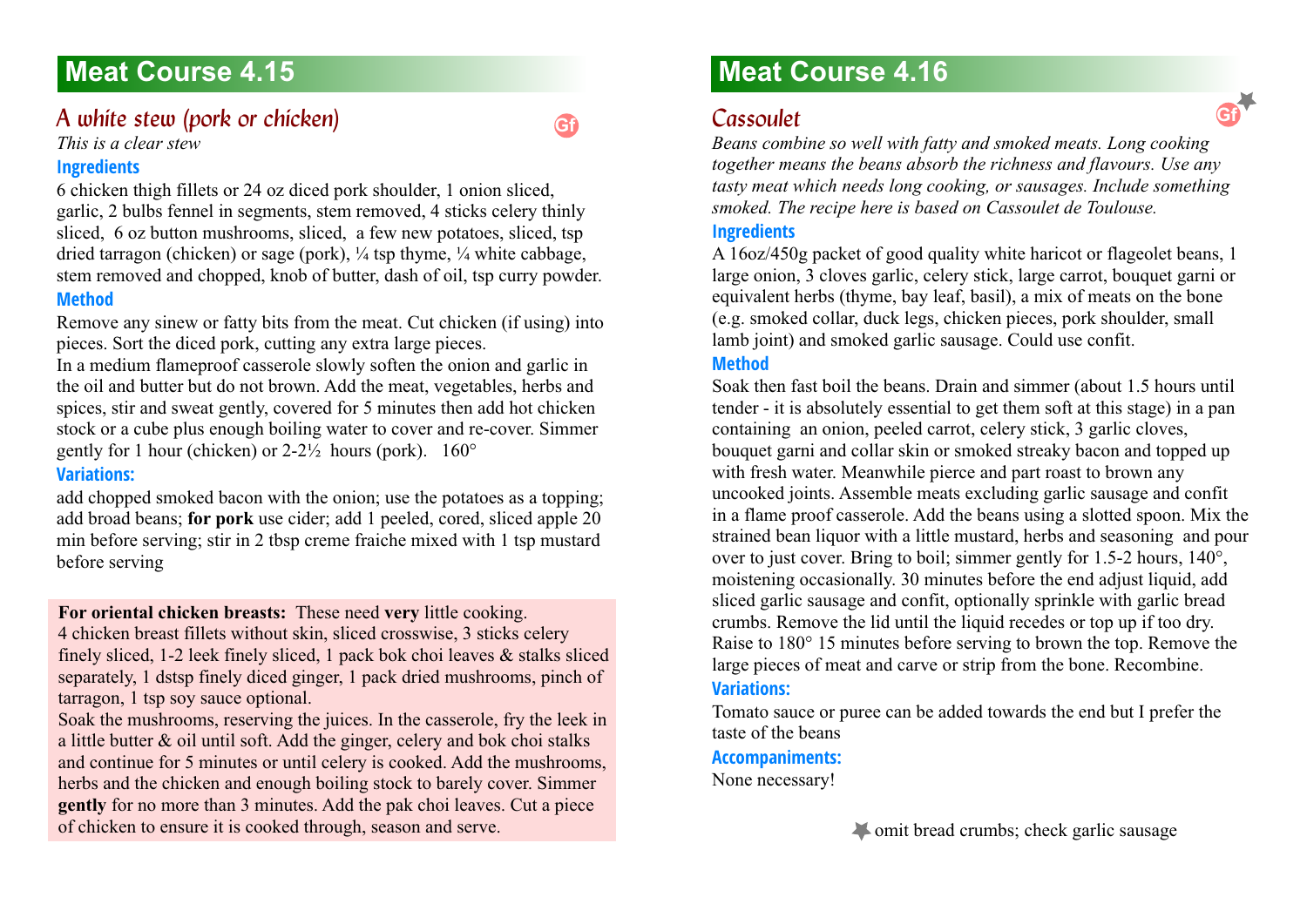### <span id="page-24-0"></span>*Meat Loaf*

**Beef :** SEE SECTION 12 FOR TOMATO SAUCES

### **Ingredients**

16oz/450g lean minced beef, 1 large chopped onion, 2oz/55g bread crumbs soaked in milk, 1 egg, 3 rashers bacon finely chopped, 1 tsp thyme, cumin, coriander, salt and pepper.

### **Method**

Mix all ingredients and fill a greased loaf tin. Roast 50 minutes at 180°. Options: use the bacon to line the tin, add grated potato, carrot, chopped mushrooms, 5 floz/150ml sour cream in place of the milk. Stuff with mozzarella or any vegetable loaf stuffing. Serve with tomato sauce. **Pork and chicken:**

### **Ingredients**

Rashers smoked bacon, bay leaves, lb each of sausage meat and lean ground pork, minced garlic, sage, 1 chicken breast, 1 red pepper **Method**

Grease a loaf tin and run a strip of grease proof paper along the ends and bottom. Place 2 bay leaves on the bottom then line the base and sides with bacon. Check the seasoning of the sausage meat and press in. Arrange a layer of chicken breast and red pepper strips. Mix the ground pork with sage or rosemary, garlic and seasoning and spread over. Finish with any remaining bacon. Bake on a tray for 50 minutes at 180° or until cooked (test with skewer) and coming away from the sides. Allow to cool a little before turning out.

# <span id="page-24-1"></span>*Meat patties, burgers & balls*

### **Ingredients**

1lb/450g minced beef, lamb, veal or pork, with 10-20% fat, seasonings **Method**

The fat is essential for a moist patty. Combine meat & seasonings and lightly pat into balls or patties about 1 inch thick. Chill. Fry in a hot ribbed pan brushed with oil, 15 minutes turning once only. Remove, pour off fat and deglaze pan with water or lemon and a little mustard. Add salt at end of cooking. Serve with favourite sauce and toppings. **Seasonings** For lamb: freshly ground cumin and pepper plus rosemary For beef: paprika, ground pepper, ground garlic, chopped basil.

# **Meat Course 4.18**

# <span id="page-24-2"></span>**Shepherds Pie**

### **Ingredients**

Mince: 7 floz/200ml stock or red wine, 1 tbsp tomato purée, 1 small tin tomatoes, 1½ lb/675g lean minced lamb, large onion, large carrot, stick celery, 2 cloves garlic, Worcestershire sauce, curry paste, tsp dried Rosemary, dusting flour

Topping: 2lb/900g potatoes (floury), 10oz/300g celeriac (optional) 1oz/30g butter, 1 egg, cream/milk, grated Parmesan, turmeric optional **Method**

**Mince**: In a fireproof casserole soften chopped vegetables in a little oil for about 20 min, adding garlic toward the end. Meanwhile heat oil in a large frying pan and when hot add the mince in one piece. Pat into a flat cake to **brown fast** and well, both sides, (to drive off moisture - pour off if excessive) before cutting gradually into smaller pieces and adding Rosemary as you brown. Turn heat down a little when dry. Transfer browned solids to the casserole dish. Pour off excess fat from frying pan, dust in a little flour, stir and deglaze with the wine/stock into to the casserole and add 3 tsp Worcestershire sauce, tomato, stock cube & hint of curry. and mix well, adjusting liquid if required to almost level with contents. Simmer gently for 30 minutes and transfer to 22x22 cm serving dish. Cover until ready to use.

**Potato topping**: Peel potatoes and celeriac and simmer gently in a large pan, typically 15-20 minutes, adding celeriac after 5 minutes. Test with skewer. Drain thoroughly and mash in the pan with the butter, salt and lots of pepper and optionally cream, grated Parmesan, turmeric, nutmeg or garlic. Beat well with an egg before arranging over filling, starting around the edge and working inwards. Finally rake into ridges with a fork and dot well with butter, (grated Parmesan optional). Set oven to 170°. Bake covered until warm through typically 30 minutes depending on whether already hot, then a further 15-20 minutes at 200° uncovered to brown.

### **Variations:**

**Gf**

Any diced root vegetables, sliced mushrooms can be used in the filling. Alternative toppings: cooked sliced potato (dot with butter) , short crust pastry, rösti or crumble topping of bread crumbs, zest of lemon, garlic, herbs and grated cheese. **Accompaniments: -** Spinach or green beans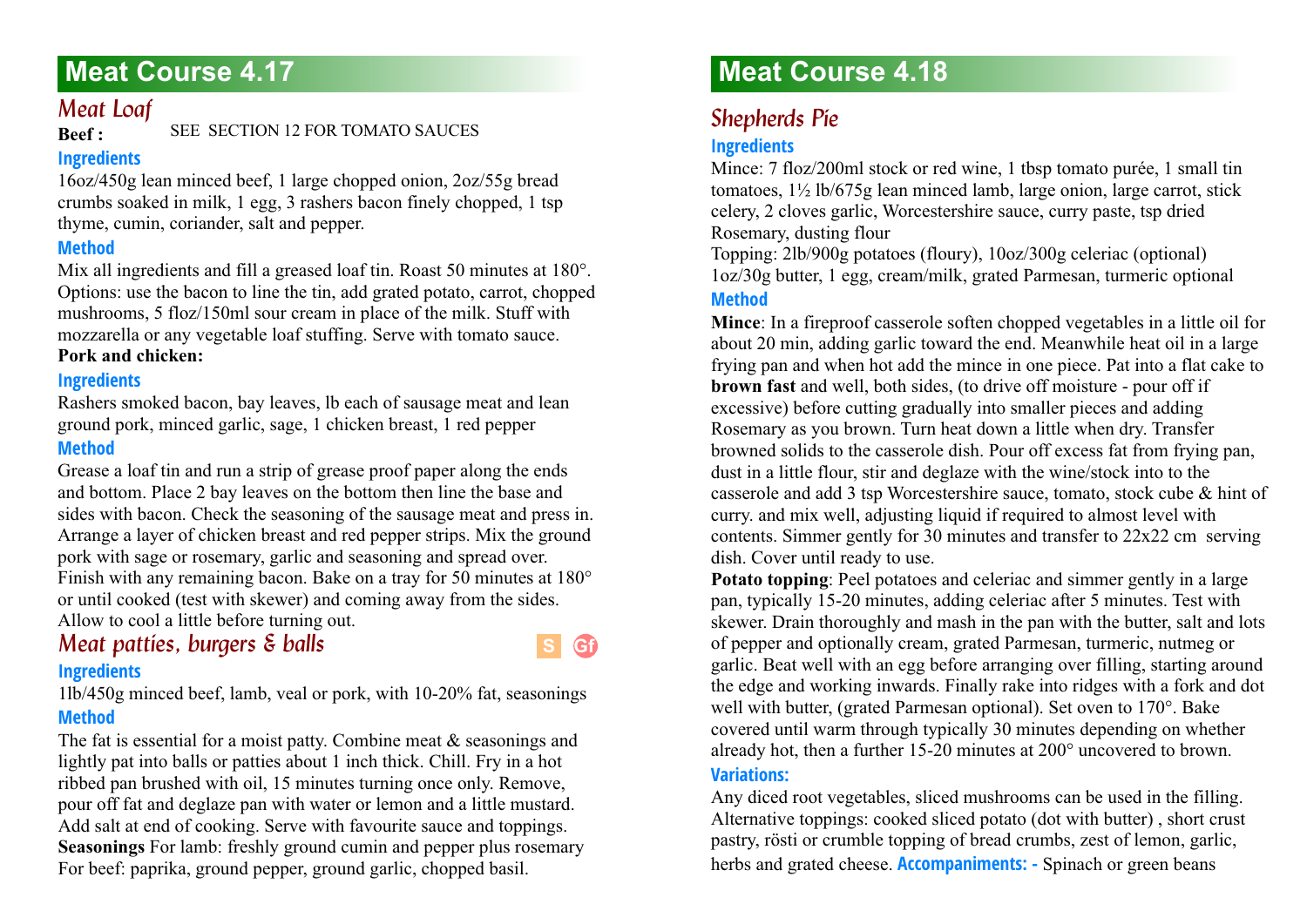### <span id="page-25-0"></span>**Bangers & Mash**

*For chipolatas reduce cooking time*

### **Ingredients**

3 sausages per person, ample helping of mash, sauce or gravy **Method**

Heat oven to 180°. Rub bangers in oil and place on a foil-covered baking tray wide enough to take all in a layer without touching. Roast for 20 minutes. Remove, add a rack to the tray and arrange the bangers on it, upside down. Continue until browned, typically another twenty minutes. Place the mash on a warm plate and arrange the bangers over.

### **Accompaniments:**

Tomato ketchup, onion gravy and/or English mustard

check sausage ingredients

## <span id="page-25-1"></span>**Quick chicken curry**

### **Ingredients**

oil, 1 chopped onion, 3 chopped cloves garlic, 1 inch finely chopped ginger, 3 dessertspoons curry powder, chopped fennel, celeriac or butternut squash, 1 large tin chopped tomatoes, 1 dessertsp tomato puree, balsamic vinegar, chicken stock cube, tarragon and thyme, two chicken breast fillets. [optional coconut cream]

### **Method**

In a casserole gently simmer the onion in a slug of oil until turning brown. Stir in the garlic and ginger, then 2 dessertspoons of curry powder. After stirring for a minute, add the tomatoes and vegetable, 1 tsp vinegar, the stock cube, herbs and a little water. Bring to the boil, turn down and simmer until the vegetables are soft.

Meanwhile finely slice the chicken across the grain and rub in the remaining curry powder.

Adjust the liquid and stir in the chicken well, bringing back to the boil. Simmer for 3 minutes, stirring gently. Test a generous chicken piece by cutting in two with scissors to ensure it is fully cooked. [Stir in cream if using]

### **Variations:**

Add a chopped pepper with the onion

# **Meat Course 4.20**

## <span id="page-25-2"></span>*Chicken Tikka Masala 4.20*

*A cast iron, enamelled pot is ideal for this. Start a day ahead*.

### **Ingredients**

**Marinade**: 1 tbsp oil, juice  $\frac{1}{2}$  lime or lemon, 3 garlic cloves,  $\frac{1}{2}$  ginger chopped, 1 tsp chilli powder,  $\frac{1}{2}$  tsp each cumin & coriander, squirt of tomato puree, salt, 4 tbsp Greek yogurt

**Gf**

**Sauce**: I large onion, 1 inch ginger and 3 garlic cloves all finely chopped, 2 tbsp oil, ½ tsp each cumin, coriander, ground fenugreek (methi), chilli powder,  $\frac{1}{4}$  tsp turmeric, bay leaf, juice  $\frac{1}{2}$  lime or lemon, 1 tin tomatoes, squirt of tomato puree, 3 crushed cardamoms, 3oz/85g each Greek Yogurt and double cream, salt and pepper.

**Chicken**: 4 skinned breasts

### **Method**

**Marinade:** Blend the chopped garlic and ginger with the oil and lemon, then add remaining marinade ingredients and blend to a fine cream. Slice the chicken into tikka strips and mix thoroughly with marinade, cover and store in refrigerator overnight, re-mixing occasionally. **Sauce:** Sauté the onion gently in the oil 15 minutes, add the ginger and garlic and cook another 5 minutes. Stir in cumin, coriander, turmeric, black pepper and bay leaf while cooking for 2 minutes. Add the remaining sauce ingredients **except** the yogurt and cream and cook for 10 minutes. Finally add the yogurt and cream and simmer for 10 minutes

**Chicken:** Drain the chicken strips, arrange spaced well apart on foil on large baking tray and cook under fast grill 10-15 minutes until brown (or in very hot oven), or dry fry in a nonstick frying pan. Stir into hot sauce and simmer five minutes then serve.

### **Variations:**

Sauce can be prepared in advance and reheated - the flavour will be better. Green chilli and coriander leaf can be incorporated. Substitute prawns for the chicken and reduce cooking time. Casserole meats instead of grilling.

### **Accompaniments:**

Plain rice, any vegetable e.g. sweet potato and spinach sauté, papads

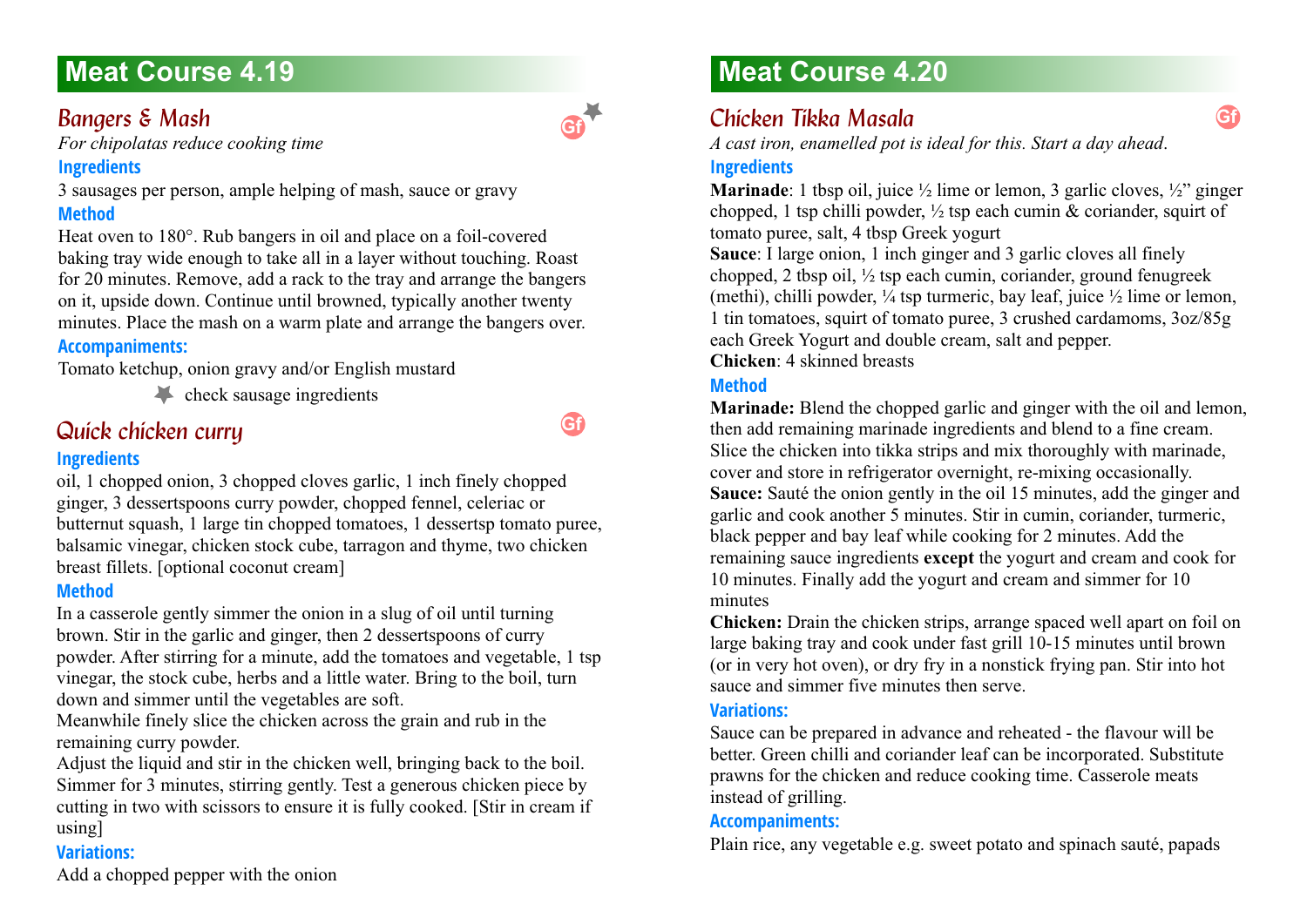# <span id="page-26-0"></span>**Chicken Pie**

### **Ingredients**

3lb/1.35kg of chicken on the bone, bay leaf, thyme, parsley, small bag of washed spinach, 3 eggs, 1 large onion, 1oz/30g butter, 1oz/30g flour, nutmeg, 1 sheet of short crust pastry.

(Optionally add chopped fried smoked bacon, peas, mushrooms, chopped asparagus)

### **Method**

Cover the chicken with water in a pan with the herbs. Cover and simmer until tender (1 hour for a whole chicken, 20-25 minutes for portions until coming off the bone). Strain the juices for stock and reserve. Meanwhile hard boil and chop the eggs. Finely chop the spinach and parsley.

Preheat oven to 170°. Chop & soften the onion in butter until golden, stirring to prevent burning. Stir in the flour, then, gradually, enough stock to form a thin paste. Check seasoning and add nutmeg. Optionally add some stock cube. Put the boned chicken, pulled into pieces, with the eggs into a pie dish with the spinach and parsley. Cover liberally with sauce, then the pastry. Cut a hole in the top for steam, brush with milk and crimp the sides. Bake 30-40 minutes or until golden.

### <span id="page-26-1"></span>*Chicken breast fillets with tomatoes & olives* **Ingredients**

1 medium onion and 1 red pepper, chopped, 2 rashers smoked bacon, chopped, 6 medium mushrooms (optional), cleaned and sliced, garlic paste or 1 clove crushed and chopped, small tin of chopped tomatoes, carton pitted olives, stock cube, tarragon, basil, spices, olive oil, 2 fillets, **Method**

In a flame-proof casserole, fry the pepper and onion in the oil. Add the bacon and continue five minutes. Add the mushrooms and fry until liquid reabsorbs. Add the garlic, then the tomatoes, olives and basil, half a stock cube and a can of boiling water, a hint of sugar and vinegar. Allow to reduce to a little. Season the fillets with S&P and tarragon or spices and sit on the base of the casserole. Drag the sauce over and cover with lid. Simmer gently on hob 25 minutes until chicken is cooked through.

**Option:** Add extra water and 2 oz bomba rice, ensure grains below surface.

# **Meat Course 4.22**

## <span id="page-26-2"></span>*Chicken Breast fillets with a crust*

*Use this recipe for pork chops. Brush with oil and roast 15 min, turn, add crust and continue to bake for 10-15 min until browned*

### **Ingredients**

4 skinless chicken breast fillets, 12 cherry tomatoes or small tin chopped tomatoes, 1 slice brown bread 1.5 oz/45g Parmesan finely grated, 2oz/55g diced smoked bacon, finely chopped ginger, parsley, tarragon, fresh basil, ½ tsp smoked paprika as desired, S&P. 2-3 tsp garlic paste, a squirt of tomato ketchup, 2 tbsp or so olive oil Add more oil if needed. Sliced button mushrooms and/or pitted olives optional.

### **Method**

Set oven to 180°. Lightly fry the bacon and mushrooms to remove moisture. Rub breasts with oil and fit snugly into roasting tin, best side up. Mix tomatoes, bacon, mushrooms, olives, ketchup and scatter over. Blitz bread to crumbs and stir in remaining ingredients. Sprinkle over and bake 25 minutes. Test with skewer.

## <span id="page-26-3"></span>**Red Cooked Pork**



**4 4**

*This recipe traditionally uses shoulder or belly.*

### **Ingredients**

Small boned leg joint with skin on, 1 pt/600ml stock or water,  $\frac{1}{4}$ pt/140ml soy sauce (dark), juice & zest 1 lemon, 1 clove garlic, mashed, 1 leek, trimmed  $\&$  slit or 4 spring onions, 1 inch chopped ginger, 1 star anise (optional), 1 tsp five spice powder, brown sugar to taste (typ.2 oz).

### **Method**

Blanch pork 5 minutes in a saucepan of boiling water. Rinse and place in a flameproof casserole, reasonable fit. Pour in stock up to 2/3 way up. Add remaining ingredients, cover & bring to boil. Simmer 2-3 hours according to size until very tender, inverting occasionally. Taste liquor, add more sugar/pepper as desired. Strain liquor; if necessary remove joint & reduce. Serve hot or cold. If cold, allow to cool in the liquor then scrape off any fat from surface. Remove skin and excess fat and carve, handing liquor separately or drizzled over.

soy sauce contains some wheat



**42** 22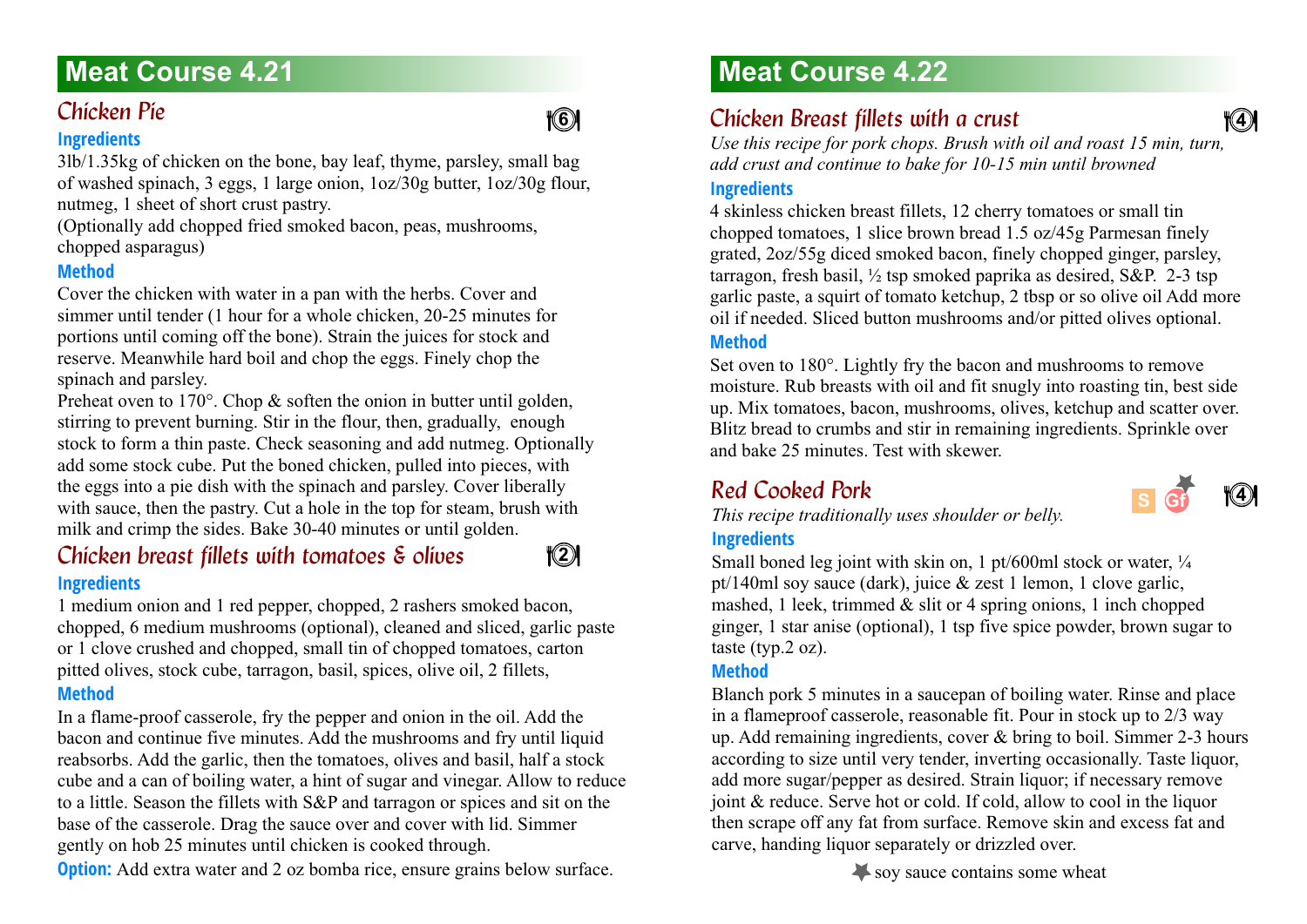### <span id="page-27-0"></span>**Sausage & Plum tray bake Ingredients**

5 red onions cut into wedges, (750g), 2 bulbs garlic unpeeled and cut in half crosswise, 3 baking potatoes quartered lengthways (750g), 120 ml olive oil, salt, 10 red plums, halved & pitted, 3 rosemary sprigs, 8 pork sausages, 4 tbsp balsamic vinegar with brown sugar to taste, 2 tbsp sumac, parsley

#### **Method**

Put the onions, garlic, potatoes, 5 tbsp oil, 100 ml water, salt & pepper in a large roasting tin (40cm x 30cm) and toss together. Bake at 200° for 35 minutes until softening and the water has disappeared. Add the plums cut side up, the rosemary and nestle in the sausages. In a medium bowl whisk the vinegar, sugar, 2 tbsp water,  $1\frac{1}{2}$  tbsp sumac, 2 tbsp oil, salt & pepper and pour over.

Return to oven for 40 min, turning sausages halfway through. Raise the oven to 220 $\degree$  for 10 minutes to brown. Mix the remaining  $\frac{1}{2}$  tbsp sumac with final 1 tbsp oil, and dot all over. Add parsley & serve.

### <span id="page-27-1"></span>*Chicken & orange tray bake*

### **Ingredients**

4 chicken thighs, skin on, 1 red onion cut into wedges, 4 cloves of garlic, sliced, 1 red pepper, thickly sliced, 200g tenderstem broccoli, 1 large orange ( $\frac{1}{2}$  finely sliced,  $\frac{1}{2}$  juiced), 45 g chermoula paste,  $\frac{1}{2}$  tbsp oil

### **Method**

Heat a baking tray at 200° and add the chicken, onion, garlic, pepper, broccoli and orange slices, season and toss with the chermoula and orange juice until well coated.

Arrange chicken skin side up and bake for 30 minutes or until the chicken juices run clear and the broccoli is starting to char. Serve with rice.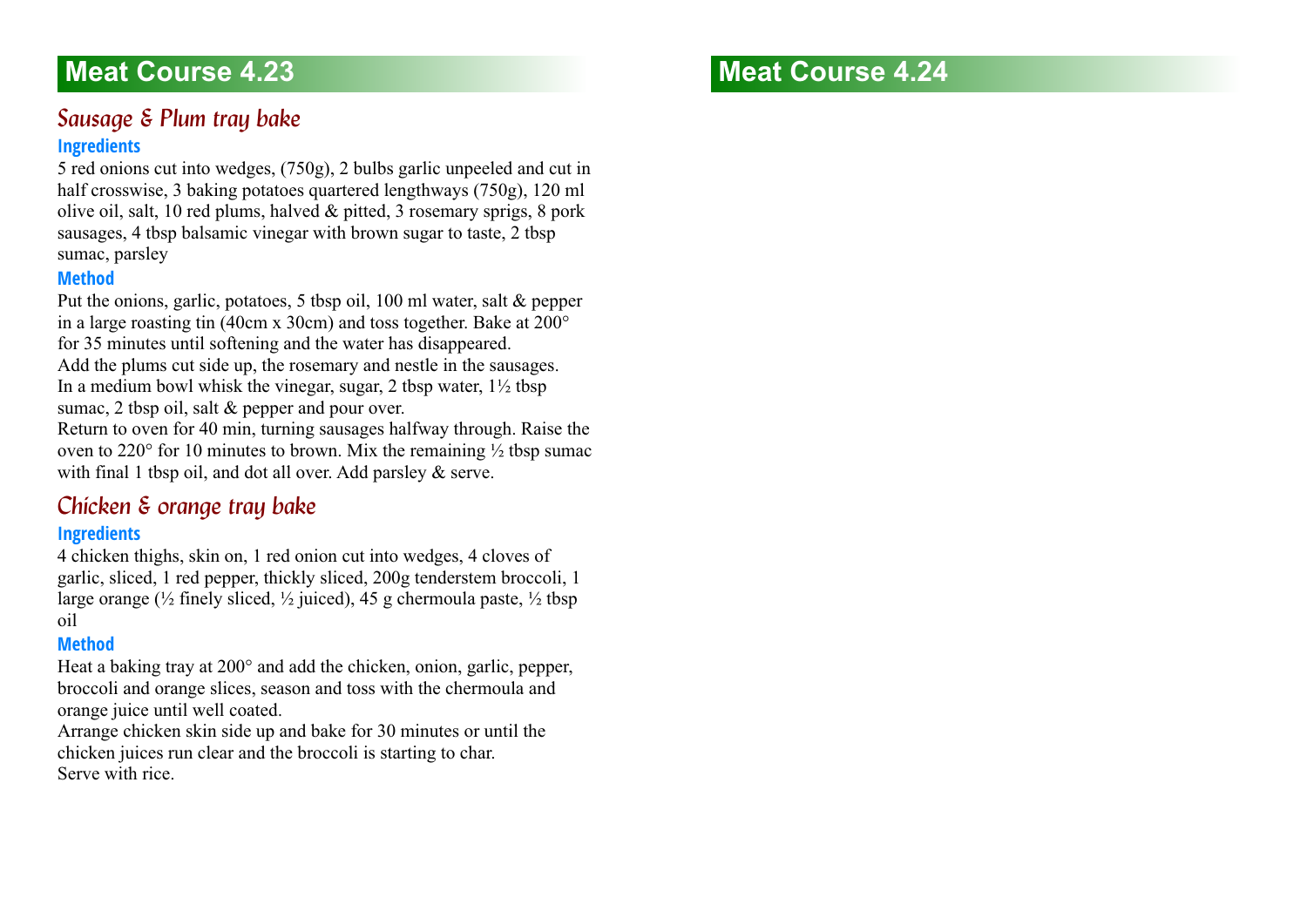# <span id="page-28-0"></span>**Rice & Pasta 5.1**

#### **Types of rice**

| . , <b>.</b>           |                                             |
|------------------------|---------------------------------------------|
| long grain, basmati    | pilaus, Jambalaya, general composite dishes |
| arborio, carnaroli     | Irisotto                                    |
| bomba, senia, albufera | lpaella                                     |
| luruchimai             | Japanese, Korean, Vietnamese, sushi         |

*With all composite rice dishes it is important to match the cooking time of the rice to the meat, hence white rice with small pieces of chicken and brown rice for the longer-cooking raw chicken joints.* 

<span id="page-28-1"></span>*Typically use 50-75g dry rice p/p for a main course*

### *Rice as a side*

*Here are two absorption methods. Always check rice to liquid ratio and timing against the packet; typical values are shown on the table below.* **Ingredients**

Typically 2oz/2floz or 50g/50ml Basmati rice per person, butter. **Method 1 - Absorption**

Wash rice gently, (brown rice benefits from an over-night soak - the amount of water to cook is unaffected) and drain well. Place rice in a pan. Measure in the required amount (see table below) of cold water or stock. Bring to the boil, stir, then cover, turn the heat to low and simmer (see timings). At the end of the cooking time, remove the pan from the heat, still covered, and stand for 5 minutes. The surface of the rice will have small holes in it, this is quite normal and it should be fluffed with a fork before serving. A knob of butter can be added if desired.

### **Method 2 - Pilau, for a richer rice**



**Gf V**

Melt a knob of butter [or oil] in a large pan. [soften a little diced onion/garlic if desired]. Stir in the rice until the grains are fully coated. Add salted boiling water [or stock, spice], stir, cover and turn down to low. Simmer for the time given in the table. Tilt the pan to check there is no water left. Otherwise give another minute. Take off the heat and allow to rest for 5-10 minutes. [Could be completed in oven 165°, add 10 min.]

| variety              | <b>rice</b>     | water   | time          |  |
|----------------------|-----------------|---------|---------------|--|
| pure white Basmati   | 50q             | 100ml   | 12-15 minutes |  |
| easy cook white      | 50q             | 100ml   | 15 minutes    |  |
| wholegrain Basmati   | 50q             | 125ml   | 25 minutes    |  |
| easy cook wholegrain | 50q             | 150ml   | 25 minutes    |  |
| bomba                | 50 <sub>q</sub> | $150+m$ | 18 minutes    |  |

# **Rice & Pasta 5.2**

#### **Variations:**

**Coconut**: - use coconut milk and lemon zest, curry leaf optional. **Creamy**: - stir any hot cream sauce such as mushroom, leek, saffron, fish, into any hot rice or make a ring and pour into centre. **Saffron:** - infuse the cooking liquid with pinch of saffron **Pesto**: - stir any pesto into hot rice.

**Spiced**: - throw in a cinnamon stick, a few cardamom pods etc. **Nutty**: - cook 2 oz butter to nut brown. Add finely chopped onion then the drained rice. Cook to golden, then prepare with stock as normal. Or add chopped toasted almonds, pistachios

**Spinach**: - method 2, add well chopped spinach, and lemon zest with the finely chopped onion, sweat then add the rice and cook as normal. Finish with nutmeg

**Vegetable:** - method 2, add finely diced fennel, carrot, leeks, currants, mushrooms, peas, celery with or instead of onion, sweat then add the rice and cook as normal. Complement with herb or spice

**Egg Fried Rice**: - 16 oz (cooked weight) cold cooked rice. Create a stir-fry with chopped onion, chopped lean bacon/ham, [any prawns, diced pork, chicken, beef, chopped green vegetables, ginger, spices]. Add the rice and fry 5 min until hot; make a well in the centre and on low heat pour in 3 beaten eggs, cook 2 minutes before stirring in. **Lemon: -** stir into hot rice 2 tbsp oil mixed with juice and zest of lemon, 1 tsp sugar and a little butter

**Carbonara:** - fry chopped bacon in the pan for about 5 minutes, add the butter and proceed as per Pilau method until cooked. Meanwhile mix 1 good tbsp crème fraiche with 1 egg and some egg yolks. Stir in the mix with some grated Pecorino and black pepper. Wait 1 minute and serve immediately.

#### *Note*

*Jambalaya (jumble) is the Louisiana variation on Paella. It uses long grain rice, omits saffron and uses Cajun(country) or Creole(city) spices and is cooked in a deeper pan. Cajun spices contain more pepper while Creole contain more herbs. Paprika, garlic powder, onion powder, black pepper, Cayenne pepper, chili, basil, oregano, thyme, bay. You choose the combination. Creole uses tomato but Cajun doesn't*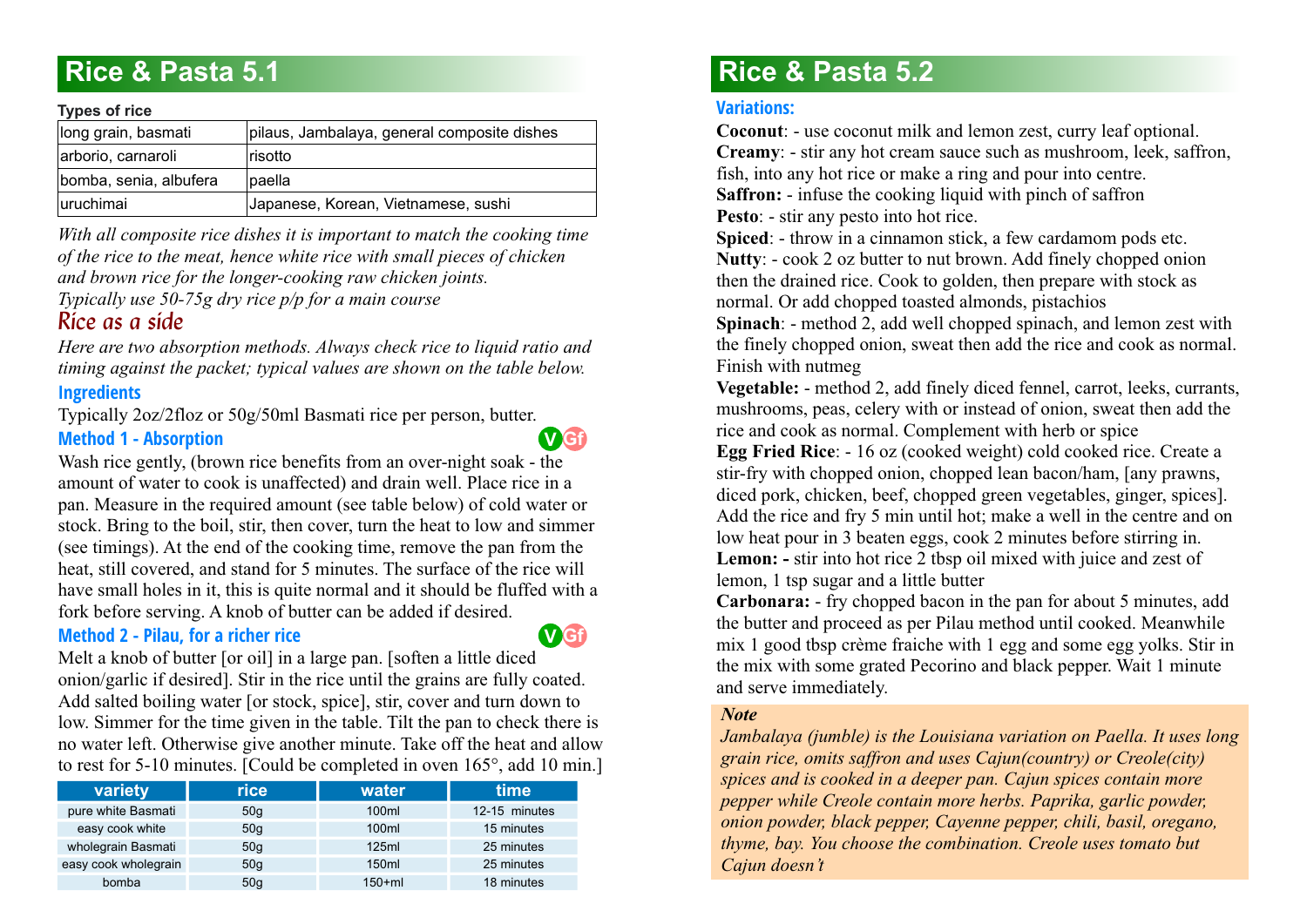### <span id="page-29-0"></span>**Gf** *Jambalaya 5.3*

### **Ingredients**

Cooked prawns, sliced Chorizo sausage, 1 onion sliced, 2 cloves garlic crushed, 2 sticks celery chopped, 1 pepper sliced, 1 chilli de-seeded  $\&$ chopped, 6oz/170g white Basmati rice, 12floz/340ml chicken stock, ¼ tsp Cayenne, 1-2 tsp mixed spices, small tin chopped tomatoes, 1 bay leaf, salt & pepper. [Optionally add chopped chicken thigh fillets with the onion]

### **Method**

Brown the sausage in large frying pan over high heat. Add 1 tbsp olive oil, spices, the onion then the garlic, celery, chilli and pepper until softened and tinged brown. Reduce heat and stir in the rice until well coated then the stock, tomatoes, Cayenne and bay leaf. Check rice is submerged in liquid then cover and simmer slowly 20 minutes or until the rice is tender. Add the prawns and warm through.

### <span id="page-29-1"></span>**Chicken Basque**

**S**

**Gf 4 2**

*Use a wide casserole for this one-pot chicken and rice dish. If using white Basmati, add towards the end of the cooking, in accordance with the timing on the packet.*

### **Ingredients**

4 chicken pieces on the bone, 2 red peppers sliced, small tin chopped tomatoes, tomato puree, 2 tbsp olive oil, 1 large onion roughly chopped, 2 cloves garlic chopped, 5 oz sliced chorizo sausage, 4 floz brown Basmati rice, 8floz/225ml chicken stock ½ tsp paprika, basil or thyme, bay leaf,  $2oz/55g$  black olives,  $\frac{1}{2}$  orange, peeled & cut into segments, salt & pepper.

### **Method**

Brown the chicken in the casserole and remove. Brown the onion and peppers. Add the garlic, chorizo and continue a few minutes. Turn down the heat. Stir in the rice and coat the grains in oil. Add the stock, tomato and paprika and ensure the rice is covered. Sprinkle herbs, and add the chicken pieces, olives and orange. Fit lid close and simmer gently for one hour until all the water has absorbed and the grains are soft. On top or in oven at 150.

# **Rice & Pasta 5.3 Rice & Pasta 5.4**

# <span id="page-29-2"></span>*Paella 5.4*

*The ingredients here are generous for 4 people, fitting my paella dish*

**44** 6

### **Ingredients**

300g/10oz Valencia/Bomba rice, 1.5 tbsp olive oil, small pack unpeeled prawns for decoration, pack peeled prawns, pack of cook chilled mussels in shells, pack of chicken thigh fillets, chopped, 150g chorizo chopped, 1 large onion diced, 2 garlic cloves finely diced, 3 sticks celery diced, 1 red pepper diced, 8 baby plum tomatoes, pinch of saffron, tsp paprika,  $\frac{1}{4}$  tsp hot smoked paprika, fish stock cube, pitted black olives.

### **Method**

Heat oil in a wide frying pan/paella dish and fry on a high heat the chicken, adding the chorizo, onion, peppers, then garlic. Turn slowly until chicken is browned. Stir in the paprikas and celery. If done in advance transfer to storage and reheat when needed.

Dissolve the stock cube in 500ml/17.5floz water with the saffron. Add the rice to the hot/reheated pan and coat well for 2-3 minutes until opaque then add the stock. Add a further 500ml/17.5floz boiling water and stir all together. Leave uncovered to simmer gently for 10 minutes without stirring. Then add any raw prawns and lightly stir in. Meanwhile prepare the mussels if using. Leave 8 good ones in their shells and extract the rest. After another 5 minutes add extracted mussels, cooked peeled prawns and tomatoes to the pan and press into the rice. After 5 minutes check that rice is done and liquid absorbed. If not allow a little longer. Decorate with unpeeled prawns and mussels in shells, cover in foil and leave to stand in a warm place or in oven 170-180° for 5 minutes

### **Variations:**

There are numerous variations on this dish. The original, Valencia, has butter beans or green beans with chicken and rabbit (or duck & artichoke hearts in summer). Seafood would not normally be mixed with meat. I have substituted celery/celeriac for the traditional green beans, but a tin of butter beans would do.

For two: oil, 1 small onion, 1 pepper, 1 clove garlic,  $\frac{1}{2}$  tsp fennel seeds, 100g celeriac/celery, 150g rice, 500 ml water, stock cube, saffron, small tin tomatoes, ¼ tsp hot smoked paprika, 1 tsp sweet smoked paprika, pack of cooked prawns/2 fillets fish, cooked & flaked, olives, baby spinach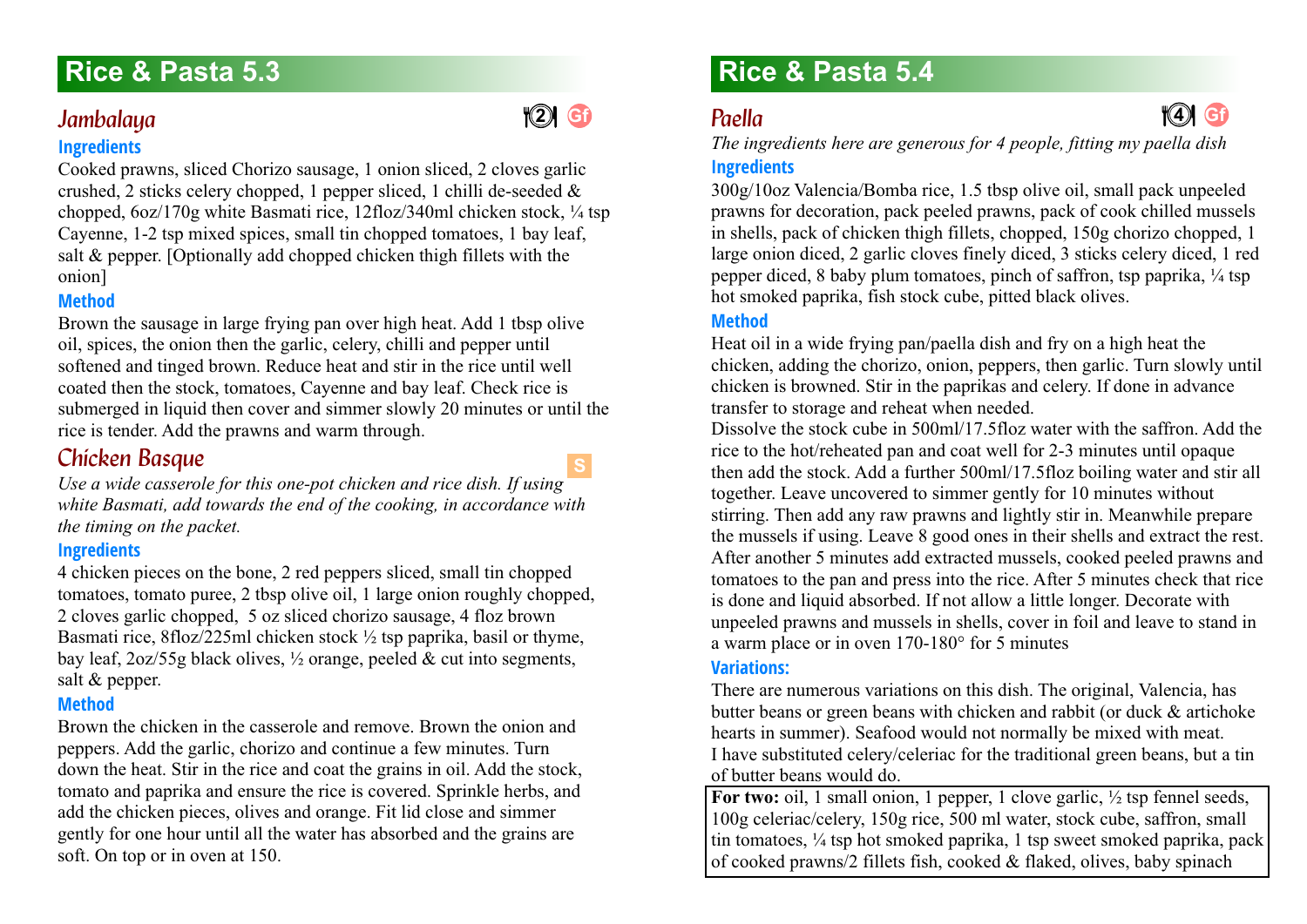### <span id="page-30-0"></span>Kedgeree **Ingredients**

170g/6oz Basmati rice, or 2 packs (500g) Tilda pre-cooked rice including one Pilau flavoured, 3 large eggs, 500g/18oz smoked haddock fillet or 3 portions, fish stock cube, 1 pack cooked prawns, 2 fresh bay leaves, 2oz/55g butter, 1 thumb-sized piece fresh ginger, peeled and grated or frozen diced, medium onion finely chopped, 1 clove garlic, peeled and finely chopped, 2 tsp curry powder, 2 tsp of coriander powder, a few strands of saffron, 2 tomatoes, chopped, juice of 2 lemons, 1 handful chopped parsley

**S Gf**

### **Method**

Cover the eggs in cold water; bring to a boil and simmer for 8 minutes, then cool under cold running water. Put the fish and bay leaves in a shallow pan with enough water to cover. Bring gently to the boil, cover and simmer for 4-5 minutes, until cooked through. Remove from pan and leave to cool. Alternatively microwave. Remove any skin from fish, flake into chunks, cover and set aside.

Melt 1 oz butter in a pan over a low heat. Add the ginger, onion and garlic. Soften for about 5 minutes, then add the curry powder. Cook for a further few minutes, then add the chopped tomatoes, saffron and lemon juice and set aside.

Cook the rice if not precooked according to pack using a fish stock cube. Drain well. If using Tilda packs, squeeze to break up the lumps. Stir well into the onion mix and allow to cool, covered.

Just before sitting down to eat peel and quarter the eggs. Add the fish, to the rice mix, and gently heat through with a knob of butter, son the hob or microwave 2 minutes, stirring occasionally. Add the prawns, parsley and black pepper and mix. Place in a warm serving dish and cover with foil. Place in preheated oven 120°C until needed. Then add the eggs on top or distribute among warm bowls.

Serve with jars of Indian pickle .

### **Variations:**

Can be dry so try a spicy tomato sauce separately handed.

# **Rice & Pasta 5.5 Rice & Pasta 5.6**

### <span id="page-30-1"></span>**Saffron Risotto**

*A comforting risotto traditionally made with beef marrow* **<sup>4</sup> 5 <sup>4</sup> 6**



### **Ingredients**

340g/12oz risotto rice, 40g/1½oz butter, 1 finely chopped small onion, 1 glass/100ml dry white wine, 1.2 litres/2pts hot vegetable/chicken stock, 100g/4oz finely grated Parmesan, a generous pinch of powdered saffron

### **Method**

Sauté the onion in 40g/1½oz of butter until softened. Add the rice and coat until translucent. Add one glass of dry white wine, and cook until evaporated. Add the hot chicken or vegetable stock and simmer gently uncovered, stirring occasionally.

In 15 minutes the stock will have been absorbed, the risotto cooked and creamy, yet retaining a desired bite in the centre. For a softer consistency add ladlesful of the hot stock one by one and simmer until absorbed, continuing until reaching the desired consistency. Finally stir in the saffron, butter, Parmesan cheese and serve. Beat for a creamy consistency.

## <span id="page-30-2"></span>*Basic risotto 5.6*



*Always check rice packet for liquid ratio & time*

### **Ingredients**

250g rice, [80ml white wine optional], 1 litre stock, 2-3 tbsp olive oil/butter, 1 small onion, finely chopped, garlic optional, other vegetables, butter, Parmesan & black pepper to finish

### **Method**

Saute the onion, vegetables and garlic in butter & olive oil in a large pan until soft but not brown. Meanwhile prepare hot stock. Add the **unwashed** rice to the vegetables and stir until well coated, before adding a splash of wine (optional) for the rice to absorb. Then add the **hot** stock ladle at a time until absorbed, stirring constantly over a low heat. To figure out when to add more stock, drag the wooden spoon across the bottom of the pan. If you can create a space in the rice, it's ready for more liquid. If you run out of liquid, switch to hot water from the kettle. Don't let the rice overcook – the grains should still be slightly firm. Then, if using, stir in cooked fish, seafood, chicken and reheat. Remove from the heat and stir in more butter and plenty of grated Parmesan and serve immediately.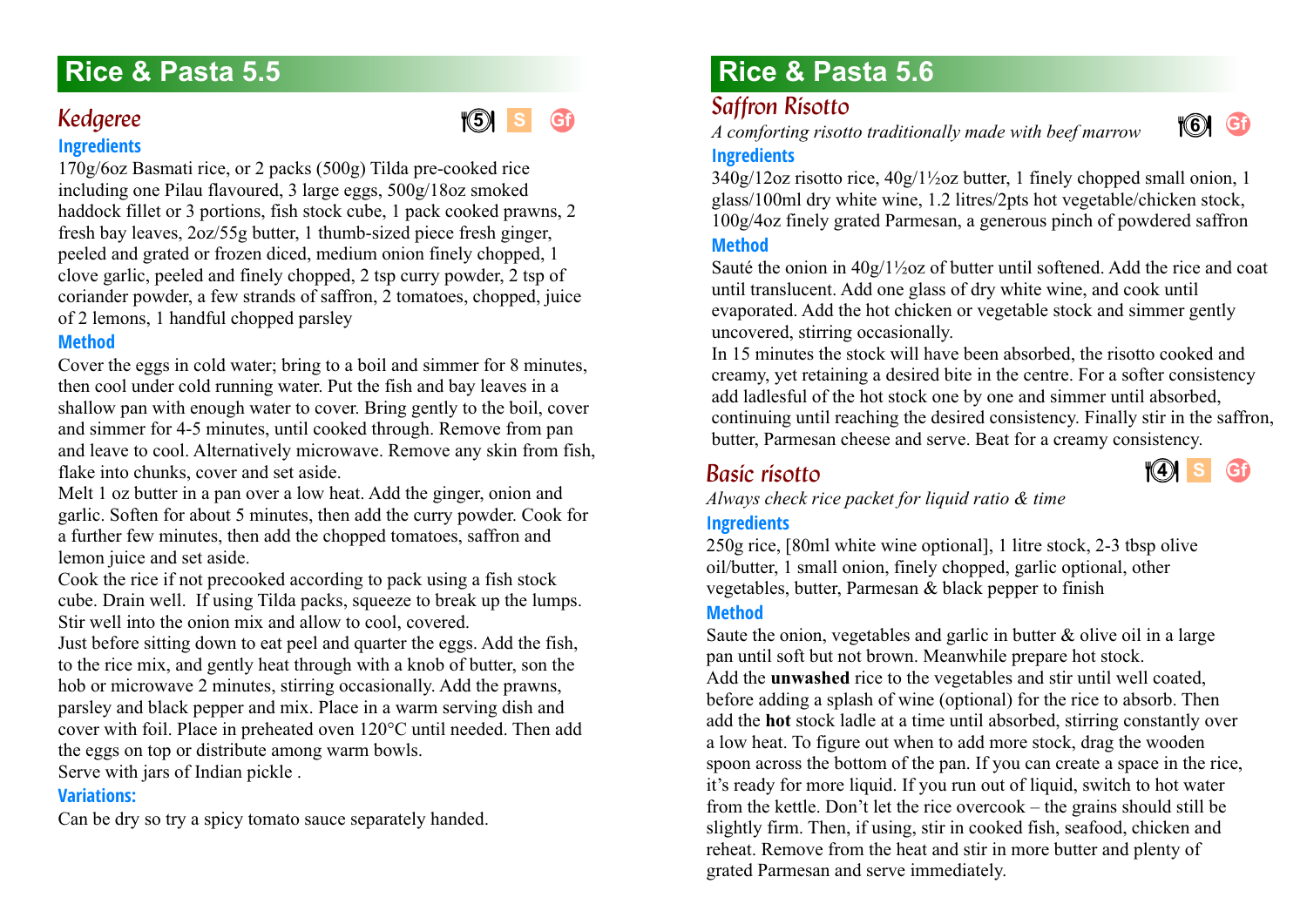# **Rice & Pasta 5.7**

### <span id="page-31-0"></span>*Risotto variations 5.7*

*Soup recipes provide inspiration. Additional ingredients are added to basic recipe by: A simmering in the stock, removing and adding at the end; B frying in the butter, removing and adding at the end, C adding with or after the onion, D adding with second ladle of stock, E adding before completion to cook, F adding precooked and warmed at end or G stirred in or garnished when serving. The following are based on the method and quantities of the basic recipe opposite; use the appropriate stock etc..* **Green**

A:125 g asparagus - blanch in the stock, F:75g cooked peas, 50g baby spinach chopped, 1 tbsp chives chopped, 1 tbsp mint chopped, zest of lemon all added at the end

#### **Chicken**

B: 4 boneless chicken thighs chopped - cook in the oil/butter 3 min, turning, and retrieve, C: 2 rashers smoked bacon chopped - add with the onion, D: ½ tsp tarragon, F: parsley - at end. Omit cheese.

#### **Courgette & basil**

C: 200g courgettes - grate & add during onion; D juice & zest of lemon, F: add a dollop of crème fraiche with pesto or basil & pine nuts when serving, use 50g Parmesan

#### **Cauliflower & cheese**

A: cook small cauliflower in florets in the stock, leave some small ones whole, blitz rest with a little stock, add to cooked risotto and reheat. D: add ½ tsp dried sage. Use 50g grated cheddar, 25g Parmesan

#### **Smoked haddock**

A: use 2 large un-dyed smoked haddock fillets, F: 50 g smoked salmon, chopped added at end with the cooked flaked haddock, G: 2 tbsp crème fraiche and juice 1 lemon stirred in before serving

#### **Mushroom**

B: 1 pack Portabello or button mushrooms  $+ \frac{1}{2}$  tsp tarragon - slice, fry and retrieve; add with their liquid at the end

### **Seafood**

C: Add ½ tsp dried thyme with the onion and optionally chopped fennel,

D: 2 tbsp tomato purée and pinch of saffron with second ladle; F: Cook the sea food separately and add at end with 1tbsp coriander  $\& \frac{1}{2}$  tsp tarragon

# **Rice & Pasta 5.8**

### <span id="page-31-1"></span>*Rice or Pasta Salad*

*Take care not to over-cook the rice or the salad will be heavy*

### **Ingredients**

2-3 oz/140g long grain rice or pasta per person; use vinaigrette, pesto thinned with olive oil, a yoghurt or mayonnaise dressing, sparingly.

#### **Method**

Cook the rice or pasta as normal until just cooked. (Use stock from any meat in recipe.) Dress while hot and serve at room temp. Mix when cool into any mixed salad not containing leaves. Reserve Mayo or yoghurt for salads based on chicken, broad beans, potatoes, celery, carrots. Use pesto when on its own or with nuts or Mediterranean vegetables.

### <span id="page-31-2"></span>**Vegetable & Prawn Pasta**

*A versatile dish*

### **Ingredients**

2 carrots, ½ celeriac, 1 red pepper, 1 large courgette, pack of cooked peeled prawns, 3 oz/ 85 g dried pasta per person (e.g. fusilli), basil and thyme, a generous splash of olive oil so the pasta is lubricated.

#### **Method**

Put a large pan of water to boil for the pasta.

Dice the carrots and add to the oil in a cast-iron casserole over a medium heat. Dice and add the celeriac after 5 minutes. Chop and add the pepper. Cover and allow to brown a little while cooking. It takes about 30 minutes overall.

When the water is boiling, cook the pasta according to the packet. Test al dente as you may need to cook a little longer.

Dice the courgette and add to the casserole 6 minutes before serving. Add the pasta and season well; add the prawns and allow to heat through. **Variations:**

Many other vegetables can be substituted: sliced mushrooms, asparagus, white cabbage, or baby spinach added just before serving.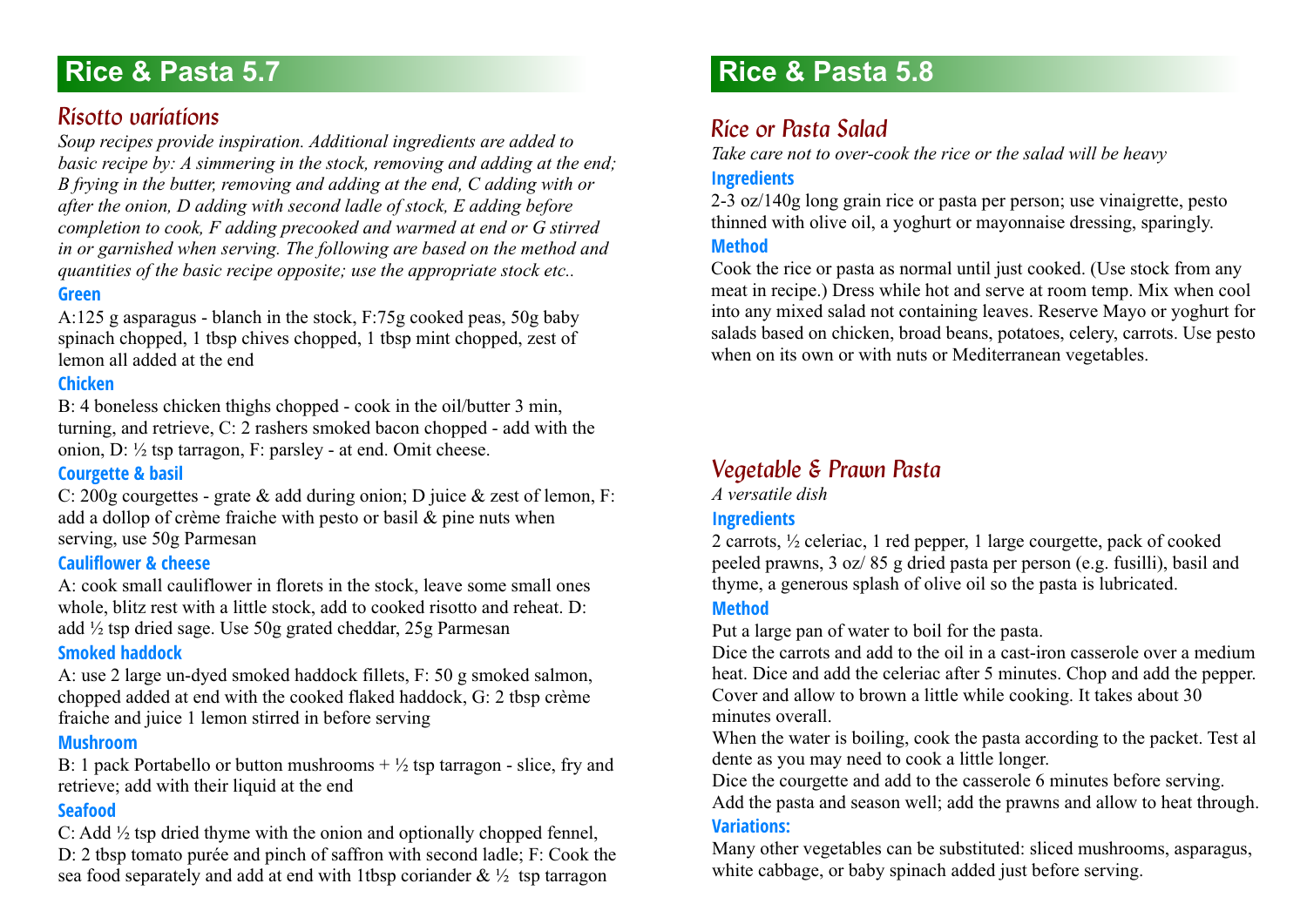# **Rice & Pasta 5.9**

### <span id="page-32-0"></span>*Tuna and pasta bake* **Ingredients**

4½/120g oz butter, large onion, 4-5 celery sticks, 1 leek, 10 oz/280g of pasta (penne or shells), 1½ oz/45g plain flour, nutmeg, 1 pint/600ml milk, bay leaf, fennel seeds, 4-6 oz/140g grated cheese, 4-5 oz/120g double cream, 2-3 tins tuna in sunflower oil

### **Method**

Put a large pan of water to boil for the pasta. Melt 2 oz/55g butter in a medium pan and throw in the onion, then celery then leek all finely diced and cook slowly until soft and lightly golden about 20-30 minutes. When the water boils, cook the pasta al dente according to packet. Drain well  $\&$ add to onion mix.

Melt 2 oz/55g butter in a small nonstick pan and when sizzling stir in the flour and combine well, stirring for 1 minute. Grate in a little nutmeg then **gradually** stir in the milk, mixing vigorously and stirring the bottom of the pan to avoid lumps. Bring back to the boil still stirring and then add a bay leaf and a pinch of fennel seeds. Turn down the heat and simmer for 10 minutes, stirring occasionally. Season to taste, remove the bay leaf and take off the heat. Stir in two thirds of the cheese, followed by the cream. Unless baking immediately, transfer to a covered container. Combine the flakes of tuna and a little of its oil with the onion and pasta mix. Unless baking immediately, cover with cling film.

To bake, pour the sauce evenly over the pasta, dot with a little butter and the remaining cheese and bake in preheated oven at 180° until hot and the top has turned golden. Typically 20 minutes if ingredients were still hot or 30-40 minutes if cold, covered with foil for the first half.

<span id="page-32-1"></span>**Variations:** You could add bacon, mushrooms, tomatoes etc.

### **Lemon Pasta**

### **Ingredients**

350g/12oz pasta spirals, 4tbsp olive oil, juice of 2 lemons, zest of 1, 60g/2oz fresh Parmesan, s & p [30g/1oz butter, 150ml/5floz double cream] **Method**

Cook pasta according to packet. Mix lemon and oil. Drain pasta and combine, finally stirring in the finely grated cheese and seasoning. Eat hot, or cold. [OR: melt butter, add lemon and simmer 30 seconds. Mix with the hot cooked pasta, then cream and reheat, then cheese and seasoning]

# <span id="page-32-2"></span>**Rice & Pasta 5.10**

#### *Chicken & Mushroom Pasta* **<sup>4</sup> <sup>6</sup> <sup>4</sup> <sup>4</sup>**

#### **Ingredients**

 $2\frac{1}{2}$  oz/70g dried pasta per person, small pack chicken thigh fillets, small pack button mushrooms, sliced, 1oz/ 30g frozen peas per person, 1 tsp or so dried tarragon, cream or crème fraiche, butter & oil

#### **Method**

Put a large pan of water on to boil. Extract flesh from fillets and chop. In a flame-proof casserole melt butter with oil and fry the mushrooms and chicken for 5-10 minutes add tarragon and peas and cook until peas have thawed and cooked. Stir in cream/crème fraiche.

Meanwhile cook the pasta for the time on the packet. Test and cook longer if not al dente. Drain well and add to the casserole. Stir, reheat and serve with grated Parmesan to hand.

<span id="page-32-3"></span>**Variations:** You could use bacon, tomatoes, precooked vegetables etc. *Couscous 5.10* **V**

*Couscous is wheat semolina, coated with flour to prevent the grains sticking, traditionally steamed over a meat stew with chick peas, then used as a bed for the stew. Use easy-cook couscous. Serve with Ratatouille or stew*

### **Ingredients**

One 110g/4oz packet of easy-cook couscous for every two persons (lemon and garlic flavour go well with seafood etc.), 1oz/30g butter or olive oil – for other flavourings see below.

### **Method**

Follow the packet instructions; e.g. bring a fixed quantity of water (typically 7 floz/200ml per 110 g packet, or use equal volume to the couscous) to the boil with the butter in a small pan and, 10 minutes before serving, stir in the couscous, bring back to the boil and stand covered for 5-10 minutes. Break up with a fork and if desired reheat.

#### **Variations:**

**16** 

- Cook the cumin seeds, sultanas, pine nuts in the butter that is normally added to the water. Pour off the excess oil into the water as before. Stir the seeds etc. into the couscous before serving.
- Add in lemon zest and include the juice in the measured liquid; you may wish to sweeten with 1 tsp sugar
- Can be reheated bake, covered in a greased dish with any flavourings for 15 mins 180° until piping hot, or reheat in microwave.

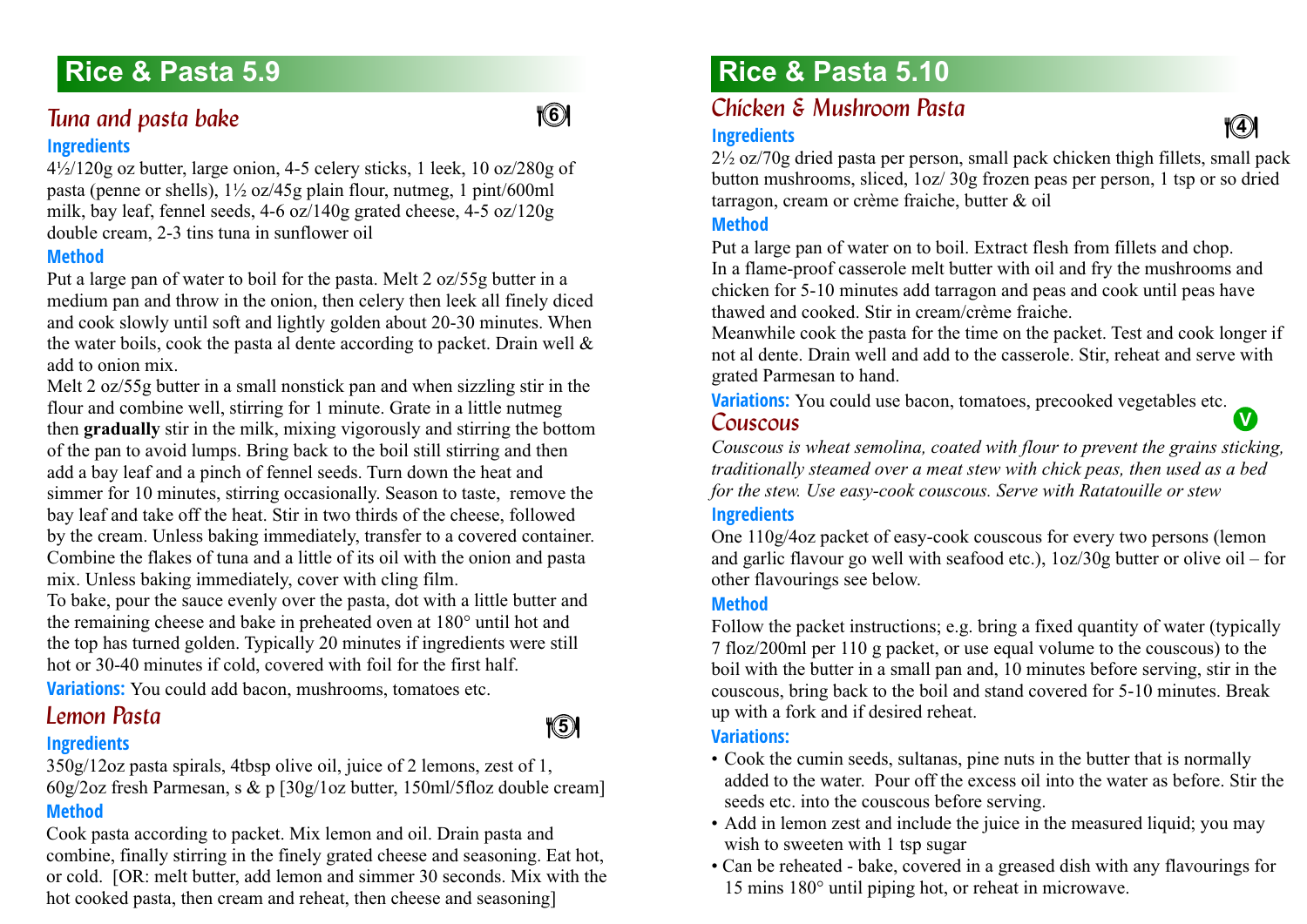# <span id="page-33-0"></span>**Vegetarian Course 6.1**

**See also stuffed vegetables, Imam Bayildi and more in** *Starters***, and <b>***Parsnin mushroom & necan crumble* **sauces for pasta in** *Sauces*

### <span id="page-33-1"></span>*Veggie Loaf & Balls* **Ingredients**

1 large chopped onion, 3 garlic cloves minced, a carrot, a parsnip and a celery stick, 1 oz oil or butter, dark stock with 1-2 tsp yeast extract and/or soy sauce, 2 large mushrooms, 4oz/110g brown bread crumbs, 3oz/85g each finely ground pecans and almonds, 1 beaten egg. **Optional stuffings:** Duxelles, stewed leeks, spinach purée & grated cheese, chopped tomatoes, cooked vegetable, boiled egg.

#### **Method**

Soften onion & garlic in oil or butter, finely dice and sweat vegetables and mushrooms until liquid has been evaporated (about 15 minutes). Add any herbs & spices, then stir in a dessertspoon of flour for thickening and finally bread crumbs, ground nuts and beaten egg. 0-6 oz/165g grated cheese can be stirred in. Add about 5floz/150ml of the stock mix to achieve a moist but stiff consistency and any other flavourings. Too much liquid and the inside will be sloppy, too little and it will be dry. If baking in a thin layer in a flat open tin use more liquid. Brush a loaf tin with oil and line the base with nonstick baking parchment or **well greased** foil, extending the paper up the narrower sides of the tin. Sprinkle well with dried bread or biscuit crumbs, placing some nuts or sliced tomato or cooked vegetables for decoration. Fill with mixture, layering with any stuffing. Drizzle with olive oil and bake 190° for 45 minutes until coming away from the sides. (Allow 60 minutes if over 24oz/700g) Cool a little before turning out. To turn a loaf into a roast, shape in a loaf tin but turn out, coat with crumbs and bake in an open tin at 200° for 35-45 minutes, basting with oil.

**Pale nut loaf:** use 1 onion, 3 cloves garlic minced, 2 sticks celery diced, 2 parsnips, 2 leeks, lemon zest, 7 oz white breadcrumbs, 10 oz pale nuts, ground, 4 floz yoghurt & 2 eggs

**Cheese & Nut balls:** Use 8oz breadcrumbs, 8 oz nuts (pecans), 2 eggs beaten, soy sauce mustard, 6 oz Cheddar, grated.

Mix well, form into balls, optionally coat with sesame seeds and bake on a tray 180° 20-25 minutes.

# **Vegetarian Course 6.2**

### <span id="page-33-2"></span>*Parsnip, mushroom & pecan crumble* **Ingredients**

**Topping:** 4oz/110g flour preferably whole wheat, 2½ oz/70g butter, 2½ oz/70g chopped pecans, 1 tsp thyme.

**Filling:** 4 good quality large parsnips, peeled and diced, ½ lb/250g mushrooms sliced, 1 onion chopped, 1 oz butter

**Sauce:** 10 floz milk, 1oz/30g butter, 1oz/30g flour, nutmeg, 2 oz/60g ground pecans, 1 tbsp soy sauce, 1 heaped tsp red currant jelly or dark brown sugar optional

### **Method**

**Topping:** Rub the fat into the flour (or use food mixer) and stir in the chopped pecans and thyme and season with salt and pepper. **Filling:** Soften onion in butter in a frying pan for 5 min., add mushrooms and reduce until the water exuded has completely disappeared. Add the parsnips and fry until golden and soft. **Sauce:** In a small non-stick pan, melt the butter and stir in the flour. Immediately and gradually start adding the milk and quickly amalgamate, stirring and heating gently to avoid lumps until the sauce thickens and starts to bubble. Season with nutmeg, s&p then simmer for 5 min. Enrich with the soy sauce and optional jelly/sugar. Cook 5 min. then stir in the ground pecans; adjust consistency with milk if required. Mix with the vegetables, and then transfer to a 22cmx22cm baking dish, checking it is sufficiently moist but not swimming. Sprinkle topping evenly over and bake 30-40 minutes at 180˚ until brown & crisp. **Variations:** Incorporate cooked broccoli, brown/Puy lentils, use walnuts if pecans unavailable.

<span id="page-33-3"></span>

| Lentils        | <b>uses</b>                                          | minutes   |
|----------------|------------------------------------------------------|-----------|
| red (split)    | cook to a puree, thicken soups & casseroles          | $15 - 20$ |
| green/brown    | keep their shape, salads, casseroles, stuffing       | $35 - 45$ |
| Puv            | keep their shape, good texture, use as accompaniment | 25-30     |
| yellow (split) | also called split peas, use as red lentils           | $40 - 45$ |

Rinse in cold water, until clear and cover with 3 times the volume of water or stock. Avoid anything acidic. Heat & simmer for time on packet. Test. Soaking can reduce cooking time. 1.5-2 oz, 40-50g/pp dry

**V**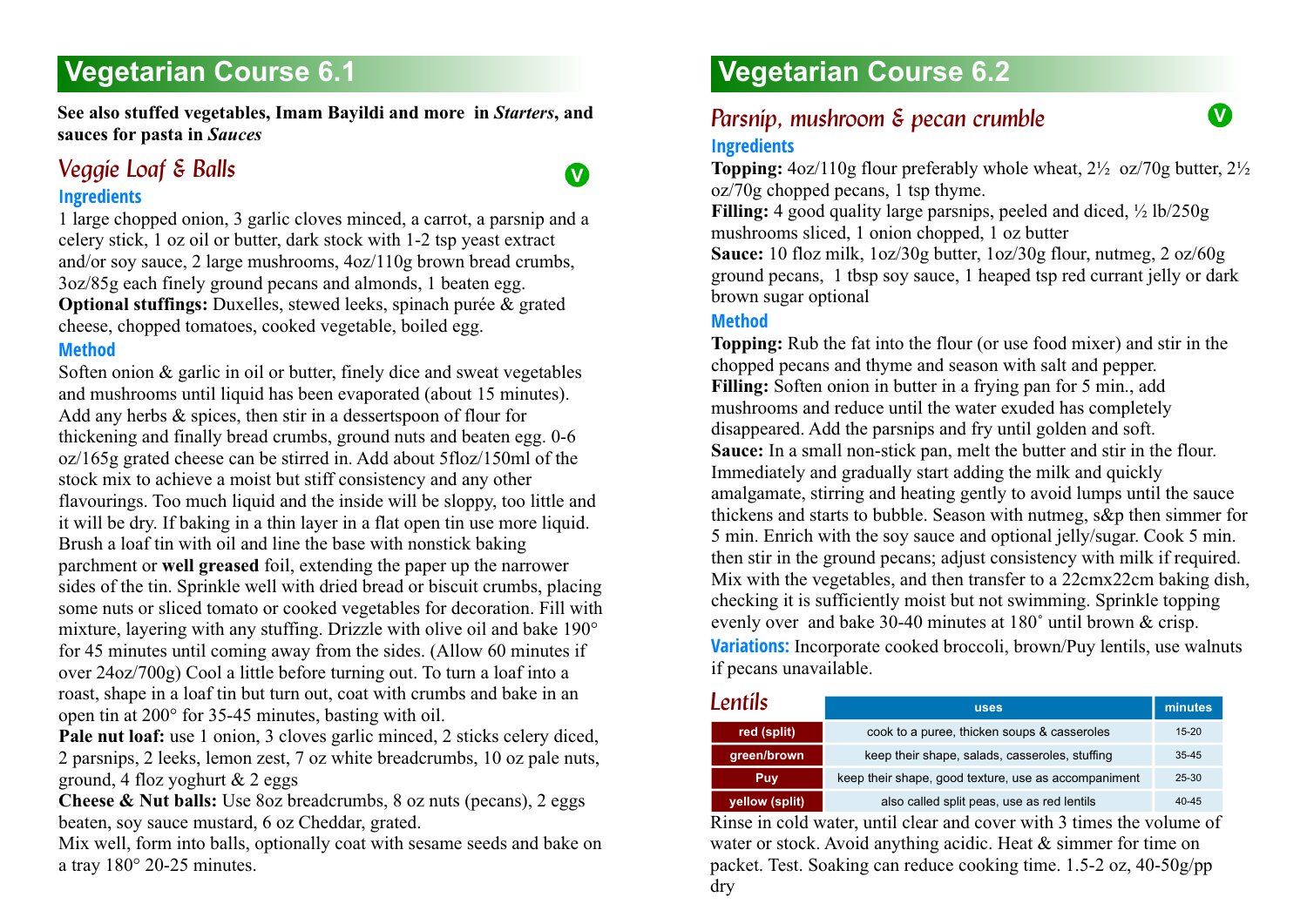# **Vegetarian Course 6.3 Vegetarian Course 6.4**

# <span id="page-34-0"></span>*Vegetarian Root Crumble 6.3*

### **Ingredients**

400ml vegetable stock, 450g celeriac, peeled and diced, 3 carrots, peeled and diced, 3 small sweet potatoes, peeled and diced, 2 leeks, sliced, ½ butternut peeled & diced, 200ml tub crème fraîche, 2 tbsp plain flour, 1 tbsp mustard, 1 tsp thyme leaves

For the crumble: 50g butter, diced, 50g plain flour, 50g ground almonds, 50g Parmesan, grated, 25g flaked almonds

### **Method**

Pour the stock into a large pan and bring to the boil. Tip in the celeriac, carrots and sweet potato, then add the leeks. Cover the pan and cook for 10 mins. Beat the crème fraîche with the flour and mustard. Stir into the vegetables until thickened, then add the thyme and season. Remove from the heat.

**Crumble topping:** rub the butter into the flour and ground almonds. Season, then stir in the Parmesan and flaked almonds. Spoon the filling into an ovenproof dish, adjusting the liquid, and scatter the crumble on top. Bake 170C for 30-35 min. until golden.

# <span id="page-34-1"></span>*Veggie Coulibiac 6.3*

### **Ingredients**

2 leeks, sliced, 110g/4 oz long grain rice, 365 ml/ 12 floz white wine/stock (check rice packet), thyme, bay leaf, 1 pack baby spinach finely chopped, 1 large fennel finely chopped, 4 hard-boiled eggs, 30g/1 oz toasted almonds, 150 ml/ ¼ pt crème fraiche, 2 oz grated cheese, hint of tarragon & nutmeg. **Pastry:** 1 pack puff pastry (approx 500g), thawed **Method**

Heat oil in a large saucepan, add the leeks and cook slowly 10 min. until soft. Add the rice and stir in until opaque. Add the fennel. Stir in the wine/stock with herbs, season and simmer, covered, until rice is cooked and liquid absorbed. Adjust liquid if required. Remove bay leaf, stir in the spinach and allow to cool. Chop & add the eggs with the almonds, crème fraiche & cheese.

Roll out half the pastry to approx 20x25 cm/ 8x10" and arrange on a greased baking tray. Add the filling leaving a good border. Cover with the remaining pastry. Turn up the edges and crimp. Bake 35 min. at 190°

## <span id="page-34-2"></span>**Vegetarian Shepherds Pie.**

 *To make vegan adjust topping ingredients*

### **Ingredients**

5 oz/140g brown/Puy lentils, slug olive oil, 1 medium onion, 2 large carrots, stick celery/celeriac, 8 oz/225g sliced mushrooms, 1 clove garlic (optional) all diced, 1 tbsp curry powder/paste, 1 tsp thyme, 1 tbsp tomato purée, small 1 tin tomatoes, splash of balsamic vinegar, 1 tsp brown sugar, 2 tbsp soy sauce, ½ pint stock.

Topping: At least 2lb/900g potatoes (floury), 1oz/30g butter, 1 egg, cream/milk, 1 oz grated Parmesan, [turmeric, mustard optional]

### **Method**

Wash and cook the lentils until soft in 3x volume stock according to time on packet. Meanwhile heat oil in a flame-proof casserole and fry onion slowly until beginning to brown then add carrot, celery/celeriac & mushrooms and fry until soft. Add the garlic then curry powder and cook, stirring. Add herbs, tomatoes, soy sauce, drained lentils, parsley, sugar and vinegar. Stir in the curry powder then lentils, tomatoes and stock. Season, adjust liquid and add topping. Optionally first transfer to a 22x22cm baking dish.

**Potato topping:** Set oven to 170° Peel potatoes and simmer gently in a large pan, typically 15-20 minutes. Test with skewer. Drain thoroughly and mash in the pan with the butter, salt and lots of pepper and optionally cream, most grated Parmesan, turmeric, nutmeg or garlic. Beat well with an egg before arranging over filling, starting around the edge and working inwards. Finally rake into ridges with a fork and dot well with butter, (remaining grated Parmesan). Cover with foil. Set oven to 170°. Bake until warm through, typically 30 minutes depending on whether already hot, then a further 15-20 minutes at 190° foil removed to brown.

### **Variations:**

Mix red wine with stock; mix celeriac with the mash; replace mushrooms by sweet potato, or add cooked broccoli before baking

*These three fillings work equally well with the adjacent crumble, mash or sliced potato toppings.*



**V**

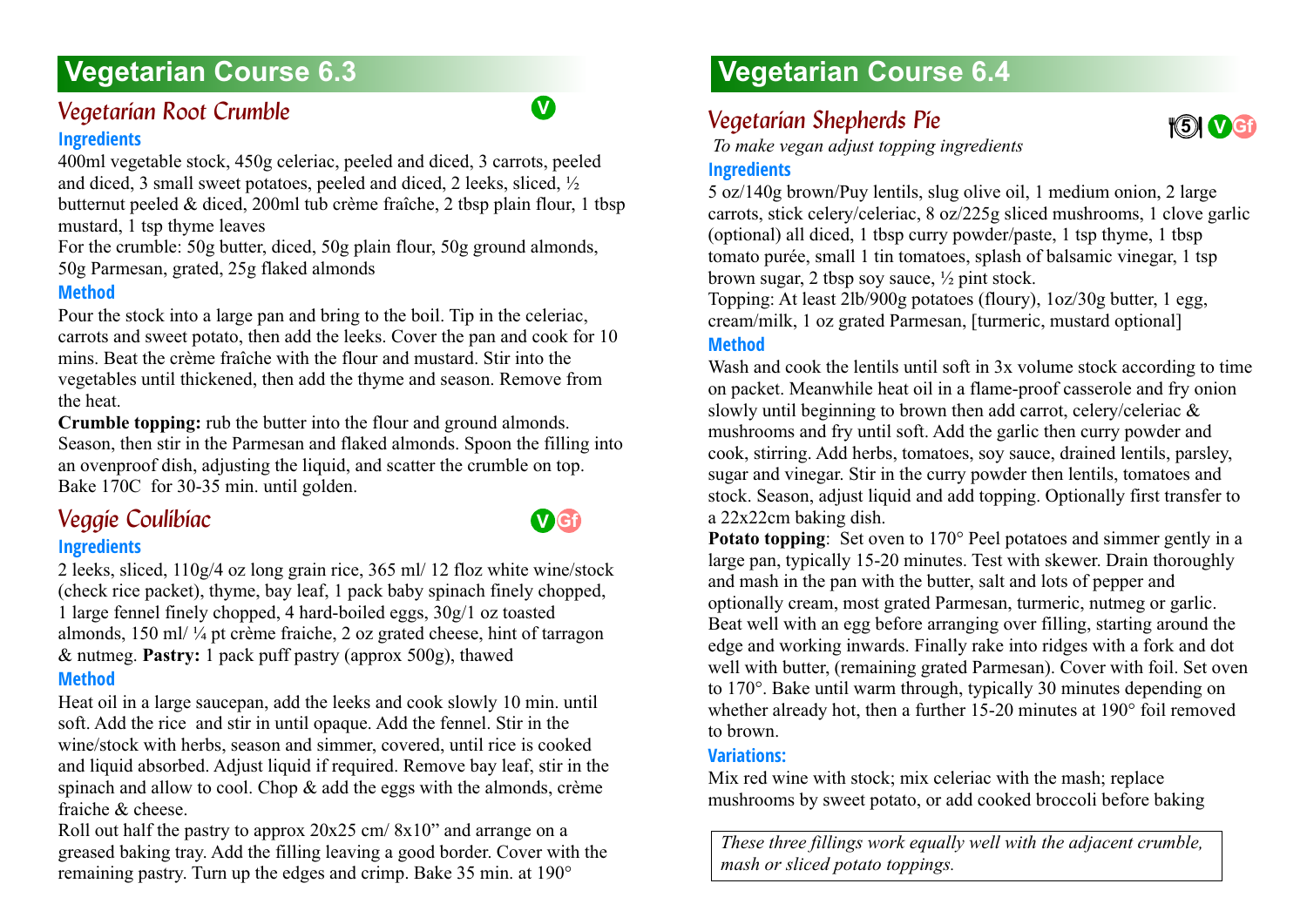# **Vegetarian Course 6.5**

### <span id="page-35-0"></span>*Aubergine & Tomato Cobbler 6.5* **Ingredients**

2 medium aubergines, 4-5tbsp oil 1 onion, chopped, 1-2 red peppers, sliced, 1 clove garlic, crushed, 1 tin tomatoes, oregano, fresh basil, ½ tsp sugar, s&p 55g/ 2oz stale brown bread cut in 1cm cubes, 225ml/ 8floz Greek yoghurt.

For the topping: 6 oz flour, 1.5 tsp baking powder,  $1\frac{1}{2}$  oz butter, 20 oz Cheddar, grated, 1 tbsp chopped fresh basil  $1\frac{1}{4}$  pt milk

#### **Method**

Slice the aubergines, sauté the onion on low for 10 min. until soft, add the peppers and cook for 5 min.; add the garlic, tomatoes, sugar and herbs. Cook for 5 min., stir in the breadcrumbs and remove from heat. Brush the aubergine slices and grill both sides until brown. Put alternate layers of aubergine, tomato mixture and yoghurt, finishing with tomato. Make the topping while the oven heats to 180C. Sift the flour, baking powder and rub in the butter. Stir in the cheese and herbs., then pour the milk into the middle and mix with a knife. Knead lightly and form into balls. Flour each and distribute evenly over the tomato mixture. Bake uncovered 25-20 minutes until risen and brown

### <span id="page-35-1"></span>**Courgette & Tomato Gratin Ingredients**

6 medium courgettes sliced lengthwise, 5 tbsp olive oil, 220g/7.5oz double cream, 120g/4oz grated Cheddar/Parmesan, 8 tomatoes sliced, 2 chopped cloves garlic, 100g fresh breadcrumbs, oregano

### **Method**

Brown courgettes in oil in batches (2 mins) with the garlic. Layer and season the courgettes, tomatoes, two thirds of the cheese in an 11x11 baking tin. Mix cream with oregano and pour over. Mix remaining cheese with breadcrumbs and sprinkle over. Pour over the oil from the frying pan

Bake for 30 minutes at 180° until golden on top and heated through.

# **Vegetarian Course 6.6**

### <span id="page-35-2"></span>*Tomato Charlotte*

#### **Ingredients**

450g tomatoes, thinly sliced,  $1\frac{1}{2}$  tbsp fresh basil, chopped, 2 tsp caster sugar, 125g breadcrumbs, 50g butter, Salt & pepper

#### **Method**

**V**

**V**

In a buttered gratin or baking dish layer some of the tomatoes. Season with salt, pepper, basil leaves and some of the sugar. Cover with some of the breadcrumbs and dot with butter. Repeat the layers until all the ingredients are used, finishing with breadcrumbs and butter. Bake for 30 minutes at 180˚C or until the top has browned.

#### **Variations:**

Consider using other vegetable fruits

### <span id="page-35-3"></span>*Tomato Tarte Tatin 6.6*



**V**

#### **Ingredients**

45g/1½oz butter, 30g/1oz soft light brown sugar, 1½ tbsp balsamic vinegar, 5 plum tomatoes peeled, basil leaves

Scone dough:  $110/4$ oz flour x  $1\frac{1}{4}$  tsp baking powder, pinch dry mustard, pinch Cayenne, 2 tbsp olive oil, 6 olives, pitted  $\&$  chopped, 1egg, s $\&$ p 1-2 tbsp milk

### **Method**

Melt the butter in a 20cm/8" flame-proof pan, add the sugar and cook over low heat until it begins to caramelize. Add the vinegar & boil 30 seconds. Cut tomatoes in half lengthways. Scatter some basil leaves on the caramel then arrange the tomatoes cut side down in a single complete layer. Sift the flour, baking powder, mustard and cayenne in a large bowl. Add the oil and mix with a knife until breadcrumbs. Stir in the olives and season. Mix to a spongy dough with egg and milk. Turn onto a floured surface and knead until smooth. Roll out about  $\frac{1}{4}$  " thick to fit the pan and lay on top, pressing down lightly and tucking in the edges. Bake for 10-15 min. until top is firm and slightly golden. Loosen edges and invert

#### **Variations:**

In place of tomatoes take 3 heads chicory, cut in half lengthwise and soften cut side down in a little butter and sugar before adding to the tart, with a sprinkling of orange zest. Fill in the gaps with sauteed onion.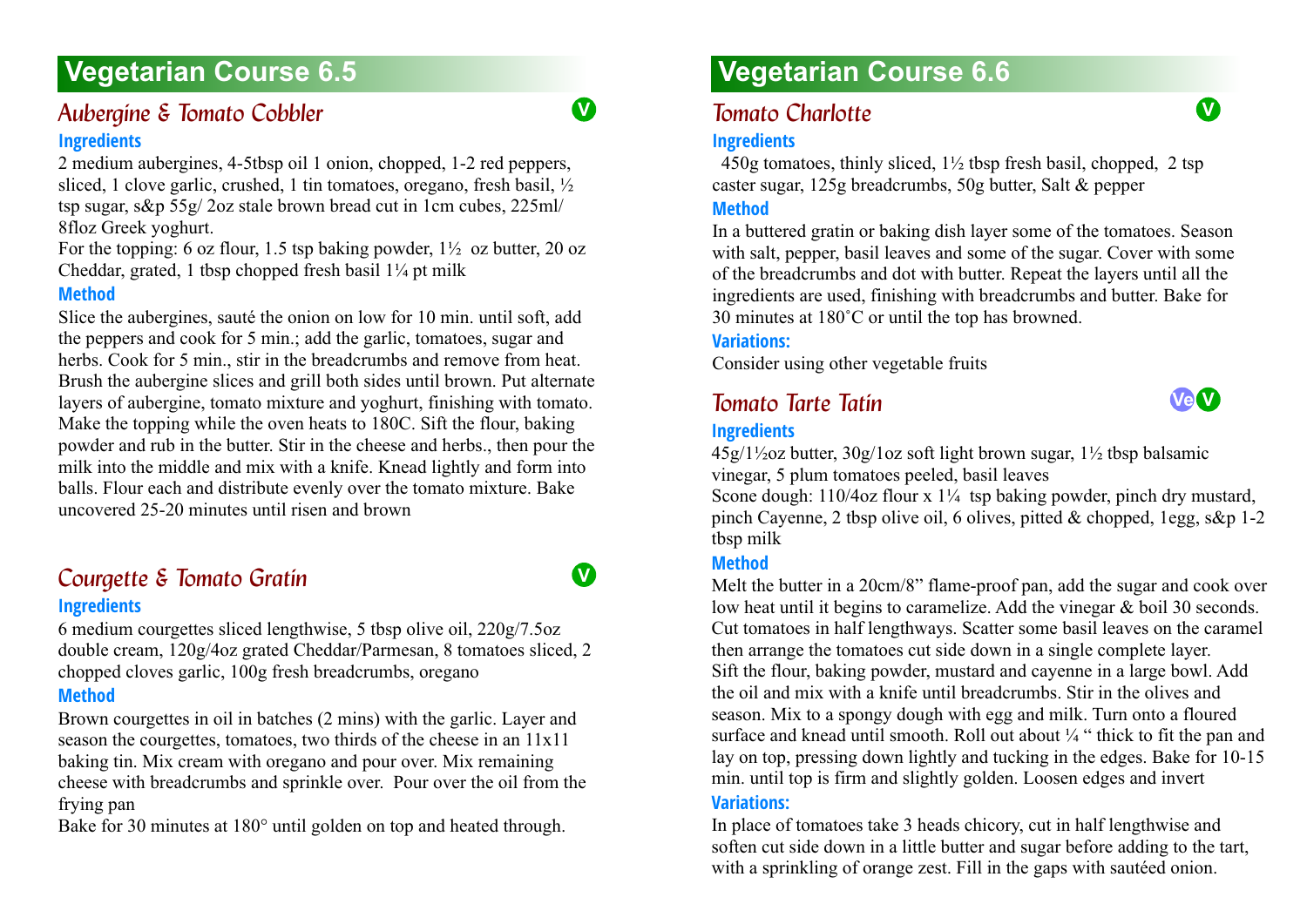# **Vegetarian Course 6.7 Vegetarian Course 6.8**

# *Vegetables Parmigiana 6.7*

*Not particularly Italian, but a useful one-pot filler.*

# **Ingredients**

Tomato layers: Large onion, 3 cloves garlic, 1 oz butter or olive oil, tin or two of tomatoes, basil, pinch sugar, salt, pepper.

Cheese layers: 8 oz/225g cheddar cheese, fennel seeds optional Vegetable layers: vegetable(s) of choice (mushrooms, beans, sautéed sliced courgettes or aubergines, potatoes, leeks, celery, broccoli etc. and herbs such as basil or thyme to complement.

Breadcrumbs, pepper, olive oil for topping

# **Method**

Barely cook the vegetables for the vegetable layers.

Fry a large chopped onion in butter or olive oil until soft and golden brown, adding garlic toward the end, then add basil and the tomatoes. Simmer 30 minutes to reduce. Season. In a greased casserole alternate layers of cooked vegetable, tomato mixture and grated cheese, finishing with tomatoes. Mix the breadcrumbs, oil and seasoning and sprinkle over. Bake for 30 minutes at 190° until golden on top and hot through.

### **Variations**

Put a little anchovy into the tomato sauce after the onion. Add chopped cooked smoke bacon to the sauce. Add chopped tarragon or fennel seeds with the cheese

# *Celeriac & potato layer 6.7*

# **Ingredients**

 $25g/1$  oz butter, 2 large potatoes, 2 onions and  $\frac{1}{2}$  celeriac, all peeled and sliced thinly, 100g/4oz Cheddar, grated, S&P, 4-6 tbsp milk

# **Method**

Grease a shallow casserole with half the butter. Alternate layers of potato, celeriac, onion, S&P and cheese ending with potato. Pour over the milk, dot with butter. Cover with foil/greaseproof and bake 1½ hours at 150° C until soft to a skewer.

### **Variations**

Put a layer of sliced tomato over before baking

# **Cheats Cheese Soufflé**

### **Ingredients**

 $45g/1\frac{1}{2}$  oz butter,  $110g/4$  oz breadcrumbs, 4 eggs, 1 tsp dry English mustard, 425ml/ ¾ pint milk, 140g/5oz mature Cheddar, grated, z /25g Parmesan cheese, finely grated, nutmeg, s&p

## **Method**

**V Gf**

Grease a straight sided dish with butter and sprinkle with 1 tbsp breadcrumbs.

Separate the eggs. Mix mustard with the yolks. Put the milk and remaining butter in a small pan had heat to melt the butter. Pour onto the egg yolks, stirring continuously, then stir in the remaining breadcrumbs, cheese and seasoning. Leave 5 min. for bread to swell. Whisk the egg whites into soft peaks. Fold in the cheese mixture with a large metal spoon. Pour into the dish and bake 20 minutes at 190C. Lower to 180C and leave a further25 minutes until risen and golden brown.

### **Variations:**

Add drained chopped spinach to the cheese mix. Add 2 tsp Pesto and some sundried tomatoes in place of mustard Use a different cheese.

# *Olive Mushroom Cake 6.8*

#### **Ingredients**

300g/ 10oz flour, 2.5 tsp baking powder, 4 eggs, 150 ml/5 floz white wine, 4 tbsp olive oil, 225 g/ 8 oz pitted green olives, 175g/ 6oz mushrooms, sliced, 175g /6oz cheese grated, butter

#### **Method**

Grease a 20cm/ 8" cake tin. Put flour, baking powder & salt into a mixing bowl and break in the eggs. Add the wine and oil. Mix until smooth, stir in the olives, mushrooms and cheese. Spoon into the tin. Bake for 10 min. at 200C and turn down to 180C for 40-50 min until brown and firm when tested with a skewer



**V**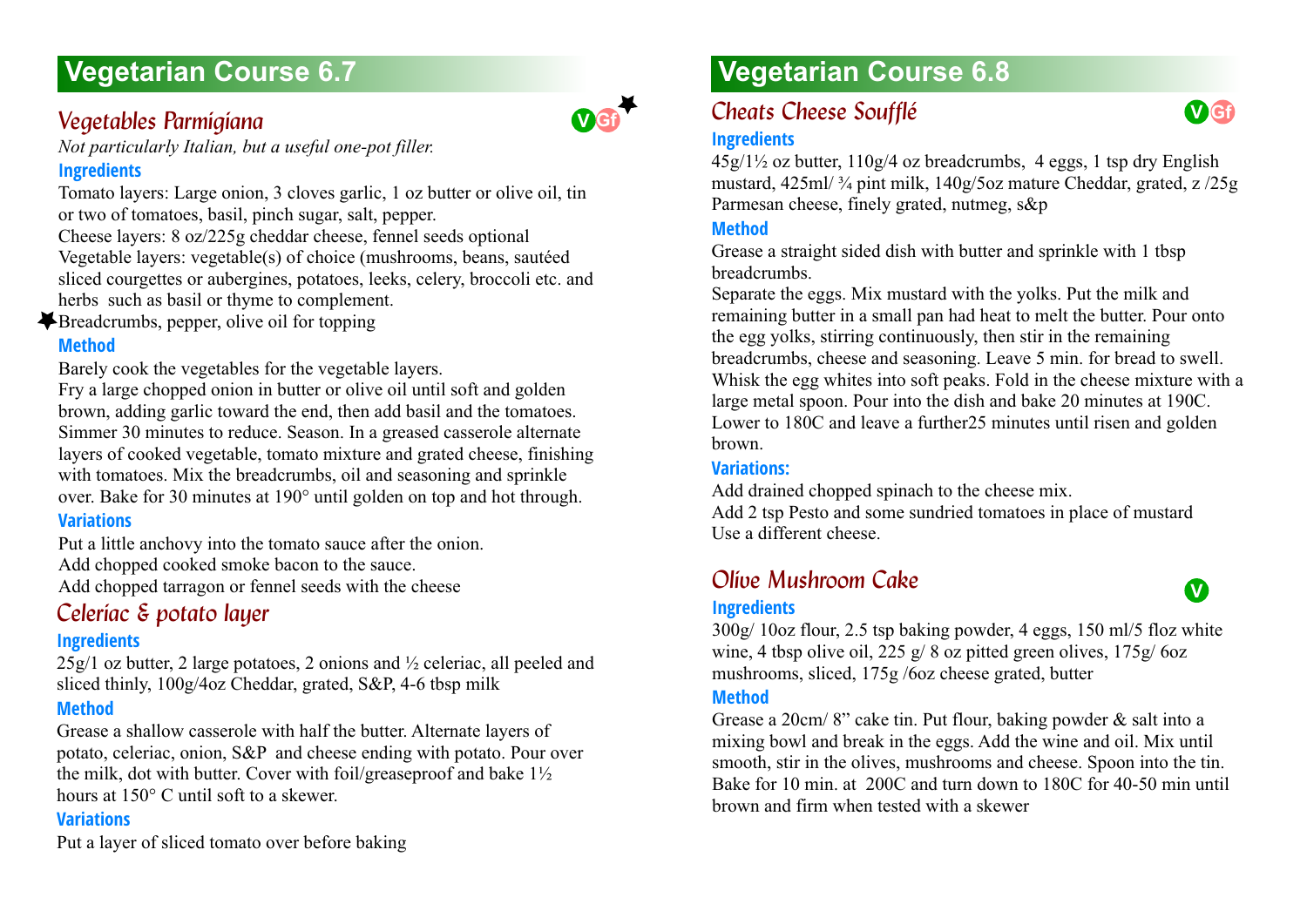# **Vegetarian Course 6.9**

# **Spanish Omelette**

*Allow 30-40 minutes. Exact time depends on size of pan. Serves 2-3*

# **Ingredients**

5 large eggs, 1 medium onion cut in segments, 10oz/280g potatoes cut small, 1 red pepper sliced,  $6oz/170g$  celeriac or celery cut small, 3 tbsp olive oil, herbs or parsley to taste.

# **Method**

Heat the oil in a medium sized non-stick frying pan and add the vegetables. Season well, turn down and cover. Simmer for up to 20 minutes until soft, turning occasionally. Meanwhile break the eggs into a large bowl, season and mix with a fork with herbs and/or parsley. When the vegetables are soft, rake them into the bowl, leaving the oil behind. Mix the vegetables well into the egg mixture. Reheat the pan and return the mix, spreading it out. Turn down and heat uncovered until there is very little liquid left. (10-20 min according to thickness). Place a large dinner plate over the top then invert the pan. Slide the omelette back into the pan for two minutes. Turn off the heat and wait another 5 minutes.

# **Variations:**

Other vegetables, e.g. sweet potato, plum tomato, pak choi or add chorizo **Accompaniments:**

Salad and crusty bread

# *Ratatouille*

### **Ingredients**

1 large aubergine, 2 courgettes, 1 medium onion, 1 red pepper, 1 l tin tomatoes, 1 clove garlic, crushed, 2 tbsp olive oil, torn fresh basil, s&p **Method**

Cut the aubergines in half lengthwise then into 1 in/2.5 cm slices, the courgettes into 1 in/2.5 cm slices. Place in colander, degorge with salt for an hour. Roughly chop the onion, deseed, core and chop the pepper. Gently fry the onions and garlic in the oil in a large saucepan for at least 10 mins, then add the peppers. Dry the courgette and aubergine and add, followed by the basil and s&p. Stir once really well, then simmer very gently, covered, for 30 minutes. Then chop & add the tomato and cook for a further 15 minutes with the lid off.

# **Vegetarian Course 6.10**

# **Cheese & Spinach Omelette**

### **Ingredients**

For two: 5 large eggs, 1 oz /25g butter, 1 bag washed baby spinach, 1 oz /25g Parmesan cheese, finely grated, nutmeg.

**V Gf**

# **Method**

Shell the eggs into a bowl and combine well with salt and pepper using a balloon whisk without entraining to much air. Heat large (23cm diameter) frying pan and add half the butter. When sizzling add the spinach and stir, until just wilted. Remove with a slotted spoon and add remainder of butter to the pan. When bubbling, stir rapidly into the egg mixture and return the pan until very hot. Pour in the egg mixture and spread round the pan (by tipping the pan). After a minute distribute the spinach across the centre of the pan leaving two ends free. Grate over nutmeg then sprinkle over the cheese. Draw the edges of the omelette inward to allow the uncooked egg to reach the surface of the pan. When the omelette is cooked to your preferred amount (runny or not) fold the two free edges over the middle and slip the omelette out onto a warm serving dish.

# **Accompaniments:**

Traditionally served with saute potatoes but this can be a bit greasy so toast or mashed potato or potato and celeriac would be preferable.

# *Savoury Cheese pudding 6.10*

### **Ingredients**

1 large onion, chopped, 1 pepper, chopped, 25g/ 1 oz butter, 100g /4oz fresh whole wheat breadcrumbs, 1 large can tomatoes, 2 tbsp chopped parsley, 100g /4oz grated Cheddar, Tabasco sauce, milk, butter s&p **Method**

Fry the onion & pepper in the butter for 10 min. until soft. Add the remaining ingredients, stir and season. Slacken with a little milk if needed to a soft consistency. Spoon into a shallow greased dish and bake 30 minutes until golden brown.

### **Variations:**

Add drained chopped spinach to the cheese mix.

Add 2 tsp Pesto and some sun dried tomatoes in place of mustard Use a different cheese.



**V Gf**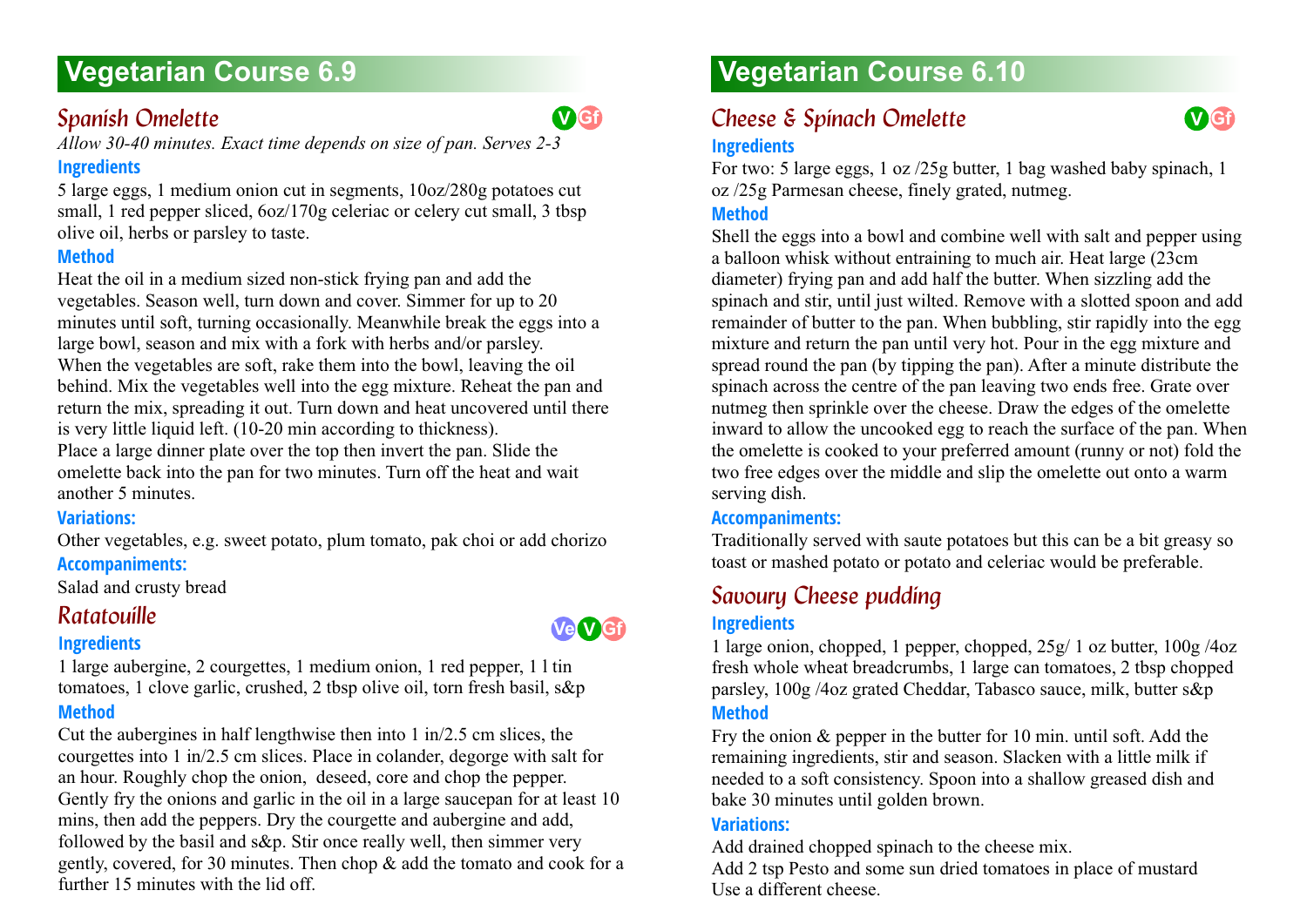# **Vegetarian Course 6.11 Vegetarian Course 6.12**

# *Asparagus, Hollandaise & cheesy mashed potato 6.11*

*Real comfort food*

#### **Ingredients**

2 tbsp lemon juice, 3 egg yolks, 6oz/170g butter cut into cubes, vinegar (optional), bundle of fresh green asparagus,  $1/21b/700g$  floury potatoes, 6oz/170g cheddar or similar cheese, 2 floz/60ml double cream, black pepper, mustard

#### **Method**

**Mash:** Peel and boil the potatoes and mash in the pan with butter, cream, black pepper, mustard and grated cheese. All according to taste. **Hollandaise:** In the bowl of a hot double boiler off the boil put lemon juice, a small dash of vinegar (optional) and the egg yolks and one butter cube and whisk continuously while heating. As the butter melts and thickens add more butter. When you add the last cube remove the bowl from the heat and continue to whisk until the sauce has cooled and stabilised before pouring into your jug

[Or: In a bowl combine the warm egg yolks, mustard, lemon juice and blend with an immersion blender for 5 seconds. Heat the butter in a glass jug in a microwave about 1 minute until completely melted and hot. While blending the eggs, pour the butter in, in a thin steady stream, slowly at first. It should thicken]

**Asparagus:** Use the thin green asparagus which doesn't need peeling or peel the white variety. Hold each end of a spear and bend together until it snaps off at the base. There is a knack to this to ensure the break occurs at the point where the asparagus stops being stringy. Cook on its side in a steamer, 4 minutes or so. Test for done-ness.

Assembly: On warm plates serve a mound of potato and the asparagus and serve the Hollandaise and black pepper separately or pour around. **Variations:**

Top with a poached or coddled egg.

Substitute or add baked sausages. (Rub sausages in oil and bake on a rack 30 minutes at 190° for 30 minutes, turning occasionally).

Fold in an egg white, whisked to a stiff peak, into the just made sauce. This helps to stabilise it.

# *Cauliflower, celeriac & potato mash 6.12*

*Combine with dhal, below, and cavolo nero for a complete course* **V Gf 4 4**

### **Ingredients**

**S V Gf 4 4**

2 large baking potatoes, ½ cauliflower, amount of celeriac equal to weight of potatoes, 1 oz/30g butter, 1oz/30g finely grated Parmesan, ¼ tsp sage **Method**

Peel the potatoes & celeriac, cut in pieces and and gently boil in the normal way, adding the cauliflower in florets half way through. Mash in the pan with butter, seasoning, sage, cheese and salt, all according to taste.

# **Red lentil dhal**



*Blitz with a hand held blender for a smoother mix*

### **Ingredients**

**Dhal:** 6oz/170g red lentils,  $\frac{1}{2}$  tsp turmeric. **Tarka:** 2 tbsp oil, 1 onion  $\frac{1}{2}$  in ginger both finely diced,  $[\frac{1}{4}$  tsp mustard seed optl,  $]\frac{1}{4}$  tsp cumin seed, 1-2 green chilli de-seeded and chopped, 1tsp ground coriander, 1 tbsp tomato paste in 2 tbsp water,  $\frac{1}{2}$  tbsp lemon juice

# **Method**

**Dhal:** Rinse the lentils until the water runs clear. Add to a pan with the turmeric and water to just cover. Simmer until tender (15-20 min. adding water if it dries out; skim off any scum) and desired consistency. **Tarka:** Heat oil to medium. Add mustard/cumin seeds & fry 30 sec. They should crackle a bit. Turn heat down and add onion. Cook until translucent. Add green chilli & ginger, and cook for around 2 min. Stir in coriander then tomato. Cook for 20-30 seconds then add to the dhal and stir well to combine. Slacken with little water if desired. Add lemon juice and season.

# *Black dhal*



# **Ingredients**

6oz/170g Puy lentils, water or stock, 1 tbsp oil,  $\frac{1}{2}$  tsp cumin seeds,  $\frac{1}{2}$  tsp turmeric,  $\frac{1}{2}$  tbsp garlic paste,  $\frac{1}{2}$  small onion finely chopped, 1 inch chopped ginger,  $\frac{1}{2}$  red chilli, 80 ml coconut cream,  $\frac{1}{2}$  lime (juiced)

### **Method**

Wash and cook the lentils until soft in 3x volume stock according to time on packet (typically 30-35 min.). Fry the cumin seeds until they pop, add onion and cook 5 min until soft; stir in garlic and ginger etc. Add the cooked lentils and coat in the oil. Stir in cream and finally lime juice.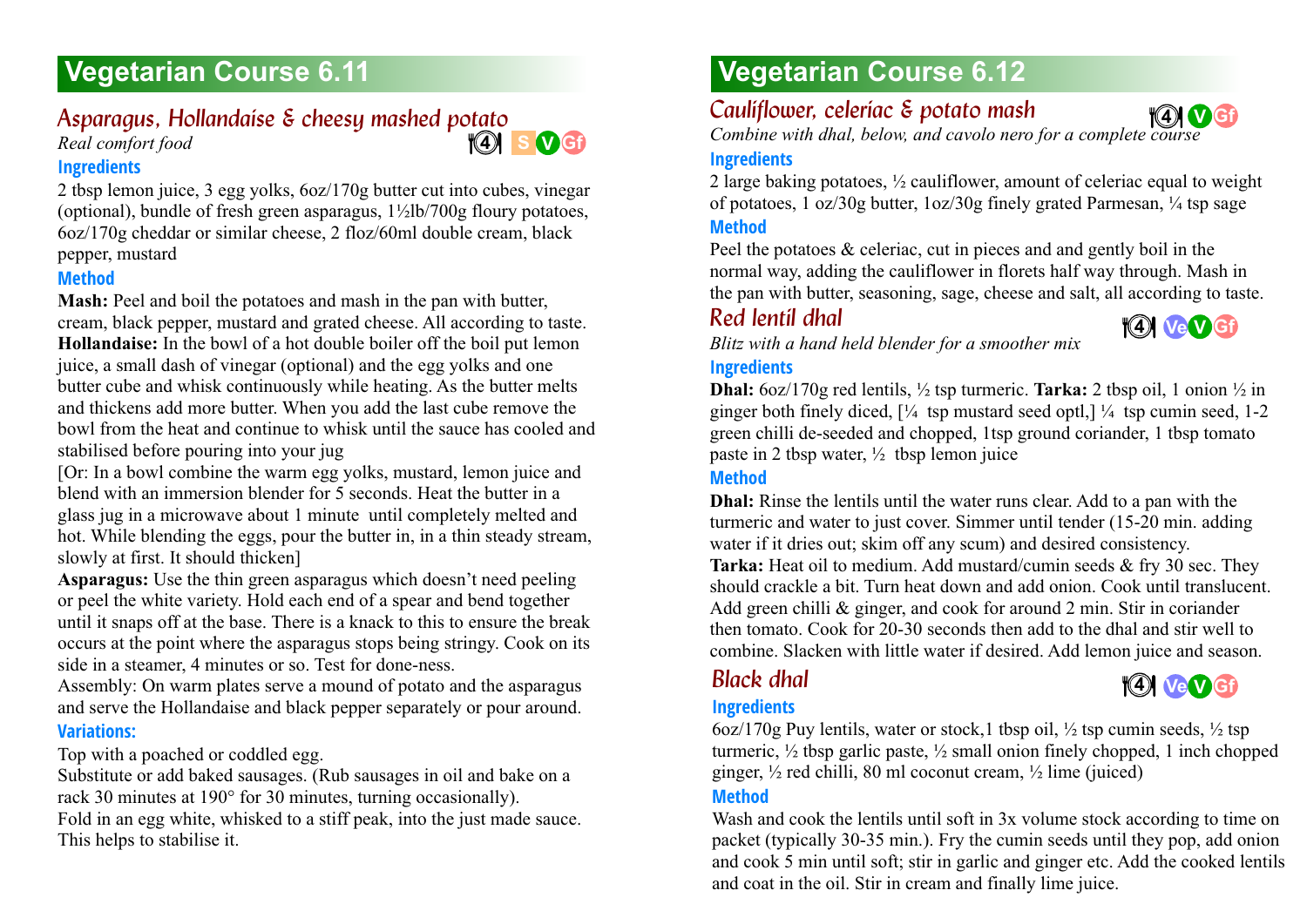# **Vegetarian Course 6.13 Vegetarian Course 6.14**

# *Mushroom Polenta Squares*



#### *Serve warm*

#### **Ingredients**

#### **Polenta**

1 cup yellow cornmeal, 1 cup chicken broth, 1 cup milk, 1 bay leaf, 1/2 cup grated gruyere cheese, 2 tablespoons butter, divided, 2 tablespoons extra virgin olive oil, salt & pepper to taste

#### **Mushroom ragu**

20 oz mushrooms of various types, sliced where necessary, 1 tbsp butter, 2 tbsp olive oil, 1 large shallot, sliced, 2 tsp balsamic vinegar, 4 tbsp creme fraiche, 2-3 tbsp fresh parsley, minced, salt & pepper to taste.

### **Method**

#### **Polenta**

Bring chicken broth, milk and bay leaf to a simmer in a medium sauce pan, turn off heat and cover for 15-20 minutes. Remove bay leaf. Bring mixture to a boil and slowly whisk in cornmeal, until thick and smooth (about 1-2 minutes), Add in butter and cheese off the heat and whisk until combined and melted. Pour polenta into a greased 8x8 square tin and smooth out evenly. Refrigerate for at least an hour, until firm, or overnight.

#### **Mushroom Ragu**

Melt butter and olive oil in a large skillet over medium high heat. Add mushrooms and let cook for 10-12 minutes, until soft and the water has mostly evaporated. Add shallots, balsamic vinegar, salt and pepper and sauté for another 2-3 minutes. Add crème fraiche and sauté for 1-2 minutes. Add parsley and season again with salt and pepper to taste. **Squares**

Cut the chilled polenta into squares. In a medium skillet over medium high heat, melt remaining tablespoon of butter and 2 tablespoons olive oil. Pan fry polenta squares for about 2-3 minutes per side until golden brown. Drain on a paper towel. Spoon mushroom mixture over polenta squares. Top with extra grated Gruyere and fresh parsley.

*Middle Eastern equivalent to Spanish omlette. Serves 2*

#### **Ingredients**

5 large eggs, 1 medium onion finely chopped, 200g courgettes, sliced thinly and salted 30 min in a colander, 3 slices of bread, crusts removed soaked in milk, chopped basil, 1 oz butter, S & P.

#### **Method**

Melt half the butter in a frying pan, and fry the onion slowly until golden. Rinse and pat dry the courgettes and stir in. Saute until soft and lightly coloured all over.

Beat the eggs in a large bowl; squeeze the bread dry and add, separating in your hands. Stir in the onion courgette mixture and all other ingredients Reheat the pan with remaining butter and add the mix, levelling it out. Turn down and heat, gently, uncovered, until there is very little liquid left. (10-20 min according to thickness).

Continue cooking until top is just dry

OR Place a large dinner plate over the top then invert the pan. Slide the omelette back into the pan for two minutes. Turn off the heat and wait another 5 minutes.

### **Variations:**

Other vegetables; add finely grated Parmesan to the mix

#### **Accompaniments:**

Salad and crusty bread

# *Vegan veggie hotpot 6.14*

#### **Ingredients**

**Ve V Gf**

1 tin chopped tomatoes, 4oz/110g walnuts, 1 tbsp herbs, 4 large potatoes, 2 green peppers, 2 onions, 1 tbsp olive oil, seasoning **Method**

Slice the vegetables thinly. Mix the tomatoes, nuts & herbs and season. In an oven-proof casserole layer the potato, pepper, onion and tomato, ending with potato. Drizzle with olive oil. Cover with foil and bake for 1 hour, 180°, removing the foil for the last 20 minutes

#### **Variations:**

Clearly, many other vegetables can be included according to season.



**V**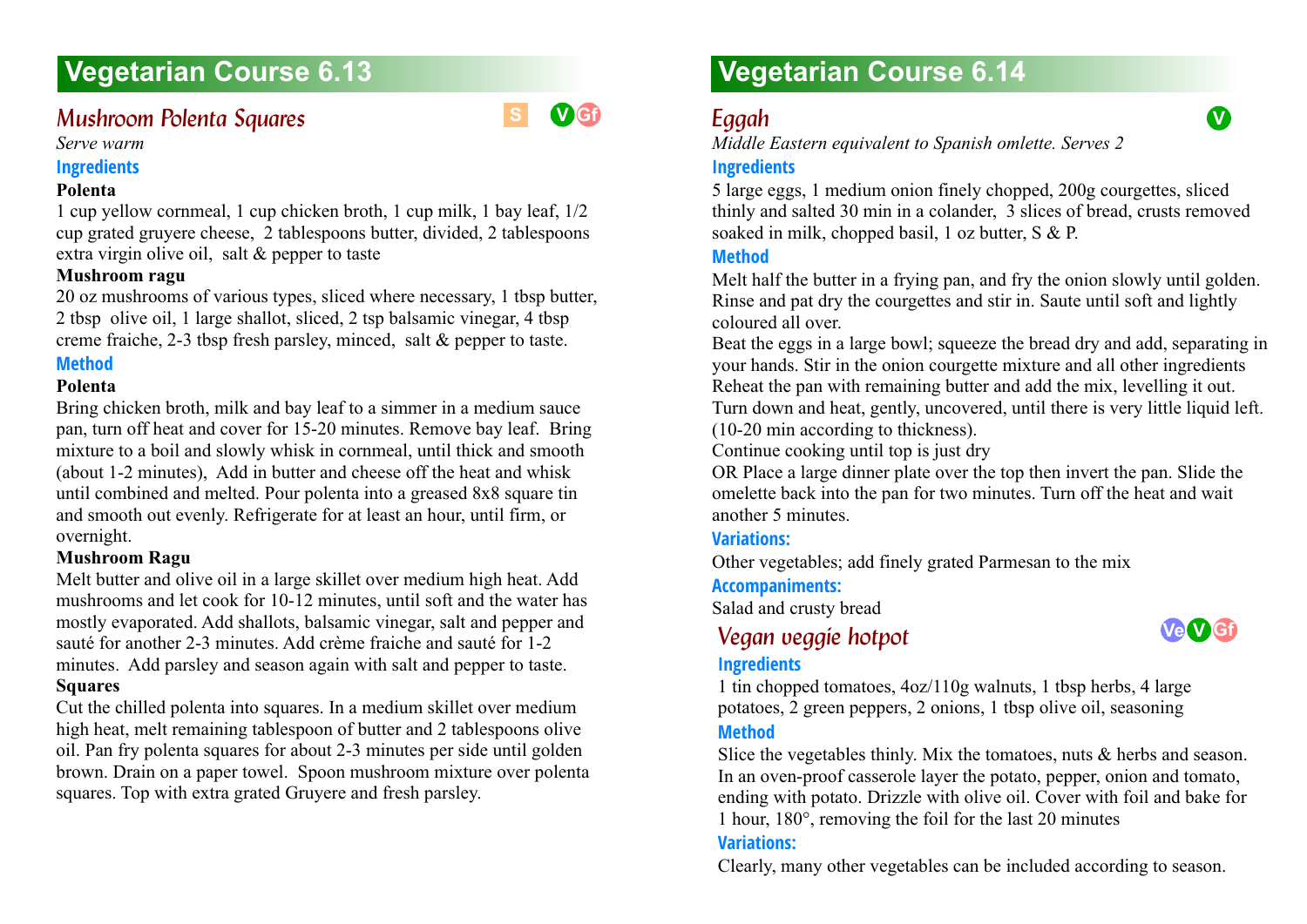# **Stuffed mushrooms** 6.15<sup>6</sup>

*Mushrooms shrink as they exude moisture so go easy on the stuffing.*

### **Ingredients**

One large flat topped Portabello mushroom per person as a starter, two for main course, olive oil plus filling, or cream, tarragon and pepper **Method**

Rub the mushrooms clean, trim round excess skin and pare down stalks carefully. Brush caps sparingly with oil and arrange on a foil lined baking tray skin side uppermost. Bake at 180° for 3 minutes then turn over and fill each cup with one of the following fillings and return until brown and base is soft to a skewer (typically 12 minutes):

**Filling for 4 mushrooms:** In a medium bowl blitz 1 large slice brown bread to crumbs and stir in lightly 1 oz/30g finely grated Parmesan, zest of a lemon, finely chopped ginger, parsley, and/or fresh basil as desired. In a small bowl mix 2-3 tsp garlic paste, a shake of ketchup and/or tsp English mustard, juice  $\frac{1}{2}$  a lemon, 2 tbsp or so olive oil and combine with crumbs. Add more oil if needed Spoon into the cups

### **Other fillings:**

### **Spinach, Blue Cheese & Walnut:**

3 oz/85g babyleaf spinach or 2 oz/60g cooked cavolo nero, ½ oz melted butter, 2 oz finely crumbled blue cheese,  $\frac{1}{2}$  - 1 oz finely grated Parmesan, thyme, soy sauce, nutmeg, pepper,  $1\frac{1}{2}$  oz/42g walnuts Microwave the baby leaf spinach (1 min?) or take the cavolo nero, squeeze dry and chop finely. In a medium bowl combine the melted butter, blue cheese, most of the Parmesan, the spinach or cavolo nero, a shake of thyme, a little nutmeg, a scant splash of soy sauce, and pepper. Spread evenly over the precooked caps. Finely chop the walnuts and sprinkle evenly over the filling. Add the remaining Parmesan and bake 12-14 minutes. There will be some exuded liquid in the tray. **Butter bean:** In a blender combine medium tin of butter beans, drained, with one egg, a little cream and much seasoning. **Italian:** Chop & combine the stalks, a small onion, 2 cloves garlic, parsley and thyme. Heat 4 tbsp olive oil in a frying pan and cook the mix for about 5 mins. Stir in 2 oz bread crumbs, 2 oz freshly grated Parmesan and seasoning. Sprinkle over the cups and drizzle with oil.

# **Vegetarian Course 6.15 Vegetarian Course 6.16**

# *Lentil butter-nut bake*

# **Ingredients**

100g Puy lentils, 1 butter nut squash, 1 tsp sage, 2 cloves garlic, diced, 1 orange zest, 70g hard goats cheese, grated, 80g breadcrumbs, 150g cooked chestnuts/cashews, chopped,  $\frac{1}{2}$  tbsp oil,  $\frac{1}{2}$  tbsp maple syrup

### **Method**

Wash lentils well cover with water and simmer until just cooked (20-30) min). Meanwhile slice the butter nut thinly across the top to form rounds to cover a 20x20cm dish and remove peel. Peel, de-seed and grate 220 g of the remainder into a large bowl. Add the sage, garlic, zest, cheese, breadcrumbs and chestnuts/cashews. Stir in the slightly cooled drained lentils and moisten with orange juice if desired. Season, mix well and press into a greased baking dish. Top with the slices. Mix oil and syrup and brush over. Scatter over a little sage, cover with foil and bake for 60 minutes at 170°, removing foil half way through and turning up to 185°.

# *Orange Vegan pilau*

**Ve V Gf**

**V Gf**

# **Ingredients**

2 tbsp olive oil, 1 onion, chopped, 2 cloves garlic, chopped, 1 tbsp grated ginger, 1 mild chilli, finely chopped, 1 tsp coriander, 1 tsp cumin, 1 tsp turmeric, 50g/2oz slivered almonds, 300g/10oz Basmati rice, 1 carrot diced, 7oz/200g butternut squash diced, 1 small sweet potato diced, juice of a lime, 1 orange peeled and in segments **Method**

Fry the onion, garlic, ginger and chilli for 5 minutes in the oil in a large pan, stirring often. Add the spices & almonds for another 5 minutes. Add the rice and stir one minute, coating the grains well. Add the carrot, squash and sweet potato. Pour in 600ml/20floz water or veggie stock and stir well, loosening any stuck grains. Bring to the boil and simmer covered 25 minutes or according to the instructions on the rice packet, stirring occasionally. When the rice is cooked, remove from the heat and add the lime and orange before serving.

NOTE: if the instructions on the rice differ markedly, adjust the size of the diced vegetables according to time and amount of water accordingly, or add the diced vegetables part way through.

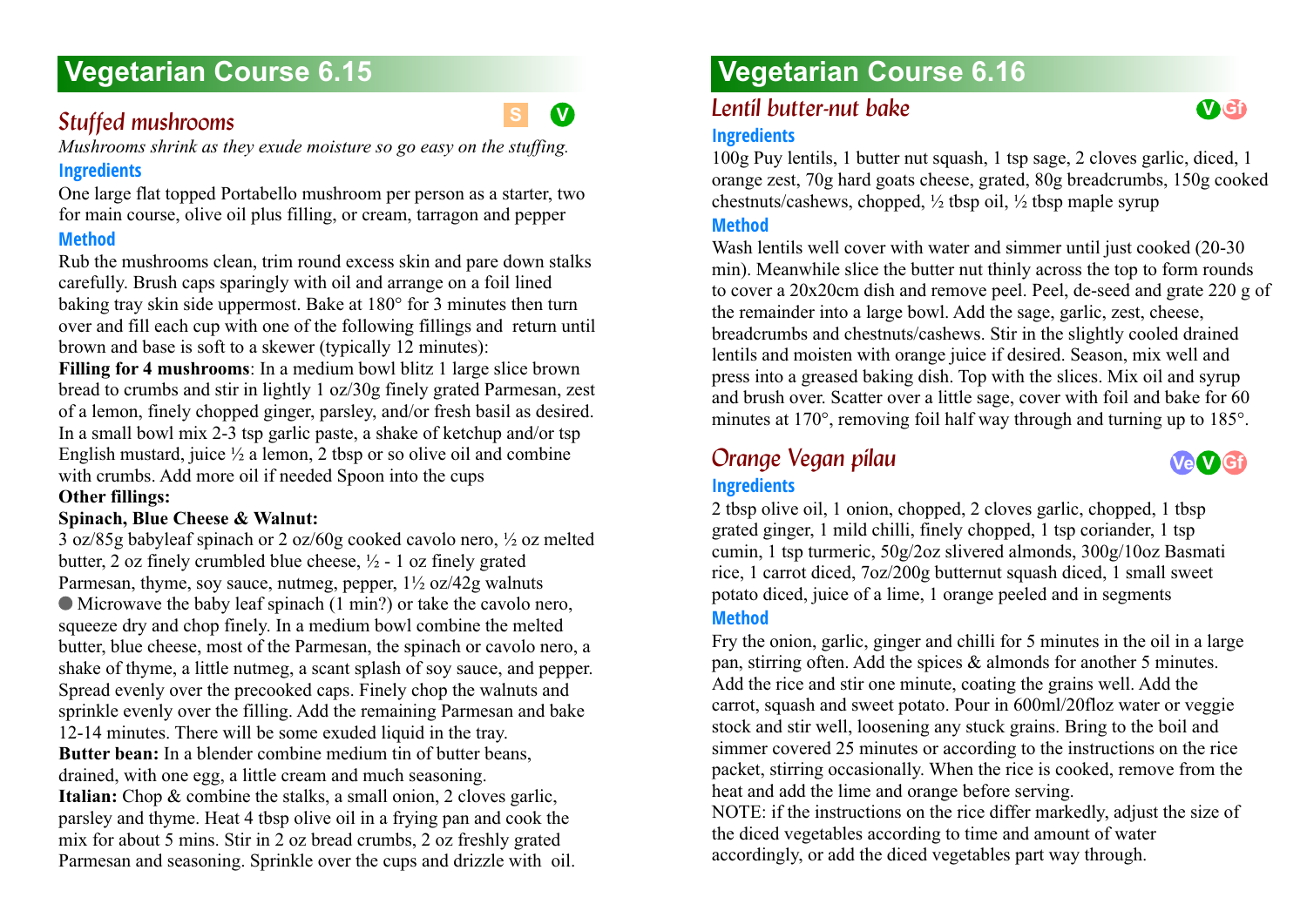# **Vegetarian Course 6.17 Vegetarian Course 6.18**

# **Veggie Burgers** 6.177 and 177 and 178 and 178 and 178 and 178 and 178 and 178 and 178 and 178 and 178 and 178 and 178 and 178 and 178 and 178 and 178 and 178 and 178 and 178 and 178 and 178 and 178 and 178 and 178 and 178

*A veggie burger is not an imitation of a beefburger, but a dish in its own right, including a fair proportion of vegetables in addition to pulses, grains and optionally finely grated cheese.*

## **Ingredients**

A 8oz /225g mushrooms, 1 medium carrot, 3 oz/ 85g broccoli florets,  $\frac{1}{2}$  small onion finely chopped,

B 2 medium garlic cloves finely chopped, 2 tbsp oil, 1 tsp smoked paprika and spices of choice, ¾ tsp salt, pepper,

- C 15 oz / 425g tin of cooked beans (black, red, kidney),
- D 3 oz / 85g chopped nuts, 3 oz / 85g chopped fresh spinach, herbs of choice, up to 2 oz / 55g finely grated cheese, 1 tbsp tomato purée, 1 slice of bread in crumbs,

E 2 large eggs, beaten

F 4 oz / 115g cooked whole grain rice, preferably brown.

### **Method**

Chop vegetables A, spread on a baking tray and bake for 20-30 minutes, turning over occasionally, and remove only when the vegetables are just soft.

Pulse in the ingredients B, leaving plenty of texture.

Drain, rinse, dry and crush the beans and add to the mix.

Add ingredients D and pulse to combine.

Mix in the eggs, purée and rice. Allow to cool and refrigerate until needed.

Form into rounds 1.8 cm thick and fry on medium for 4-6 minutes per side, turning gently.

# **Other ingredients**

Sweet potato, peppers, aubergines all provide that distinctive taste and all benefit from addition of cumin or middle eastern spice mixes.

Lemon juice or sumac can lift the flavour.

Cheese options include feta, Parmesan, halloumi.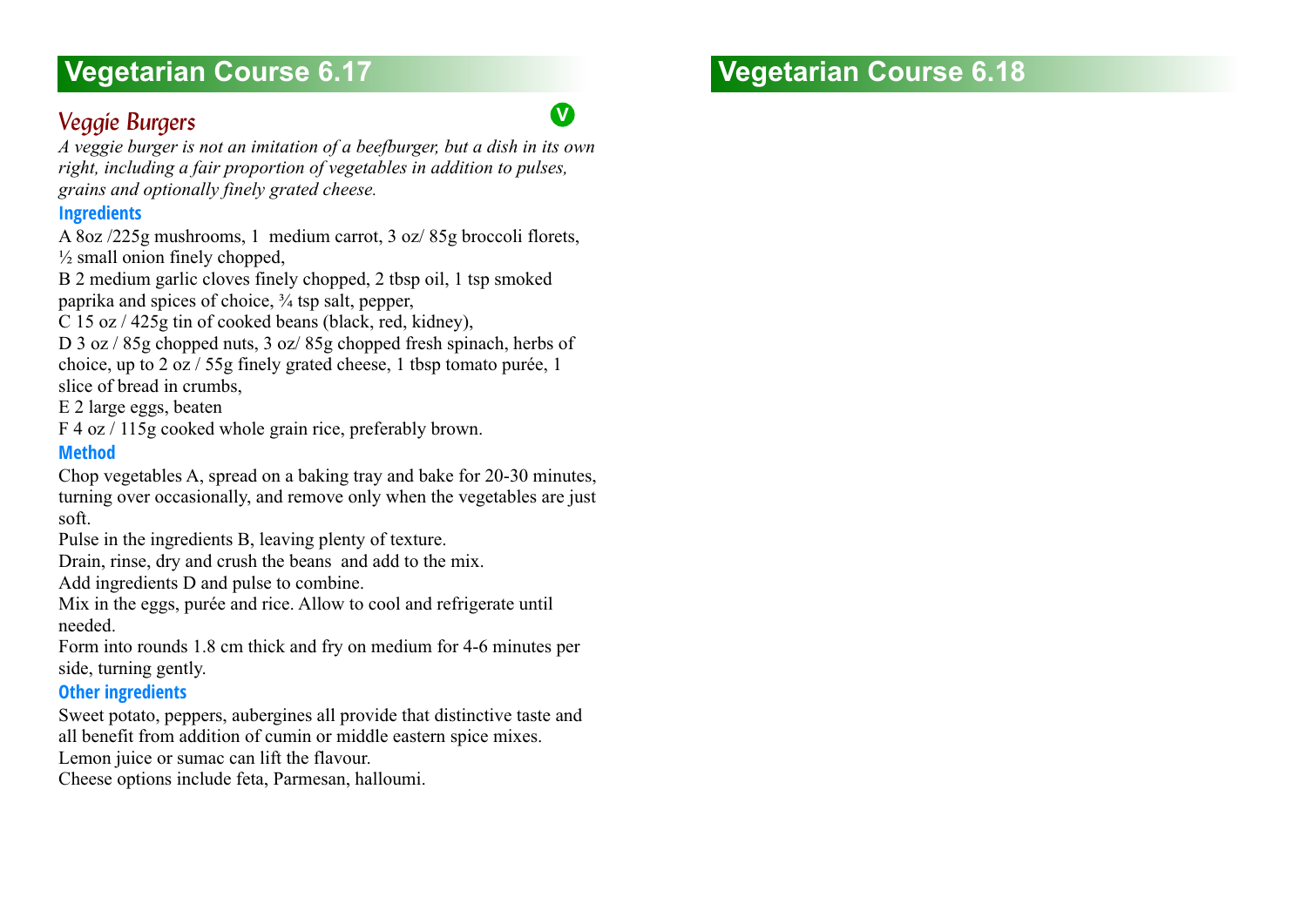# **Flexi Course 7.1**

# *Quiche Lorraine 7.1*

*Whether you use bought pastry or make it yourself is up to you, but roll it out thinly. Replace bacon by another vegetable for vegetarian, bake in individual pots for starter.*

### **Ingredients**

Pastry:  $6oz/170g$  plain flour,  $3oz/85g$  butter, 1 egg, 2 tbsp **cold** water, Filling: 6 rashers smoked bacon, 10floz/300ml double cream, 2 eggs & 2 egg yolks, with pepper and salt.

## **Method**

**Pastry:** Cut fat into the sifted flour and rub in lightly with finger tips: touch lightly to aerate and avoid working the fat too far into the flour; shake the bowl to bring large pieces to the top. Alternatively cut in with a knife. Mix in the remaining dry ingredients. Mix the egg and water and stir in quickly but evenly with a blunt knife, using a cutting action. If all flour will not combine, add a little more water but don't over mix. Knead **just** enough to bind together. Allow to rest in a poly bag in the fridge for 30 minutes or more. Roll out and line an 8" greased and floured tart tin, preferably with a removable base. Rest in fridge while making the filling and prick base well with fork before using. **Filling:** Dice and sweat the rashers of bacon until some of the moisture runs and evaporates and arrange on the bottom of the pastry. Beat together the double cream, eggs and egg yolks gently together and season well with pepper and salt. Pour over and bake at 190° for 20 minutes and 175° for a further 15 minutes or until the filling has just set. Serve hot or warm.

### **Variations:**

Replace a proportion of the cream with the same quantity of cream cheese or creme fraiche.

Use yeasted pastry if you want authenticity

Use cooked ingredients to make any other kind of quiche Cook the bacon until crispy and pour the fat into the egg mixture For veggie use cherry tomatoes roasted at 180 for 20 minutes with olive oil, basil & garlic

# **Flexi Course 7.2**

#### *Pizza 7.2* S  $\bullet$  **P**  $\bullet$  **P**  $\bullet$  **P**  $\bullet$  **P**  $\bullet$  **P**  $\bullet$  **P**  $\bullet$  **P**  $\bullet$  **P**  $\bullet$  **P**  $\bullet$  **P**  $\bullet$  **P**  $\bullet$  **P**  $\bullet$  **P**  $\bullet$  **P**  $\bullet$  **P**  $\bullet$  **P**  $\bullet$  **P**  $\bullet$  **P**  $\bullet$  **P**  $\bullet$  **P**  $\bullet$  **P**  $\bullet$  **P**  $\bullet$  **P**  $\bullet$  **P**  $\bullet$

**V**

# **Ingredients**

**Plain dough:** 12oz/340g strong brown or white flour, 1-1<sup>1</sup>/<sub>2</sub> tsp salt, 1 tsp sugar, 2 tbsp olive oil, 1 sachet (2 tsp) dried yeast, 7.5 floz/210ml water at  $43^{\circ}$ C 112° F.

**1**  $\bullet$ 

**Sauce:** One of: a drained medium tin of tomatoes, crushed, homemade tomato sauce, pesto, tapenade, putanesca sauce, Romesco sauce or condimenti

**Topping:** from mozzarella pieces, pitted black olives, chopped anchovies, chopped ham, artichoke hearts, spinach, sliced tomatoes, tinned tuna, marinated roasted vegetables, salami, grated cheese, herbs.

# **Method**

**The base:** Optionally warm the flour in oven at low setting for 10 minutes. If the water is too hot, mix with cold to 43°C/112° F and discard the excess.

Sift the dry ingredients in a large bowl, make a well and pour in the water and the oil. Mix well with a wooden spoon, cover and leave 5 minutes. Scrape onto a floured board or work surface, dust with flour and knead for 5 minutes; push down into the centre with the palm of one hand; grip with the same hand and push away to stretch. Fold back over the centre and repeat. Turn 90 degrees and repeat. When complete transfer to cleaned and oiled bowl, brush with oil, cover & rise to double - one hour or more.

Divide in two for two ten inch Pizzas. (Freeze one if not required.) Preheat the Pizza sheet.

Knock back, knead for 2 minutes, shape and roll out between floured baking parchment to fit baking sheet, well covered in flour or cornmeal. **Topping:** Spread with the paste or thick sauce and top with various chopped items, finishing with cheese, as desired.

Drizzle with olive oil, slide off the baking sheet onto the Pizza sheet, replace in the oven for 12 - 15 minutes at 200°. Check cooked through. **Thin bread** - roll out Pizza dough very thinly between baking parchment; mix 3 tbsp olive oil with garlic puree or minced garlic. Brush over, scatter with chopped herbs and finely grated Parmesan. Bake for 10-15 minutes, 230° until golden. No need to prove.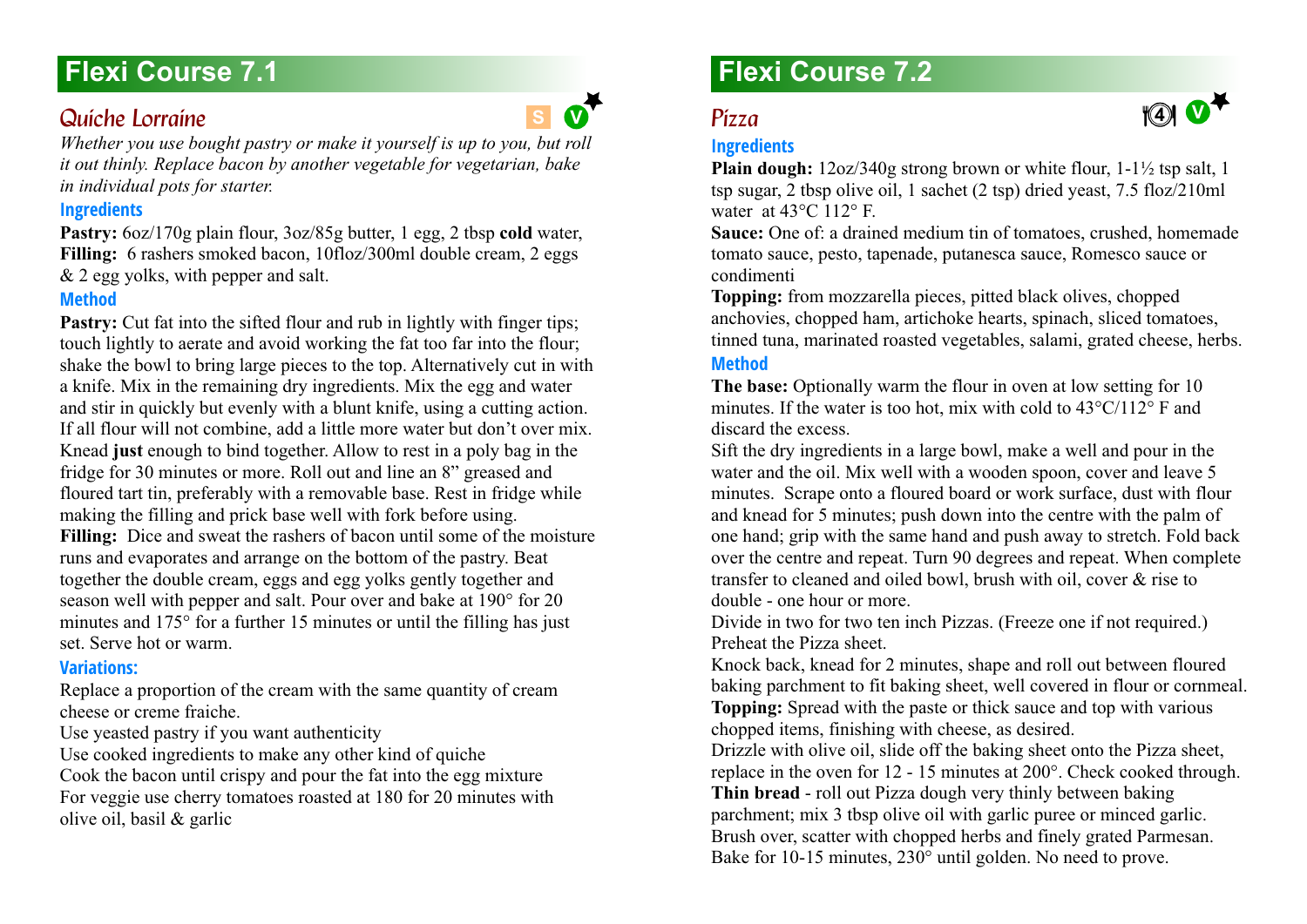# **Flexi Course 7.3**

# *Cheat's Pízza*

# $\sqrt{4}$  s

*This uses a base without yeast, and is started on the hob. It may be necessary to divide the dough in two and repeat the operation*

### **Ingredients**

**Plain dough:** 350 g flour (plain or strong) /w 3 tsp baking powder, plus extra flour for dusting, good pinch of salt, up to 170 ml tepid water or yoghurt, 1 tbsp olive oil

**Topping:** 100g sausage meat, olive oil, pinch of dried oregano,  $\frac{1}{2}$  tsp fennel seeds, 1 onion thinly sliced, 1 sliced marinated pepper, 50 g grated cheese. Small jar of plain or tomato pesto or [tomato pizza base.](#page-85-0) For veggie replace meat with sliced mushrooms & soy sauce.

# **Method**

Set grill to highest setting.

**The topping:** Heat a large frying pan on the hob, add the sausage meat/mushrooms with ½ tbsp olive oil. Use a wooden spoon to roughly break up the meat. Add the oregano and fennel seeds, and stir-fry until the meat/mushrooms is lightly golden and liquid reduced. Add the onions to the pan with a pinch of sea salt and black pepper. Add the pepper and a splash of the vinegar. Cook on a medium heat for 5-10 min, or until the onions are soft and caramelised, stirring regularly.

**The base:** Meanwhile, for the dough, put the flour into a bowl with a good pinch of salt. Add the water or yoghurt, and the oil, mixing until it becomes a smooth, elastic dough,adding a bit more if required, it should be pliable. Knead the dough on a lightly floured surface for a couple of minutes, then form into a rough round.

Tip the topping onto a plate, returning the pan to a medium heat. Place the dough in the pan and carefully use fingertips to stretch out the dough to cover the base, about 2-3 mm thick. Cook for 2-3 minutes, until bubbles surface and underside is golden. Transfer to a plain or pizza baking tray. Spread the pesto then spoon the topping over the pizza, spreading it out and pushing the sausage into the dough, then grate over the cheese. Brush any exposed crust with oil.

Pop under the hot grill and cook for 3 to 5 minutes, until cheese bubbles. **Genovese topping (needs no pre-cooking)**

Small jar Pesto Genovese, ½ clove garlic, 250g mozzarella in small pieces, some chopped basil leaves, rocket, 60 g peas, blanched & refreshed, 25 g Parmesan, grated, 25g pine nuts, ½ lemon, drizzle of olive oil.

# **Flexi Course 7.4**

# *Aubergine Pizza 7.4* **S V Gf <sup>4</sup> 4**

*This produces a main course for 2 or a starter for 4. Needs 2h*

# **Ingredients**

2 young aubergines, slim variety

**Marinade:** 2 tbsp olive oil;  $\frac{1}{2}$  tbsp balsamic vinegar [or  $\frac{1}{2}$  tbsp wine vinegar/lemon juice plus 1 tsp runny honey]; 2 tsp garlic purée; 1 tsp tomato paste; ½ tsp fresh ground and sieved cumin seeds; sprinkling of finely chopped basil (e.g. Waitrose cooks ingredients) or Pesto; pepper. **Topping:** 6 medium button mushrooms, sliced, tarragon; small tin chopped tomatoes or equivalent; 100g buffalo mozzarella or grated Cheddar; 1 tbsp olive oil; sprinkling of chopped fresh basil or Pesto. **Method**

Combine the marinade in a small bowl. Cut aubergines in half lengthways, cut deep into the flesh without piercing the skin to form a diagonal grid pattern. Assemble cut side up on a piece of foil on a baking tray. Brush the marinade over the cut surfaces, well into the incisions and smooth any remaining marinade over the top. Cover loosely with foil, attaching it to the lower piece to form a loose parcel and leave while heating the oven, or longer if possible. Place in a hot oven at 180° for 30 minutes. Meanwhile fry the mushrooms in a little oil. Optionally with tarragon. Remove tray from oven and take off the top foil. Spread the tomatoes evenly over each half with the Pesto, and scatter the mushrooms and Cheddar (if using) on top. Re-cover and return to the oven for 20 minutes, increasing temperature to 190°. Check the aubergines for softness with a skewer and allow another 10 minutes if necessary. Then dot with pieces of mozzarella (if using) and drizzle the oil. Return to the oven uncovered for no more than 10-15 minutes.

### **Variations:**

Any ingredients for a pizza topping can be used. For non-vegetarians add 3 rashers smoked streaky bacon, chopped and fried with dried thyme; A hint of chilli could be added to the marinade.

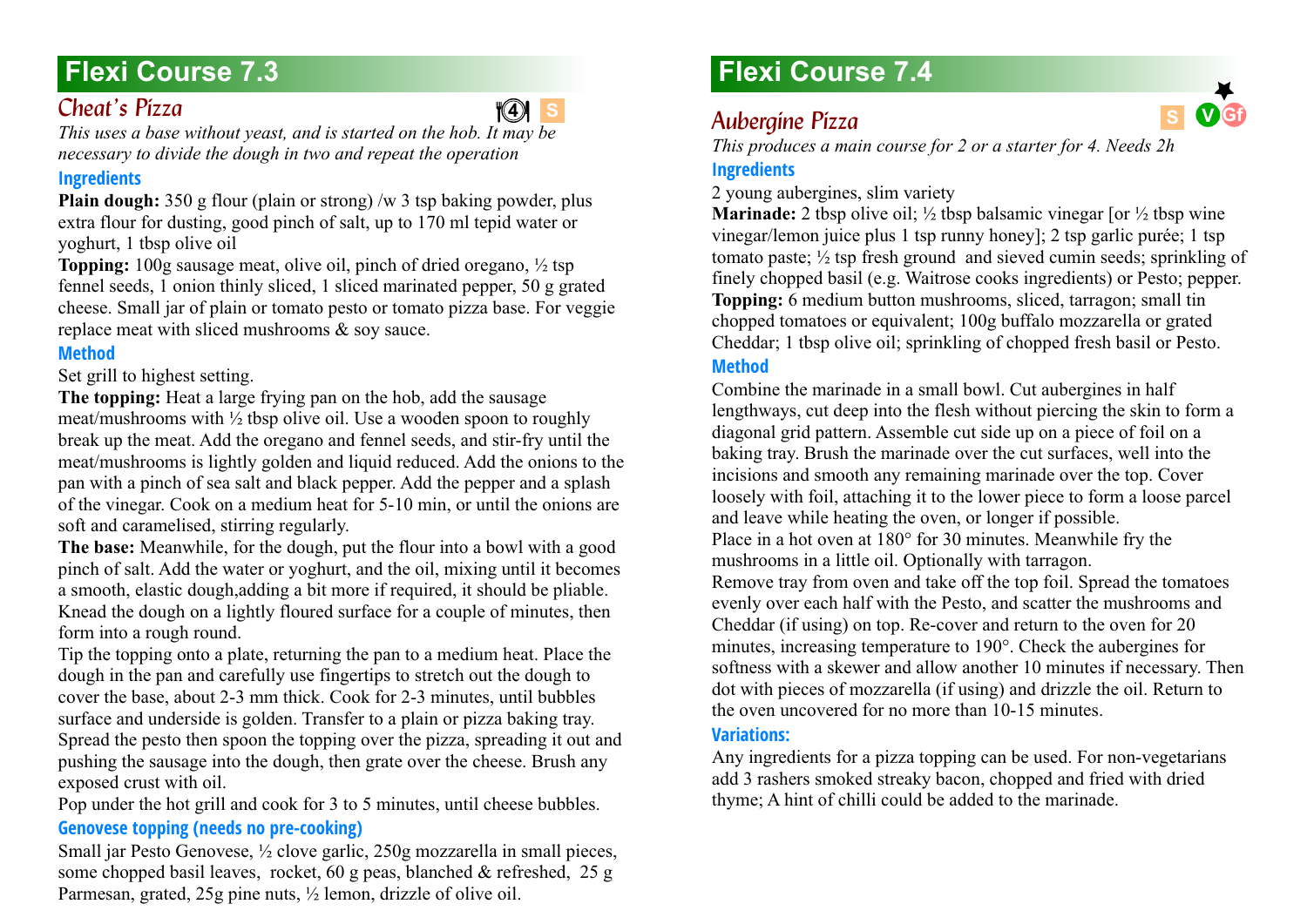# **Flexi Course 7.5**

# *Carrots with bacon*

*For vegetarian replace bacon by pecans and some cooked green lentils.*

# **Ingredients**

1 medium onion roughly chopped, knob of butter and dash of oil,  $\frac{1}{2}$ lb/250g diced carrots, 1 bulb fennel, roughly chopped [optional] 4 rashers smoked streaky bacon, chopped, pecan nuts, ½ tsp dried thyme, 1 tsp mustard, 4oz/100g cooked green or brown lentils for veggy option **Method**

Heat the oil and butter in a cast iron casserole and add the onion and fennel. Heat until onion is turning colour. Add the carrots, bacon, thyme and nuts. Reduce heat, cover and simmer gently for 30 minutes, turning over occasionally. Add lentils if using and reheat. Stir in mustard

# **Variations**

Use celeriac or butternut squash in place of fennel

Add a little cream and or lemon juice before serving. Serve with crusty whole wheat bread and/or green vegetable

# **Peppers with tuna**

*Long cooking is essential to bring out the flavour of the peppers*

# **Ingredients**

1 medium onion roughly chopped, knob of butter and dash of oil,  $\frac{1}{2}$ tsp fennel seeds, 3 peppers finely sliced lengthwise, 3 cloves of garlic chopped, handful baby plum tomatoes, some pitted black olives, chopped basil

# **Method**

Heat the oil and butter in a cast iron casserole and add the fennel, then the onion. Add the peppers and stir. Cover and cook on medium for 20 minutes stirring regularly. Add the garlic and tomatoes and continue another 15 minutes.or until the peppers are really soft. Add to olives, tuna, S & P and basil and reheat, stirring.

### **Variations**

Add pre-cooked penne while reheating

# **Flexi Course 7.6**

# *Lentil & Pasta Bake*

*The bacon is not essential but livens the dish. Omit for vegetarians*

**4 4**

# **Ingredients**

4 oz Puy or green lentils, stock/wine, 1 onion, 1 pepper, 4 slices smoked streaky bacon (optional), oil, dried thyme, garlic puree, l tin chopped tomatoes, squeeze of tomato puree, Worcestershire sauce or balsamic vinegar, pinch of sugar, fresh basil or pesto, frozen peas, dry pitted black olives (Crespo), 4 oz pasta (penne or equivalent). **For topping**: 3 tbsp each brown breadcrumbs (less than 1 slice of bread) and finely grated Parmesan, 1 tsp pesto or basil, 2 tsp oil, butter optional.

## **Method**

Wash and cook the lentils in three times their volume of stock/wine/water for time given on packet, typically 30 minutes. Chop and fry the onion, pepper and bacon (optional) with thyme in a little oil gently until golden, typically 20 minutes. Add the garlic puree and stir for 1 minute. [Put water on for the pasta]

Add the tomatoes and basil/pesto and a little Worcestershire sauce and sugar and simmer for 10 minutes add frozen peas and olives and continue until peas are cooked. Add the drained lentils and reheat. The mixture should be fairly stiff.

Cook the pasta according to packet (typically 12 minutes), drain and add to the sauce and lentils. Combine all well and season to taste. Spread into a baking dish say 20 cm square by 5 cm high and level out.

Separately combine the topping ingredients and sprinkle over. Optionally dot with butter.

Bake 180° for 15 minutes (longer if it has been allowed to cool) **Variations:**

Add some diced carrots to the onion mix from start It would be possible to add a moussaka topping (milk, egg, cheese)

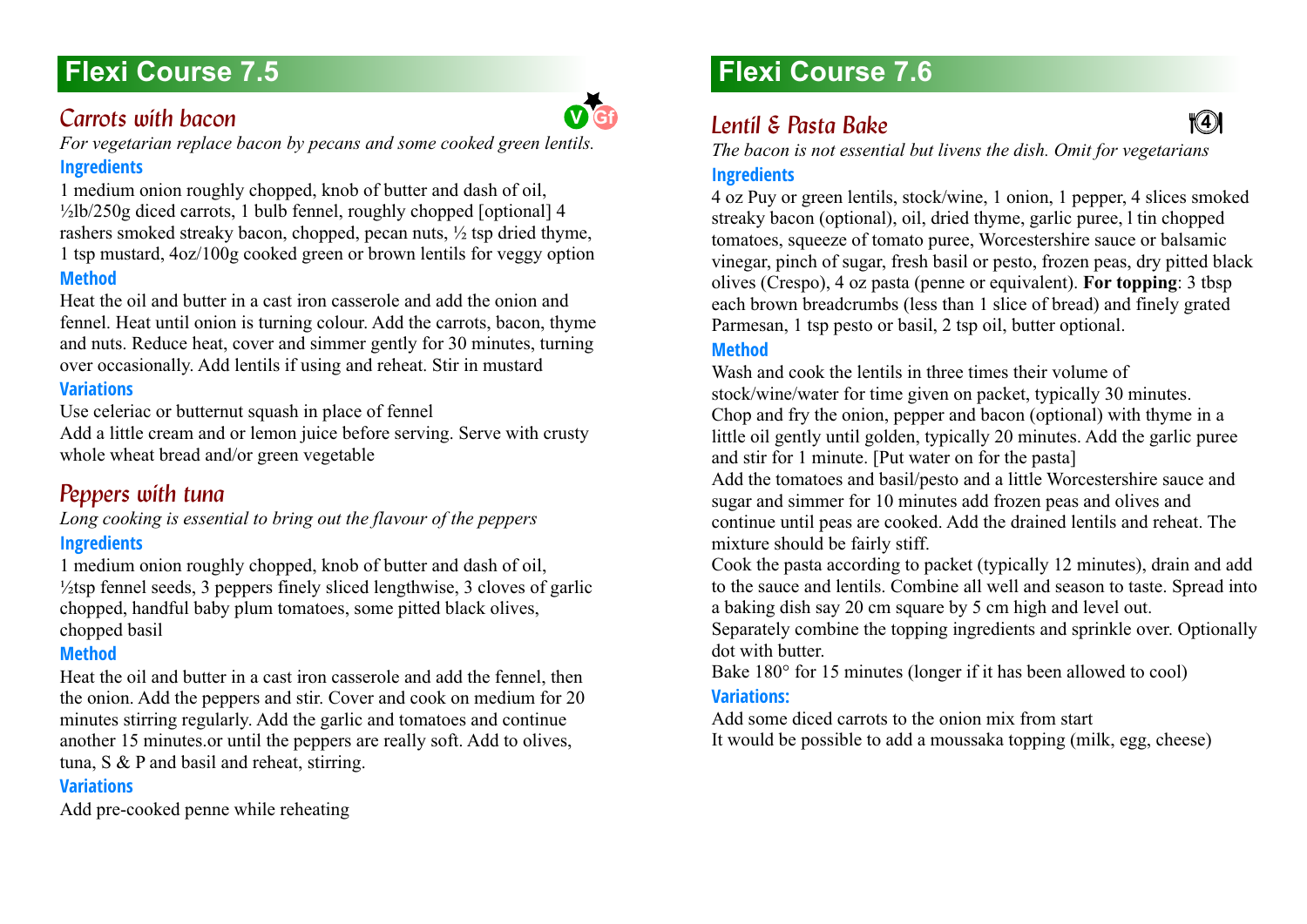# **Preparing Vegetables**

**Artichokes globe** - see recipe in starters

**Artichokes Jerusalem** - scrub, cut into segments, peel and acidulate **Asparagus** - snap off base at lowest point you get a clean fracture **Aubergine** - cut according to recipe; consider salting to remove

bitterness, less necessary with modern aubergines

**Beetroot** - if microwaving top, tail and peel. Otherwise cook whole **Broad Beans** - shell

**Broccoli** - from the base, peel stalk and slice crosswise into disks, cutting off the florets as you proceed

**Brussels sprouts** - cut off dry base and remove outer leaves to leave a fresh green bud

**Cabbage wedges** - remove root and outer leaves, quarter or eighth and remove most of stalk

**Cabbage leaves** - remove root and outer leaves, snap off leaves and cut out thick stems. Shredded - cut the leaves across finely

**Cavolo Nero** - pull off stems, cut across into inch strips

**Carrots** - scrub and cut into disks, Julienne or dice

**Cauliflower** - see Broccoli

- **Celeriac**  peel and cut into chunks or slices
- **Celery**  top and tail, rinse, slice or Julienne or leave whole

**Chicory** - remove blemished outer leaves; for salad cut off base and peel off leaves, to bake leave whole or cut in two lengthways

**Chinese Leaf, Pak Choi - remove base, cut stems and leaves separately** 

**Courgettes** - scrub, remove blemishes, cut according to recipe

**Fennel** - trim base and stalks and cut into 4 wedges.

**Kohl Rabi** - cut off the stalk and leaves

**Leeks** - remove blemished outer leaves, top & tail, cut according to recipe

#### **Mange-tout/sugar snap** - top & tail

**Mushrooms** - clean, cut off base and cut according to recipe **Okra** - trim off dried end while careful not to expose seeds **Onion** - cut off base, remove outer leaves and cut accordng to recipe **Parsnip** - peel, top and tail, cut according to recipe **Peas,** - shell

**Peppers** - cut around the stem and remove the seeds. Cut according to recipe. OR for stuffed peppers cut in half lengthways retaining stalk

# **Vegetable Methods 8.2**

**Salsify** - top, tail, scrub, scrape off dark skin & acidulate **Samphire** - cut off any roots & blemishes **Spinach** - sort out any blemished leaves **Squash, butternut** - peel, cut in two, remove the hairy interior, cut further according to recipe **Sweetcorn** - top and tail **Sweet Potato** - peel and cut into chunks according to recipe **Swedes** - peel and cut into chunks according to recipe **Turnips** - peel (except babies) and cut into chunks according to recipe

*Microwave times are for a small quantity in a mixed selection*

| Vegetable times             | steamed        | stoved         | mwaved         |
|-----------------------------|----------------|----------------|----------------|
| carrots cut in pieces       | 15             | 30             | $6 - 12$       |
| small new potatoes          | 15             | 30             | $5-6$          |
| Savoy cabbage wedges        | 12             |                |                |
| baby onions                 | 12             |                |                |
| swede, turnip chunks        | 11             | $15 - 20$      | ONStructio     |
| sweet potato chunks         | 12             | 15             |                |
| parsnips quartered          | 12             | 15             |                |
| celeriac pieces             | 12             | 15             |                |
| fennel wedges               | 12             | 15             |                |
| sliced leeks                | 10             | 15             | $5-6$          |
| butternut squash chunks     | 10             | 15             |                |
| broccoli spears             | 7              |                |                |
| cauliflower florets         | $\overline{7}$ | 15             |                |
| celery                      | 6              | 15             | $5 - 6$        |
| cabbage, cavolo nero leaves | $6 - 10$       | $10+$          |                |
| broad beans                 | 6              | 6              | 6              |
| green beans whole           | 6              | --             |                |
| cut peppers                 | 6              | 6              |                |
| thin green asparagus        | 5              | 6              | 3              |
| courgettes 1inch sliced     | 6              | 4              | UND            |
| sliced button mushrooms     | 6              | $\overline{4}$ |                |
| thawed frozen peas          | $\overline{2}$ | $2 - 3$        | $\overline{2}$ |
| spinach                     | $\overline{2}$ | $\overline{2}$ | $\mathbf{1}$   |
|                             |                |                |                |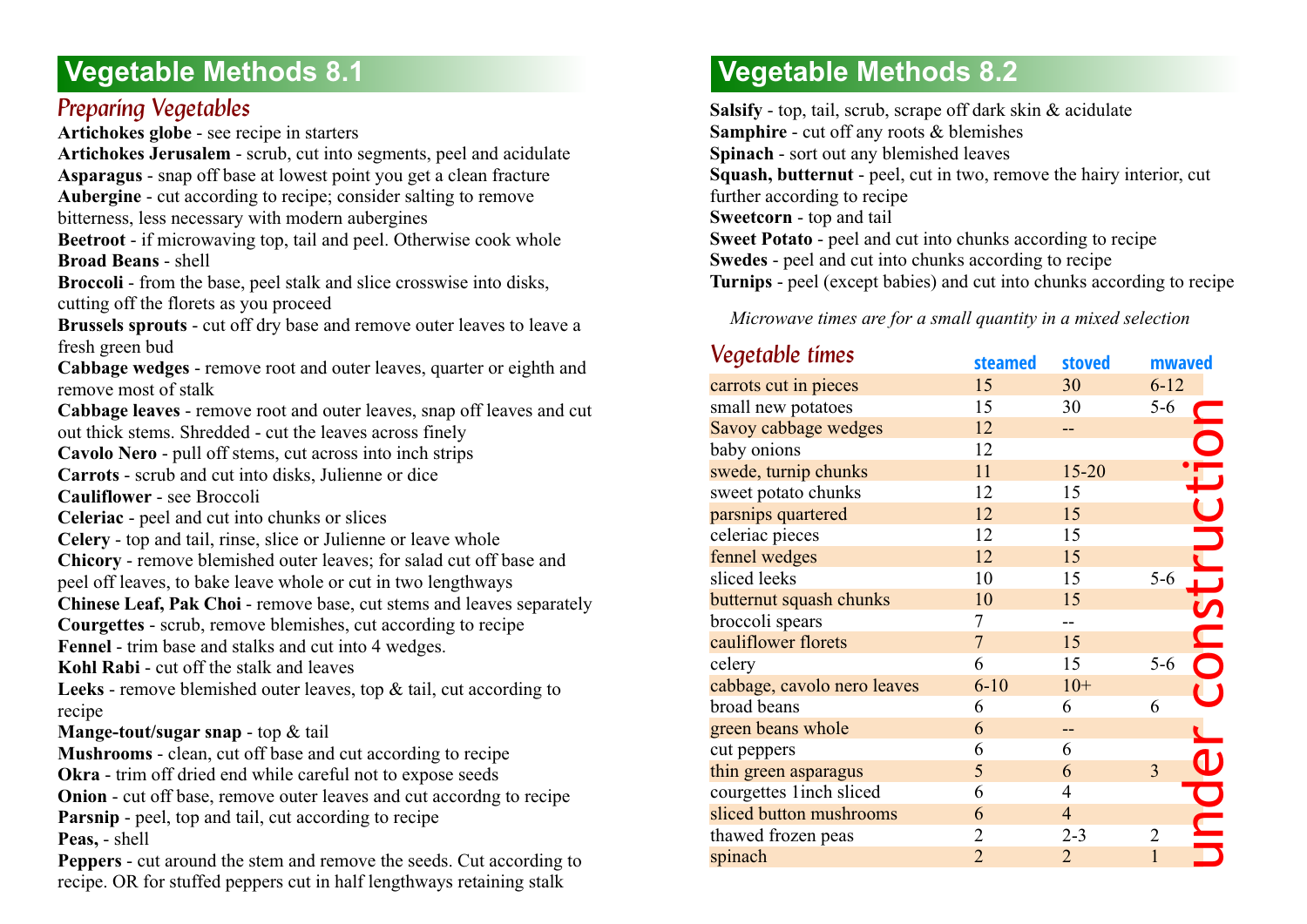# **Boiling Vegetables**

Put a large pan of water on to boil well in advance as it takes time, and prepare vegetables while coming to the boil.

Cook each separately with the same large open pan of salted boiling water, removing with a slotted spoon. Finish with the green beans as these leave a scum behind. If you need to cook in advance, refresh when cooked, in a large container of cold water to arrest cooking, and drain thoroughly as soon as cold. Cast the vegetable into the boiling water and when returned to boiling, lower the heat to just simmering and start timing. 2 minutes or so before the end of estimated cooking time, withdraw a piece with a slotted spoon or tongs and cut in half to test. If it cuts easily with just a hint of resistance try with the mouth. Repeat every minute until just done. In the case of broccoli throw in the stalks 2 minutes in advance of the florets. Typical cooking times see table.

# *Steaming Vegetables*

Current thinking favours steaming to boiling to retain goodness and flavour. Scrupulously wash the vegetables before steaming and cut to desired size. Set a basket over a pan of boiling water. Add the vegetables according to cooking time and cover. Time from when steam can be seen issuing from the vent.

# *Finishing Vegetables 8.3*

- Serve plain when accompanying fatty dishes
- With a knob of butter, spoon of creme fraiche or drizzle of good olive oil
- With Hollandaise or Mousseline sauce (See sauces)
- Hot or cold with a soy and sesame dressing (see oriental vinaigrette)

● To reheat from cold, toss in a little hot butter in a pan or (dry) in micro for 30-60 seconds, turning every 15 seconds; bake broccoli in hot oven dotted with butter and grated Parmesan at 180˚.

# **Vegetable Methods 8.4**

# *Vegetable Mash 8.4*

*Most vegetables can be used and the result is usually comfort food.*

### **Ingredients**

**One or two of:** broccoli spears, brussels sprouts, cabbage, celeriac, parsnip, peas, potato, spinach, swede, sweet potato.

Potato and celeriac or swede can be boiled together in acidulated water, but other vegetables are best cooked and mashed separately before combining. Use floury not waxy potatoes.

### **Method**

It is usual to include a proportion of potatoes, but that could be substituted by sweet potato, yam or swede. Wash, peel and cut into regular pieces. Boil gently in a large open pan of salted water until **just** soft - typically 15-20 minutes for root vegetables. Strain well. If using several vegetables, combine them. Return to the hob and add 2 oz butter, 2 floz cream, 1 or 2 egg yolks, salt and pepper and mash well with a potato masher, stirring as it reheats until piping hot. In the case of stubborn vegetables such as sprouts or broccoli you may need to complete with a blender. Serve immediately in large spoonfuls or spread into a buttered oven proof dish, fork over the top, dot with butter and bake for 15 to 30 minutes at 190° depending on the thickness and the temperature of the mash before starting.

# **Variations:**

Add spices and a little brown sugar to swede, grated cheese to potato. Bake with a layer of sautéed onion and mushroom or other filling.

# *Rumbledethumps 8.4*

### **Ingredients**



**V Gf**

Chopped onion, leeks, cabbage, peeled potato and parsnips or swede **Method**

Melt 1oz butter with a little olive oil in a large frying pan and soften the onion, leeks and cabbage, stirring occasionally. Simmer the potatoes and parsnips in salted water in a large pan until tender. Combine all and mash well, adding salt, pepper and more butter to taste.

Variations: After cooking, blend in a little milk and an egg, spoon into a baking dish and bake for 30 minutes.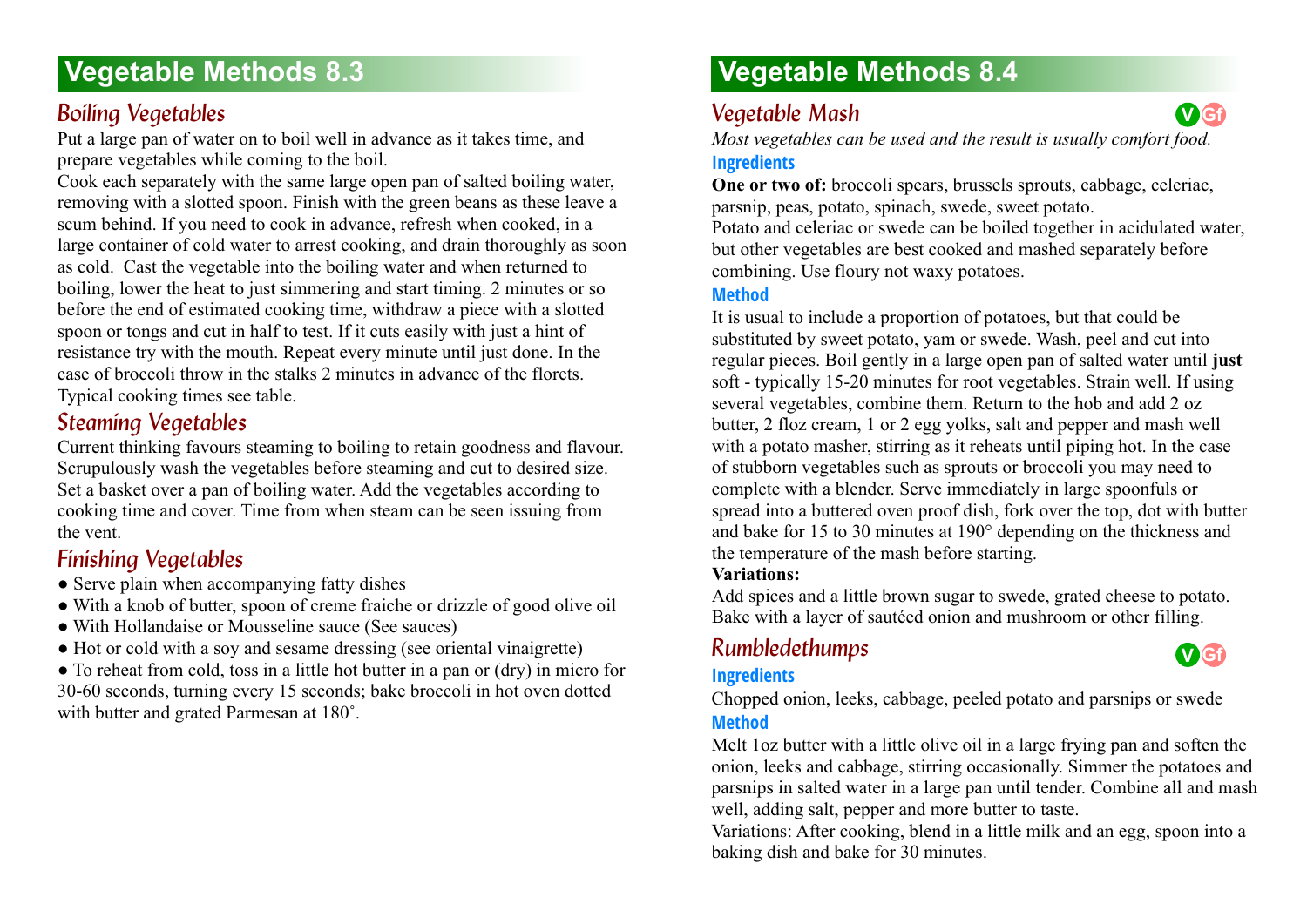# **Roasted Vegetables**

#### **Ingredients**

Carrots, celeriac, fennel, Jerusalem artichokes, leeks, onions, parsnips, peppers, potatoes, swede, young turnips also (below) broccoli, cauliflower, olive oil (or dripping for potatoes)

#### **Method**

**Roots and tubers:** Put on a large pan of salted water to heat while peeling them and cutting them into pieces. Cut potatoes into chunks, cut parsnips and carrots down the middle to expose stems. Cut peppers into halves or quarters and remove the seeds. Trim fennel and cut in quarters. Set the oven to 180-200°. When water boils, pour the oil into a roasting tin large enough to take the vegetables in a single layer and place in oven. Parboil vegetables for 5 minutes, drain, drive any moisture off ,season well, shake in the pan to roughen the surface and improve the crust. Bring out the tin and add the vegetables distribute well and return. Turn every 15 minutes. Bake 45-50 minutes, basting and turning occasionally until soft inside and golden crisp on the outside.

#### **Variations:**

Roast new potatoes with olive oil lemon & herbs. Herbs, spices, seeds, a little butter or Parmesan can be added at the shaking stage. You could omit the parboiling without serious consequences.

### **Broccoli & Cauliflower**

Break into even florets and cut in two lengthways. In a large bowl, add 3 tbsp olive oil and herbs or spices of choice plus seasoning. Stir in the vegetables to coat well. Add to a preheated roasting tin. Roast 190° 30- 40 minutes, turning occasionally. 15 minutes before the end add any chopped garlic, grated Parmesan, bread crumbs if desired. The vegetables will shrink enormously and will be slightly charred but will have an intense flavour.

Note: aubergines and courgettes are better grilled - see grilled marinated vegetables.

# **Vegetable Methods 8.6**

# **Stoved Vegetables**



*This technique uses a flameproof casserole to cook vegetables, covered, in their own moisture with just a dash of oil and butter, on the stove or in the oven; the smaller the sizes the quicker the cooking.*

#### **Ingredients**

Any from the timing chart on page 4.5, individually or together.

### **Method**

**V Gf**

If using an onion or garlic, peel and chop. Peel or scrub roots and tubers and cut into equal-sized chunks. Cut peppers into halves and remove the seeds. Cut into equal sized pieces.Trim fennel, quarter and remove the root and cut into wedges. Pull cavolo nero off the stalks, cut crossways into 1inch strips, rinse and pat dry.

Put a flameproof casserole with a tight-fitting lid on a medium heat and add a knob of butter and splash of oil. When hot, add onion and soften gently without browning (about 5 minutes), adding any garlic and fennel seeds part way through.

Set the timer to match the longest cooking vegetables, add them to the casserole with any flavourings (herbs or spices) to suit the mix. Incorporate in the oil; cover and turn down to a low heat. When the timer gets down to the time required for the next longest ingredients add, stir quickly and re-cover. Continue for the remaining ingredients. Before adding courgettes, peas or spinach check for softness with a knife and if necessary add some more time. When nearly done check the liquid. If there is too much, partially re-cover only.

#### **Variations:**

A little tomato puree, stock or wine can be added. Add cherry tomatoes for the last five minutes.

Cook faster to char the vegetables if desired.

### **Examples:**

Sweetheart cabbage and peas with fennel seeds, tarragon.

# omit the butter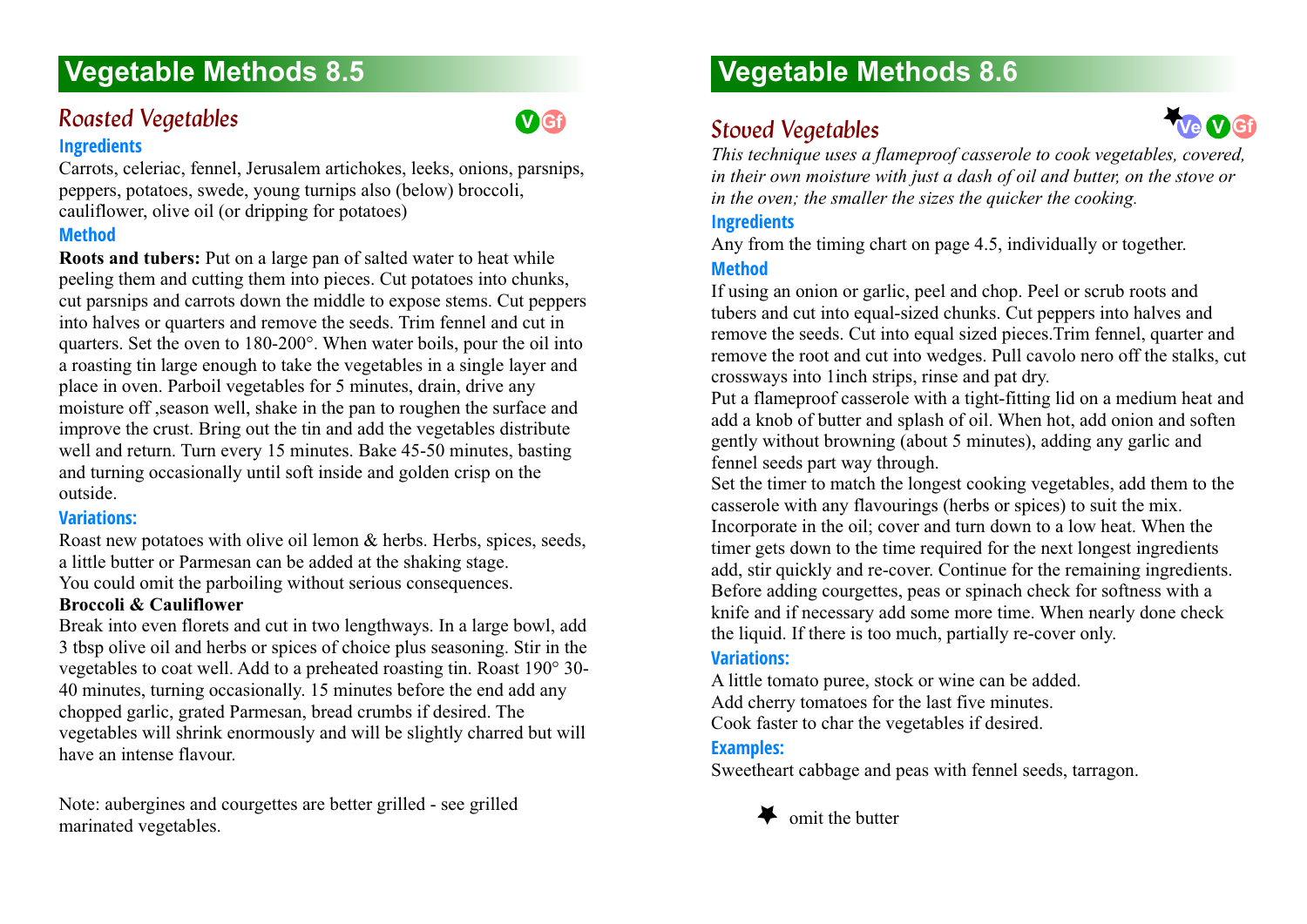# **Steamed vegetable selection**

#### **Ingredients**

Per person: 2 small new potatoes, wedge of Savoy cabbage, a parsnip and/or chunk of celeriac, 1 leek, a few sliced beans

### **Method**

Put a steaming pan on to boil with plenty of water while preparing the vegetables. Wash the potatoes, remove blemishes from cabbage, peel and cut parsnip as for roasting, peel celeriac and cut into potato sized pieces, peel and slice leeks crosswise.

Put the potatoes and cabbage into the steamer when water boils. Then add the celeriac, leek and parsnip, finally the beans, in accordance with the table overleaf.

When allotted time is up test with a skewer. Put the steaming trivet on a plate, season and serve.

### **Variations:**

There are plenty of sauces that could be served with:

Bechamel based plain or with curry powder, mustard or cheese added. Greek yoghurt flavoured with pesto Melted butter with garlic, mayo, aioli

# *Vegetable microwave casserole 8.7*

*Change the vegetables according to season* 

### **Ingredients**

2 small leeks sliced, 2 sticks celery, 2-4 new potatoes scrubbed and sliced, 1 bag washed spinach, frozen peas or broad beans, juice of half a lemon,1 oz butter, nutmeg

# **Method**

Place the leeks, celery and potatoes in a microwavable lidded casserole with 2 tbsp water. Cook for 3-4 minutes or more, turning once until just tender. Add the peas and cook 1 minute more. Drain and add spinach, lemon juice, the butter and grate in some nutmeg. Microwave 1 minute and stir. *NB: adjust times to your microwave and note them down*

# **Vegetables A to Z 8.8**

# *Artichoke Globe*

 Canned artichoke hearts can be included in many recipes from gratins to pasta, pizza. See starters & salads for recipes.

*Artichoke Jerusalem* Saute, stove, braise or roast

# Asparagus



*Simply steam. Pair with poached eggs/smoked salmon and Hollandaise sauce. See vegetarian 'Cheesy mash'. Or roast as follows:*

Preheat oven to 180°. Line a rimmed baking sheet with aluminium foil. Trim asparagus and spread in single layer. Mix garlic and oil and brush the asparagus. Sprinkle salt, pepper and Parmesan cheese. Bake in the preheated oven for 8 minutes. See also with cheesy mash & Hollandaise

# *Grilled aubergine slices*



# **Ingredients**

1 aubergine, 2 tbsp oil, 1 tin chopped tomatoes, chopped basil **Method**

Slice thinly crosswise. Degorge, rinse and dry if desired. Heat grill and spread slices on the rack. Brush with oil and grill until nicely brown. Turn over and repeat. Scatter with basil or dust with cumin.

# *Aubergine with tomato 8.8*



*Salting to remove bitterness has been omitted here but can be done if preferred. Aubergines can also be diced and roasted/stir-fried with cumin in just a little oil, or sliced and grilled as in Imam Bayildi (Starters). Also bake halves until tender and finish with a satay sauce for 10 minutes*

# **Ingredients**

1 aubergine, 2 tbsp oil, 1 tin chopped tomatoes, chopped basil **Method**

Preheat the oven to 180°. Slice the aubergine in half lengthwise, then score the flesh with a knife, cutting deep into the flesh without piercing the skin. Make diagonal cuts about an inch apart, and then repeat to create a diamond pattern. Place on a roasting tray, brush sparingly with oil, optionally sprinkle with cajun spices or cumin and bake for 20 minutes. Pour over the tomatoes, sprinkle with salt, pepper and basil and bake for another 20 minutes.



**Ve V Gf**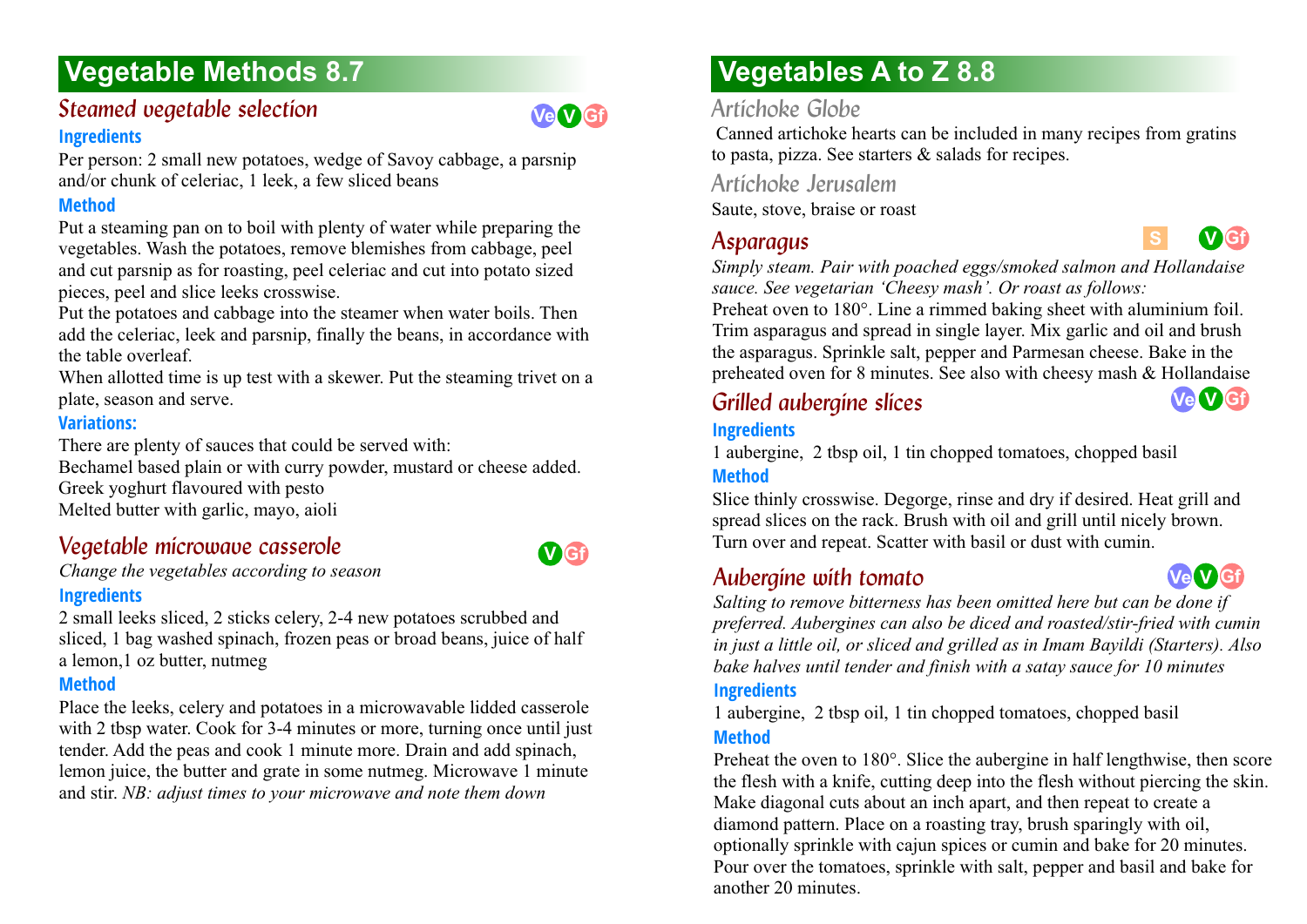# Aubergine with miso.

#### **Ingredients**

1 aubergine, 2 tbsp oil, 1 tbsp hatcho miso paste, 1 tbsp of runny honey,  $\frac{1}{2}$  tsp toasted sesame oil, 1 tbsp sesame seeds, 1 spring onion, chopped

### **Method**

In a shallow dish, stir miso paste, honey, and sesame oil; loosen with about 5 tbsp hot water.

Slice the aubergine in half lengthwise, then score the flesh with a knife, cutting deep into the flesh without piercing the skin. Make diagonal cuts about an inch apart, and then repeat to create a diamond pattern. Smear the aubergine with marinade, well into the slits, and place in the marinade, cut-side down. Leave to marinate for at least 30 minutes. Preheat the oven to 180°C On a baking tray place sheet of baking paper large enough to wrap the aubergine. Place the aubergine cut-side up on the baking paper and make a parcel. Roast in oven for 20 minutes. Open up the parcel and smear the aubergines with the reserved marinade and drizzle with oil. Return to the oven and roast uncovered for another 20–30

minutes, or until the flesh is very tender, almost collapsing, and the tops are caramelized. Scatter over the sesame seeds and spring onions to serve.

# **Baked aubergine slices**

#### **Ingredients**

1 large aubergine, Mozzarella, tomato sauce (see sauces)

# **Method**

Slice aubergine cross-ways into thick discs. Degorge if desired. Arrange on a well oiled baking tray. Brush with oil, cover with foil & bake 30 min 180. Spread each with tomato sauce. Dot with Mozzarella & olive oil. Bake 15 minutes  $\&$  serve with basil.

# *Avocado*

Can be used hot or cold. Remove stone by digging in a knife & twisting

# **Beetroot with spinach and horseradish**

#### **Ingredients**

8 baby beetroots, oil, balsamic vinegar, 2 tsp creamed horseradish, 1 bag washed spinach, hint of nutmeg

# **Vegetables A to Z 8.10**

#### **Method**

Top, tail and peel the beetroot and microwave. Cook on high, turning every 2 minutes until just cooked. After 6 minutes start testing one with a skewer. Transfer to fireproof casserole with a knob of butter. Cook 15 minutes on hob or in oven. Stir in the horseradish followed by the spinach and nutmeg and stir until wilted.

# **Beetroot with berry fruits Ingredients**

Small fresh beetroot; red or black currants or orange segments

### **Method**

Beetroot are ideally baked for a really long time. It is possible to speed up the process with a microwave. Peel the beets with a potato peeler then top them, putting them directly into a microwavable casserole. Rinse and wash hands thoroughly. Cook on high, turning every 2 minutes. After 6 minutes start testing one with a skewer. When done add the fruit. In the case of black currents add sugar to taste. Cook another 30 seconds. Alternatively transfer to the oven for 20 minutes.

# *Broad Beans*

Shell and boil for 6 minutes. Goes well with ham  $\&$  cream sauce *Broccoli* best boiled but can be roasted as per cauliflower

# *Cabbage with cooked ham*

### **Ingredients**

 2 sticks celery chopped, 1 carrot diced, small onion finely chopped, beef stock cube, 1 tsp mustard, 1 small head cabbage cored and shredded 2 medium potatoes peeled and cubed (or new potatoes unpeeled and sliced, leftover ham, diced, olive oil, fennel seeds optional.

### **Method**

Soften the fennels seeds, onion and carrot, in olive oil, covered, in casserole. Add beef stock (made up) and remaining ingredients and simmer until the potatoes and carrots are softened, typically 20 minutes.

#### **Variations:**

This could be made with a ham hock. Cook the joint, reserving the cooking liquor to make the stock. Equally use sliced bacon cut in strips; it will not need to be pre-cooked.



**Gf**



**V Gf**

**Ve V Gf**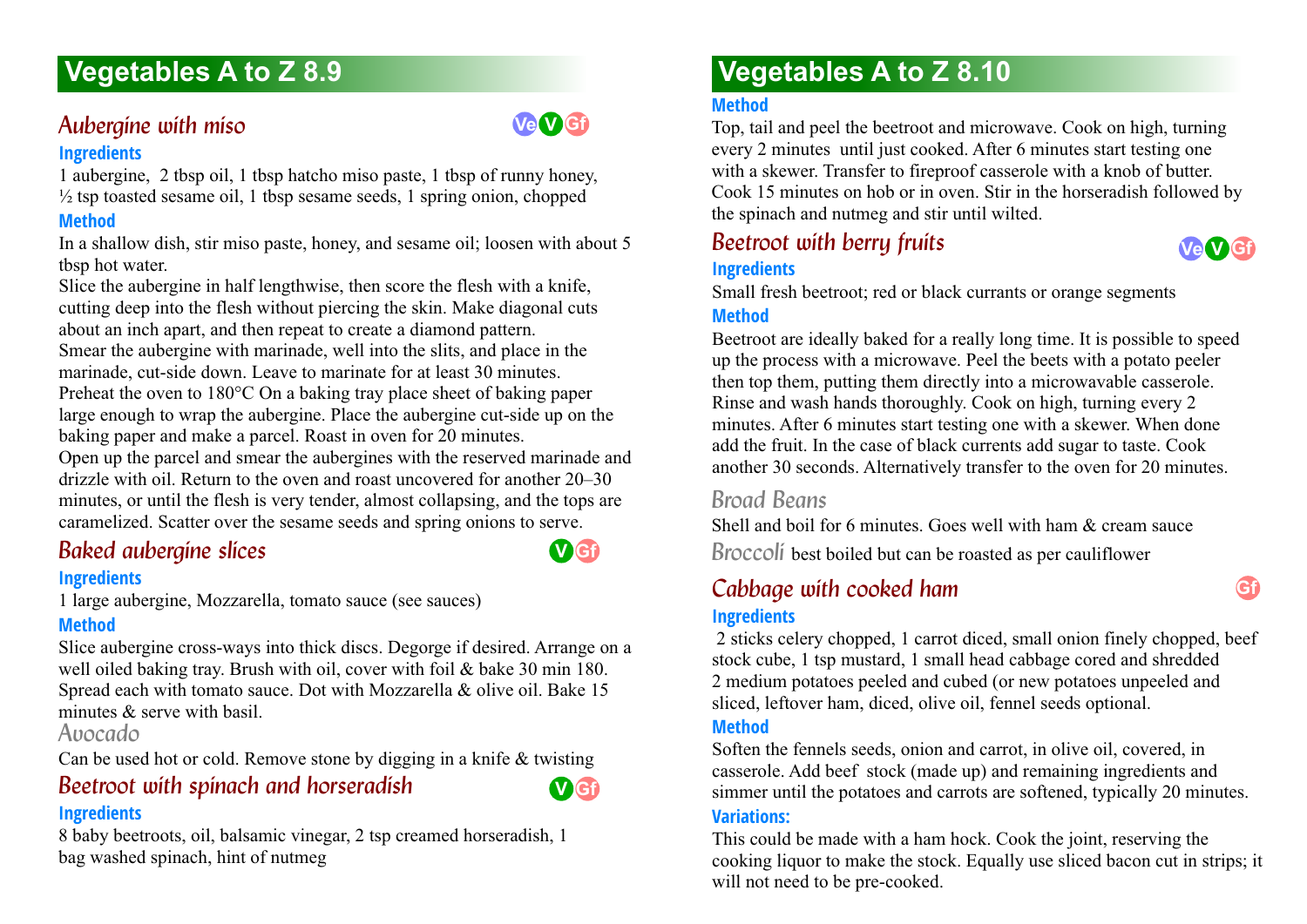# **Braised Red Cabbage**

*A winter favourite*

#### **Ingredients**

1 small red cabbage, 1 large onion, 1oz butter, 3 garlic cloves, 2 parsnips, 1 tbsp vinegar, 1 tsp dark brown sugar,  $\frac{1}{2}$  tsp cinnamon, allspice powder, or 2 star anise, 1 dessert spoon currents; walnut pieces, chopped smoked streaky bacon optional.

#### **Method**

Soften a sliced onion with nuts in butter, stirring in any spices and bacon. Peel and dice the parsnip and garlic and add, browning for 5 minutes. Meanwhile quarter the cabbage, remove the core and slice finely. Add to the pot and stir in with a tbsp each of water or stock and red wine or sherry vinegar, brown sugar, dried fruit, and spice. Cover and simmer for 1 hour or better still bake slowly for 2 hours at 160- 175°. Partially remove lid toward the end if too liquid, add a little water if too dry.

### **Variations:**

Add sliced chicken or duck breasts, dusted with cinnamon for last 30 minutes or add browned sausages for the last 30-45 minutes. These can be browned at the beginning on a rack on the top shelf after first rubbing in oil.

# *Cabbage Carbonara 8.11*

#### **Ingredients**

1kg Savoy cabbage, finely shredded, 12 rashers streaky bacon, chopped into small pieces, 2 garlic cloves, finely sliced, 250ml single cream, 50g parmesan, grated

# **Method**

Bring a large pan of water to the boil. Tip in the cabbage and boil for 10 mins. Drain and keep warm. Meanwhile, heat a large frying pan and cook the bacon for 7-8 mins until golden and crisp, adding the garlic for the final 3 mins. In a bowl, mix together the cream and Parmesan with some freshly ground black pepper. Add the cream mixture and the cabbage to the bacon pan. Toss everything together until well coated. Return to the heat to warm through for a few mins before serving.

# **Vegetables A to Z 8.12**

# **Curried Cabbage**

**V Gf**

**V**

*Adding lemon juice and grated rind is also an option*

### **Ingredients**

Small white or sweet heart cabbage, 1 oz butter, nutmeg, juice & lemon zest

#### **Method**

Cook as above. Combine with a quantity of curry sauce [4.35] and reheat. Rice can be included; cook it in the sauce with extra water before adding the cabbage. [e.g. 100g paella rice 300g water] Stir in the lemon. Add cooked sausage for complete meal. adding a little smoked paprika with the spices.

# *Cabbage with mushroom, parsnip and nuts* **Ingredients**

1 cabbage, 1 medium onion finely chopped,, 1 lb mushrooms finely chopped, 8oz/225g parsnips diced, 6oz/170g ground pecans, peanuts or peanut butter, 1 tbsp soy sauce, small green cabbage

#### **Method**

Saute the mushrooms and onion in half the butter, slowly, covered for 20 minutes. Similarly cook the parsnips in remaining butter. Mash, combine with the mushrooms and stir in soy sauce

The cabbage can be prepared by blanching the leaves for stuffing, or as strips as in previous recipe. Cover tightly & bake 1 hour 160-180.

# *Cabbage with butter and fennel seeds*

**V Gf**

*Adding lemon juice and grated rind is also an option*

#### **Ingredients**

A firm Savoy or sweet heart cabbage, 1 oz butter, nutmeg, fennel seeds **Method**

Remove damaged leaves. Rinse if necessary. Quarter the cabbage, remove the stalk and slice rest cross-wise finely. Melt the butter in a fireproof casserole and heat until its colour starts to turn. Add the fennel for 1 minute then the cabbage, stirring well in. Cover and cook gently 20-25 minutes until soft, turning occasionally. Grate in the nutmeg and add pepper and salt. Optionally add fresh lemon zest and a knob of butter.



**V Gf**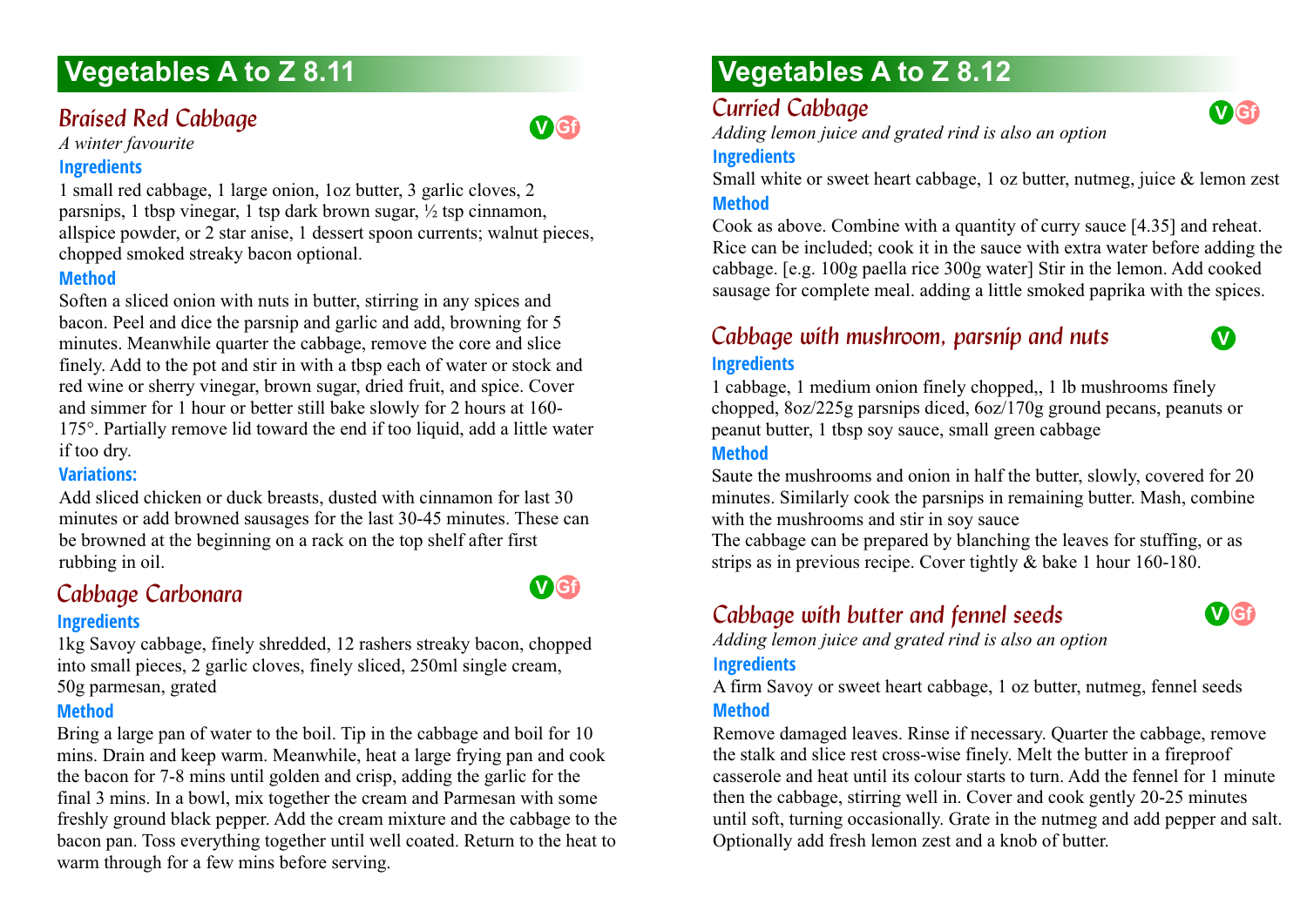# *Cabbage with tomatoes & sour cream* **Ingredients**

1 oz butter, 1 medium onion, chopped, 2-4 cloves garlic minced, 1 small Savoy or green cabbage, 1 medium tin chopped tomatoes, generous sprinkling of caraway or fennel seeds, small carton of sour cream **Method**

Separate the cabbage leaves, remove any hard stalks and cut crossways into thin strips. Melt the butter in a large, flameproof casserole over medium heat. Add the onion, garlic and seeds and cook, stirring occasionally, until the onion softens, about 5 minutes. Add the cabbage and cook, stirring occasionally until it softens, about 10 minutes. Sprinkle with salt and pepper. Add the tomatoes and cook over lively heat, stirring occasionally, until the mixture thickens, 10 to 15 minutes. The casserole can be covered and transferred to the oven until needed - this concentrates the flavours. Season, stir in the sour cream and serve hot.

#### **Variations:**

Add other ingredients to the tomato sauce, such as tomato purée, chopped anchovies, chilli

# *Cavolo nero with lemon & Parmesan*

*Cavolo nero is fine simply steamed; strip from stalks and cut crossways* **Ingredients**

1 pack cavolo nero (250 g approx), zest of one large lemon, 1 oz Parmesan finely grated, 2 tbsp creme fraiche, 15g butter 1 tbsp olive oil, 2 cloves garlic 0.5 tsp crushed red chilli (optional)

### **Method**

Pull the leaves off the stalks and cut crossways into ½ inch wide strips. Add to streamer and steam for six minutes or until just al dente. Set aside until needed.

Peel and crush the garlic. Add to a shallow pan with the butter, olive oil, lemon and chilli. Cook over a very low heat until everything is very soft but not browning. Add the cavolo nero and lemon zest. Turn up the heat slightly to reheat and drive off excess moisture and mix well. Then add the creme fraiche and parmesan to the cavolo nero, mix and reduce the heat to a minimum. Season and cook until the sauce is slightly thickened.

# **Vegetables A to Z 8.14**

# *Cavolo nero with tomatoes*

#### **Ingredients**

**V Gf**

**V Gf**

200g cavolo nero, 4 plum tomatoes cut into thin wedges, 2-4 cloves garlic chopped, chilli, 2 tbsp olive oil

### **Method**

Pull off the stalks and cut crosswise. Wash and drain. Heat oil in a wide pan and drop the cabbage in. Stir fry until it wilts  $(5 \text{ min} +)$ . Add the tomato, garlic, chilli and toss for about 5 minutes. Test a piece of cavolo nero to see if it is done.

# *Carrots with bacon*

### **Ingredients**

Carrots or turnips, smoked bacon rashers, butter, lemon juice,  $\frac{1}{2}$  tsp sugar, cream (optional)

### **Method**

Dice the carrots/turnips and put in an wide heavy pan. Dice and add the bacon. Add 1 oz butter, a pinch of salt and a dash lemon juice. Cover well and cook rapidly until the vegetable is soft, typically 25-30 minutes. Stir in sugar, cream & black pepper and reduce to thicken.

### **Variations:**

Dice and parboil carrots. Sauté in 2 oz butter with chopped bacon rashers, thyme, garlic and onion, (garlic optional) salt and pepper until browned. Add and reduce a little double cream if desired.

# *Carrots with basil*

#### **Ingredients**



Carrots, butter, lemon juice, 1 tsp brown sugar, dried or fresh basil,  $\frac{1}{4}$ tsp cinnamon. Cooking time 20 minutes approx.

### **Method**

Cut carrots into matchsticks and cook on the hob or in the oven, covered, with a knob of butter, tsp sugar, until soft; Add cinnamon, lemon juice and dried or chopped basil and salt & pepper. Cook gently another 5 minutes with the lid off to reduce.

#### **Variations:**

Use orange juice/ ginger and orange or sherry/ fennel or cumin seeds.



**Gf**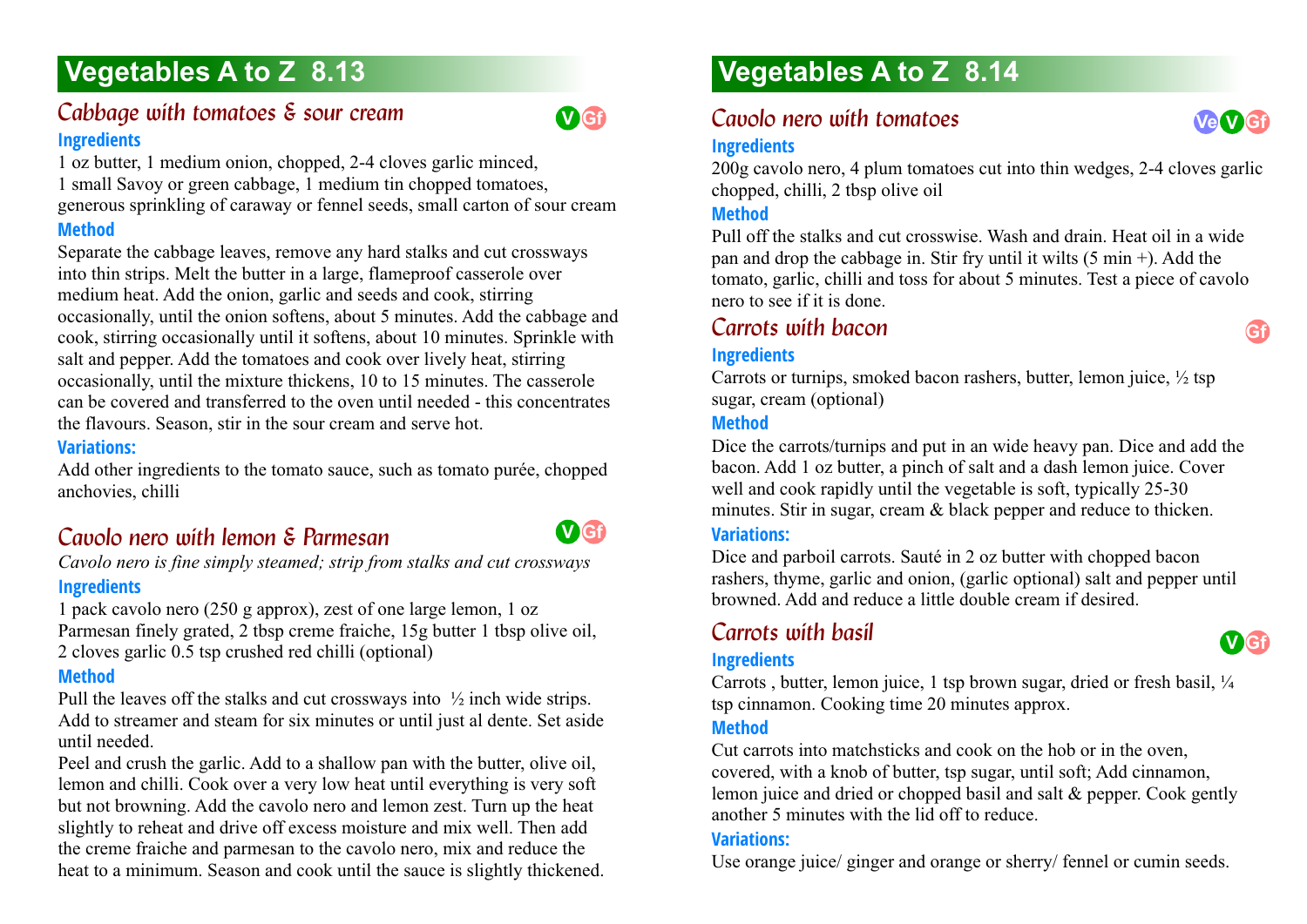# *Carrots anise*

### **Ingredients**

6 medium carrots, peeled, topped tailed and scoured, 4oz/110g butter, 2 oz/55g sugar, 2 star anise

## **Method**

Put all ingredients in a pan cover well with water and bring to the boil, then reduce the heat to a gentle simmer. Cook, stirring occasionally, until the carrots are tender (approx 45 minutes) and liquid is reduced by half. Reduce the liquor separately if required

# *Cauliflower with Almonds*

### **Ingredients**

A large cauliflower in florets, 2oz/55g slivered almonds, 2 slices dryish brown bread, 2 cloves garlic, 2 oz butter. Zest of a lemon optional.

# **Method**

Blend the bread to crumbs with the garlic, herbs and seasoning. Melt the butter in a frying pan and gently cook the almonds, until golden; add the bread crumbs until crisp.

Cook the florets in boiling water (3 min); drain well. Butter and coat a serving bowl with the nut and bread crumb mixture, leaving the remainder in the bottom. Reconstitute the cauliflower in the bowl, stalks to centre. To serve, warm the bowl in the oven 10 minutes or microwave 1 minute and invert onto a large plate.

### **Variations:**

1. After inverting you could pour over a tomato sauce.

2. Fill the void at the centre with a cooked stuffing or diced cooked vegetable such as parsnip or mushrooms before reheating and inverting

# *Cauliflower roasted in spices* **Ingredients**

1 cauliflower cut into small florets, olive oil, crushed garlic, spices **Method**

In a large bowl mix the oil, spices, garlic and seasoning. Add the cauliflower and coat well. Tip into a hot roasting tin and cook 180 for 40-50 minutes. We usually use Cajun spices.

# **Vegetables A to Z 8.16**

# *Cauliflower, cumin & Parmesan* **Ingredients**

1 cauliflower, 4oz/110g cheese, tsp cumin seeds, small onion finely chopped, turmeric, 1oz/30g each butter & olive oil, chilli optional. **Method**

Parboil florets 4 minutes and drain. Grate the cheese. Heat a little oil and butter in a frying pan. Then add the cumin seeds, chopped onion & soften to golden. Stir in turmeric and finely chopped chilli then the cauliflower. Transfer to oven-proof dish, mix in the cheese and any pan juices. Cover and bake 30 minutes at 190°, remove cover for last 10.

### **Variations:**

Include cooked chopped mushrooms or bacon, substitute fennel seeds

# **Lemon Butter Cauliflower**



**V Gf**

# **Ingredients**

A cauliflower in small florets, 1 lemon, 1oz/30g butter.

### **Method**

Place the florets with a tablespoon of water and squeeze of lemon in a microwavable bowl. Cover & cook for about 5 minutes, turning frequently until just cooked. Drain. Squeeze half the lemon and add the remains, quartered. Add butter and seasoning. Stir and reheat.

# **Cauliflower in pasta sauce**



#### **Ingredients**



#### **Method**

**Ve V Gf**

**V Gf**

**V**

Place cauliflower in casserole with 1 tbsp water. Cook high 3 minutes, turning occasionally. Pour off any liquid, dry and season. Add the sauce and reheat 2 minutes or until heated through, turning occasionally.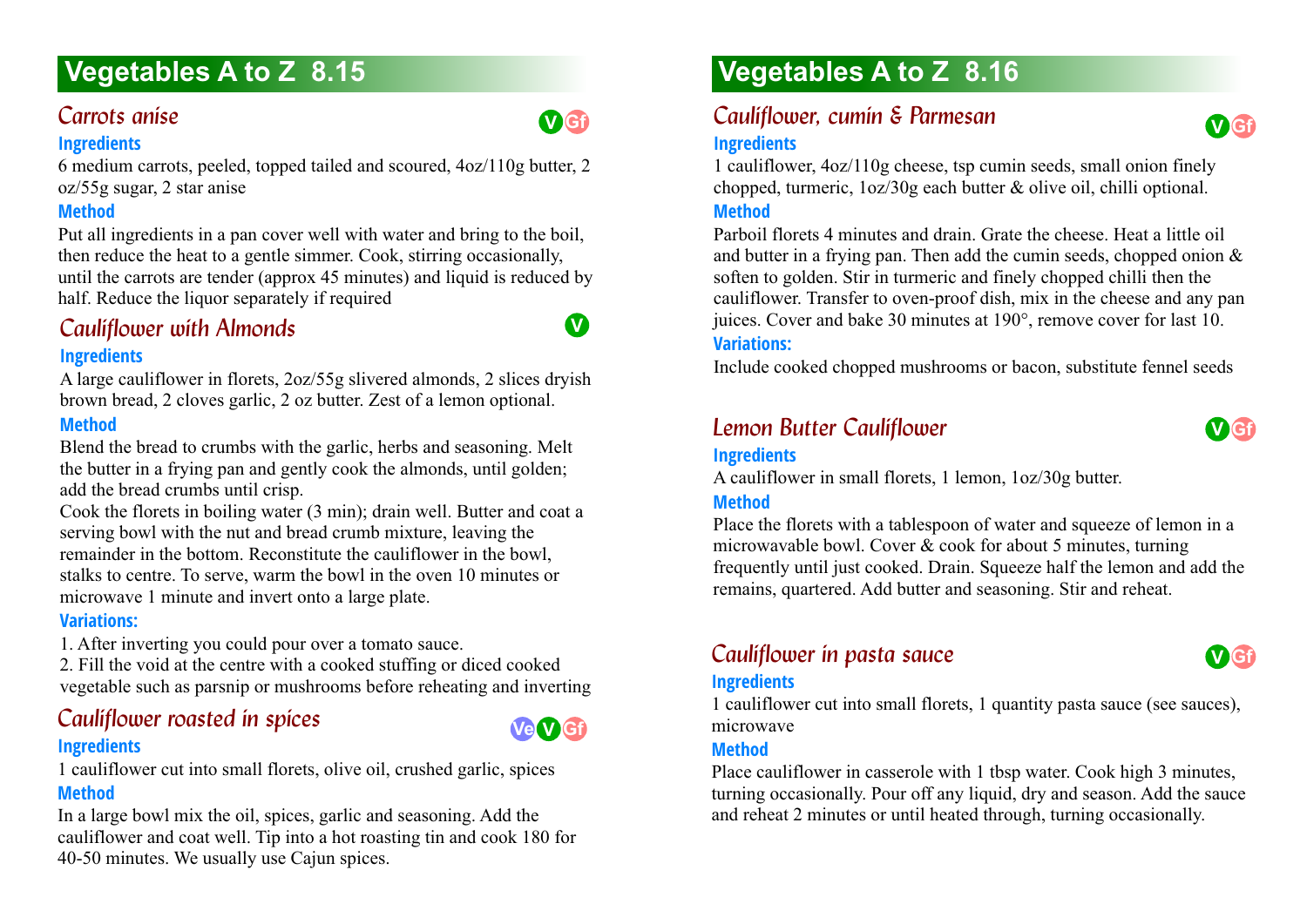# *Celeriac & potato bake*

#### **Ingredients**

1 small celeriac, 2 large potatoes, 1 large onion, 3 cloves garlic, sage, 1 oz/30g butter, 2 tbsp olive oil.

## **Method**

Peel and slice the onions and soften in oil and butter, then the garlic. Peel and slice the potato and celeriac and mix in with sage and seasoning, coating well. Close tightly and leave 15 minutes. Turn and repeat until soft and browned.

# *Celeriac and potato gratin* **Ingredients**



**V Gf**

1 medium celeric, peeled and cut into thin squares, 600g potatoes (e.g. Nicola) cut into thin rounds, 2 medium leeks, washed and chopped, 10 cloves garlic, 3 sprigs thyme, 1+ oz butter, 100ml white wine, 300 ml cream

### **Method**

Melt butter in a pan and cook the leeks, garlic and thyme on a high heat 5 minutes. Pour in the wine and cook 1 minute. Butter an oven dish and line with overlapping celeriac and potato slices. Season and cover with some leeks. Repeat until all used up. Pour over the cream and bake 30-40 minutes.

# **Curried Celeriac gratin**



**Ingredients** 1 average celeriac, 225ml/8floz double cream, 50ml/2floz white wine,  $\frac{1}{2}$  tsp good fresh curry powder, seasoning

### **Method**

Peel & cut the celeriac into quarters then thin slices and arrange in a casserole/gratin dish. Mix the remaining ingredients and pour over. cover with foil or lid and bake at 190° for 40 min; remove lid for another 20 or until tender.

# **Vegetables A to Z 8.18**

# **Celery Gratin**

# **Ingredients**



**Gf**

1lb/450g celery, 10floz/300ml double cream, 2oz/55g grated cheese **Method**

Chop & Blanch celery 8 minutes in salted water and drain. Meanwhile reduce cream. Transfer celery to ovenproof dish, season & pour on cream, sprinkle on cheese, bake 15 min 190. Optionally finish under grill.

# *Celery, Tomato & smoked bacon* **Ingredients**

Four celery hearts, 1 large onion, 1 clove garlic, 4 rashers smoked bacon, 3 tomatoes de-seeded and chopped or a tin, drained, 5floz/150ml hot chicken or beef stock, 1-2 tbsp olive oil, bay leaf.

#### **Method**

Blanch the celery in boiling water 5 minutes, drain and arrange in one layer in a baking dish. Meanwhile soften the onion, tomato and diced bacon in the oil, chop and add garlic plus bay leaf and continue 2 minutes. Pour over the celery then add stock and bake 40-60 minutes, initially covered but remove if required to concentrate the juices.

# *Celery with Almonds*



# **Ingredients**

One head of celery, small onion, 2oz/55g butter, 4oz/110g double cream, 2floz/60ml chicken stock (optional), 2oz55g whole fresh almonds, s&p. Alternatively include chopped fennel.

#### **Method**

Drop the almonds into boiling water, remove from heat and soak 10 minutes until you can slip the skins off. Dry and sliver. Fry them gently in the butter in a small frying pan until golden brown on both sides and reserve. Meanwhile chop the onion finely, trim & chop the celery and fennel, discarding stringy pieces. Cook the vegetables gently with the butter in a heavy casserole, tightly covered 15 minutes, stirring occasionally. Stir in double cream & stock (optional) & cook gently for 20 minutes or so until the juices have thickened and the celery is tender. Add the almonds, season and simmer 5 minutes before serving.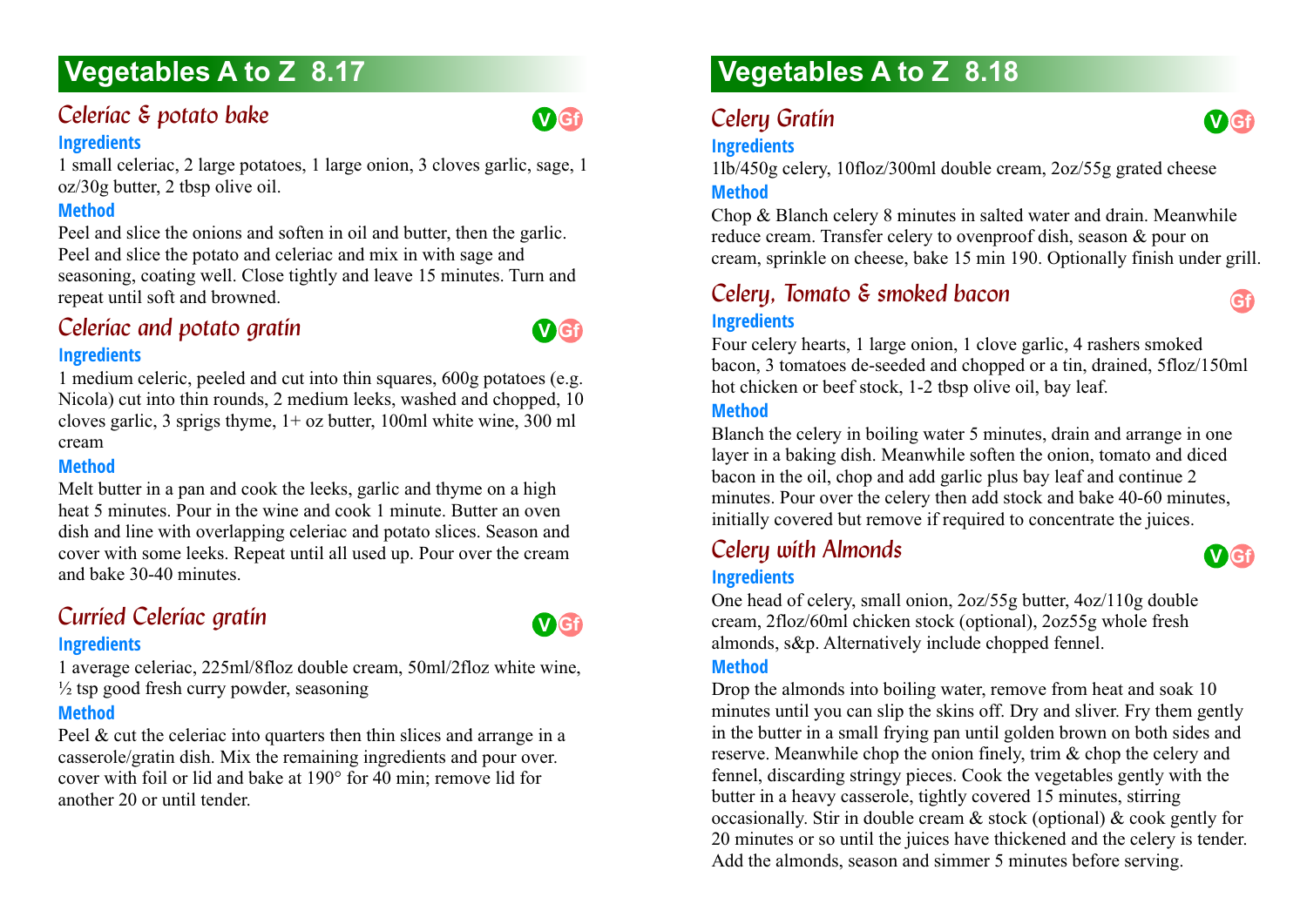# *Swiss Chard*

#### **Ingredients**

Use 1lb/450g, plus butter & oil, squeeze of lemon, diced ginger optional **Method**

Separate the stalks from the leaves with a V cut. Cut stalks into 1 inch lengths and fry in oil, butter and ginger 3-4 minutes until tender. Meanwhile chop the leaves coarsely; add to the pan and cook until wilted. Add lemon, S & P.

# *Baked Swiss Chard*

#### **Ingredients**

1kg Swiss chard, stems cut into 1cm pieces and leaves into quarters, 200ml double cream, 1 garlic clove, crushed to a paste with sea salt, 2 egg yolks, 200g Parmesan, grated, 75g dried breadcrumbs, ¼ tsp thyme **Method**

Cook the stems in salted water 2 mins until tender. Remove with a slotted spoon. Add the leaves and cook for 30 secs. Drain and reserve 200ml of the cooking water. Heat oven to 180°. Bring the cream to a simmer in a pan, add the garlic and cook 2 mins. Whisk in the water, egg yolks and 140g Parmesan, and bubble for 3 mins. Add the chard, season, mix well and tip into a greased baking dish. Top with the breadcrumbs, thyme and remaining Parmesan. Cover with foil and bake for 15 mins. Remove foil and cook for 15 mins more until golden and bubbling

# *Chicory with mustard, honey, thyme*

# **Ingredients**

Four heads chicory, 2 tbsp olive oil, 1tbsp runny honey,  $1\frac{1}{2}$  tsp mustard, ½ tsp thyme, juice of ½ lemon, 1oz/30g grated Parmesan. **Method**

Mix the oil, honey, mustard  $&$  thyme. Cut the chicory in 2 lengthwise and arrange cut side up in a roasting tin. Pour over the mix and ensure well rubbed in. Roast 40 min 160°, turning occasionally. Squeeze over the lemon and sprinlke with Parmesan before serving

# **Accompaniments 8.20**

# *Roasted chicory with orange*

#### **Ingredients**

Four heads chicory, (or celery?) 1-2 tbsp olive oil, juice & zest of 1 orange, 60g/2 oz melted butter .

### **Method**

Lay the heads in a shallow roasting tin, season and pour over the oil. Bake 20 minutes 180°, basting and turning occasionally. Pour in orange and butter & continue another 20 minutes until juices are concentrated.

# *Courgettes Gratin 8.20*

**Ingredients** 3 courgettes, 2 eggs, 5floz/150ml double cream, 2oz/55g grated Parmesan cheese, buttered crumbs optional.

#### **Method**

Wash, remove any blemishes and slice across thinly. Parboil (1 minute) in boiling salty water and pat dry (or soften in butter). Arrange in an oven proof open dish. Mix the eggs (without beating), cream and cheese and season well before pouring over. Bake 170° for 20-30 minutes until set and golden.

#### **Variation**

Top with buttered breadcrumbs

# *Kousa bi Gebna 8.20*



**V Gf**

**S**

**V Gf**

#### **Ingredients**

1 small onion, 20g butter, 2 eggs, 5 oz/ 150 g cheddar, grated, 3 courgettes (560g) seasoning, nutmeg optional

#### **Method**

Soften the onion in the butter. Meanwhile slice the courgettes 1 cm thick and boil/steam until just soft (5-6 minutes). Drain well. and Beat the eggs in a bowl and mix with the cheese. Stir in the onion and courgettes and pour into a greased oven-proof dish, approx 9" diameter and bake 170° for 20 minutes until set. Allow to colour delicately.



**V**

**V Gf**

**V Gf**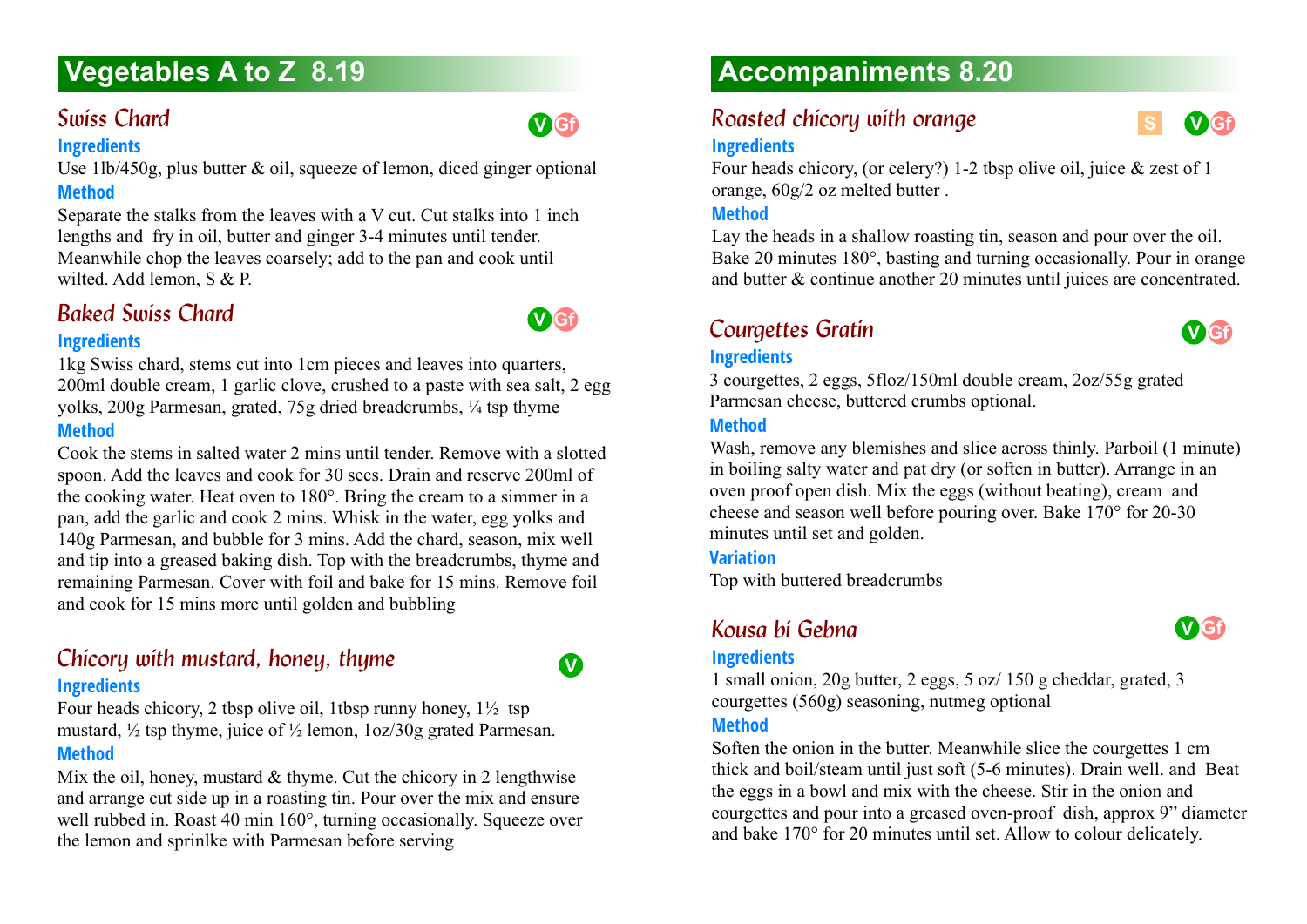# *Courgettes baked with tomatoes (1)* **Ingredients**

4 courgettes, medium tin chopped tomatoes, 1½ slices brown bread, 1 oz/30g Parmesan finely grated, zest of a lemon, finely chopped ginger, parsley, and fresh basil as desired. 2-3 tsp garlic paste, 1 tsp English mustard, juice ½ a lemon, 2 tbsp or so olive oil Add more oil if needed. **Method**

Clean and slice the courgettes. Mix with oil in a wide roasting tin. Put in oven at 190° for 20 minutes, turning once. Meanwhile prepare topping. Blitz the bread and stir in dry ingredients. Mix wet ingredients and stir in, adding extra oil if need be.

Shake the tomatoes evenly over the courgettes then sprinkle over the topping lightly. Return to oven for 15 minutes or so until lightly browned. **Variations:**

Include chopped cooked bacon, tuna, chicken breast for a complete course.

# *Courgettes baked with tomatoes (2)* **Ingredients**

4 courgettes, butter or olive oil, finely diced onion and celeriac/fennel, small tin chopped tomatoes/passata, parsley, fresh basil, spices, as desired. **Method**

Clean and slice the courgettes exactly down the middle. Choose a flameproof rectangular dish that exactly takes the halves in one layer. Heat the oil/butter in the dish and brown the courgettes cut side down for 5 minutes and retrieve. Soften the onion and fennel/celeriac . Replace the courgettes cut side up and spread the tomato over in an even layer. Sprinkle with herbs & spices. Put in oven at 190 $\degree$  for 20 minutes.

# **Fried Courgettes Accounts 2.21 Courgettes Courgettes Courgettes Courgettes**

### **Ingredients**

3 courgettes, 2 cloves garlic, 2oz/55g butter/olive oil, basil, plain flour. **Method**

Wash, remove any blemishes and slice across thinly. Can be de-gorged with salt to reduce water content. Season and shake while moist in 2 tbsp flour. Sauté in butter in a large frying pan turning occasionally until crisp and golden, adding garlic and or basil part way through.

# **Vegetables A to Z 8.22**

# Courgettes with lemon & black pepper crust **Ingredients**



#### **Method**

**V**

**V**

**V**

Clean and slice in two lengthwise. Fry gently cut side down until just soft with skewer (10-15 minutes). Mix the crumbs with zest, garlic, thyme, salt and lots of black pepper and spread on a board. Take each courgette half and press cut side into the crumbs. Arrange cut side up in one layer in an oven proof dish. Deglaze the juices with a little lemon juice and pour over. Bake 20 minutes 190° until top is browned.

# *Sauté fennel with olive oil & lemon* **Ingredients**

**Ve V Gf**

**Ve V**

4 fennel bulbs, trimmed, cut into slim segments, olive oil, lemon juice, sugar, s & p

#### **Method**

Blanch the fennel in boiling water and drain. Heat a large heavy frying pan, add the oil, then arrange segments evenly. Fry gently, turning every ten minutes until cooked and brown. Add a teaspoon of sugar and cook another 5 minutes. Add the lemon juice, season and serve

*See also fennel braised with orange, in starters*

# *Braised fennel*

# **Ingredients**

2-4 fennel bulbs, trimmed, cut into quarters, olive oil, butter **Method**

Melt oil & butter in fireproof casserole. Add fennel & coat well. Cover and simmer gently for 30-40 minutes, turning occasionally.

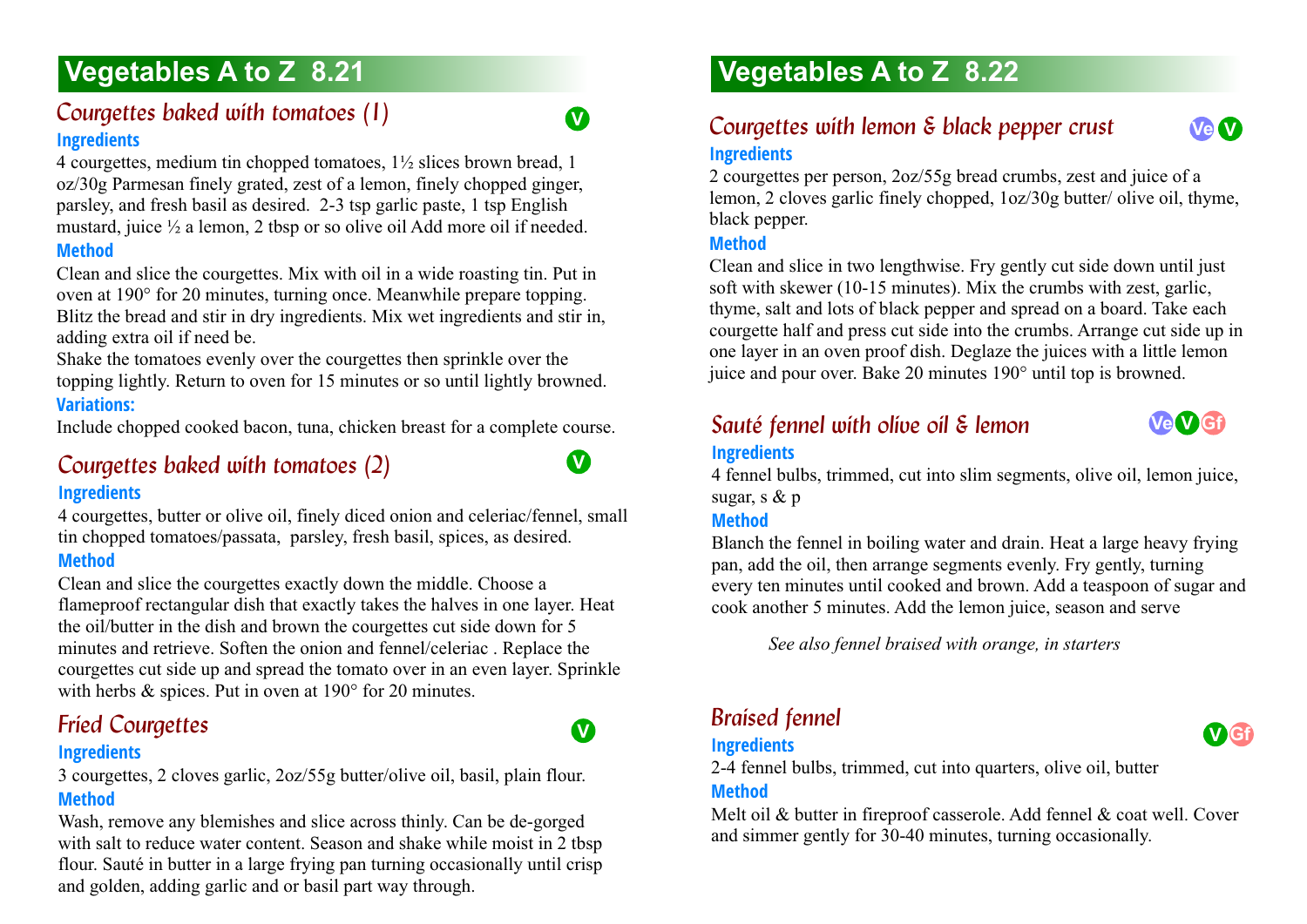# **Braised fennel with butter & Parmesan Ingredients**

4 fennel bulbs, trimmed, halved, trimmings reserved, 3 tbsp dry vermouth,  $1\frac{3}{4}$ oz/50g butter,  $2$ oz/55g grated Parmesan, s & p

### **Method**

Melt butter in casserole dish. Add fennel cut-side down, scatter around the trimmings. Season and increase the heat. Add the vermouth. Cover with foil loosely pressed down on the vegetables, and put the lid on top. Place into the oven 170° for 60 mins or until soft, turning fennel half way through. Transfer the fennel to a warmed shallow oven-proof dish cut-side up, cover with foil and return to oven Press the trimmings and cooking juices through a fine sieve suspended over a small pan. Warm through and add most of the Parmesan. Blend with a hand blender until smooth and creamy. Pour over the fennel and sprinkle with the remaining cheese. Place under the grill/hot oven and cook until the surface is pale golden-brown and slightly bubbling around the edges.

# **Baked fennel with walnut & lemon**

**Ve V Gf**

**V Gf**

# **Ingredients**

4 fennel bulbs, trimmed, cut into quarters, 8oz/225g button onions blanched and peeled, 2oz/55g blanched walnuts, olive oil, sugar, For sauce: 2" chopped ginger, 2 cloves garlic, chopped, zest & juice of a lemon, chopped chilli, spring onions sliced, s  $\&$  p

### **Method**

Put the fennel, nuts and button onions in a casserole with 2 tbsp oil and mix well. Season and add 1 tsp sugar. Cover with foil and bake 1 hour at 190 until soft. Then fry the ginger and garlic in oil 1 minute. Stir in spring onion and chilli for 1 minute; add lemon zest and season. Pour over the baked fennel.

#### **Variation:**

Use butter & Parmesan

# **Vegetables A to Z 8.24**

*French Beans*

*Simply top & tail and boil for 4-6 min, testing after 4 min*

*Kohl Rabi*

*If you must, steam 20 minutes, slice and gratin with cheese*

# *Sautéed leeks*

*The leeks can be tough but the taste is great...*

## **Ingredients**

2 young leeks per person, washed well and trimmed, 3 garlic cloves, 2 small fresh tomatoes, lemon juice, olive oil

### **Method**

Brown leeks in the oil in a wide pan that has a lid, turning every few minutes. Then cover and cook slowly until tender, turning once (10-15 minutes) Remove leeks and keep warm. To the juices add the tomatoes roughly chopped and the garlic cloves, finely chopped. Cook fast while stirring until softened and browned, pour over the leeks, deglaze with a little lemon juice (and sugar to taste if desired) and serve.

# *Leeks in wine*

**Ingredients**

2 young leeks per person, washed well and trimmed, 2oz/55g butter + 5 floz/150ml white wine OR 4 tbsp olive oil  $+$  4 floz/120ml red wine **Method**

In a hob-proof casserole heat the fat and add the leeks in one layer. Cook on medium for 5 minutes, turning occasionally to brown. Pour in the wine, cover and bake or simmer until soft (10-25 minutes). Remove lid, reduce and season.



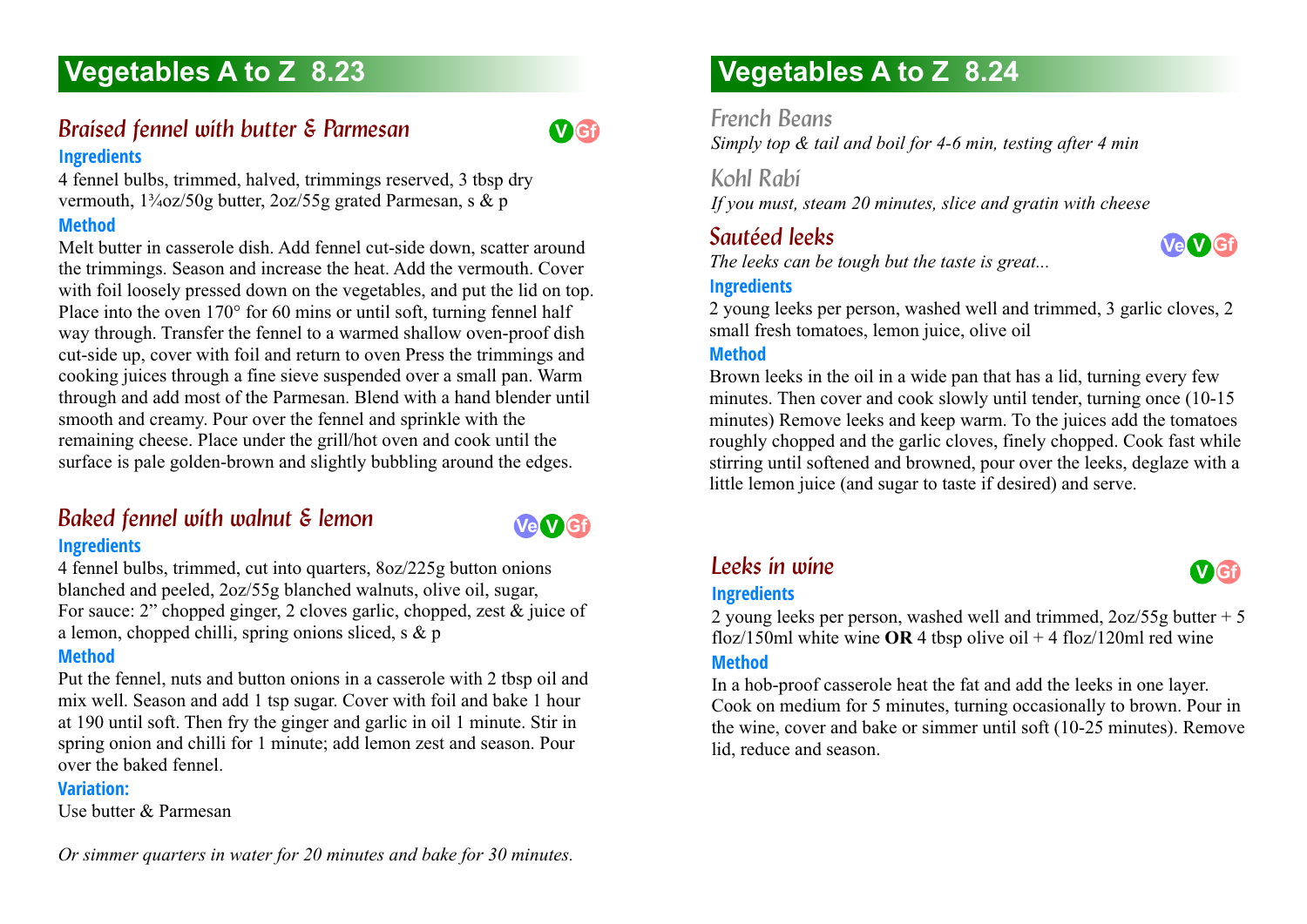# *Marrow*

*Peel, scoop out seeds and slice. Bake in foil with butter & sage 45 min*

# *Mushrooms*

*Slice and saute with a little butter and tarragon*

# *Okra spinach and sweet potato*

### *Choose small young fresh okra with smooth skins.*  **Ingredients**

12oz/340g small okra, 2 tbsp olive oil, 1 large onion, sliced, 2 cloves garlic finely chopped, 12oz/340g orange fleshed sweet potatoes peeled and cubed, 1 tin chopped tomatoes, 1 tbsp tomato puree, pack of ready washed spinach chopped, 1 tsp ground coriander <sup>1</sup>/<sub>2</sub>tsp ground cumin, harissa to taste, stock, salt & pepper.

### **Method**

Cut the stalks from the okra and rinse. In an ovenproof casserole heat the oil and sweat the onion, garlic, spices and sweet potato until the onion is soft and golden Add the tomato paste, harissa and okra and a minute later the tomatoes and half cover with stock. Bring to a simmer, cover and cook in oven or on hob until the okra is soft and juices thickened, typically 15-20 minutes. Add lemon juice if desired. Add the spinach and cook until wilted.

# *Okra with tomato 8.25*

*Choose small young fresh okra with smooth skins.* **Ingredients**

10-12 oz/300g small okra, knob of butter or olive oil, 1 large onion, sliced, 2 cloves garlic finely chopped, 1 yellow pepper sliced, 1 tin chopped tomatoes, 1 mild chilli (optional), salt & pepper, cumin & coriander optional

#### **Method**

Cut the stalks from the okra and rinse. In an ovenproof casserole heat the fat and sweat the onion and pepper until the onion is soft and golden Add the garlic and a minute later the tomatoes and okra. Season, cover and cook in oven or on hob until the okra is soft, typically 15-20 minutes. Add lemon juice if desired.

# **Vegetables A to Z 8.26**

# *Pak Choi, Bok Choi, Choi Sum*



**V**

#### **Ingredients**

Use  $11b/450g$ , plus butter  $\&$  oil, squeeze of lemon, diced ginger optional **Method**

Separate the stalks from the leaves with a V cut. Cut stalks into 1 inch lengths and fry in oil, butter and ginger 3-4 minutes until tender. Meanwhile chop the leaves coarsely; add to the pan and cook until wilted. Add lemon, S & P.

# **Parsnip patties**

### **Ingredients**

1-1.5 lb/500g young parsnips, 2 eggs, milk or melted butter, 3 tbsp flour, seasoning, curry powder (optional)

### **Method**

Trim, peel and boil the parsnips as for parsnip mash. Blend with beaten eggs, flour, curry powder (optional), salt and pepper and enough milk or butter to a soft consistency. Fry by the spoonful in a frying pan with a little hot fat, turning once until golden brown on both sides (like drop scones). Keep warm until serving.

# *Baked parsnips with walnuts*



### **Ingredients**

**Ve V Gf**

**Ve V Gf**

1 large or 2 small parsnips per person, 1oz/30g butter, 1 tbsp oil, 1-2 oz/40g walnuts, dessert spoon soft brown sugar, ½ tsp cinnamon, juice of lemon

#### **Method**

Cut parsnips in two lengthways then cross ways and cut the thick ends lengthways again to create equal sized pieces. Parboil 5 minutes. Heat butter and oil in roasting tin and add the parsnip plus walnuts to taste and coat well. Roast for 40 minutes at 190°, turning occasionally. Mix the sugar and cinnamon and stir in 2 minutes before serving. Add the lemon juice

### **Variations:**

If the oven isn't being used, cook on the hob using the same method.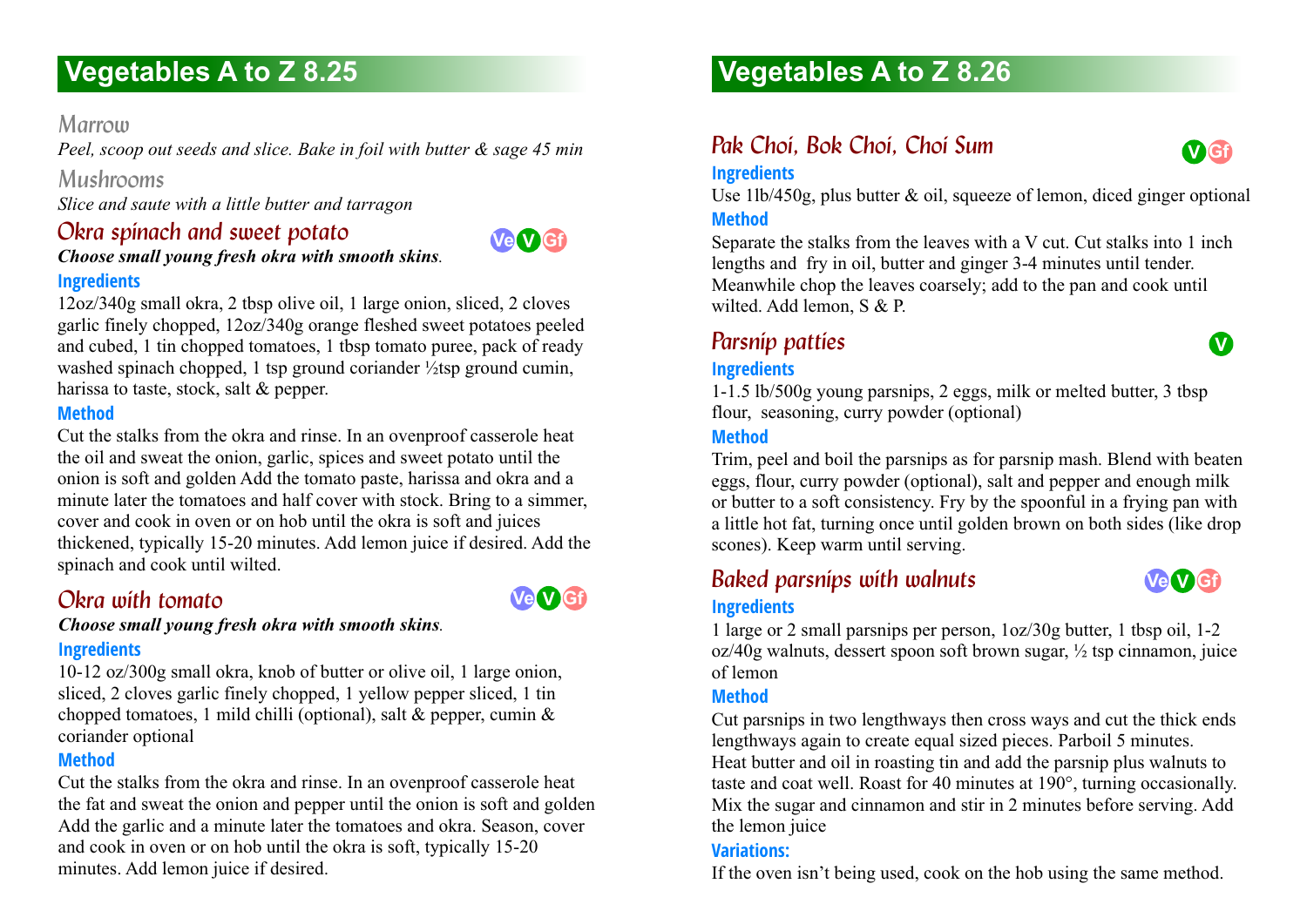*Peas Always use frozen Peppers See roasted peppers in starters*

# *Potato wedges*

**Ve V Gf**

# **Ingredients**

1 baking potato per person, olive oil, Rosemary.

# **Method**

Scrub well and remove blemishes. Cut into wedge shapes, rub in oil, season and mix with Rosemary. Bake in roasting tin 180° 30 minutes, turning occasionally.

# *Potato thins*

#### **Ingredients**

2 baking potatoes, olive oil, garlic paste, Rosemary.

# **Method**

Mix oil with garlic paste. Scrub well and remove blemishes. Cut into thin slices, place on baking tray. Brush with the oil, sprinkle with Rosemary and seasoning. Turn them of and repeat, Bake at 180° for 30 minutesor until golden. No need to turn during cooking.

# *Potatoes baked with butter & herbs (Anna)*



### **Ingredients**

Small waxy potatoes, 4 cloves garlic, finely chopped thyme, 2oz/55g butter

#### **Method**

Thinly slice potatoes and garlic. Liberally grease flameproof casserole with butter; combine layers of potato interspersed with garlic, thyme, salt, pepper and dots of butter. Cover & cook fast on hob for 15 minutes. Finish in oven 190° for 30 minutes

#### **Variations:**

Works well with Jerusalem Artichokes (30 minutes) or fennel (1 hour).

# **Vegetables A to Z 8.28**

# **Boulangere potatoes**

*Important: use a wide, shallow roasting tin.*



**V**

**Ve V Gf**

### **Ingredients**

1-2 lb/680g new potatoes, 1 onion or leek, 1 pint of good stock, 2oz/55g butter, rosemary/thyme, bay leaf. For IBS sufferers replace onion with celeriac

#### **Method**

Finely slice the potatoes and onion, mix together, rinse and spread over the tin. Stir in the herbs. Melt the butter in the hot stock and pour over to just cover the potato. Bring to a simmer and bake in a hot oven 180° for at least one hour, pressing the potatoes down from time to time. As the liquid reduces, the exposed potato should take on a golden hue.

# *Roast Potatoes*

### **Ingredients**

Maris Piper, Desiree, Estima, Charlotte, King Edward potatoes, slug of olive oil or duck fat, knob of butter, 2 tsp flour, seasoning

### **Method**

Put on a large pan of salted water to heat while peeling potatoes and cutting them into equal sized chunks. Set the oven to 180°. When water boils, pour the oil into a roasting tin large enough to take the vegetables in a single layer and place in oven. Parboil gently for 5-7 minutes, drain, drive any moisture off ,season well, dust with 2 tsp flour, shake in the pan to roughen the surface and improve the crust. Bring out the tin, distribute the vegetables well and return. Bake 45-50 minutes, turning and basting every 15 minutes until soft inside and golden crisp on the outside.

# *Baked potatoes*

# **Ingredients**

1 baking potato per person.

#### **Method**

Scrub well and remove blemishes. Pierce through with a skewer in each plane. Place on the turntable of a Microwave oven and cook on high for 2 minutes. Turn the potatoes and repeat. Transfer to oven for 30 to 45 minutes between 160° and 190° . For a soft skin, rub with olive oil before baking. Roast potatoes - see meat.

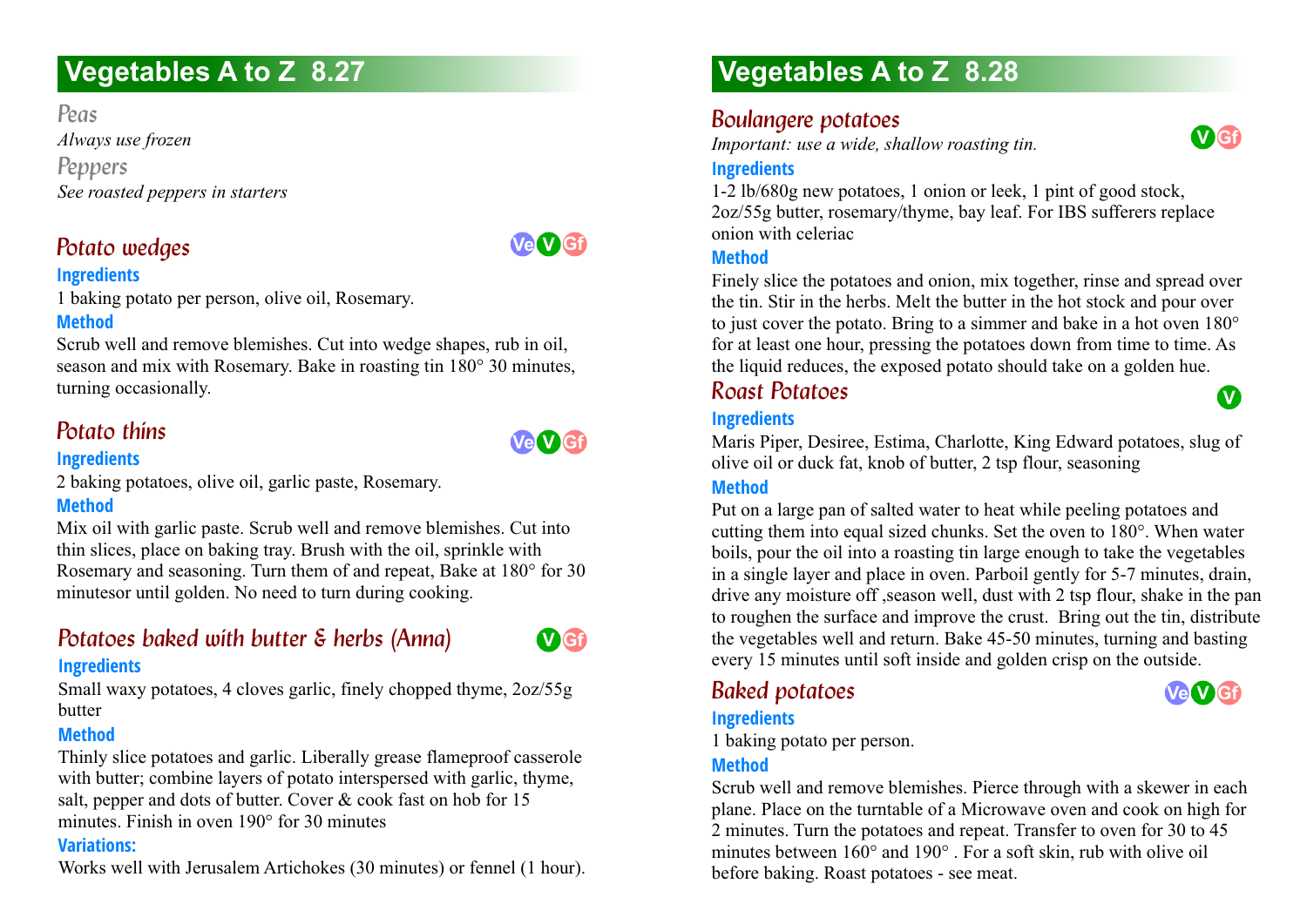# *Gratin Dauphinois*

**V Gf**

*Be careful not to let the potatoes dry out*

#### **Ingredients**

2½lb/1.2kg waxy potatoes, 20floz/600ml double cream, butter, salt, pepper

# **Method**

Slice the potatoes thinly into disks. There are arguments as whether to wash off the starch and dry - it is probably best to do so. Arrange in a shallow well buttered casserole, pour over the cream & nutmeg and dot with butter. Bake 90 minutes at 160°, cover with foil initially and put back over if the dish is browning or drying out too quickly.

## **Variations:**

Variations: Intersperse with thinly sliced softened onion (Lyonnais), grated cheese (Savoyard), cheese & juniper (Ardennais) Other: mix with celeriac (cut to similar shaped pieces and rubbed with lemon juice. **Accompaniments:**

Serve as a separate course or as an accompaniment to meat or fish.

# *Other potato recipes*

**Boiled potatoes** Choose new potatoes (Charlotte, Estima, Jersey, Nicola). Scrub and leave whole. Add to salted boiling water and simmer gently for 15 minutes. Test with a skewer and continue until just soft. Serve hot with butter and parsley or make a salad. **Potato Salad** Cut the potatoes into small pieces and mix with vinaigrette while hot. For the basic salad include mustard. For a creamy potato salad add chopped salad onions; take a pot of creme fraiche, stir in juice and zest of a lemon and a hint of tarragon and fold into the salad. For a German salad chop some bacon finely and fry until crisp. Use 1 tbsp of the fat in the vinaigrette and sprinkle the bacon over before serving. **Mashed potato.** Choose Desiree, Estima, Maris Piper, King Edward. Peel and cut into equal size chunks. Cover with cold water, bring to the boil and simmer gently for 15 minutes. Test one with skewer and simmer longer if required. Drain, add a little butter, cream, milk; season and mash in the pan to required consistency. PTO

# **Vegetables A to Z 8.30**

**Mashed with celeriac, parsnip etc** Mashed potato can take up to its equivalent weight in other vegetables. As above, adding cooked celeriac etc at the mashing stage.

**Bubble and Squeak** Take leftover potato and mash them before mixing in finely chopped leftover or freshly cooked greens (half and half by volume, not weight). Melt a thick slice of butter in a non-stick frying pan and, when it sizzles, add the mixture. Press down and smooth evenly then leave to fry over a moderate heat 10-15 minutes. Turn over with the assistance of a large plate for another 10-15 minutes, then serve.

**Rumbldethumps** Melt 1oz/30g butter with a little olive oil in a large frying pan and soften chopped onion, leeks and cabbage, stirring occasionally. Simmer potatoes and parsnips in salted water in a large pan until tender. Combine all and mash well, adding salt, pepper and more butter to taste. Variations: After cooking, blend in a little milk and an egg, spoon into a baking dish and bake for 30 minutes.

**Mashed potato topping** as above, but add an egg. Spread over the contents from the edge inwards. Even out and use the tines of a fork to create a rough wavy surface. Dot with butter; optionally sprinkle with finely ground Parmesan cheese

**Duchess Potatoes** Mix 1 kg mashed potato with butter, 2 yolks and 1 egg, nutmeg, salt, and pepper in a bowl; transfer to a piping bag fitted with a 3⁄4" star tip. On a parchment paper-lined baking sheet, and working in a tight circular motion, pipe twelve 2.5-inch cones about 2 inches high. Brush with egg mixture; bake until golden brown, 40–45 minutes.

**Potato Cakes** 24oz/700g mashed potato as above, cooled slightly. Add 2.5oz/70g flour, and 2 medium beaten eggs and mix well. Optionally stir in 100g grated cheese and/or melted butter or finely diced cooked bacon/chives. Season with black pepper. Either fry spoonsful, flattened, in a little oil 2-3 minutes per side or form into rounds (using a former) 1.5 ins thick on a greased or parchment lined baking sheet and bake at 190° for 10 minutes.

**Potato croquettes** Take 26oz/750 g mashed potato with 1oz/30g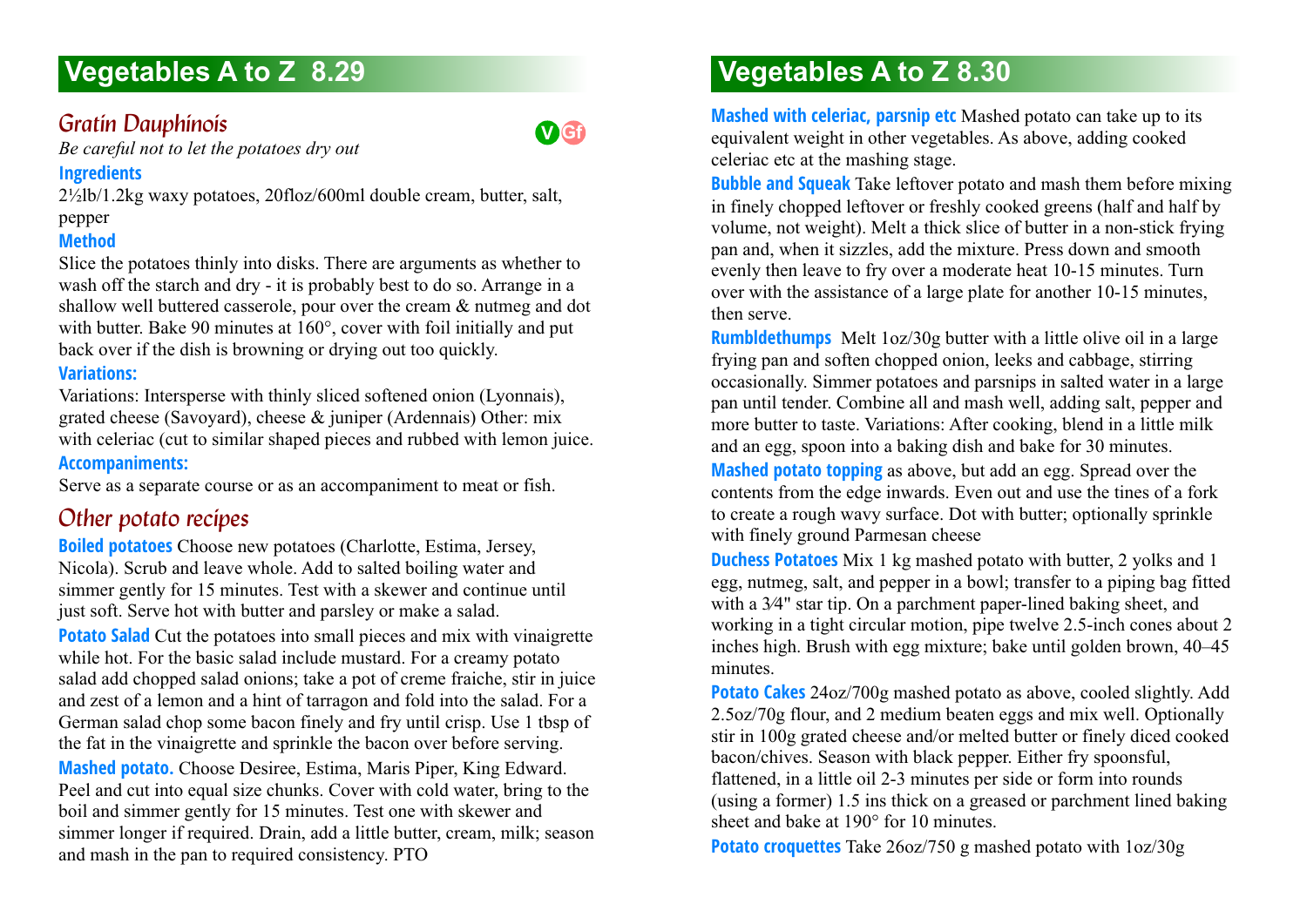butter and 2 egg yolks and mix with 2oz/55g grated cheese and season to taste. Cover and leave until firm and cool enough to handle. Shape the mixture into 14–16 croquettes, weighing around 55g/2oz each. Put flour, whole eggs and breadcrumbs into three separate shallow bowls and beat the eggs. Dip each croquette in the flour, pat off any excess, then coat in the egg before dipping in the breadcrumbs. Transfer to a baking tray, then leave to cool to room temperature. Preheat the oven to 180°. Drizzle the croquettes with oil and bake for 20 minutes, or until golden-brown.

**Potato Gnocchi** Wash 14oz/400g floury potatoes, chop into equal sized chunks and cook in a large pan of boiling salted water for 12 minutes, or until tender. Drain and steam dry for 2 minutes, then return to the pan and mash well. Taste and season to perfection with sea salt and black pepper, then tip on to a clean work surface. Fill the empty pan with boiling kettle water and place on a high heat. Use your hands to scrunch the  $20z/50g$  flour with the potato, then divide into 24 pieces. Squeeze each in your palm to compress, into little uneven gnocchi, then drop into the boiling water for 1 minute, or until they float. Serve with a flavoursome sauce or with olive oil,

grated Parmesan and basil. [Potato dumplings are omitted from this list!]

**Baked potatoes** Choose equal sized regular baking potatoes (Desiree, Estima, Maris Piper, King Edward), remove blemishes and clean. To cutdown baking time, prick and cook in microwave two at a time for 6 minutes, turning once. Bake at 170-190° for 30 minutes.

**Baked potatoes with filling** Halve the baked potatoes lengthways, scoop out the flesh into a large bowl, add seasoning and a good knob of butter, and mash well. Spoon filling mixture in to the potato shells on a baking tray, then top with the mash. Sprinkle with about 1.5oz/45g grated Cheddar cheese. Put back in the oven to bake for 15-20 mins. Fillings are pre-cooked: Minced beef and Cheddar, Tuna Tomato and chilli, Smoked mackerel, Mushroom Duxelles, Welsh Rarebit, Horseradish, smoked trout and mascarpone, chicken breast and mango, feta, tomato and olive etc.

**Hasselback Potatoes** Choose equal sized regular baking potatoes

# **Vegetables A to Z 8.32**

(Desiree, Estima, Maris Piper, King Edward), remove blemishes and clean. Carefully make vertical crosswise slits, 2mm apart, three quarters of the way down each potato, all the way along. Put in a shallow roasting tray. Mix together 1.5oz/40g melted butter, and 2 tbsp olive oil and brush over each potato. Season well with freshly ground black pepper and salt flakes, and roast for 45 minutes at 180°, until golden and crispy around the edges.

**Potato Wedges** - see above

**Potato Thins** - see above

Potato crisps As previous but cook until crisp or place parchment on tmicrowave turntable; cook for 8 minutes on high. Keep an eye out for burning.

**Potato chips** Heat oven to 180° Peel large potatoes such as Maris Piper, King Edward, Desirée and cut them into long chips. Blanch for 2 minutes and drain well, allow to steam. Toss with oil and spread on a large non-stick baking tray in a single layer – use two trays rather than overcrowd one. Roast for 30 mins, turning now and then. When cooked they should be golden brown and crisp with a light fluffy centre. Scatter on sea salt to serve.

**Gratin Dauphinois** potatoes. 2½lb/1.2kg waxy potatoes, 20floz/600ml double cream, butter, salt, pepper. Slice the potatoes thinly into disks. There are arguments as whether to wash off the starch and dry - it is probably best to do so. Arrange in a shallow well buttered casserole, pour over the cream & nutmeg and dot with butter. Bake 90 minutes at 160°, cover with foil initially and put back over if the dish is browning or drying out too quickly.

**Variations on Gratin Dauphinois** – Lyonnais include softened onion, Savoyard add grated cheese, Ardennais. Can also add other vegetables such as celeriac or fennel

**Other gratins** Sliced potatoes can be layered with other vegetables and liquids, e.g.:

**Potatoes al Forno** Peel 2.2lb/1kg Maris Piper potatoes and 2 onions and trim 2 fennel bulbs. Finely slice the potatoes, onions and fennel just under  $\frac{1}{2}$ cm thick, Preheat the oven to 180°.

Pour 1pt/600ml milk and 2/3pt/400ml double cream into a pan. Tear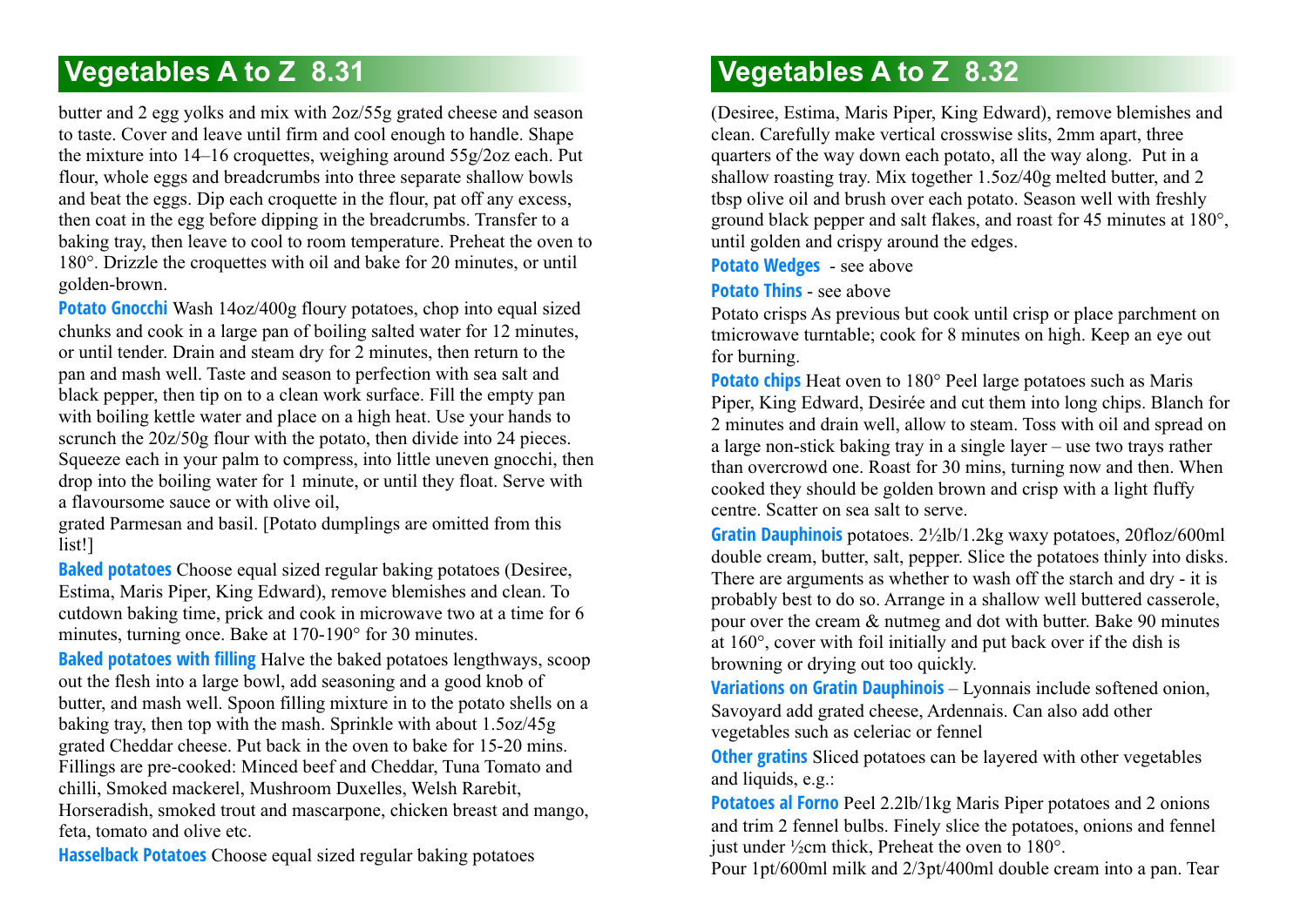in 6 anchovy fillets in oil, crush in 8 cloves garlic through a garlic crusher, add rosemary sprigs and bay leaves and finely grate in plenty of nutmeg. Bring to a light boil on a medium heat, then immediately turn the heat off and leave to infuse for a few minutes. Fish out and discard the herbs, finely grate and whisk in 1.5oz/40g Parmesan, then taste and season. In a 25cm x 30cm baking dish, layer up the slices of potato, onion and fennel. Pour over the cream mixture and finely grate over a little Parmesan. Cover with foil and bake for 30 minutes, then remove the foil and bake for another 45 minutes, or until tender and nicely golden.

**Boulangère potatoes.** - see above

**Fondant potatoes** Peel the potatoes, using the peeler in broad flat strokes to give as many flat planes as possible. Cut in half laterally. Melt  $6oz/150g$  butter/oil in a wide casserole and put the potatoes, flatside down, in a single layer. Brown for 10 minutes and turn over. Add boiling water or stock  $\frac{3}{4}$  of the way up, plus garlic and thyme. Season generously. Bring to the boil and cook covered for 30 minutes. Remove lid and turn up the heat to drive off remaining liquid.

### **Roast Potatoes - see above**

**Roast Potato Cubes** Peel and cut waxy potatoes into cubes. Put into cold salted water and bring to the boil. Drain immediately and allow to dry. Heat a roasting tin with 4 tbsp olive oil and add the potatoes. Roast in the normal way for about 30 min, turning occasionally and adding a knob of butter part way through.

**Crushed Potatoes** 1lb/500g new potatoes, garlic cloves bashed, unpeeled, sage leaves/ parsley. Cover potatoes in salted water, bring to boil and simmer 10 minutes until just tender. Drain. Heat oil, butter, garlic, sage/parsley in a roasting tin. Add the potatoes, turn in the mixture and crush each one gently with a fork. Add salt and roast 180° for 20 minutes then turn and roast a further 20 minutes.

#### **Anna potatoes** - see above

**Rösti** Coarsely grate 3-4 medium starchy peeled raw potatoes into a bowl. Melt 2 to 4 tablespoons of butter in the skillet. Add grated potatoes about 1 inch/2.5cm deep and salt. Cook over medium heat

# **Vegetables A to Z 8.34**

several minutes, stirring two or three times to coat the potatoes evenly with butter. Then pat the potatoes into a cake with the spatula and let cook for 10 minutes. Cover and cook for another 5 to 10 minutes. When the bottom of the potato cake is golden brown, place a plate on the potatoes and invert the pan, holding on to the plate. Remove the pan and set it back on the stove. Add another tablespoon or so of butter and let it melt. Slide the rösti back into the pan, golden side up, and cook for about 15 minutes, pressing down once or twice to make the pancake stick together a little more. Cover it to get the potatoes cooked through but remove the cover at least 5 minutes before the end of cooking so that the pancake is crispy on the outside.

**Stoved potatoes** Put small new potatoes in a flameproof casserole in a single layer with just enough water to cover the bottom and prevent burning. Sprinkle with salt and dot with butter. Cover closely, and simmer very gently till soft and melting, about 30 minutes. Optionally add rosemary or other flavourings.

**Dry Spiced potatoes** Diced cooked potato, cumin seeds, mustard seeds, fennel seeds, fresh, chopped or powdered chilli, ½ tsp turmeric, juice of a lemon, oil. Heat the seeds in hot oil until browned and popping; add chilli, and turmeric then the potato. Continue stir frying until hot and browned all over and crisp, typically another 6 minutes. Squeeze in lemon juice and adjust seasoning **Dauphine potatoes** are crisp potato puffs made by mixing mashed potatoes with savoury choux pastry, forming the mixture into dumpling shapes, and then deep-frying them at 170° to 180 °C.

**Creole potatoes** Cook red skinned Desiree in water, saffron & spring onion until tender & drain. Make sauce by frying oil, onion, garlic, thyme, cumin seeds, and chopped tomato until broken down. Add grated cheese and double cream. When melted pour over the potatoes.

### *Runner Beans*

*Remove any strings, cut in segments and boil 8-10 minutes*

*Salsify Peel and boil in acidulated water. Use like turnips*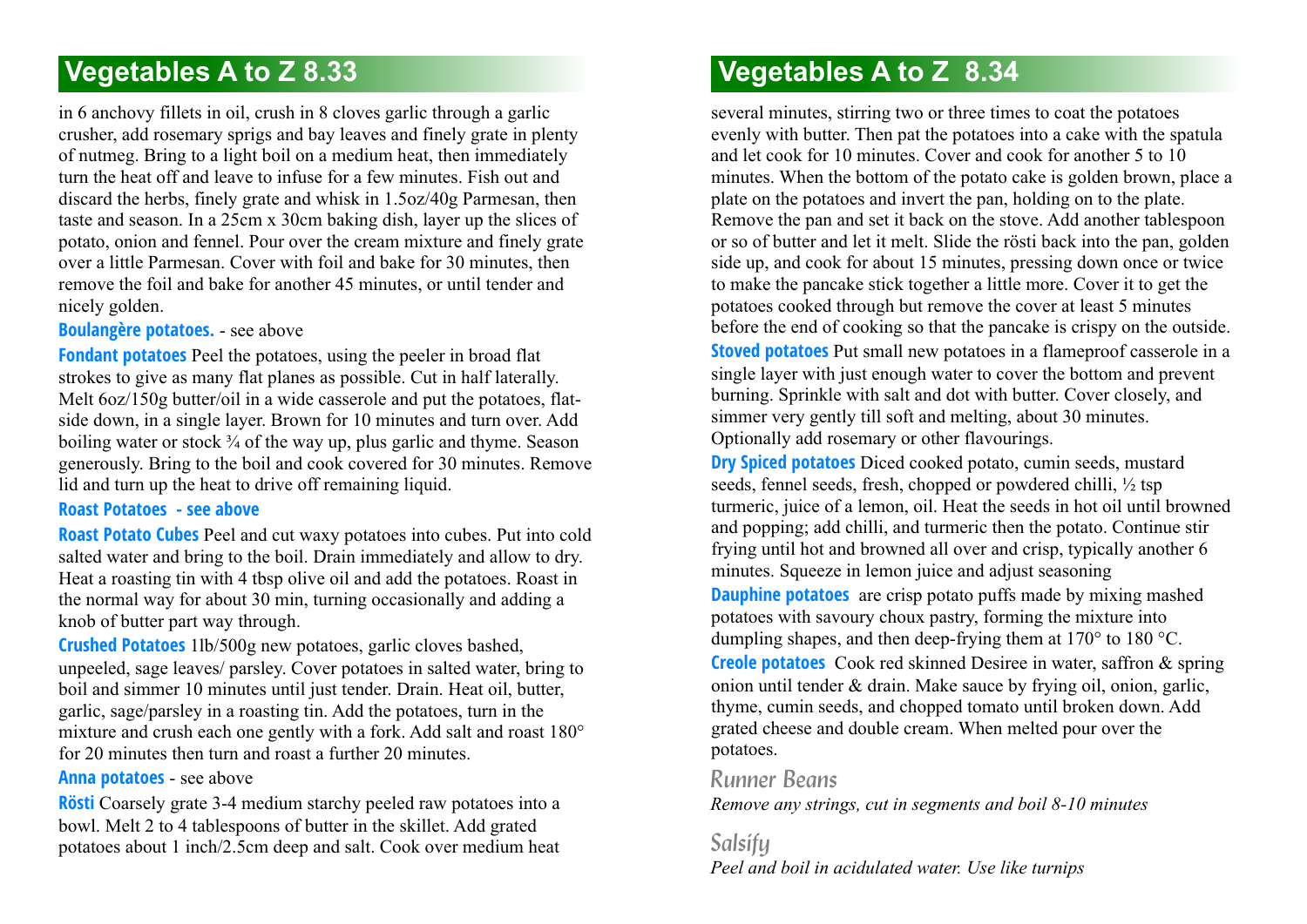# **Wilted spinach**



*Washed baby leaf spinach can be microwaved (1-2 min) or added to any number of hot dishes at end of cooking where it will cook in the steam. Or sweat as follows:*

Heat a knob of butter in a large pan, add the leaves and turn as the leaves wilt. Do not overcook. Finally grate in nutmeg and season

# *Sprouts with tomatoes and ginger*

*Peel and boil until only just cooked (8-10 min). Optionally finish by saute with bacon or chestnuts. Or see recipe below*

#### **Ingredients**

400g sprouts, peeled, 4 tomatoes chopped, 1 tbsp olive oil, 1 red onion thinly sliced, 1 fresh chilli seeded and finely chopped,1 tbsp coriander seeds crushed, 1 tbsp fresh ginger chopped, 1 tbsp soy sauce

#### **Method**

Heat oil in a wide pan. Add sprouts and onion and cook, stirring for 2 minutes, add garlic,chilli, coriander, ginger and cook 2 minutes. Add tomatoes and soy sauce and cook on medium until just tender (5 min)

# *Butternut with orange cardamom butter*



*Many pumpkin and butternut recipes are interchangeable* **Ingredients**

1 butternut squash, peeled and cut into cubes or 'segments', 2 tbsp oil, 1oz butter, zest 1 orange, ½ tsp crushed cardamom seeds, sage leaves. **Method**

Preheat oven to 170C°. Place quash in roasting tin with oil, sage, S & P and roast 40 minutes, turning halfway through. Melt butter, zest and cardamom seeds in microwave, stir into the squash and return for 10 minutes. If roasting in a single layer you can reduce the roasting time

# **Vegetables A to Z 8.36**

# **Sautéed butternut squash**

#### **Ingredients**

1 large squash, 2 tbsp oil &  $\frac{1}{2}$  oz butter,  $\frac{1}{2}$  tsp cinnamon (optional),  $\frac{1}{2}$ tsp brown sugar.

#### **Method**



Peel, halve lengthways and scoop out seeds. Dice. Heat fat in frying pan, sauté 15 minutes until soft inside and browned. Add sugar and spice half way through.

# *Butternut & Potato 8.36*



**V Gf**

#### **Ingredients**

 $\frac{1}{2}$  a butternut squash, peeled deseeded and 1 cm diced, 250g or so baking or new potatoes, cleaned and 1cm diced, dried sage, 2 tbsp olive oil.

#### **Method**

Preheat oven to 180˚. Heat a shallow roasting tin with the oil. Rinse and pat dry the potatoes. Add the vegetables to the tin, coat in the oil, sprinkle with sage and return to the oven for 30-40 minuts, turning occasionally.

**Variations**

Include some sweet potato

# **Roasted swede and Parmesan**



# **Ingredients**

1 swede, 4oz/110g plain flour, 1½ oz/45g freshly grated Parmesan, 1 oz/30g butter, 3 tbsp olive oil

#### **Method**

Mix the flour & cheese in a large bowl and season well. Peel the swede and cut into very thick chips. Simmer in boiling salted water for 3 minutes. Drain well and coat in the flour mix while still steaming. Place on a plate to cool. When needed, place a wide roasting tin in the oven at 180°. When sizzling, add the chips in one layer , basting with the fat then return to the oven for 40 minutes, turning once. Serve immediately.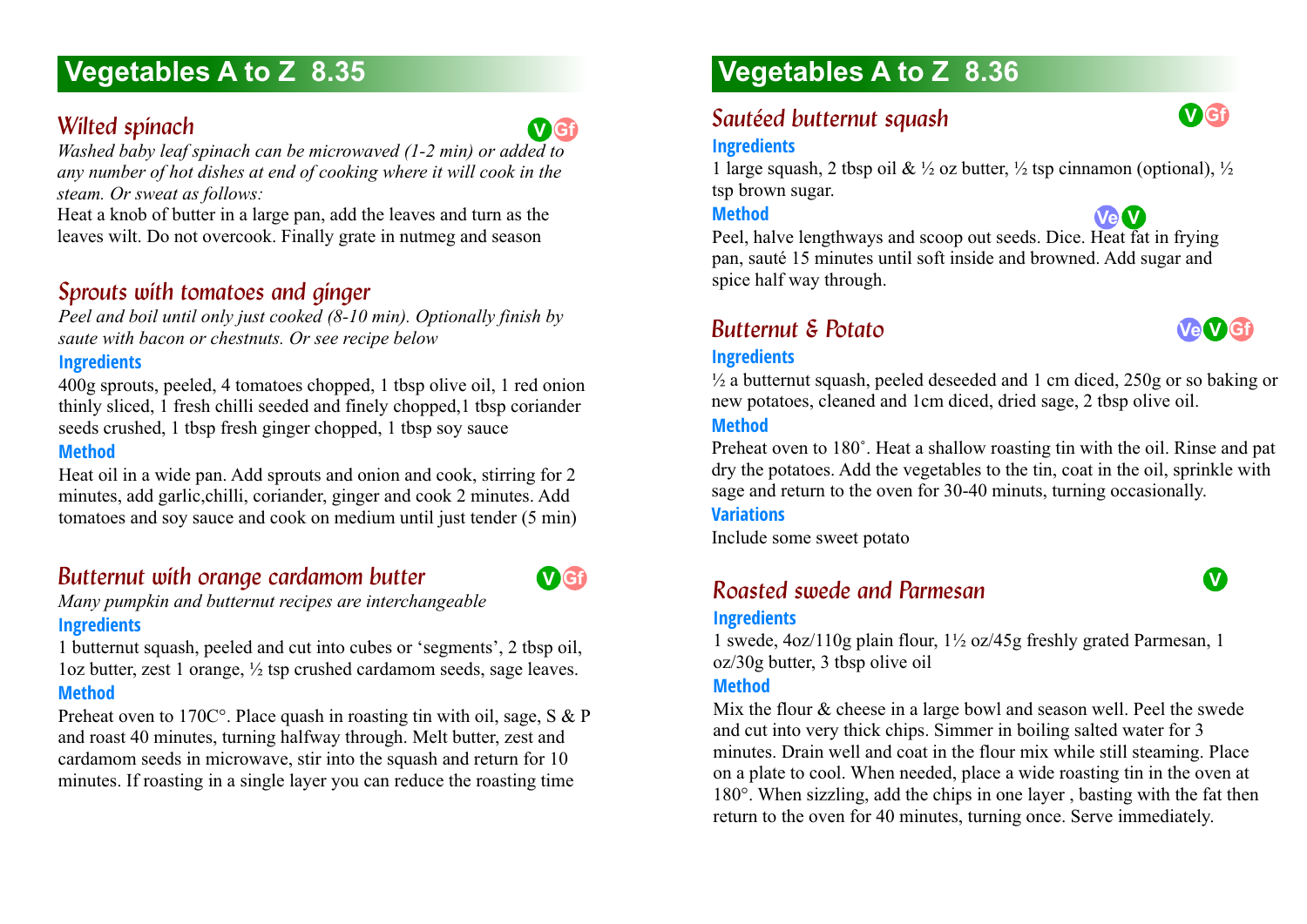# *Sweet potato*

*Sweet potatoes take half as long to cook, contain less starch and are good with spices. Mix in with butternut, potato, celeriac recipes. Boil mash, cool and mix with egg, cream and spices for sweet potato cakes to be fried. Gratin with double cream and nutmeg.*

# **Quick Sweet Potato curry Ingredients**



**V**

1 tbsp oil, 1 onion finely chopped, 2 tsp diced fresh ginger, squirt of garlic puree, 1 dessertspoon of your favourite curry powder or paste, 227g tin chopped tomatoes in juice, 50g coconut cream, two sweet potatoes chopped

#### **Method**

Heat the oil in a medium saucepan. Tip in the onion and ginger and cook until softened, typically 5-10 mins, adding garlic towards the end. Stir in the curry powder/paste while cooking for 1 min more. Add the potatoes stir in the chopped tomatoes. Bring to the boil, then simmer gently for about 20-25 min until the potatoes are just soft. Stir in the coconut cream, season and reheat. Serve with lemon rice.

**Variations** - use other root vegetables or butternut squash, peanut butter.

# **Sweet Potato pancakes**

#### **Ingredients**

2 medium size sweet potatoes, 125ml/4 floz milk, 50 ml/2 floz double cream,  $100g/3\frac{1}{2}$  oz flour, nutmeg, 3 eggs, separated,  $70g/2\frac{1}{2}$  oz butter 150ml/ 5 floz sour cream, squeeze lemon 4 tbsp spring onions

### **Method**

Peel & cut cook the potatoes in water (7-8 minutes), Drain & mash with the milk. Add the cream, nutmeg, S&P and allow to cool a little. Mix in the yolks. Whisk the whites and fold in.

Heat oil and butter in a frying pan and when hot, drop heaped tbsp of potato mixture allowing 10cm /4 inches diameter for each. Cook both sides. Serve with sour cream/lemon juice and spring onions

# **Vegetables A to Z 8.38**

# *Sweet potato melts*



4 medium sweet potatoes, 50g butter, 1 tsp dried rosemary chopped, 1 clove garlic crushed, 1 red chilli, seeds removed and finely chopped, 100g cheddar grated fine, 100g Parmesan grated fine

#### **Method**

Heat the oven to 180°. Prick the potatoes all over with a fork and put on a large baking tray. Rub each with a little olive oil and season, then bake for 40-45 minutes until tender.

Meanwhile, melt the butter in a small pan then gently cook the rosemary, garlic and chilli for 5 min.

Split the sweet potatoes and scoop out most of the flesh, leaving a shell. Mash the flesh with the butter mix, season then stir in the cheddar. Pile back into the skins then sprinkle over the Parmesan. Bake for 10-15 min or until melted and piping hot.

# *Tomato gratin 8.38*

**V**

### **Ingredients**

8 ripe tomatoes, cup white bread crumbs, 4 tbsp olive oil, stuffing **Method**

Cut tomatoes crosswise and remove juice and seeds. Arrange on a baking dish, apply filling, sprinkle with bread crumbs (with some mustard if liked), drizzle with oil and bake 15-20 minutes at 190-200°. **Fillings:**

#### Tapenade: 24 pitted black olives, 4 anchovy fillets, 2 tbsp capers, 2oz/55g tinned tuna, olive oil and lemon juice to taste. Reserve some olives, cut in half for decoration. Blitz remaining ingredients. Garlic & Parmesan: Mix 2 chopped garlic cloves, chopped parsley, chopped capers and some of the removed tomato into the bread crumbs. Sprinkle 2oz/55g grated Parmesan after the bread crumbs. Plain: Add finely chopped herbs and garlic to bread crumbs.

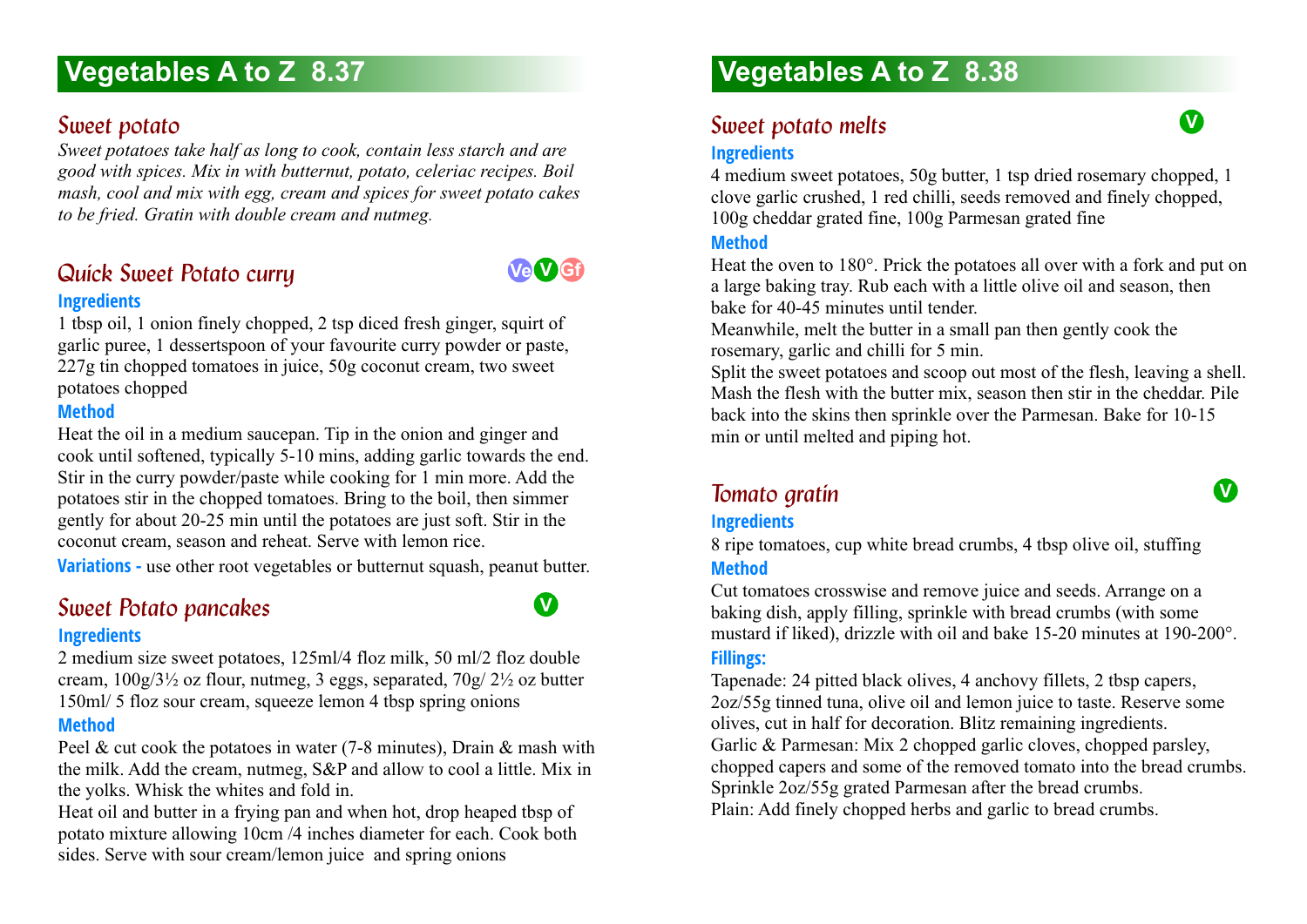# *Tomatoes Maroc 8.39*

#### **Ingredients**

1lb/450g firm ripe tomatoes coarsely chopped, small onion chopped, 2 tbsp olive oil,  $\frac{1}{4}$  tsp turmeric,  $\frac{1}{4}$  tsp cumin seeds lightly crushed, 2 tbsp chopped parsley or coriander, 4 tbsp white wine, 1 tsp sugar,

## **Method**

Sauté the onion until soft. Add the spices and cook 1 minute. Add the wine and reduce for 5 minutes. Add the tomatoes and sugar; cook gently about 10 minutes until the liquid has reduced, turning occasionally. Add herbs and seasoning.

# *Tomato tarts 8.39*

#### **Ingredients**

1lb/450g ripe tomatoes, 2 tbsp olive oil, 2 tbsp white bread crumbs, 2 sprigs oregano, pack puff pastry thawed, capers

### **Method**

Roll out 4 disks of pastry 6 inch dia, chill and prick. Peel and chop tomatoes, sauté 7-8 minutes in the oil. Stir in bread crumbs and oregano leaves. Bake the disks 10 minutes at 210°. Remove, spread with tomato mix and capers and bake another 8 minutes. Serve immediately.

# *Turnips in red currant coulis*

#### **Ingredients**

8-12 small turnips, 2oz/55g red currants, 5floz150ml chicken or vegetable stock, 1oz/55g butter, 1 tbsp sugar, lemon juice

# **Method**

Prepare a coulis from the red currants in a little water. Meanwhile peel and blanch the turnips (made of a size) 5 minutes and drain. Combine the coulis, stock, half the butter, the sugar and the turnips in a flameproof casserole. Cover, bring to the boil and simmer 5 minutes. Remove the lid and cook until tender and the liquid is reduced to a glaze. Add the remaining butter and season.

# **Vegetables A to Z 8.40**

# *Turnips caramelised*

# **Ingredients**

8-12 small turnips, 1 tbsp olive oil, zest  $\&$  juice 1orange,  $2\frac{1}{2}$  floz/70ml double cream, 1 tbsp sugar, 1 inch fresh ginger or 2 tbsp creamed horseradish.

#### **Method**

Preheat oven to 190-200˚. Peel turnips and cut into chunks. Heat a roasting tin with the oil then pour in and coat the turnips. Roast for 15 minutes. Meanwhile Put the orange and ginger or horseradish in a small pan and reduce by 50%. Stir in the cream and remove from the heat. Turn the turnips over and sprinkle with sugar. Return to oven for 10 minutes. Pour over the sauce, mix well & return to the oven for 5 mins.

# **Stoved turnips with Cavolo Nero Ingredients**



#### 1 pack cavolo nero (250 g approx), zest of one large lemon, 1 oz Parmesan finely grated, 2 tbsp creme fraiche, 15g butter 1 tbsp olive oil, 2 cloves garlic chopped, 4 medium turnips.

### **Method**

Pull the leaves off the stalks and cut crossways into ½ inch wide strips. Add to steamer and steam for six minutes until just al dente. Set aside . Peel and chop the turnip into 3 cm chunks. Heat a dash of oil and knob of butter in a flameproof casserole, add the chunks, preferably in one layer. Cover and cook on a low heat for 20 minutes or until tender, turning occasionally and putting in the garlic half way through.

Shortly before serving, reheat, add the cavolo nero and lemon zest. Turn up the heat slightly to reheat and drive off excess moisture and mix well. Then add the creme fraiche and parmesan, stir and reduce the heat, season and cook until the sauce is slightly thickened.



**Ve V Gf**

**S Ve V**

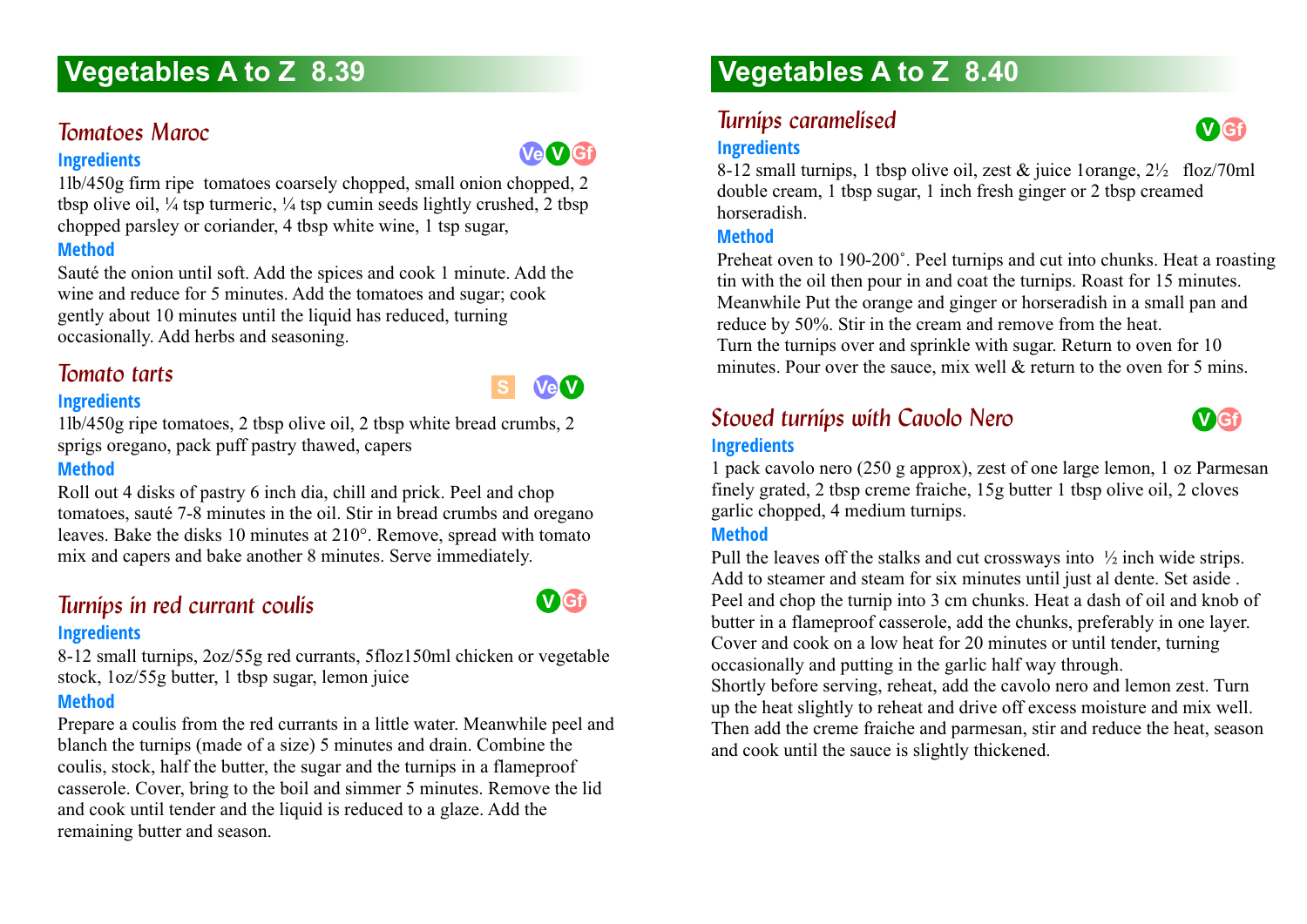# *Mixed Green Salad*

*Assemble all leaf salads as late as possible. My own favourite combination of green leaves is wild rocket, young spinach &water cress* 

# **Ingredients**

Any combination of fresh green salad leaves, sorted, rinsed and dried, olive oil, balsamic vinegar or lime juice, crushed garlic clove and Parmesan (optional), seasoning.

**Options:** Other green salad vegetables such as mustard & cress, halved radishes, sliced celery, sliced avocado pear, green olives. Cooked and refreshed green vegetables such as broccoli or peas [simmer or steam until just crisp then refresh in cold water and drain thoroughly, making sure that they are dry so as not to unduly wet the salad]

### **Method**

Mix the olive oil in a large salad bowl with the garlic and a splash of balsamic vinegar. Throw the leaves on top. Add freshly grated Parmesan, salt and pepper. Just before serving turn the salad to mix in.

# *Oriental dressing*

### **Ingredients**

Adjust quantities according to size of salad. 5 tbsp olive oil, 1 tbsp balsamic vinegar, 2 tsp dark soy sauce, zest and  $\frac{1}{2}$  juice of a lemon, finely diced ginger,  $\frac{1}{2}$  tsp English mustard, crushed garlic clove optional, fresh chopped basil, parsley or other herb, salt, black pepper. **Method**

Combine all in a small bowl. Add sugar if needed. Taste, adjust seasoning and remove garlic clove.

# *Simple dressing*

### **Ingredients**

Adjust quantities according to size of salad. 3 tbsp olive oil, splash of balsamic vinegar, ½ tsp English mustard, salt, black pepper.

### **Method**

Combine all in the bottom of salad bowl. Place leaves on top and turn at the table.

### **Variations:**

Add a crushed garlic clove but remove before serving.

# **Salads 9.2**

# *Salade Nicoise*

*This is a variation on the green leaf salad - converted into a main course with added protein.*

### **Ingredients**

Lettuce, black olives, 2 hard boiled eggs, 1lb/450g quartered tomatoes, anchovy fillets. Optionally fine green beans, tinned tuna, boiled new potatoes, capers, thin sliced onion, garlic croutons

### **Method**

Combine all ingredients. Dress with a herby garlic vinaigrette and black pepper just before serving or use olive oil, lemon juice and Parmesan shavings.

You may prefer to make your green salad as per 5.1, then place your eggs, tuna, olives, potatoes and croutons on top. It looks appetising and is easier to share out equally.

Herby vinaigrette:

5 parts olive oil to 1 part wine vinegar, chopped herbs of choice,  $\frac{1}{4}$  tsp sugar, ½ clove garlic crushed, salt, pepper, optionally a little mustard powder.

# *Warm bacon and spinach salad*



**Gf**

*Prepare this one immediately before serving; there's salt in the bacon* **Ingredients**

Bag of washed baby spinach or mixed green leaves, several rashers streaky bacon, thyme, olive oil, vinegar, balsamic vinegar.

#### **Method**

Place the leaves in a serving bowl and add freshly ground pepper. Fry the bacon (and thyme) in the oil until crisp then cut into pieces and add to the bowl.

Deglaze the pan with the vinegars and pour over just before serving **Variations:**

Add chopped fresh parsley or basil

Fry a little finely chopped garlic with the bacon

Grate a little Parmesan into the leaves

Instead of vinegars use lemon juice and a pinch of sugar

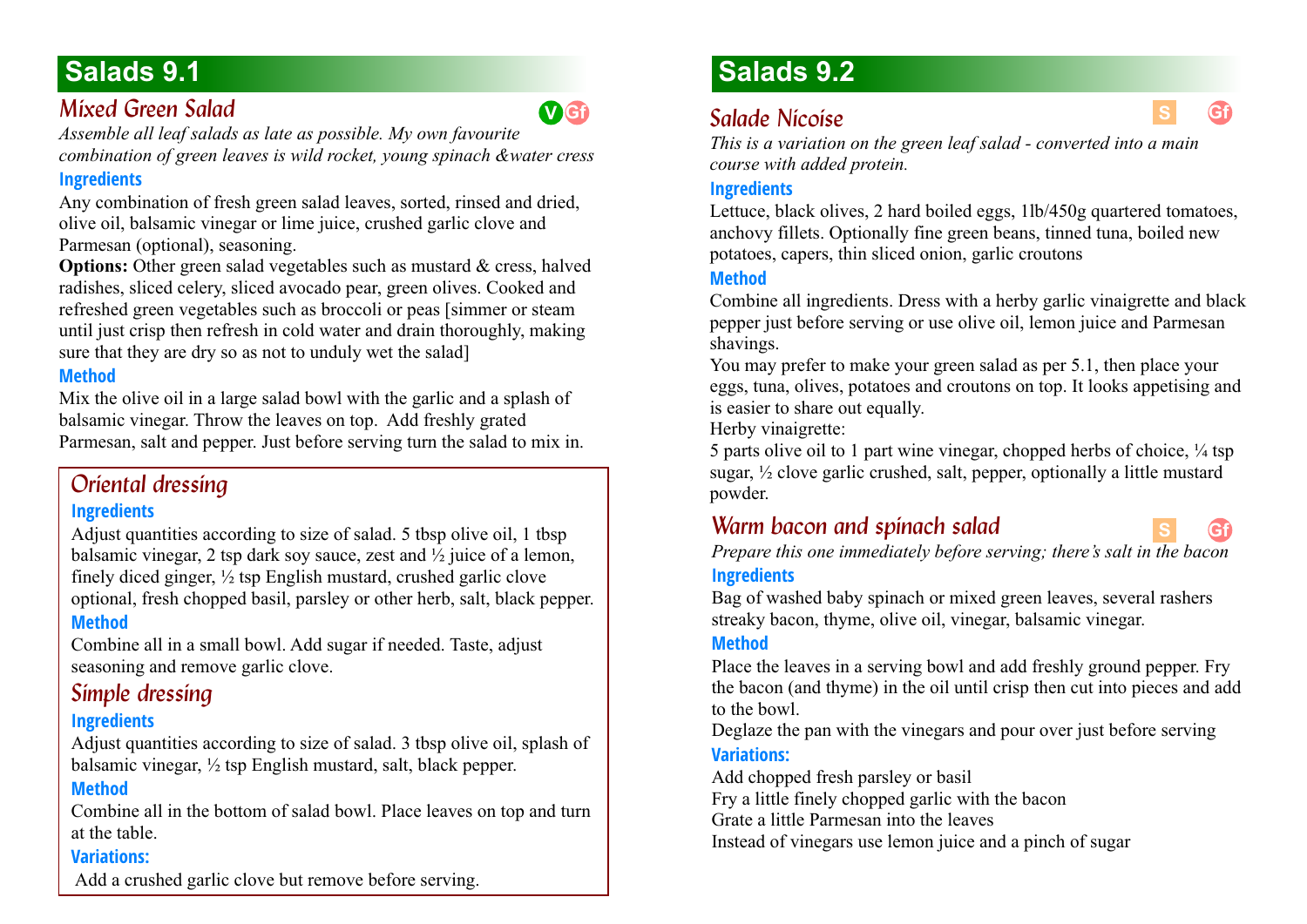# **Beetroot Salad**

#### **Ingredients**

4 medium to small beetroot, olive oil, lemon or balsamic vinegar, 1 large orange, or ripe red currants or walnuts

# **Method**

Peel the beetroot and place in a microwaveable covered dish. Microwave on high, turning every 2 minutes and testing after 6 minutes, until just soft. Transfer to serving dish and slice or cut into Julienne strips when cool. If using orange, cut off top and bottom then the peel right down to the flesh. Hoick out the segments and add. If using red currants clean and rinse. Mix in a little olive oil and oil or lemon to taste.

# **Variations:**

Goats cheese and/or currants can be added

## Beetroot, pepper & prawn salad **Ingredients**

4 medium to small beetroot, 2 peppers, 2 grapefruit or large oranges, cooked peeled prawns, chopped toasted nuts, chopped spinach, olive oil, lemon or balsamic vinegar,

# **Method**

As for beetroot salad, serve on individual plates on a bed of chopped spinach. See pepper salad recipe for pepper strips

# *Celeríac remoulade*

### **Ingredients**

1 small (250g) celeriac, juice ½ lemon, balsamic vinegar, 4 heaped tbsp mayonnaise, 2 tbsp double cream/crème fraiche, 1 tbsp smooth mustard, chopped parsley, pepper

# **Method**

Make on day needed. Squeeze the lemon juice into a bowl. Peel then coarse-grate the celeriac into the bowl and mix well. If necessary add a little balsamic vinegar to moisten. The acid helps to tenderise the celeriac. The shreds should not be too fine, nor thicker than a matchstick. Mix together the mayonnaise, mustard, cream and parsley. Season with salt & black pepper, then fold into the celeriac. Set aside for 30 min.

# **Salads 9.4**

# *Celery salad*

*Celery goes well raw in green and bean salads. Here it is cooked*

# **Ingredients**

2 celery hearts, olive oil, 1 large onion, tin chopped tomatoes,  $\frac{1}{2}$  tsp cinnamon, 4 cloves, tsp fennel seeds, ½ star anise, Cayenne pepper, Worcester sauce, 1 tbsp sherry vinegar, 1 tsp sugar, salt  $\&$  black pepper

#### **Method**

Wash, chop and dry the celery. Sauté in two 15 minute batches in olive oil in a frying pan. Retrieve the celery and sauté the onion finely chopped, until golden brown. Stir in the tomatoes and simmer 5 minutes, then add the spices and flavourings. Return the celery, coat well and simmer until celery is just soft (15 minutes). Tip out and cool.

### **Variations:**

Should work with button mushrooms or small cauliflower florets You could brown some blanched almonds with the celery.

# *Warm chicken salad 9.4*

*Use this with any salad to create a complete main course*

#### **Ingredients**

Any green leaf or other salad, one chicken breast per person, Mayo **Method**

Cook the breasts any way. Remove the skin, slice and coat with Mayo, tarragon and seasoning. Add to the prepared salad while still warm and serve immediately.

*If using with rice, use the stock to cook the rice and chop chicken finely*

# *Courgette & mushroom 9.4*

**Ve V Gf**

# **Ingredients**

Three fresh courgettes, 2 large flat mushrooms, chopped, 2 garlic cloves, 3 tbsp olive oil, thyme or basil

### **Method**

Slice courgettes diagonally. Fry briskly in oil until patched brown but not soft, adding crushed garlic just before the end. Transfer solids to serving dish and cook the mushrooms until brown and giving out the oil again. Add to the courgettes and deglaze the pan with a little balsamic vinegar. Pour over and adjust the seasoning and add a little oil if necessary.



**Gf**

**Ve V Gf**





**Gf**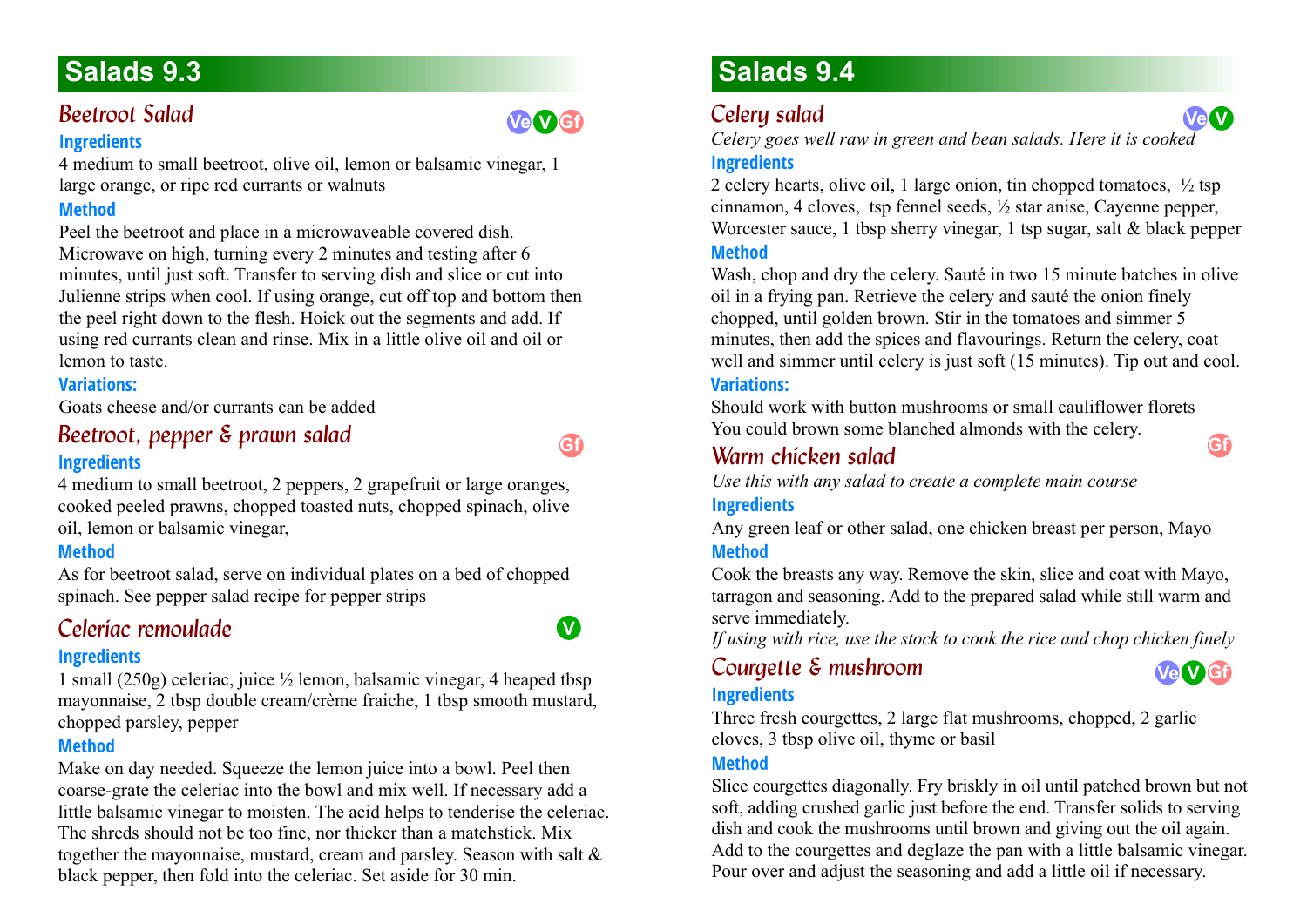### *Cucumber, pepper & olive* **Ingredients**



1 large fresh red pepper, ½ cucumber, small tin pitted black olives.

# **Method**

Dice the pepper and cucumber and stir in the olives. Season and add garlic vinaigrette and some basil.

### **Variations:**

For a complete meal add cubes of Cheshire cheese *Green bean salad* 



*Also works with broccoli*:

# **Ingredients**

The vegetables: 1 lb fresh green beans, topped. The marinade: 2 tbsp ground nut oil, 1 tsp sesame oil, 1 tbsp sesame seeds, 1 inch ginger, 2 tsp soy sauce, 2 garlic cloves, zest and juice of a lemon.

### **Method**

Roast the sesame seeds at 200 in a dry pan, turning until browned but not burned. Mix all the marinating ingredients.

Boil the green beans or broccoli in plenty of boiling water until just cooked, strain and refresh in cold water. Shake well to dry. Coat in marinade 15 minutes before serving.

# **Pepper salad**

### **Ingredients**

Three peppers of various colours, 1 clove garlic, fresh basil or parsley, olive oil, 1 tsp balsamic vinegar, black pepper, salt

# **Method 1.**

Quarter several peppers and char well skin side up under the grill. Pop into a small bowl while hot and cover with a lid. Allow to steam until cool, peel with fingers and cut into strips. Place the strips and the juices in a serving bowl and add the garlic, finely chopped, black pepper, salt oil and vinegar.

# **Method 2.**

Halve the peppers and arrange cut side up in a roasting tin. Sprinkle with chopped garlic, thyme, (optionally some anchovy) and liberally drizzle with oil. Bake 20-30 minutes 190°, season and squeeze over some lemon juice.

# **Salads 9.6**

# **Potato salad**

### **Ingredients**

2lb/900g waxy potatoes, ½ small red onion/1 spring onion finely chopped, 2 tbsp olive oil, 2 tsp vinegar or ½ a lemon/lime juice, 2 tsp mustard, optionally a crushed garlic clove, salt, pepper, chives, parsley, tarragon **Method**

Clean the potatoes and boil in skins until **just** cooked. Meanwhile mix all other ingredients in the bottom of serving bowl. Drain potatoes well; if large, remove the skins and chop coarsely. While still hot, mix with the contents of the bowl. Serve warm or cool, not chilled.

#### **Variations:**

- ► Sprinkle in chopped fresh parsley, tarragon or basil, or poppy seeds
- ► Use mayonnaise, sour cream or fromage frais in place of oil
- ► Add tinned tuna and fennel seeds or smoked salmon or diced sausage
- $\triangleright$  Cook chopped bacon and soften the onion in the olive oil & deglaze.

*Red cabbage and walnut salad* **Ingredients**

**Ve V Gf**

#### $\frac{1}{4}$  or  $\frac{1}{2}$  young red cabbage, finely diced celery,  $1oz/30g$  walnut pieces, 1 oz/30g currants, ½ tsp cinnamon, oil, vinegar

#### **Method**

Trim cabbage and remove core. Slice very finely and break apart. Add celery (or other green salad vegetable), currants, walnuts (crumbled) . Season then add salt and pepper. Add a simple vinaigrette.

# **Variations:**

Add diced sweet eating apple *Tomato and basil Salad* 



*Don't attempt to make this with forced tomatoes - the flavour isn't there* **Ingredients**

1½lb/680g fresh ripe plum tomatoes, 1 clove garlic crushed, fresh basil or parsley, olive oil, black pepper, salt

### **Method**

Mix garlic, black pepper, salt and olive oil in a flat serving bowl. Slice the tomatoes crosswise and mix in. Before serving stir in roughly chopped basil and a hint of lemon juice if liked, although the tomatoes may be acidic enough on their own.

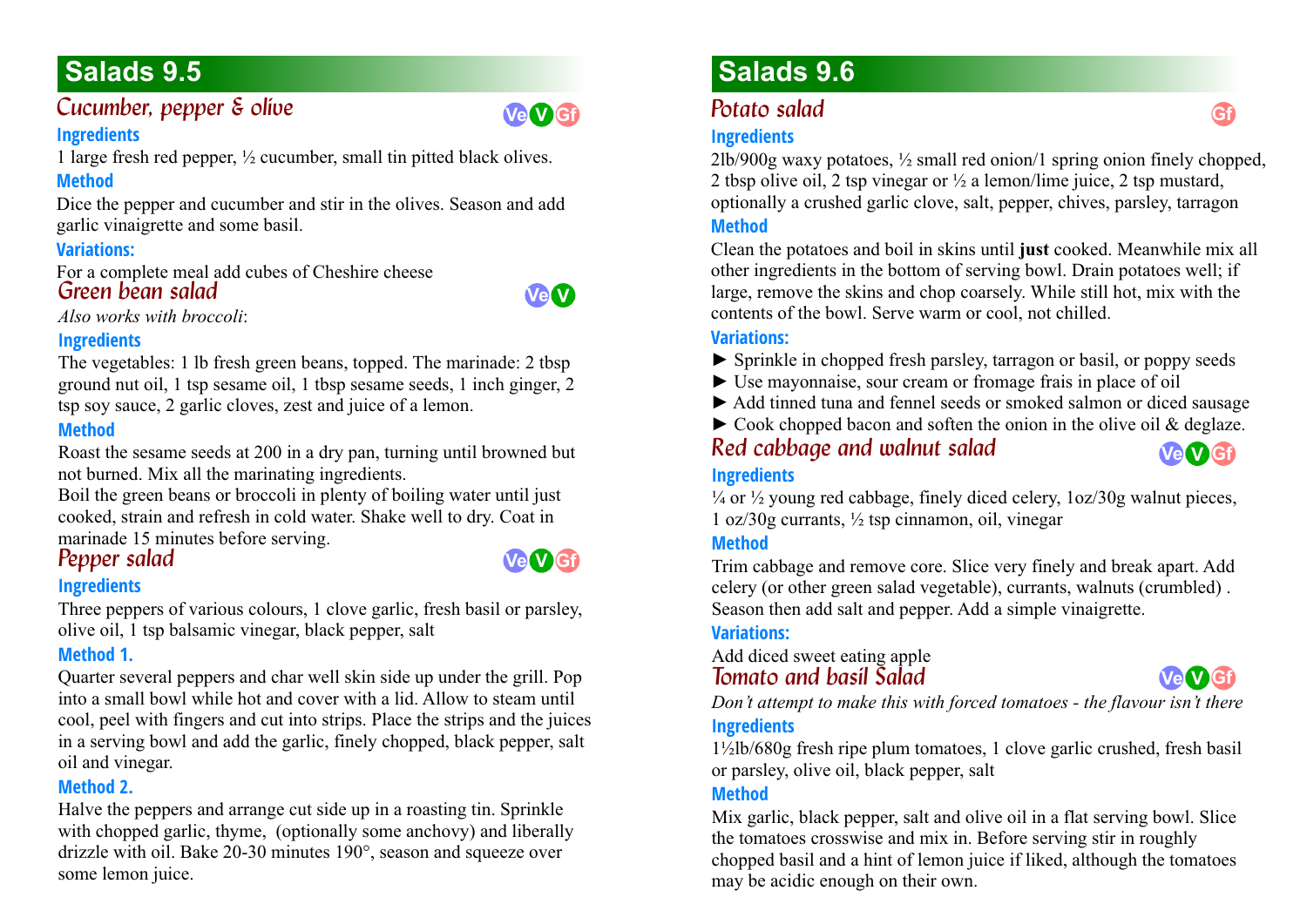# *Tuna & bean salad*

#### **Ingredients**

Large tin of good quality white beans, tin of tuna steak in oil, spring onions or small red onion diced, 1 lemon, 2 garlic cloves, fennel seeds

#### **Method**

Break tuna into chunks and add to a bowl with the strained beans. Add the onion. Combine some of the tuna oil with olive oil, add lemon zest and half the juice, crushed garlic and seeds. Season with pepper

### **Variations:**

Diced celery, parsley or rocket can be added

# *Caramelised pear, pecan & Roquefort* **Ingredients**

3 ripe pears, 4 tbsp each sherry vinegar, olive oil, demerara sugar, 2oz/55g pecan nuts, 6oz/170g Roquefort cheese, watercress, salad spinach, lemon vinaigrette

### **Method**

Cut the pears in eights, peel and core. Warm the vinegar, oil and sugar in a nonstick frying pan and simmer for 3 mins then add the pears. Cook 10 mins turning occasionally. Add the nuts, continue until syrupy. Meanwhile prepare the green salad with lemon vinaigrette and crumble in the cheese. Distribute the pears, nuts and juices; serve immediately. **Variations:**

Caramelise the pears in a wide nonstick baking tin at 200°

# *Pear, avocado, hazel nut and feta* **Ingredients**



**Gf**

**V Gf**

**S**

**S**

3 ripe pears, 3 ripe avocados, zest & juice of lime, sweetened with honey, toasted hazel or walnuts, 6oz/170g feta cheese, chicory, balsamic vinegar

### **Method**

Peel the avocados, remove stone and cut into thin segments, Core the pears cut in thin segments. Rub with lime juice. Toast nuts 5 minutes at 190˚. Cool and chop roughly. To serve; Mix lime with olive oil Coat the chicory and arrange in a fan on individual plates. Coat the avocado and pears and arrange over. Crumble over the feta, Sprinkle with nuts. Drizzle sparingly with balsamic vinegar.

# **Salads 9.8**

# *Pink grapefruit & avocado salad*





**Gf**

### **Ingredients**

3 pink grapefruit, 3 ripe avocados, olive oil, salt, black pepper **Method**

Peel the grapefruit, reserving the juices that flow for the vinaigrette. Make a vinaigrette from olive oil, some of the juice, lemon juice and seasoning to hand separately.

Just before serving, halve the avocados, remove the stones (hit the stone with the sharp of the knife and twist) Cut lengthwise into 8 segments each and pull back the skin to free the flesh. Moisten with vinaigrette. Distribute ingredients onto individual plates.

### **Variations:**

Add cooked and peeled king prawns, black olives, fresh cooked and refreshed asparagus or green beans; You can pep up the vinaigrette

# *Pink grapefruit, mango, pepper & prawn salad* **Ingredients**

2 pink grapefruit, peppers, 1 ripe mango, cooked peeled prawns, lime & saffron dressing with a little diced red chilli

# **Method**

Mix the grapefruit segments, pepper strips and prawns then the dressing. **Variations:**

Add avocado. Serve on a bed of leaves

# *Carrot Salad*

*This is quite different from a salad of grated fresh carrots.*

# **Ingredients**

1lb450g baby carrots or larger carrots scrubbed and cut into batons. 3 tbsp olive oil, juice  $\frac{1}{2}$  lemon, 2 tbsp fresh mint or basil, 1 tsp cumin seeds

# **Method**

Heat the oil in a heavy pan. Add the carrots and cook over a medium heat, turning occasionally, until browned and barely cooked through, typically 20 minutes. Add the cumin seeds part way through. Tip into a bowl with the lemon juice, mint or basil and seasoning. Allow to cool.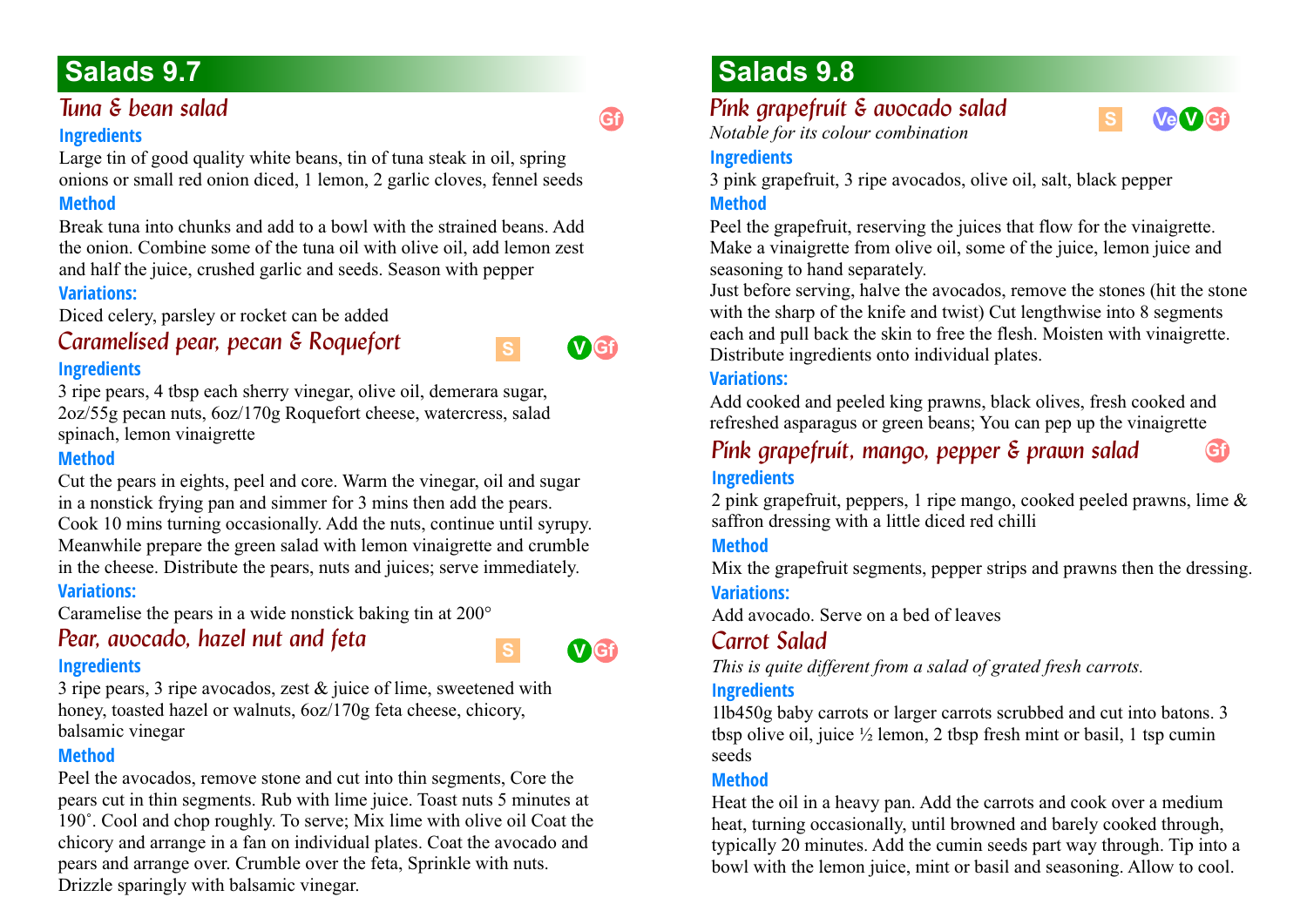# **Sweet potato & tomato salad Ingredients**



2-3 sweet potatoes, 8oz/225g cherry tomatoes, 2 chopped garlic cloves, 2-3 tbsp olive oil, 2 crushed cardamom pods (optional), 1 inch diced ginger, (optional), dried or fresh basil, juice ½ lemon, pinch sugar, balsamic vinegar, green salad leaves

#### **Method**

Peel and slice the potatoes and fry in oil until brown and almost soft (10 min) then add garlic, spices and sugar. Add the tomatoes and cook until wilting. Turn into a bowl with basil, lemon, seasoning and vinegar. Adjust taste and allow to cool a little. Stir in the green leaves with a little oil and serve immediately.

### **Peeling orange and grapefruit for skinless segments**

Slice off the top and bottom, right though to the flesh. Place cut end on the board. Pare off the rind right through to the flesh, starting each cut at the top and following the shape of the fruit down. Over a bowl, insert the knife between the flesh and dividing skin of a segment, cut into the centre, turn the knife round and come back on the other side of the segment to remove the flesh. Repeat for each segment in turn.

# **Warm salmon, orange, fennel salad 6.9** Can be a controller **Poaching chicken breasts Ingredients**

4 salmon fillets, ½ tsp fennel seeds, ground in mortar, 4 oranges, 2 garlic cloves, peeled and bashed, 500 ml fish stock, 2 fennel bulbs, zest & juice 1 lemon, dill fronds, mustard vinaigrette

# **Method**

Prepare the orange segments as above and add the squeezed juice. Poach the salmon in the stock with a strip of orange peel, 6-8 min or until just opaque.

Meanwhile finely slice the fennel, blanch and mix with the lemon, fennel seeds and half the vinaigrette. Assemble salad and scatter with dill fronds and remaining vinaigrette.

# **Salads 9.10**

# *Oriental Green Salad*

*Serve as a starter to supplement green vegetables*

### **Ingredients**

Washed baby spinach or other leaves, broccoli spears, green beans, red pepper prepared as for pepper salad, small fennel bulbs, asparagus spears, frozen peas, oriental dressing

#### **Method**

Cook the broccoli, asparagus and beans individually and carefully al dente and refresh. Drain well. Cut the fennel in thin wedges and fry gently both sides in oil and butter until cooked and nicely browned. Grill peppers and deskin and slice as per pepper salad. Defrost the peas. Prepare the dressing in advance. When serving remove the garlic if using. Moisten the spinach or other leaves in half the dressing and arrange in bowl or on plates. Arrange the remaining ingredients over and drizzle the remaining dressing.

### **Variations**

.

Add toasted nuts, radishes or croutons for crunch, diced button mushrooms,

# **Poaching chicken breasts**

*Hot grilled chicken can be used for a warm chicken salad but cold poached chicken breasts can be added to many salad recipes.*

### **Ingredients**

1 - 4 skinless chicken breasts, on or off the bone as preferred,1 cup of white wine or a stock cube, dried fennel or thyme, bay leaf, 1 teaspoon peppercorns, other flavourings as desired

### **Method**

Wash and place the breasts in a single layer in a pan. Add the wine or stock cube and the remaining flavourings top up with water to about 1" above the meat. Bring quickly to the boil and barely simmer for 8 minutes, turning once. Remove heat but leave in liquor for 10 minutes. Test by cutting across one breast if desired; transfer to pot with just a tablespoon of liquid cover and allow to cool

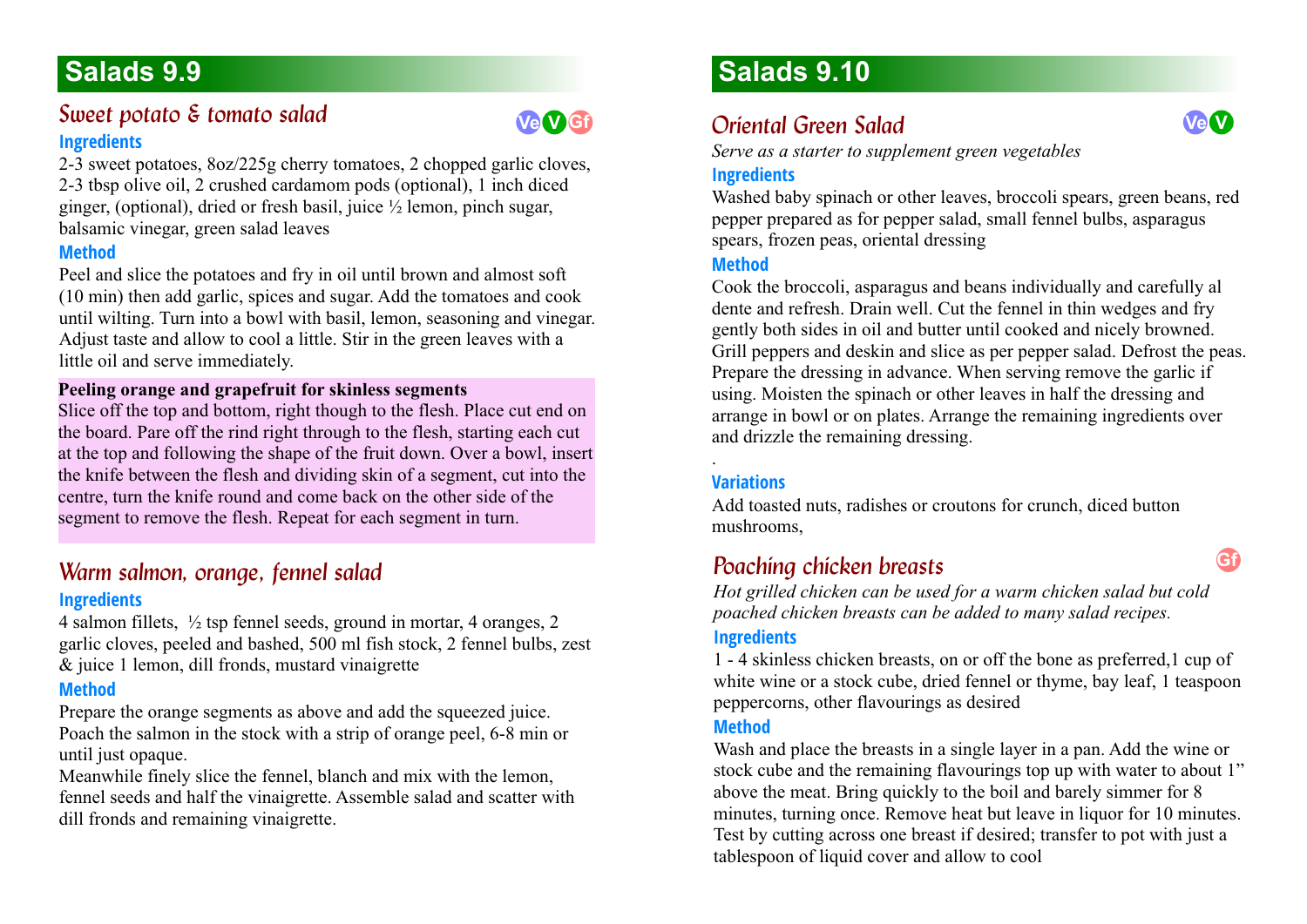# *Tony's coleslaw*

### **Ingredients**

 $\frac{1}{4}$  white cabbage, stalk removed and finely sliced, 1 fennel, stalk removed and finely sliced, 4 spring onions white parts finely sliced obliquely, handful of currents, zest of a lemon, 100g Greek style yoghurt

# **Method**

Place the fruit and vegetables in a bowl. Mix in enough yoghurt to consistency required. Sprinkle in the lemon zest, salt and pepper and stir well. Allow time to soften a little.

## **Variations**

Add grated celeriac, beetroot, celery, nuts etc Add horseradish, Mayo, crème fraiche, lemon juice to the dressing

# Aubergine salad

# **Ingredients**

2 aubergines, cubed, 3 red onions, each cut into eight wedges, tsp cumin seeds, 1 tbsp tomato paste, 4 tbsp green olives, quartered 400g Greek Feta, broken into cubes, fresh basil or mint roughly torn

2 tbsp red wine or other vinegar

# **Method**

Preheat the oven to 190°C. Add 2-3 tbsp oil to a large roasting tin. When hot stir in the seeds, then the paste; add the aubergines and red onions and toss well. Roast for 30 minutes, stirring once or twice until cooked through and golden. (This could all be done in a wok or frying pan.)

Allow to cool. Stir the olives, feta, herbs and vinegar before serving.

# **Variations**

Add sun-dried tomatoes in oil and use some of the oil to cook Omit the cumin; add runny honey, etc.

# *Insalata Tricolore*

### **Ingredients**

2large ripe tomatoes sliced, mozzarella sliced, avocado peeled & sliced or cooked asparagus, oil & balsamic vinegar, basil leaves

# **Method**

Assemble, separately, red white green on each plate

# **Salads 9.12**

# *Chicory, orange, avocado salad*

*This is a vegetarian salad with a wide range of tastes and textures.* 

# **Ingredients**

1/2 avocado per person, 2 large oranges, 2 heads chicory, 1 pack asparagus tips, flaked almonds and Parmesan shavings, orange & basil dressing.

### **Method**

Steam asparagus tips and refresh. Extract segments from oranges. Saute almonds in a little butter until golden. Prepare dressing of 1/3 olive oil, 1/3 balsamic vinegar, 1/3 orange juice, crushed garlic. Shortly before serving arrange in a wide dish the chicory leaves in a flower shape, two leaves per person; stone and peel avocados and place a quarter in each leaf and moisten with orange juice to prevent browning. Add orange segments, arrange asparagus spears between, sparingly add dressing in a circle over the salad, scatter with Parmesan shavings and the nuts.

# *Green leaf, artichoke & Parmesan*

*A slight variation* 

# **Ingredients**

Green leaves, 2 spears of chicory, 1 packet marinated artichoke hearts (or ordinary tinned if unavailable) , marinated black olives, 1-2 garlic cloves crushed, Parmesan cheese shavings, 3 tbsp good olive oil, lemon

### **Method**

Mix the garlic with half the oil in the serving dish. Choose any combination of green leaves, wash and dry well. Add chicory leaves, drained halved artichoke hearts and black olives. Sprinkle liberally with remaining olive oil (& artichoke marinade), lemon juice, Parmesan shavings and black pepper.

#### **Variations:**

Serve on a large plate with white beans, artichoke hearts and tuna at the centre. Substitute a combination of sherry/balsamic vinegar for the lemon juice. (Also try chicory, avocado and radish)

*– Reserve Mayo or yoghurt for salads based on chicken, broad beans, potatoes, celery, carrots, peas. Vinaigrette goes with anything –*





**V Gf**

**S**

**S**



**V Gf**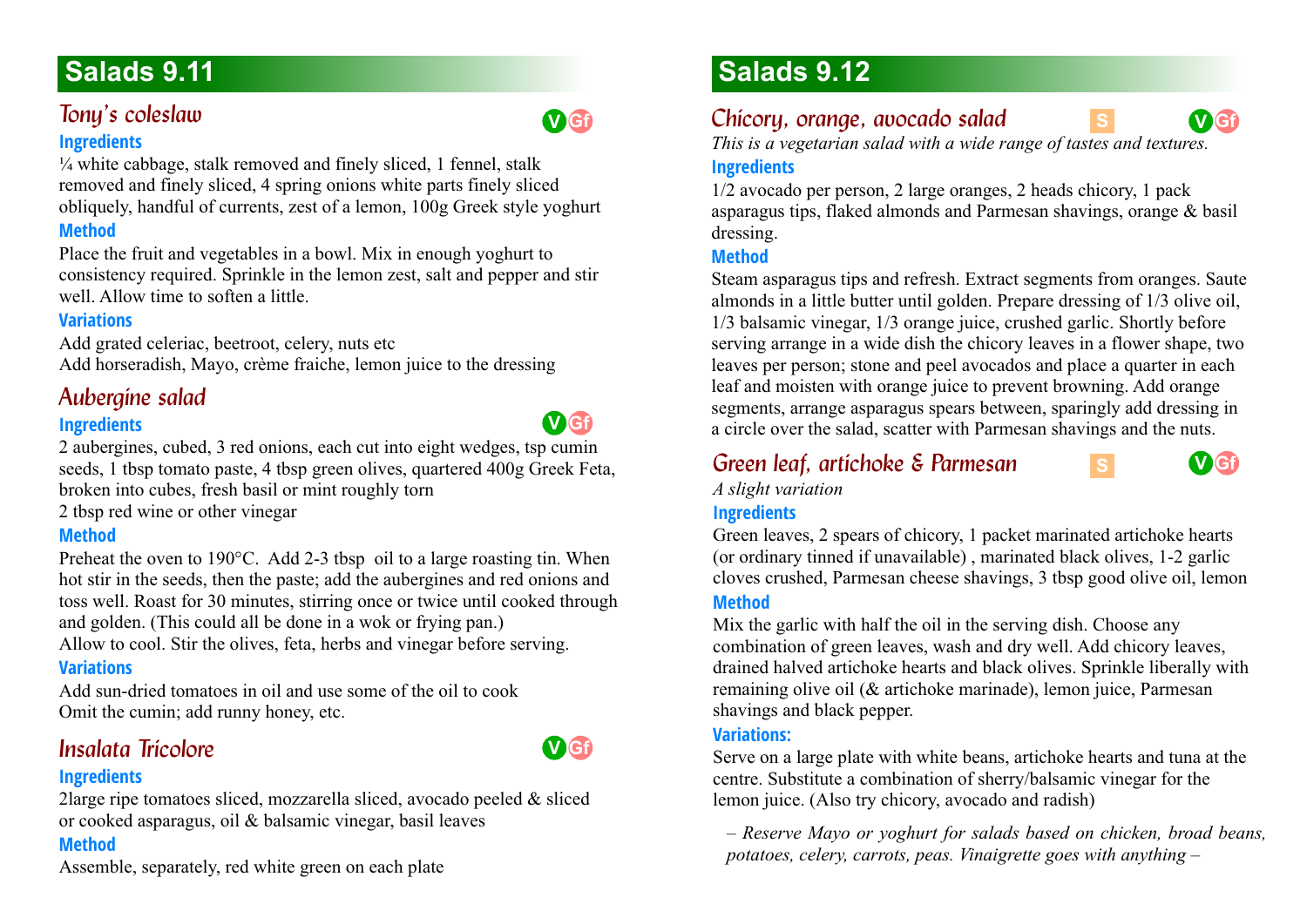# **Desserts 10.1**

# **Fruit Compote**

*A refreshing dessert, warm or cold, without the heaviness of pastry*

# **Ingredients**

Fruits of your choice, sugar, spices

# **Method**

Make a stock syrup by boiling 3oz/85g sugar (brown or white) to 20 floz water or wine per lb of fruit or 600ml per 450g and flavouring (vanilla, lemon zest, mace, ginger, cinnamon, coriander) for 10 minutes covered. Add prepared fruit in batches if necessary and poach GENTLY until *just* tender, removing with a slotted spoon; repeat until all fruit is poached. Reduce the syrup if necessary and pour over; allow to cool. Or flavour the cooled syrup with sieved raspberries.

**Apple** cut in quarters, peel and core; add lemon juice to avoid discolouration; cinnamon, sultanas optional.

**Apricot** cardamom and lemon peel optional, hint of almond extract **Cherry** if ripe add to cooled red wine & orange, then red currant jelly **Dried fruit** - add spices, lemon peel and Amaretti

**Orange** slice and peel; add caramelised blanched zest

**Peach** halve and stone, simmer typically 15 minutes, remove skin at end - flavour syrup with kirsch or vanilla

**Pear** peel, cut in quarters & remove core. Dip in lemon juice. Use red wine & mulling spices/ white wine & vanilla or cinnamon/ white wine,

cardamom and saffron. See detailed illustration recipe overleaf

**Pineapple** cubes, good with Madeira, allow syrup to reduce

**Plum** halve and stone - opt: use red wine & orange

**Raspberries** need to cook- add to the syrup once it has cooled

**Rhubarb** slice - orange, raspberry and/or ginger

**Summer fruits** leave whole wash well and sort; some need no poaching

**Some combinations:** Apple & blackberry; apricots, peaches & plums; apricots & strawberries; bilberries & peaches; pears & bananas; raspberries & pineapple, rhubarb or peaches; strawberry, mango & rhubarb, plum, pear and blueberry, pineapple and strawberry.

### **Accompaniments**

# **Desserts 10.2**

# *Pears poached with saffron & cardamom*

*The amount of cardamom sounds a lot but it works.*

### **Ingredients**

**Ve V Gf**



 $\frac{1}{2}$  tbsp cardamom pods, 2 large wine glasses dry white wine, 5 oz sugar, juice  $\frac{1}{2}$  lemon,  $\frac{1}{4}$  tsp saffron threads, 4 firm pears, creme fraiche optional.

### **Method**

Peel, quarter and de-core the pears and cut again into 8 segments per pear. Gently crush the cardamom pods with a rolling pin to slightly crack open the pods without releasing the seeds. Combine cardamom, wine, sugar, lemon juice, saffron in a medium saucepan,over a medium heat until the sugar is dissolved. Add the pears; add water to completely cover. Cover with lid slightly ajar and simmer gently, turning occasionally until the pears are just tender, typically 10 minutes. Transfer pears to a container, cover and refrigerate until needed, up to 8 hours ahead. Reduce the poaching liquid to about a cupful, this takes typically 10 minutes, and store at room temperature. When ready to serve, reheat the syrup and pour over the pears through a coarse sieve.

### **Accompaniments:**

Serve with soft Amaretti biscuits and lemon posset, orange ceder cake, raspberry coulis or crème fraiche.

# **Hot Blueberries**



Rinse blueberries in a colander and drain. Place in a large microwavable dish with lid. Dust sparingly with sugar. Microwave on high for 30 seconds. Swirl and repeat. The first berries should be just splitting. If not give another 30 seconds and serve.

No accompaniment required but a little creme fraiche can be served with.

*Consider the pears and hot blueberries together*

Serve - plain or with creme fraiche handed separately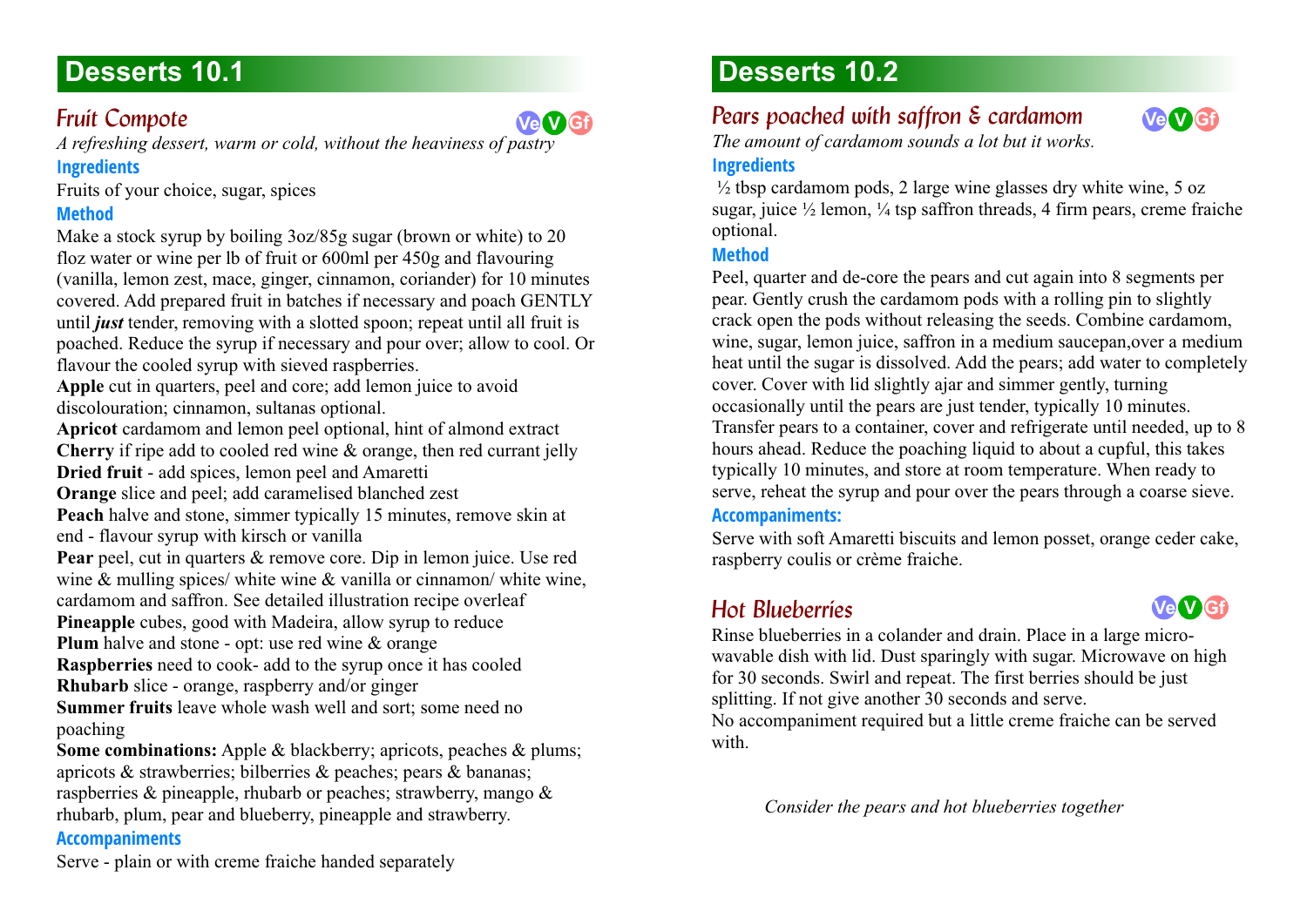### *Roasting plums*

#### **Ingredients**

Pack of 10-12 red plums,  $\frac{1}{2}$  tsp cinnamon, 2 tsp sugar, 1 oz butter, several sweet biscuits

#### **Method**

Preheat the oven to 180°C. Cut the plums into halves or quarters removing the stones. Pack tightly, cut side up in a single layer in an ovenproof dish. Mix sugar and cinnamon and sprinkle evenly over. Dot with butter and crumble the biscuits over. Bake for 20 minutes. Note: not too many biscuits - just a dusting, Nice, digestive, gingernut, etc., whichever you prefer.

#### **Variations:**

Use pears - squeeze some orange juice over before the cinnamon and consider adding walnut pieces Add almond slivers to the topping Use apricots with a dash of red wine Vanilla-Roasted Nectarines with vanilla and cardamom Peeled peaches and lavender: see recipe below A dash of Amaretti or equivalent wouldn't go amiss.

# **Roasting peaches**

*Thanks to Raymond Blanc courtesy of EuroStar* **Ingredients**

5 peaches, 25g light brown sugar, 20g butter, juice one orange, ½ tsp vanilla essence, dash lemon juice, 5 small sprigs fresh lavender **Method**

Put cross on bottom of each peach. Immerse in pan boiling water 1 minute and refresh. Melt sugar in frying pan. add butter and emulsify. Add remaining ingredients. Place peaches cross side up in the pan. Brush with syrup. Cover loosely in foil. Roast at 160°C for 20 minutes. stand 10 minutes. Peel. Spoon over the juices

# **Desserts 10.4**

### **Fruit Salad**

#### **Ingredients**

Some fruit combinations: Oranges, apples, pears and black grapes (basic fruit salad) Orange, banana, mango, melon with a hint of cinnamon Orange, strawberry, green grape, peach in red wine sauce Orange, red and green grapes, blueberries, mixed summer fruits Soft dried fig, date, banana and apple Orange and raspberry Strawberry & mango Cherry, grape, date, strawberry, raspberry Peach, pineapple, melon with raspberry coulis **Method**

Fresh oranges make a good start. Cut off top & bottom with a serrated knife and pare down in rotation, removing peel and outer membrane. Free the sections individually from outer membrane.

Fruit salad should not be made too far in advance as it will start to deteriorate - store covered in refrigerator until one hour before serving. Choose only ripe ready to eat or poached fruit and a balance (five or six colours) or harmony (shades of one colour) of colours and textures. The fruits should have enough moisture to combine with a hint of sugar to make its own syrup; otherwise dissolve some sugar in a little hot water or use a coulis or stock syrup, but allow to grow cold before adding.

Fruit salad can be served in a hollowed half melon.

In winter serve almost any fruit salad hot, but especially spiced fruit salads or any involving dried fruits. Just heat before serving.

#### **Accompaniments:**

None necessary, especially not cream

### *Raspberry coulis 10.4*

Cook on a low heat 4 oz/110g fresh raspberries, 1-2 oz/45g red currants or blueberries (optional), 2 tbsp / 38g caster sugar, 1 tbsp water for 10 minutes. Sieve and cool.



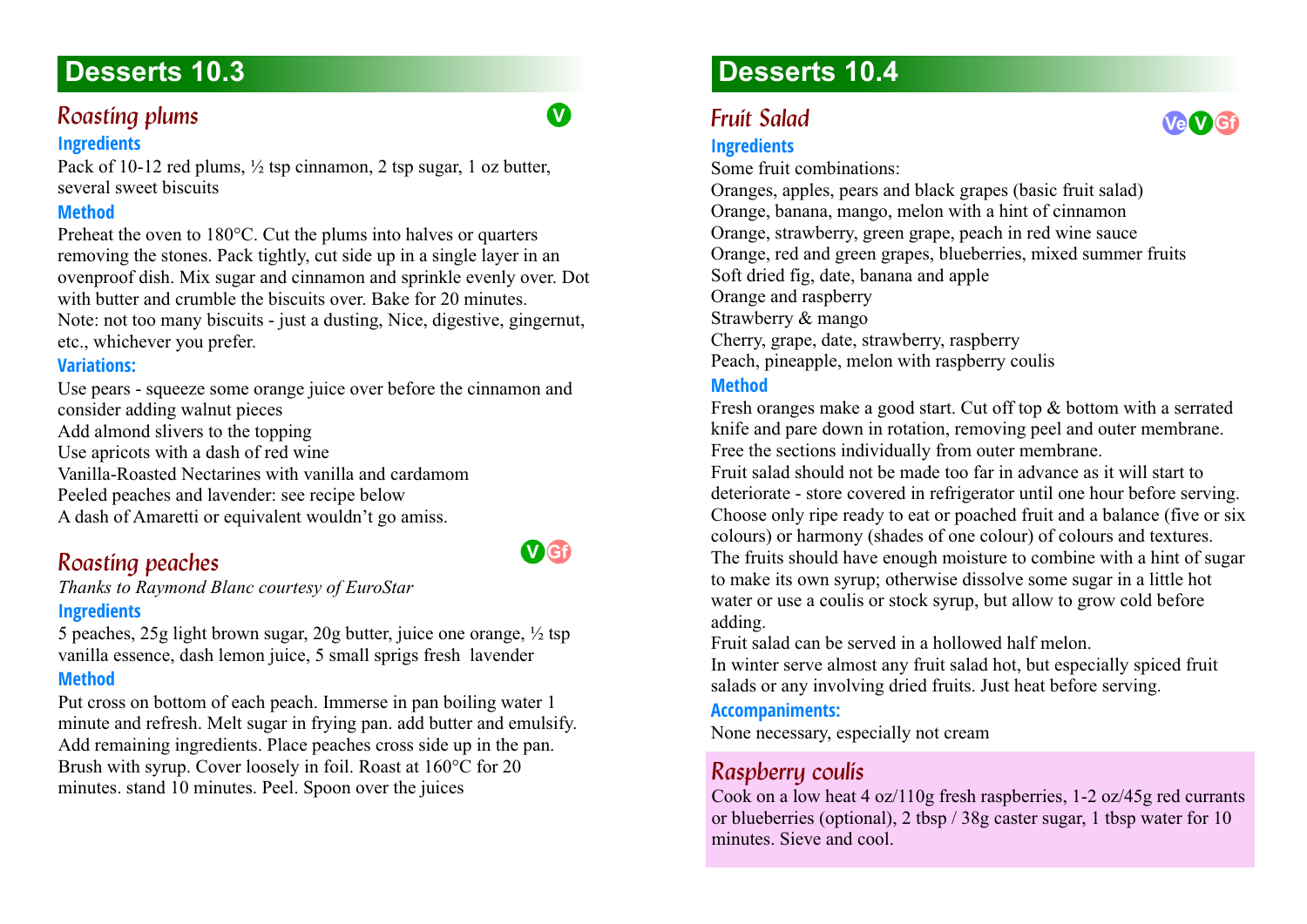### **Trifle**

#### **Ingredients**

 Cake (not too sweet), sherry, prepared fruit, 10 floz thick custard, home made or top quality ready made bought custard, double cream

#### **Method**

Build up in layers, in a large bowl or individual dessert bowls. Bottom - Sponge cake, fingers or macaroons spread with jam and soaked in sherry or liqueur, optionally mixed with some of the liquid from the fruit.

Next - the drained fruit, poached if necessary, in segments with any skin removed.

Next - custard: If making mix 4 egg yolks, 1½ oz/44g sugar and 1 tsp cornflour (optional) in the bottom of a mixing bowl. Heat 10floz/300ml milk to boiling with the contents of a vanilla pod (optional) pour over the eggs, beating well. Return to the pan and heat gently while beating until the custard has thickened. Allow to cool off the heat, stirring occasionally then pour in and allowed to set before:

Top - 10floz/300ml whipped double cream, levelled with a spatula and decorate appropriately with pieces of fruit, nuts or caramel made with fruit juices.

#### **Variations:**

**Orange trifle:** - use 4 oranges, add juice of a fifth to orange liqueur. Put the orange zest into the cream. Decorate with caramelised strips of orange peel or segments.

**Quick trifle:** Soak sponges as usual and fill bottom of bowls. Put alternative layers of fruit and fresh custard and mascarpone or cream cheese whipped together.

**Syllabub:** Stir zest and juice of 1 lemon,  $4oz/110g$  wine or fruit juice and sweeten to taste. Beat in 10 floz double cream or creme fraiche to soft peaks. Pour into glasses containing brandy soaked ginger biscuits, swirl with a fruit puree or top the trifle in place of cream.

# **Desserts 10.6**

# **Fruit Fillings**

**V**



**V**

*Use these fillings with one of the following toppings. Use 2-3 lb/1-1½ kg fruit prepare and fill a 22 cm square oven dish. Then add filling.*

#### **Ingredients & method**

**Apples with currants, walnuts,** zest & juice of lemon & brown sugar: Peel, quarter and core 4-6 eating apples, cut quarters into 3 segments and rub in lemon juice/zest. Stir in any nuts, Sprinkle with cinnamon in a little sugar.

**Pears with saffron or cardamom powder,** zest & juice of lemon & golden sugar: Peel, quarter and core 4-6 pears, cut quarters into 3 segments and rub in lemon juice/zest. Sprinkle with cardamom in a little sugar, or a few soaked saffron strands.

**Stone fruits singly or in combination:** stone and quarter; add almond extract, a little sugar if tart. Cinnamon optional

**Rhubarb** Cut into 1inch lengths. Add brown or white sugar to taste. Consider mixing with soft fruits (e.g. raspberries or blueberries), apple or ginger. There will be a lot of juice produced.

**Soft fruits** Use raspberries, strawberries, blueberries in any combination; a lot of juice will be produced. Consider mixing in pear or apple to provide bulk.

# **Fruit Crumble Topping**

#### **Ingredients**

7oz/200g flour, 1oz/30g ground almonds etc., 4oz/110g butter, 3.5oz/100g white sugar, optionally chopped nuts, grains, seeds, vanilla or cinnamon.

### **Method**

In a large bowl mix flour and spices. Finely chop butter and rub in lightly, cutting with a sharp knife, shaking from time to time until the mix resembles breadcrumbs Stir in sugar, nuts etc.

Prepare filling. Spread topping lightly over filling with a spatula. Sprinkle with slivered/chopped nuts or seeds if desired. Bake 180° for 40 minutes & test with skewer. Serve with crème fraiche, etc.

*For an easier method, melt 3oz/85g butter in a bowl; stir in the other ingredients as listed, lightly but thoroughly with a fork, breaking up any 'boulders' as you go. Chopped nuts will help disguise any pebble effect.*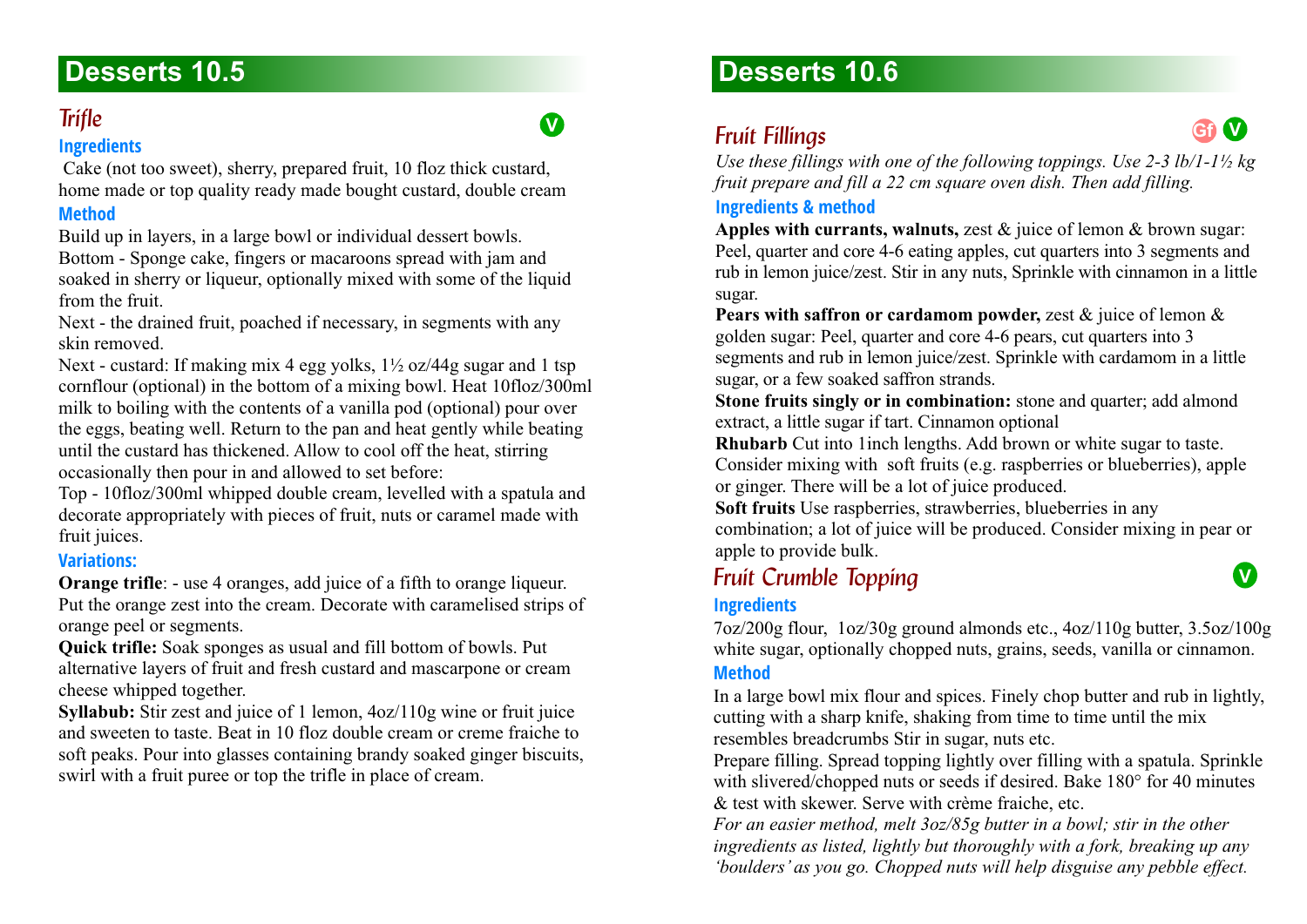# **Sponge Topping**

#### **Ingredients**

4oz/110g butter, 4oz/110g sugar, 2 eggs, 4oz/110g flour, 2 tsp baking powder, salt, plus fruit filling

#### **Method**

Put the butter in a large bowl and soften in microwave 10 sec. Add the sugar and cream with wooden spoon until light in colour, beating in as much air as possible. Beat in eggs gradually. Almond/ vanilla essence or lemon zest optional. Mix baking powder into flour and fold in. Slacken with a little liquid if desired. Pour over filling and even out. Bake at 180 30-40 minutes & test with skewer.

# *Cobbler topping*

#### **Ingredients**

4oz/110g butter, 3oz/85g sugar, 1 egg yolk, vanilla essence, 2 tsp baking powder, 5oz/140g flour plus fruit filling

#### **Method**

Put the butter in a large bowl and soften in microwave 10 sec. Add the sugar and cream with wooden spoon until light in colour, beating in as much air as possible. Beat in egg gradually. Almond/ vanilla essence or lemon zest optional. Mix baking powder into flour and fold in. Using a dessert spoon, form into small balls no bigger than a walnut, typically 16 in all . Dredge with flour and arrange evenly over filling. Bake at 180 30-40 minutes & test with skewer. Serve with creme fraiche, etc.

### *Almond Topping 10.7*

*This gluten free sponge topping is less robust than a sponge made from flour and can go soggy. Replace some almonds with flour if preferred.* **Ingredients Gf V**

6oz/165g each warm butter, sugar and ground almonds, 3 eggs, 4 tsp baking powder, almond essence

#### **Method**

Cream butter and sugar until light in colour, beating in as much air as possible. Beat in the eggs gradually and almond essence. Stir in the ground almonds mixed with the baking powder. Slacken with a little liquid if desired. Spread over the filling and bake 180° for 40 mins. Test with skewer. Serve with creme fraiche, etc.

# **Desserts 10.8**

# **Breadcrumb Topping**

#### **Ingredients**

5oz/140g brown bread (typically two large crusts), 2oz/55g white sugar, cinnamon, 2oz/55g butter, optionally chopped nuts, grains, seeds.

#### **Method**

Part cook filling. Blitz the bread into crumbs and stir in the sugar and cinnamon. Melt the butter (e.g. in microwave) and mix in lightly but thoroughly with a knife. Sprinkle over filling and even it out. Scatter with nuts.

Bake 180 $^{\circ}$  for 20-30 minutes  $\&$  test with skewer. Serve with creme fraiche, etc.

# Apple Flapjack 10.8 **Gf V**

#### **Ingredients**

For topping: 170g/6oz porridge oats, 1 oz/30g chopped walnuts,

100g/3½oz butter, 75g/2.5oz muscovado sugar, 40g/1.2 oz caster sugar For filling: 1kg/2lb 4oz eating apples, peeled, cored and cut into chunks,  $40g/1\frac{1}{2}$  oz butter, 1 tsp cinnamon,  $1-2$  tbsp muscovado sugar, juice of 1 lemon, 110g/4oz currants

#### **Method**

Melt the butter and sugars in a saucepan over a medium heat until the sugar has dissolved. Pour over the oats and nuts, give it a very good mix and set aside to cool.

Put the apples, butter, cinnamon, 1 tablespoon of sugar and the lemon juice into a pan. Cook, turning for 10 minutes or more on a medium heat, until the apples are just softened. Stir in the currants, then tip the mixture into a 10in square or round ovenproof baking dish until needed. Top with the flapjack mix in an even layer. Preheat the oven to 150° . Bake on the middle shelf of the oven for 40 minutes.

#### **Gluten-free flour:**

Gluten-free flour mixes are readily available but you can make your own. Mix white rice flour, brown rice flour, potato flour and tapioca flour in the ratio 6:6:4:2. Add xanthan gum if strong flour required. Use gram flour for savoury dishes such as pancakes.



**V**

**V**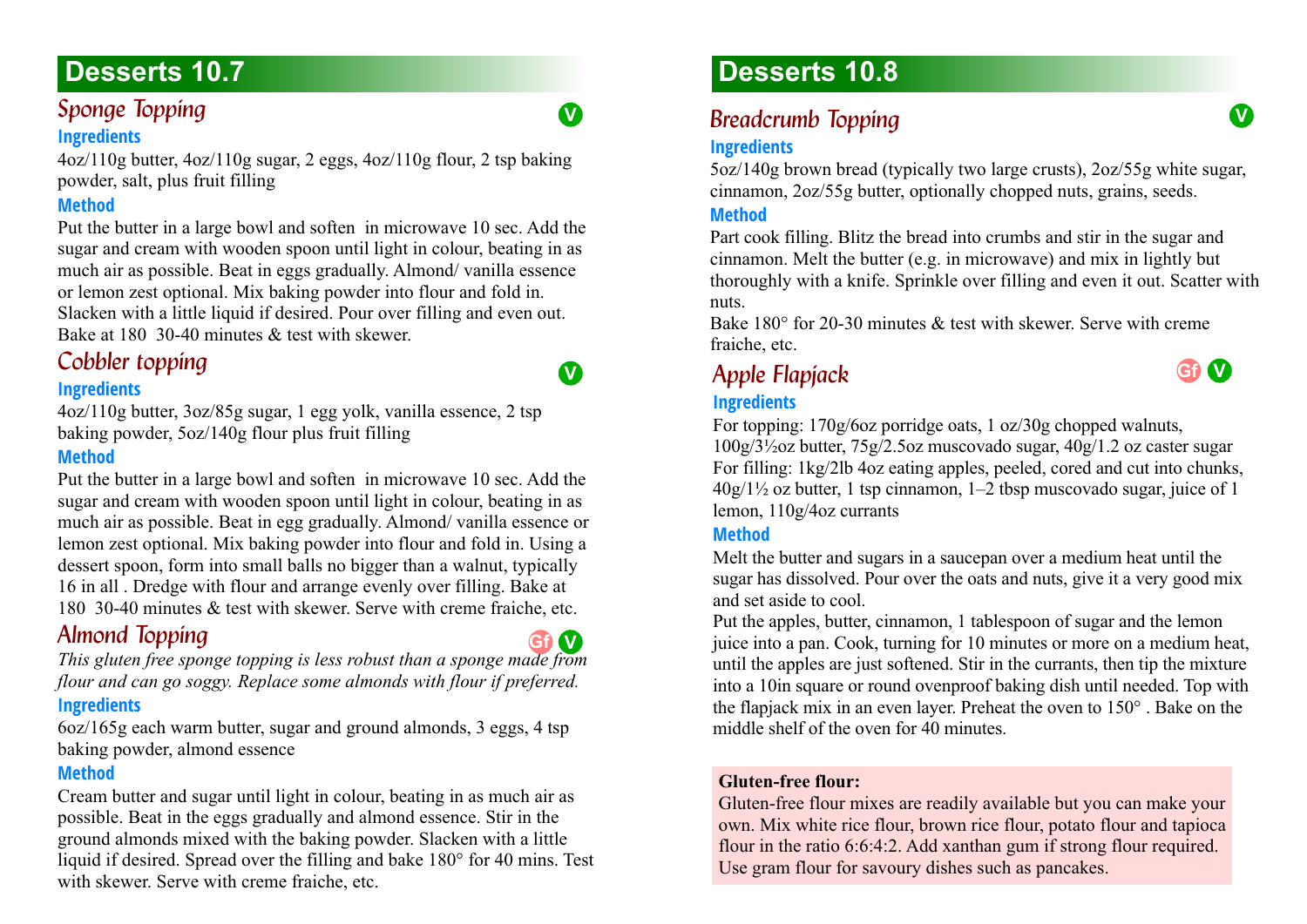### *<i>Upside down puddings*

#### **Ingredients**

1 quantity sponge dough as for 6.7 plus fruit for filling **Method 1**

**Upside Down Sponge** Grease a vertical sided dish with butter and sprinkle liberally with brown sugar. Arrange pineapple rings, glacé cherries or other prepared fruit carefully over. Spread the sponge over and bake 180°, 50 minutes & test with skewer. Invert warm.

#### **Method 2**

**V** into 8oz/225g flour, 1 tsp each cinnamon & ginger. Beat until glossy. An alternative sponge: Melt 4oz/110g each butter, treacle and golden syrup. Beat 1 egg, 5floz/150ml milk, 1 tsp bicarbonate of soda. Blend

### **Fruit Charlotte**

#### **Ingredients**

2lb/1kg eating apples, 2oz/55g butter, 2 egg yolks, brown sugar to taste, juice and zest of a lemon, 175g sliced white bread - pref. day old.

#### **Method**

Cook the apples, lemon & brown sugar until just soft. If very sloppy, remove with slotted spoon and reduce juices before recombining. Brush or fry the bread with plenty of melted butter and use it to line a greased basin (metal is best). Reserve 2 slices for the top. Stir egg yolks into the cooled fruit before filling and covering with the remaining bread. Bake 45 minutes 200° until golden. Free the sides and invert onto a plate.

### **Brown Bettu**

#### **Ingredients**

2lb/1kg eating apples, peeled & thinly sliced, 1½oz/45g butter, 125g caster sugar, juice & zest of lemon, 175g day old sliced white bread in crumbs, 1tsp cinnamon

#### **Method**

Toss the apples, juice, sugar and cinnamon. Sauté the bread in butter until golden. In a buttered casserole or deep pie dish layer with the cooked fruit  $\frac{1}{4}$  crumbs (pressed down),  $\frac{1}{2}$  the apple,  $\frac{1}{4}$  crumbs,  $\frac{1}{2}$  the apple ½ the crumbs cover with foil and bake 20 minutes remove foil and bake 20 minutes more at 180° . Test with skewer

# **Desserts 10.10**

### **Bread and Butter Pudding**

*A time consuming recipe justified by the results, use a 2 inch high oblong baking dish and a bain-Marie*

**V**

#### **Ingredients**

8 thin slices of bread, butter, apricot jam, candied peel, sultanas, 2oz/55g sugar, 5 eggs, 20floz/600ml single cream, zest of lemon, brandy or sherry optional

#### **Method**

Optionally soak the dried fruit in sherry or brandy overnight. On the day, butter the bread (or melt butter and pour over). Make them into sandwiches with apricot jam. Cut into quarters. Use half of them to line the buttered baking dish, cover with the candied peel and sultanas. Cover with the remaining bread sandwiches

The custard: Beat 2 oz sugar with the eggs; stir in (hot but not boiling) cream, and optionally the zest of a lemon. Pour slowly over the bread and sprinkle with nutmeg. Stand for 20 minutes. Dot with butter and grate a little nutmeg over. Bake in a bain-Marie 175° 45 minutes until set.

#### **Variations:**

Chocolate version: substitute a bar of dark chocolate for the equivalent weight of cream and reduce the sugar. Melt the cream and chocolate over a bowl of hot water before mixing with the eggs. Use cinnamon in place of nutmeg and rum in place of brandy or sherry You could reduce the richness of the original recipe.

#### **Accompaniments:**

Creme fraiche, cream if necessary

#### **Bain-Marie**

Choose a roasting tin that is about 1-2 inches wider than the dish all round but no taller. Set the kettle to boil. When ready to bake, place the dish in the tin and put it in the oven. Allow the water to come just off the boil and pour it into the space around to about half way up the dish.

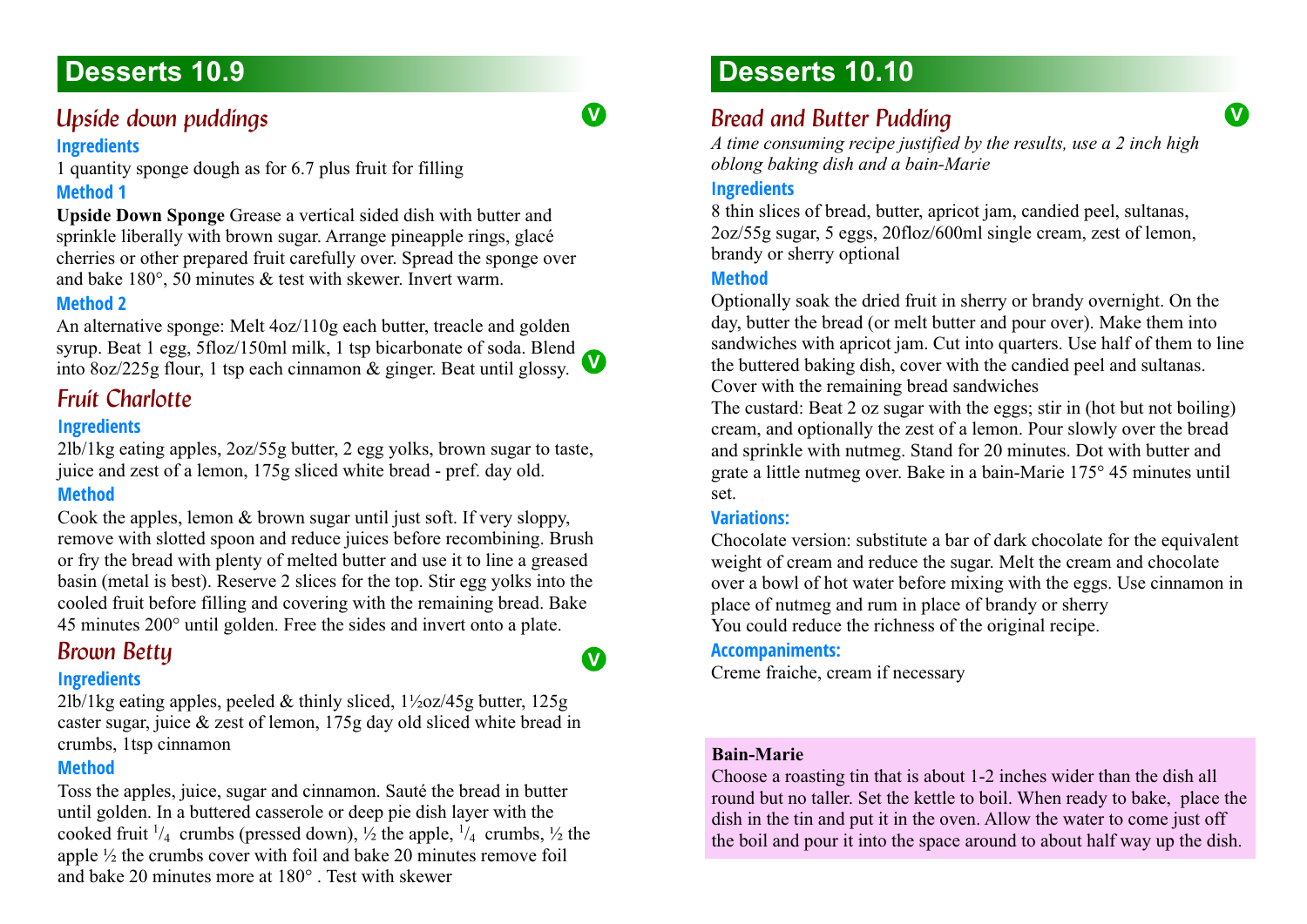#### *Cheesecake*

#### **Orange Cheese Cake**

Base: 5oz/140g digestive or gingernut biscuits, 3 oz butter, 2 oz sugar. Filling: 2 oz butter, 2 oz sugar 2 oz chopped nuts, 6-8 oz curd cheese, 2-4 floz cream, zest of 1 orange, 3 eggs, nutmeg

Crush the biscuits with end of rolling pin. Melt butter and stir in crumbs and sugar. Press into a 7-8" cake tin with a removable base and chill. Filling: Melt butter with sugar &chopped nuts. Separately mix curd cheese, cream & zest of orange; beat in the eggs very gradually; stir in the butter mix; fill shell. Add nutmeg; bake 175 ° 30 minutes or until set. Cool slowly, in open switched off oven if possible.

**Variations:** Use lemon zest; 3 oz ground pecans and vanilla extract in place of orange and chopped nuts; 3 oz ground almonds & lemon;

**Chocolate version:** Add 2 tsp cocoa to the butter in the crumb shell. Melt a 100 g bar of dark chocolate, 3 oz butter, 2 floz cream and 2 oz sugar over water. Meanwhile beat 3 eggs with 4 oz curd cheese and vanilla extract. Stir in the chocolate mix. Fill the shell and bake 170° 30-40 minutes or until set. Cool. Melt 100 g chocolate and stir in 5 oz whipped double cream and spread over.

#### **New York Cheesecake**

Base: 125g butter 150g flour, 50g sugar, zest  $\frac{1}{2}$  lemon, seeds of  $\frac{1}{2}$ vanilla pod, 1 large yolk; Filling: 600g cream cheese, 180g sugar, 1 tbsp flour, grated zest 1 lemon  $\&$  1 orange, seeds of  $\frac{1}{2}$  vanilla pod, 2 large eggs & 1 yolk, 2 tbsp cream

Put flour, sugar, zest and vanilla into a processor and pulse briefly to combine. Add egg yolk & diced butter and continue until just combined. Form disk, cover with cling film and chill.

Roll out half the pastry to fit the base of a buttered 8 inch cake tin with removable base. Allow to rest then bake 12 minutes 200º. Allow to cool. Lower oven to 140º.

Beat together cream cheese, sugar, flour, zests and vanilla then adding the eggs and yolk one at a time. Stir in cream.

Roll out remaining pastry to a rectangle 9 inches wide and cut into 4 strips. Arrange around the sides of the tin, pushing joints together. Pour in filling and bake 1 hour. Cool slowly. Optionally top with blueberries.

# **Desserts 10.12**

### **Tart Pastru**

**V**

*This is enough for a 9"/23cm circular flan dish, Use with fillings below.* **Ingredients**

**V**

Pastry: 6 oz plain flour, 3 oz butter, 1 oz caster sugar, 1 egg beaten with 2 tbsp **cold** water, vanilla extract. (Or use ready made short crust) **Method**

Cut fat into the sifted flour and rub in with finger tips; touch lightly to aerate and avoid working the fat too far into the flour; shake the bowl to bring large pieces to the top. Alternatively cut in with a knife. Mix in remaining dry ingredients. Stir in liquids sparingly and quickly with a blunt knife, using a cutting action. If all flour will not combine, add a little more water but don't over mix. Knead just enough to bind together. Allow to rest in a poly bag somewhere cool for 30 minutes or more. Roll out and line an 8" greased and floured tart tin preferably with removable base. Rest in fridge while making the filling. Prick base well with fork before using. Bake blind in oven 20 minutes at 190 $^{\circ}$ before adding filling. (Press back down after 10 minutes if risen) **V**

### **Lemon Tart filling**

#### **Ingredients**

 3 eggs 4 oz sugar, zest & juice (5 floz, filtered) of 4 lemons. 5 floz double cream (stirred).

#### **Method**

Whisk eggs well with sugar and lemon zest. Add the lemon juice and cream and Pour into part baked pastry and bake 30 minutes 160° until set. If possible cool slowly in oven with door open. Dust with icing sugar. Serve cool or warm **V**

### *Chocolate Tart Filling*

#### **Ingredients**

100 g bar dark chocolate, 10 floz double cream, 2 oz sugar, 2 oz butter, 2 eggs and 1 yolk.

#### **Method**

Melt dark chocolate with 10 floz double cream, 2 oz sugar (combine well) and 2 oz butter over double boiler and stir into the well beaten eggs. Pour into part baked pastry and bake 175° 25 minutes or till set.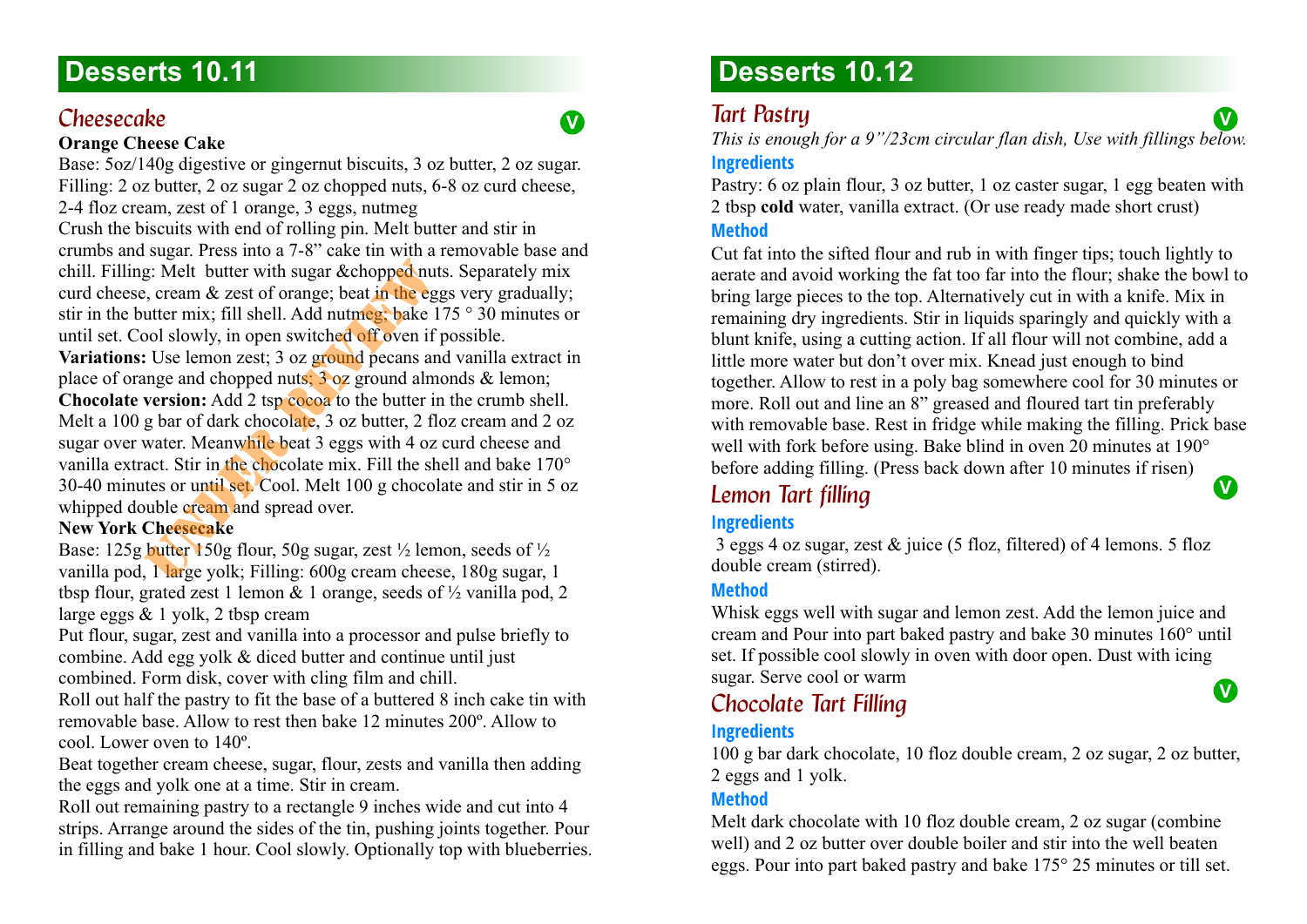#### **Frangipani filling Ingredients**

4oz/110g each butter, & sugar, 2 eggs+1 yolk, almond essence or lemon zest, 4oz/110g ground almonds, 2 tsp baking powder. 1oz/30g ground almonds 4 tbsp jam or lemon curd, prepared fruit optional.

#### **Method**

Cream butter & sugar. Beat in eggs and flavouring. Stir in almonds mixed with baking powder. Slacken with milk if desired. Sprinkle raw pastry base with 1 oz ground almonds and jam or lemon curd. Spread evenly with frangipani mix. Top with raw fruit such as pears peeled and cut into pieces. Add soft fruits part way through cooking. Sprinkle with a little sugar and bake 40 minutes 190° until set and fruit is soft. Brush with a solution of sugar in a little water and eat warm or cool.

# **Other Tart Fillings**

#### **Norfolk treacle tart**

7oz/200g butter, 9 tbsp golden syrup, 4 tbsp cream, zest 2 lemons, 3 eggs. Melt butter and syrup and stir into the cream, zest and beaten eggs. Pour into part baked pastry and bake 180° 30 minutes or till set.

#### **Custard tart**

5floz/150ml each of double cream & milk, 2 tbsp honey, 2 eggs, 1 yolk. Mix and pour into part baked pastry and bake 170° 40 minutes or until set. Sprinkle with nutmeg or mace.

#### **Yorkshire Curd Tart**

Cream together 3oz/85g butter/soft margarine, 2oz/55g sugar and beat in 8oz/225g curd cheese & 2 eggs. Stir in 3oz/85g currants and 1 oz/30g ground almonds. Bake 30-35 minutes 175° in raw short crust case.

#### **Nut Tart**

7oz/200g nuts, 2 oz melted butter, 4floz/110ml honey, 3 eggs, 2- 4oz/85g oatmeal or rolled oats, soaked dried fruits, glacé cherries, lemon juice. Grind most nuts, chop the rest. Combine all ingredients, spread on pastry and bake 30 minutes 180°.

# **Desserts 10.14**

### *Alsace Tart*

#### **Ingredients**

Prepared raw fruit (apple, plum, rhubarb), 2 oz brown sugar. One quantity shortcrust pastry

Custard: 2oz/55g caster sugar, 5floz/150ml double cream, 1 beaten egg.

### **Method**

Arrange fruit neatly on a raw pastry base, sprinkle with brown sugar to taste and bake 20 minutes 200° Mix custard mixture well and pour over for last 20 minutes cooking and reduce oven to 175°. Serve hot or cold.

### *Lemon curd ice cream*



**V Gf**

**Lemon curd:** Place 6oz/170g castor sugar in a double boiler with the rind of 2 lemons. Whisk the juice with 2 eggs and 2 yolks and add to the boiler with 4oz/110g cubed butter. Heat stirring continuously until the butter melts and the mixture thickens. Cool, stirring occasionally. Mix this curd with 10floz/300ml each of creme fraiche and Greek yoghurt, place in a freezable container and freeze, stirring occasionally.

### <span id="page-77-0"></span>*Lemon Posset*

#### **Ingredients**

400ml double cream, 100 g castor sugar, 2 small lemons or one large **Method**

Put cream and sugar in a large pan and bring gently to boil. Simmer 3 minutes, remove from heat and whisk in the zest and 2floz juice well. Pour into ramekins and chill 2-3 hours. Decorate if desired.

#### **Variation**

In place of lemon use 6 passion fruit. Halve, scoop out and whizz to separate & remove seeds

### *Little pots of lemon cream*



Combine lemon curd with lesser quantities of crème fraiche and Greek yoghurt and distribute amongst stemmed glasses. Optionally top with a fresh fruit purée such as mango and orange or peach and raspberry, sweetened to taste.

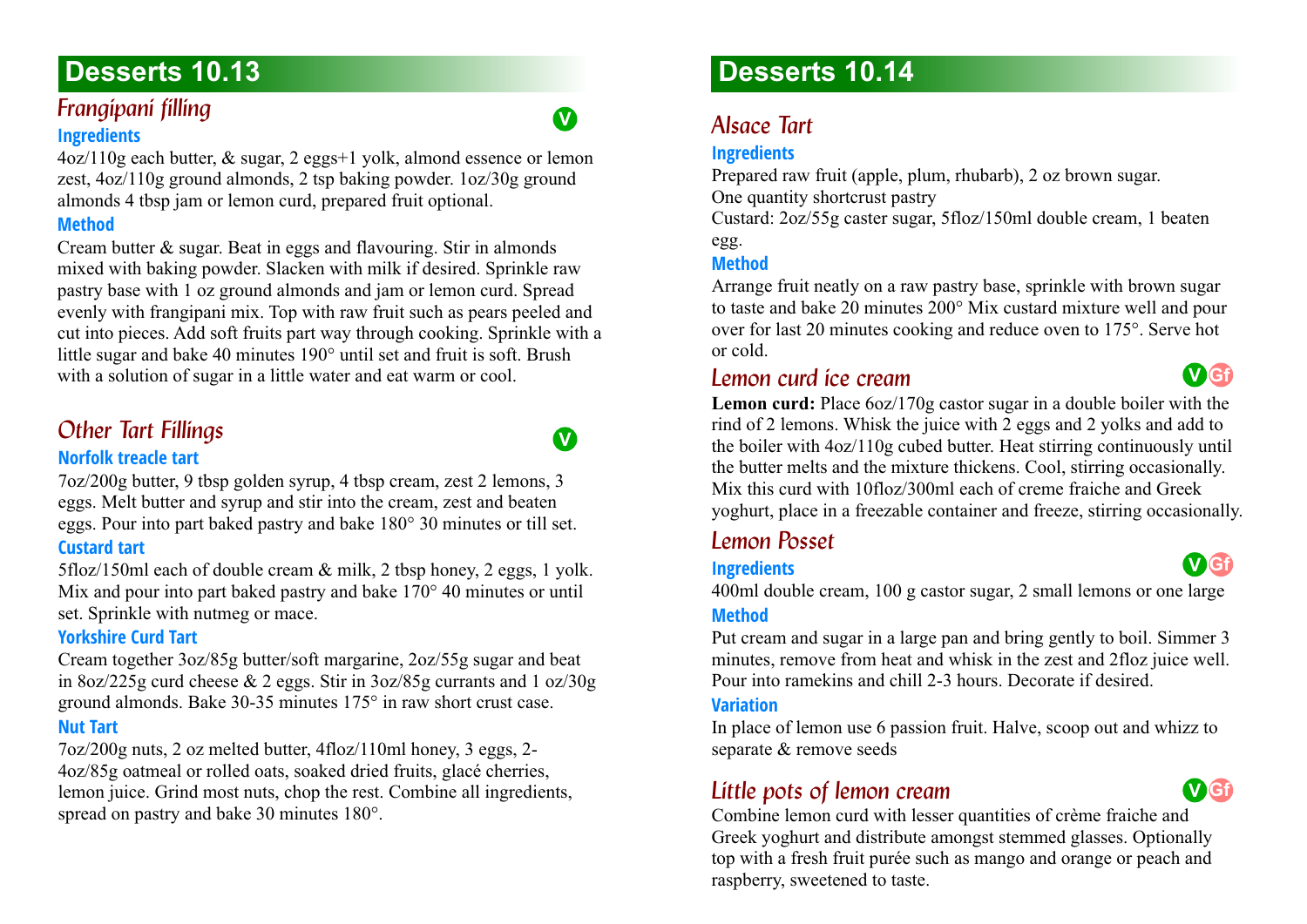### <span id="page-78-0"></span>*Chocolate Mousse*

#### **Ingredients**

 6oz/170g (2 bars) high quality chocolate (70% cocoa solids), 3 eggs, 2 floz/60ml double cream (optional).

#### **Method**

method

**V Gf**

Melt the chocolate in a double boiler with the cream, making sure the water does not boil. Beat the egg yolks and add, beating thoroughly. Whip 2 egg whites and fold in. Transfer to glasses or pots, cool and cover with cling film. Before serving pierce with a skewer and pour in a little liqueur.

#### **Variations:**

1. Top with syllabub

2. Add zest and juice of ½ orange at melting stage.

3. Make one half white chocolate and swirl together into the glasses

#### **Accompaniments:**

I resisted the idea of whipped cream as it dilutes the chocolate - how about some long thin mint chocolates?

### **Soft Centre Chocolate Puddings 10.15 V Ingredients**

7 oz/170g (2 bars) high quality dark chocolate, 7 eggs, 7oz/200g butter, 4oz/110g sugar, 2½oz/70g flour, 2 tbsp brandy optional.

#### **Method**

Melt the chocolate with the diced butter and optionally the brandy. Beat 4 eggs and 3 yolks with the sugar for 10 minutes with a hand held beater until pale and at the ribbon stage. Fold both mixtures into 2½oz/70g plain flour, turn into greased ramekins and chill, covered, even overnight. Bake 14 minutes 200° and turn out onto warm plates.

**Accompaniments:**

A little single cream

# **Desserts 10.16**

### Little pots

**1 Port & prune fool**



 284 ml double cream, 1 can prunes, stoned (or xx oz dried prunes) 4 tbsp port 1/4 cup (50 g) 2 oz soft brown sugar, grated nutmeg chopped nuts to decorate

#### **Method**

Whip the cream until stiff. Chop the prunes and fold into the cream with the port, sugar and nutmeg to taste. Spoon into individual glass dishes and chill. Decorate with chopped nuts before serving.

#### **2. Blackcurrant swirls**

#### **Ingredients**

juice ½ lemon, 2tbsp water, 500g blackcurrants, 100g golden caster sugar

#### **Method**

In a small pan on the hob, dissolve the sugar in the water & lemon. Remove the blackcurrants from their stalks, dropping them into the pan. Bring to the boil, lower the heat, and let the currants simmer gently for 4 or 5 minutes, or until the berries are starting to burst. Pour into a jug or bowl and set aside to cool. It should be tart but add more sugar if required. Swirl into pots with Greek yoghurt.

**3. Lemon or passion fruit posset -** [see separate recipe](#page-77-0)

**4. Chocolate mousse** - [see separate recipe](#page-78-0)

**5. Mini trifles**

### *Quick Plum Cake 10.16* **V**

#### **Ingredients**

**Plums:** 5-6 ripe plums, cut in 6-8 segments, stones removed **Sponge mix:** 50 g flour with good  $\frac{1}{2}$  tsp baking powder, 100 g ground almonds, 100g caster sugar,100g melted butter, 2 eggs [optional almond extract]

#### **Method**

Cut the plums into a plastic container. If necessary, microwave the plums to soften or add a hint of sugar to sweeten. Mix the dry ingredients in a large bowl and beat in the butter then eggs. Stir in the plums [and extract if using] and transfer to a greased, 8" / 21cm diameter, lined baking tin. Bake at 180 for 20-35 minutes until it passes the skewer test.

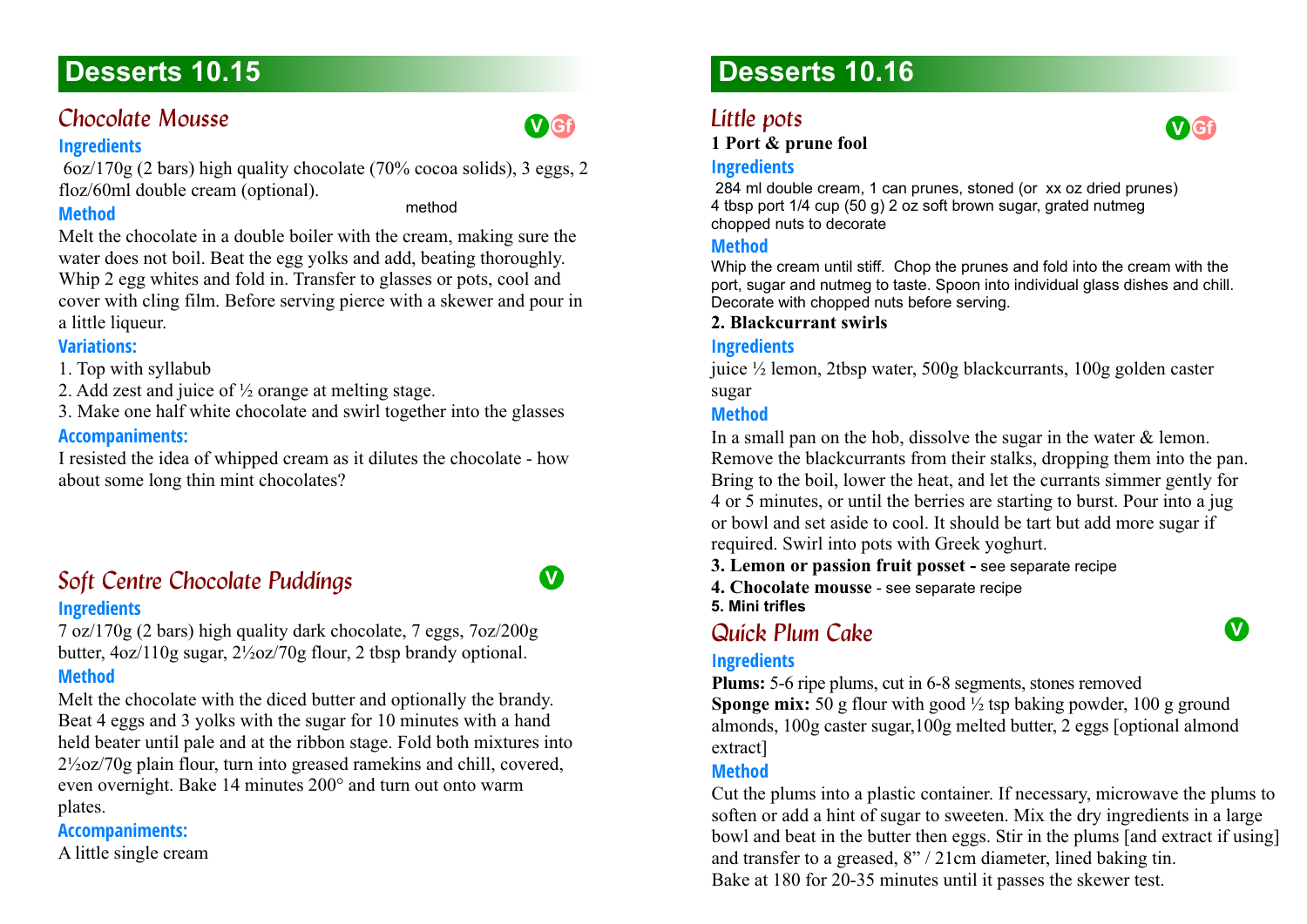### *Carrot Cake*

#### **Ingredients**

**Cake:** zest & juice of 1 orange, 100 g raisins, 100 g chopped walnuts, 200g flour, 4½ tsp baking powder, 1 tsp cinnamon, 1 tsp grated nutmeg, 200g light brown sugar, 140 ml oil, 3 eggs, 320g grated carrot (2-3 carrots),

**Topping:** 225g cream cheese, 50g butter, 150 g icing sugar, zest of 1 orange, 2 tsp orange or lemon juice.

#### **Method**

soak the raisins in the orange juice. Toast the nuts for15 minutes. Mix the flour, baking powder, spices. In a separate bowl mix the oil, and sugar well with a hand-mixer and add the eggs one-at-time until fully incorporated and add the flour mixture, raisins (with soaking liquid), orange zest and nuts. Pour into a bottom lined cake tin (20cm round or 20 cm square) and level out. Bake at 160˚C for 1h to 1h15 min or until cooked when testing with a skewer. Allow to cool a little before turning out onto a rack.

Beat the cream cheese and butter in a bowl until well combined. Add the icing sugar, finely grated orange zest and two tsp of orange or lemon juice. Spread over the cake and ridge it with a fork

# *Orange Ceder Cake*

*This uses almonds in place of flour for a moist cake or dessert* **Ingredients**

2 large oranges, 6 eggs, 8oz/225g ground almonds, 1 tsp baking powder, 8oz/225g sugar

#### **Method**

Boil 2 large oranges in a little water for 2 hours (or 30 minutes in a pressure cooker) and cool. Remove pips and process in a food processor. Beat the eggs in a large bowl and stir in the oranges, ground almonds mixed with baking powder, and sugar. Bake in a buttered 20 cm dia tin with removable base at 165˚C for an hour or longer if still wet. Cool in tin. Serve with single cream.

#### **Variations:**

Top with Greek yoghurt, honey, pistachios, or lace with orange liqueur

# **Desserts 10.18**

# *Chocolate pudding*

*Thanks to James Martin*

#### **Ingredients**

For the pudding

100g melted butter, plus extra for greasing, 3 eggs, 175ml milk, 250g flour, 50g cocoa powder, 5 tsp baking powder, 150g soft light brown sugar, 200g dark chocolate, finely chopped into 5mm dice,

**V**

For the sauce

200g light brown soft sugar, 40g cocoa powder

#### **Method**

Preheat the oven to 180°C and butter a 2 litre ovenproof dish. Whisk the melted butter, eggs and milk together in a jug until smooth. Sift the flour, cocoa and baking powder into a bowl then stir in the sugar.

Pour the butter mixture onto the flour and mix well to a smooth batter. Stir in the dark and milk chocolate pieces and spoon into the prepared baking dish.

To make the sauce, bring 300ml water and the sugar to the boil in a saucepan, then add the cocoa and whisk until smooth. Pour over the top of the batter then bake for 25-30 minutes. The top of the sponge will be just firm to the touch.

### **Raspberry Crumb Cake 10.188 V**

#### **Ingredients**

**Filling:** 4oz/110g flour, 1 tsp baking powder ½ tsp salt, 5oz/140g caster sugar, 2 eggs, 1 tsp vanilla extract, 2oz/55g melted butter, 4floz/115g sour cream, 8oz/225g raspberries or raspberries and blueberries.

**Topping:** 5oz/140g flour, 2½oz/70g ground almonds, 4oz/110g butter, 4oz/110g brown sugar

#### **Method**

Grease and flour a 9x9" baking tin. Mix the dry filling ingredients in a bowl. Add vanilla extract, eggs, butter and sour cream and combine well. Fold in raspberries and pour into tin. Prepare topping as per crumble, sprinkle over filling and bake for 40 minutes 180˚C to skewer test.

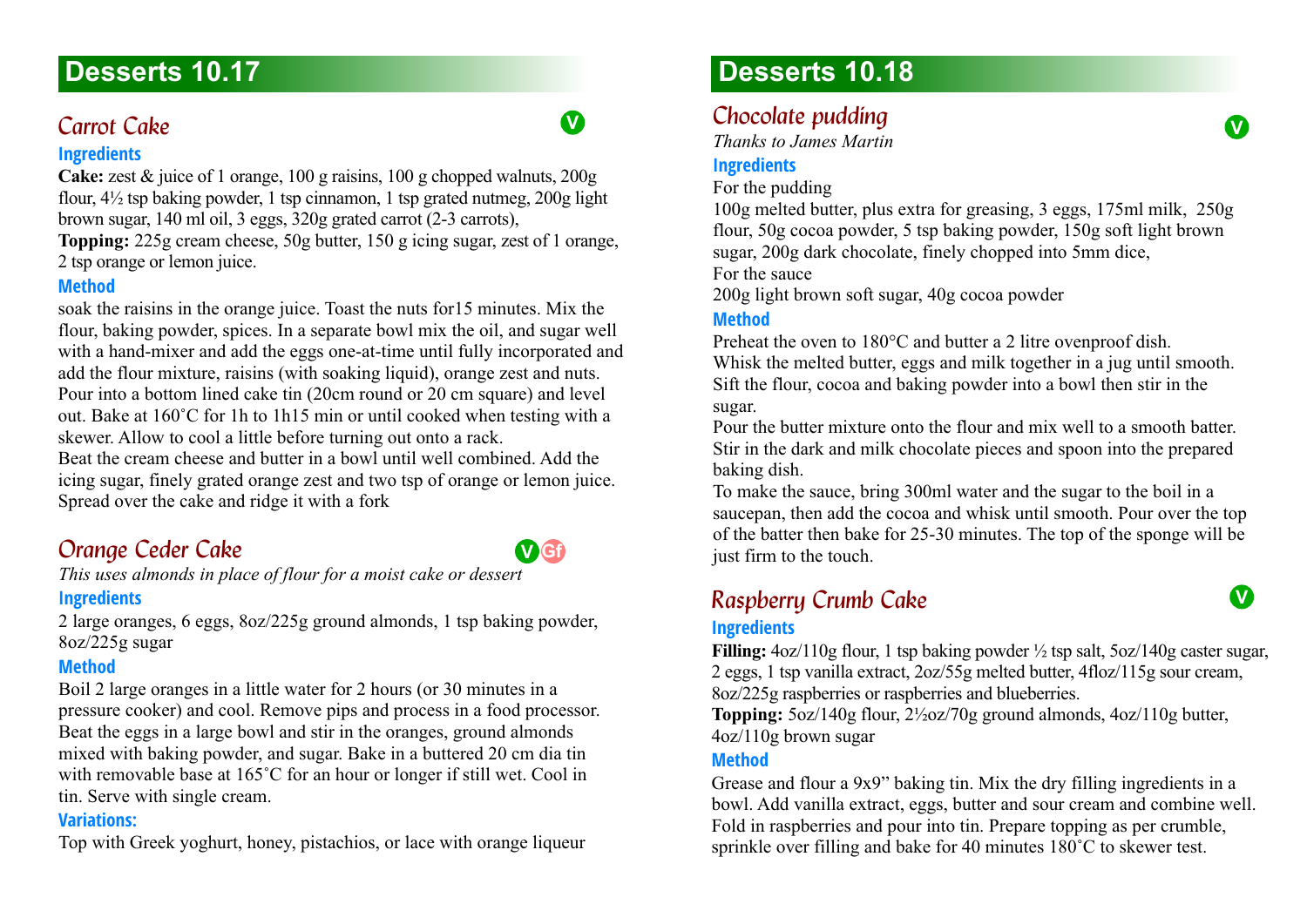### *Bread*

*Use plain dough for ordinary bread, pastry and rolls, enriched dough for buns and cakes*

#### **Ingredients**

**Plain dough:** 12oz/340g strong brown or white flour, 1-1½ tsp salt, 1 **Ve V** tsp sugar, 1oz/30g butter, 1 sachet yeast, 7.5 floz/210ml\* water or milk at 43° 112° F.

**Enriched dough:** 12oz/340g strong white flour, 1 tsp salt, 1 tsp sugar, 1 oz butter, 1 sachet yeast, 6 floz/170ml\* milk at 43° (112° F) and a beaten egg.

\* Check flour packet – required liquid to flour ratio may vary

### **Method**

Mix all the dry ingredients with micronised yeast. [Or add reconstituted dried yeast with liquids.] Add liquids all at once after warming to desired temperature - better to over-estimate liquid than under, typically one volume of water for three volumes of flour. See packet. Don't stir; draw up flour from the bottom of the basin with one outstretched hand add more flour if needed. Knead for at least 10 minutes by hand. Kneading is the biggest single factor in producing texture and rise and should be continued until the dough becomes smooth, resilient ball and no longer sticky. Place ball (oiled to prevent skinning) in a bowl and press flat, mark the height on the bowl with a marker, cover with poly bag and leave to double in size. The warmer the faster. Typically one hour warm or 12 hours in fridge, but slow rising makes better bread. Knock back, roll up twice and form into desired shape with the seams at the bottom, place in baking tin, brush with oil and allow to rise a second time (prove) on the tin in a poly bag. Test with finger for spring. Brush and/or decorate top before baking. Salt water gives crisp crust, flour gives soft crust. Bake hot except where sugar or fruit might burn. When done the loaf should be brown and slightly shrunk from the side of the tin; a tap on the base sounds hollow. For a crisper loaf, longer at a lower temperature.

#### **Variations:**

Divide into 8 and form rolls. Decorate with cracked wheat, sesame seeds, poppy seeds and bake on a baking sheet 20 minutes.

# **Fillers 11.2**

### *More about yeast baking*

*Because yeast baking uses less fat than conventional baking it can be a healthy alternative* 

#### **Yeast Pastry**

**V**

Use enriched dough for sweet, plain for savoury. This is the traditional dough for a quiche. Mix dough and rise (do not over knead). Coat in flour and press into 9" tin. Press again in 30 minutes to 1" above rim.

Refrigerate & bake as short crust. Option: add zest 1 lemon.

### **No Knead Focaccia** 11.22 **Ve V**



500g strong white flour, plus extra for dusting, 7g dried fast action yeast, 2 tsp fine sea salt, 350-400ml tepid water, 5 tbsp olive oil, plus extra for the tin and to serve, 1 tsp flaky sea salt, leaves from a mall bunch of rosemary, optionally chopped.

Tip the flour into a large mixing bowl. Mix the yeast into one side of the flour, and the fine salt into the other, then all together.

Make a well in the middle and add 2 tbsp oil and, gradually, 350-400ml tepid water, and stir for 2 min. Form into a ball and coat with olive oil to stop it drying out. Cover and store for 8 hours or overnight in the fridge. Fold the dough on itself up to 40 times and transfer to a greased baking tin 40 x 30 cm, spread out, cover and leave for 30 minutes. Heat oven to 200°.

Press fingers into the dough to make dimples. Mix together 1½ tbsp olive oil, 1 tbsp water and the flaky salt and drizzle over the bread. Push sprigs of rosemary into the dimples in the dough.

Bake 20-30 mins until golden and cooked through. While still hot, drizzle over 1-2 tbsp olive oil. Serve cut into squares.

#### **Alternative flavourings:**

Focaccia is often topped with olive oil, herbs and salt, as here. The oil preserves moisture in the bread and crisps the top. Alternatives include basil leaves, Parmesan, green onions, tapenade, garlic and butter, caramelised onions, pine nuts. Or add 2 dssp of sugar & a sweet topping - cherries, nuts, apple with a glaze of oil, water, sugar & salt. The dough itself can be filled with sun-dried tomatoes, black olive slices,

or cheese. Increase baking time if necessary

**[See also Pizza and thin bread](#page-42-0)**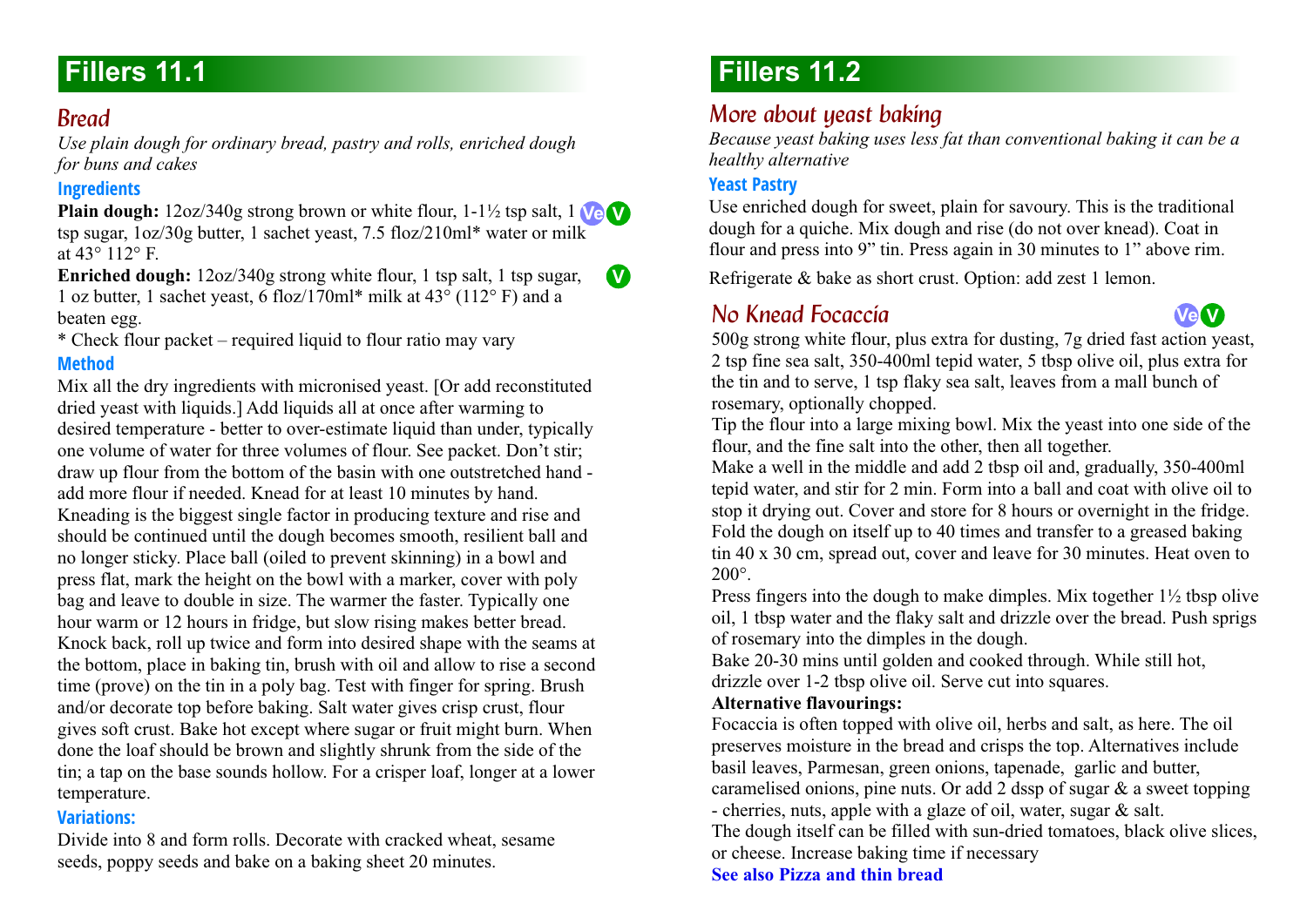### *Corn bread*

*If you use the almond option this is gluten free. Traditional with pumpkin or squash soup.*

#### **Ingredients**

3oz/85g butter, 1oz/30g sugar, 2 beaten eggs, 4oz/110g corn meal, 2oz/55g ground almonds or flour, 1 tsp salt, 1 tbsp (sic) baking powder, lemon juice, milk or cream

#### **Method**

Combine 3oz/85g butter, 1 oz sugar, 2 beaten eggs, 4oz110g corn meal, 2oz/55g ground almonds or flour, 1 tsp salt and 1 tbsp baking powder. Slacken with a squeeze of lemon and a little milk or cream. Line a standard 12 oz loaf tin with nonstick paper, bake 30 minutes at 175° until gold & shrinking from sides. Can be re-warmed.

# *Mediterranean Chelseas*

### **Ingredients**

Filling: 2 peppers, 3 tbsp olive oil, 1 courgette, 2 tomatoes (fresh or sun-dried in oil), fresh basil or oregano, 1 clove garlic, 1 tbsp balsamic vinegar

**Dough:** 12oz/340g strong white flour, 1-1½ tsp salt, 1 tsp sugar, 3 tbsp olive oil, 1 sachet yeast, 7.5 floz/210ml water at 43°C

### **Method**

Prepare and marinate the courgette according to recipe on page 2.5 Grill the pepper in quarters skin-side up to char and rub off the skin. This can all be done in advance.

Prepare the dough - mix all the dry ingredients. Add liquids all at once at 43°C. Knead for at least 10 minutes until the dough becomes smooth, resilient, and no longer sticky. Place ball (oiled to prevent skinning) in a bowl, press flat, mark the height on the bowl, cover with poly bag and leave to double in size. Typically one hour warm or 12 hours in fridge. Knock back and roll out to a rectangle 12" by 8". Brush with the marinade, chop and distribute the vegetables over the surface. Add any remainder to a greased tin. Roll up and cut cross-ways into 12 slices. Assemble cut side up in the tin. Put in a bag and allow to rise. Bake 20- 25 minutes 200°. Cool in tin.

# **Fillers 11.4**

### *Scones*

*Scones must be consumed when freshly baked*

#### **Ingredients**

8oz/225g flour, 3-4 tsp baking powder (extra if filling is heavy),  $1\frac{1}{2}$ oz/42g butter or lard, salt, 1 egg, 3-4 tbsp milk For sweet scones, 1 oz sugar,  $1\frac{1}{2}$  oz dried fruit optional

#### **Method**

Use up to 50% whole wheat flour. Mix the flour with the baking powder and any spices. Rub in the butter or lard - **lard makes better, softer scones**. Stir in any sugar and any dried fruit. Mix to smooth soft dough with the egg beaten with the milk. Roll out gently  $3/4$  INCH OR GREATER. Cut, flour and bake 220° 15-20 minutes. Serve warm.

### **Variations:**

2 oz grated cheese and/or sweated onion or leek Grated cheese, mustard and crispy bacon Flaked smoked fish (8 oz maximum), onion, lemon zest Zest of lemon and finely grated parsnip

# *Potato Crisps 11.4*

### **Ingredients**

**Ve V Gf**

For two persons: 1 large baking potato or several medium potatoes, 3 tbsp olive oil, rosemary, salt & pepper

#### **Method**

Put oil and rosemary in a large bowl. Scrub the potatoes and slice very thinly, skin on. Pat dry and rub well into the oil. Line a baking sheet with nonstick parchment and spread the potato evenly over. Bake at 180° for 30 minutes or more for a crisper finish. Transfer to a dish lined with kitchen paper. Season with salt & pepper and serve immediately Note: You can use a microwave. Place parchment on the turntable; cook for 8 minutes on high. Keep an eye out for burning.



**V Gf**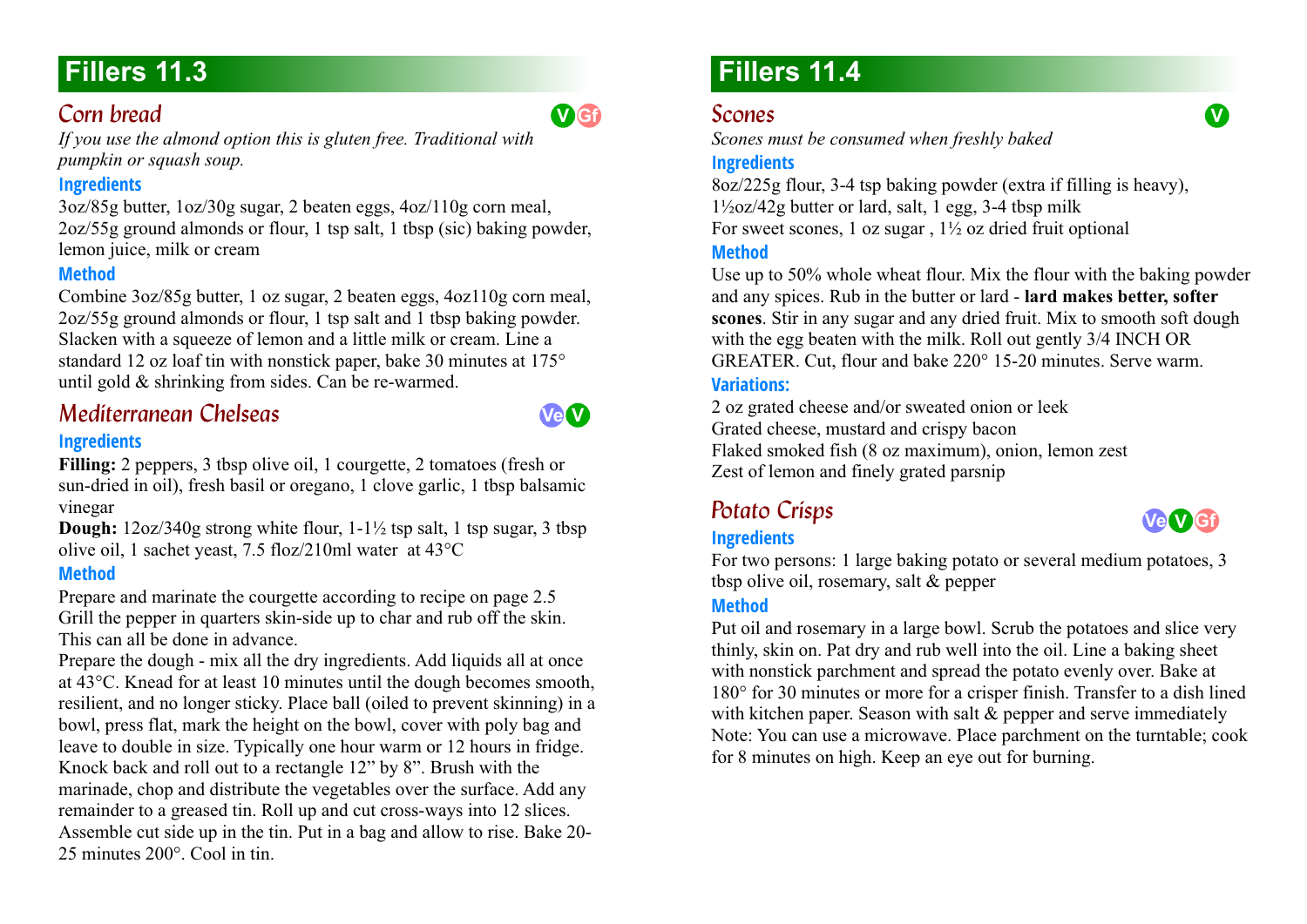### *Drop Scones and Pancakes* **Ingredients**



**V**

Pancakes: 4oz/110gflour, ¼ tsp salt 1 tsp sugar, 1-3 eggs 10floz/300ml milk or water, 1oz/30g melted butter

Drop scones: 4oz/110g flour, ½ tsp salt 1 tsp baking powder, 1oz/30g sugar, 1 egg 5floz/150ml milk or water, 1oz/30g melted butter

#### **Method**

Mix dry ingredients in a bowl; Break eggs and yolks into well and beat, incorporating gradually and adding liquid as it gets dry. Blend well and leave to rest 20 minutes. Stir in well any melted butter or oil and adjust the consistency by adding a little water or flour if necessary. Eggs can be separated, whites being beaten and folded in before cooking for more rise. Wipe a medium pan and add a smear of oil. Get hot enough to make a drop of water sizzle before pouring enough batter from ladle to coat the pan, tipping to spread for pancakes, optionally in rings for drop scones. When the surface clouds over and bubbles appear, ease & turn with a spatula. Trial with the first will show the amount of batter, heat & cooking time. The first is never up to scratch. Re-oiling is avoided by the melted butter. Pancakes can be pre-cooked and stored, even frozen. Reheat in oven, pan or toaster as appropriate.

#### **Variations:**

Use gram flour or 50% buckwheat or a proportion of corn meal; use 50% tomato juice with 2 tbsp paste; add 8 oz spinach puree; 2 mashed bananas; add  $\frac{1}{2}$  tsp turmeric, spices or herbs, 2 oz sultanas & zest; 2 tsp cocoa powder & 1 tsp vanilla extract; finely grated cheese.

### *Griddle cakes*

#### **Ingredients**

8oz/225g flour, 4oz/110g butter, 3oz/85g sugar, 3oz/85g dried fruit, salt, 3-4 tsp baking powder,  $\frac{1}{2}$  tsp spice, 1 egg, 3-4 tbsp milk. Roll to  $\frac{1}{4}$ ". **Method**

Mix the flour with the baking powder and any spices. Rub in the butter. Stir in any sugar and any dried fruit. Mix to smooth rollable dough with the egg beaten with the milk. Roll to  $\frac{1}{4}$ . Cook in greased pan 3 minutes per side, reducing the heat one up to temperature

# **Fillers 11.6**

### *Biscuits 11.6*

*Some biscuit recipes to accompany savoury and sweet courses* **Peppery Cheese Savoury biscuits** - 3oz/85g butter, 3oz/85g cheese 3oz/85g flour, salt & black pepper; rub, process or cream the fats and flour, incorporating salt and pepper. Roll into balls. Dip in poppy and/or sesame seeds. Place well apart on rack. Bake 180° for 15-20 minutes. **Digestive biscuits**

Rub 4oz/110g butter into 4oz/110g whole wheat flour, 4oz/110g oatmeal, 2oz/55g brown sugar, 1 tsp baking powder. Bind with a little milk. Roll out, cut out, prick and bake 180° 15-20 minutes.

#### **Lemon**

Cream or process 4oz/110g butter 7oz/200g brown sugar, zest of lemon, 1 egg, 1 tbsp lemon juice, 8oz/225g flour. Form into a cylinder with foil and chill. Cut into disks and bake 180° 15-20 minutes. Option: roll in the finely crushed seeds from 12 green cardamom pods before slicing. **American shortcake**

Mix 10oz/285g flour, 2oz/55g sugar 1 tbsp (sic) baking powder,  $\frac{1}{2}$  tsp salt and rub in 3oz/85g butter. Stir in 1 egg mixed with 6 floz/170ml milk and mix to a smooth dough. Roll out to ½ inch thickness, cut into rounds, bake 12 to 15 minutes 220°.

#### **Nutty biscuits**

Finely grind 4oz/110g fresh nuts. Combine with 4oz/110g butter, 6oz/170g flour, ½ tsp baking powder, 4oz/110g sugar. Form into balls. Dip in crushed nuts. Place well apart on rack. Bake 180° for 15-20 min. **Brandy Snaps** - Melt together 4oz/110g each of Demerara, butter, & golden syrup, 1 tsp ground ginger. Stir in 4oz/110g flour and 1 tsp lemon juice. Bake individually, using 4 tsp per tray 160° for 8 minutes till golden. Form & cool on greased spoon handles.

#### **Olive oil biscuits**

Put 100ml/3.5floz olive oil, 5floz/150ml warm water, 3 tbsp caster sugar and 1 x 7 oz sachet dried yeast into a jug and leave 15 minutes. Mix 300g/10oz flour 1 tsp salt, 2 tsp fennel seeds in a bowl. Make a well; pour in the flour and mix with fork, ending with fingers. Divide into 12, and roll out to 4". Brush with egg white and sugar. Bake 190 10-12 min until gold and crisp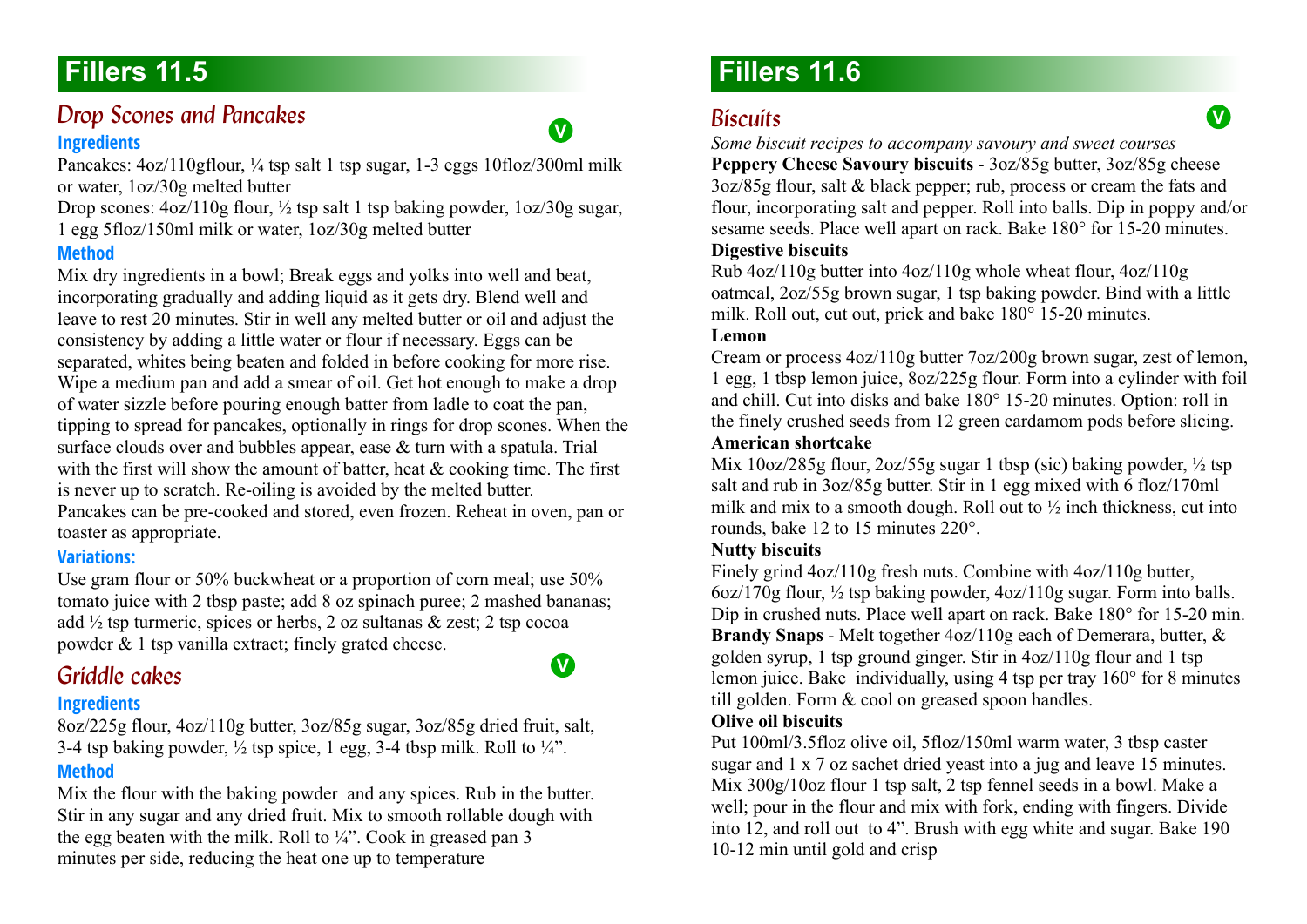### *Yorkshire pudding*

#### **Ingredients**

4oz/110g flour, ¼ tsp salt, 1 egg, 1 yolk, 7floz/200ml milk and/or water, oil or dripping for baking

#### **Method**

Mix dry ingredients in a medium bowl; Break eggs and yolks into well and beat, incorporating gradually and adding liquid as it gets dry. Blend well and adjust the consistency to a thin cream by adding a little water or flour if necessary. Leave to rest 20 minutes or more. Put 2 tbsp dripping (or oil if not available) into the baking tin compartments and place in oven. When the tin is smoking, whip up the batter again, remove the tin from the oven, pour in the batter & replace immediately. Always cook at a high temperature (200° minimum) for the first 15 minutes, then reduce to complete cooking for another 20-30 minutes. Individual puddings take 20 minutes.

#### **Variations:**

Options: zest 1 lemon or lime; horse radish cream; herbs, fresh or dry Eggs can be separated, whites being beaten and folded in before cooking for more rise

#### **Accompaniments:**

Serve with all meats or fish with appropriate gravy or soured cream. Or just with the gravy on its own

### *Croutons 11.7*

#### **Ingredients**

4 tbsp olive oil (or 2 oil and 2 butter), 140g/5oz/3 slices cubed bread (white or brown, heavy crusts removed), optional chopped rosemary, thyme or infuse the oil with garlic

#### **Method**

Mix the bread and oil, sprinkle with herbs/garlic, and either bake on a tray (single layer) at 180° for 10 minutes turning once or fry on a moderate heat, turning regularly until golden. Optionally sprinkle with finely grated Parmesan and continue a further minute.

# **Fillers 11.8**

### *Pork, sage & onion stuffing*

*Use to stuff turkey or pork or roll into balls to use on their own*

#### **Ingredients**

**V**

**V**

1lb/450g sausage meat, ½ dessertspoon dried sage, 1 large onion, 4 heaped tbsp bread crumbs

#### **Method**

Finely chop the onion, mix with the bread crumbs and sage. Add a dash of boiling water then mix in the sausage meat well with your hands. Use to stuff turkey or pork or roll into balls and roast in a tin with a little oil for 30 minutes at 190°

**V**

### **Herb and onion stuffing**

*For poultry, fish or stuffing balls*

#### **Ingredients**

3oz/85g bread crumbs (brown or white), small onion, ½ oz butter, zest and juice of a lemon, 3 tsp dried or 1 tbsp fresh herbs of choice, egg

#### **Method**

Soften the onion in the butter. Stir in the other ingredients and use just enough beaten egg to bind. Use to stuff fish or poultry or roll into balls and roast in a tin with a little oil for 20 minutes at 190° until dried out and golden.

### **Dumplings**

#### **Ingredients**

4oz/110g plain flour, 2oz/55g suet, 1.5 tsp baking powder, 1-2 tsp herbs finely chopped, salt, pepper, turmeric

#### **Method**

Stir all ingredients together with a knife and lightly incorporate just enough water to bind. Pat into small balls, roll in flour and cook in simmering casserole, covered, for at least 20 minutes. Longer won't harm**.**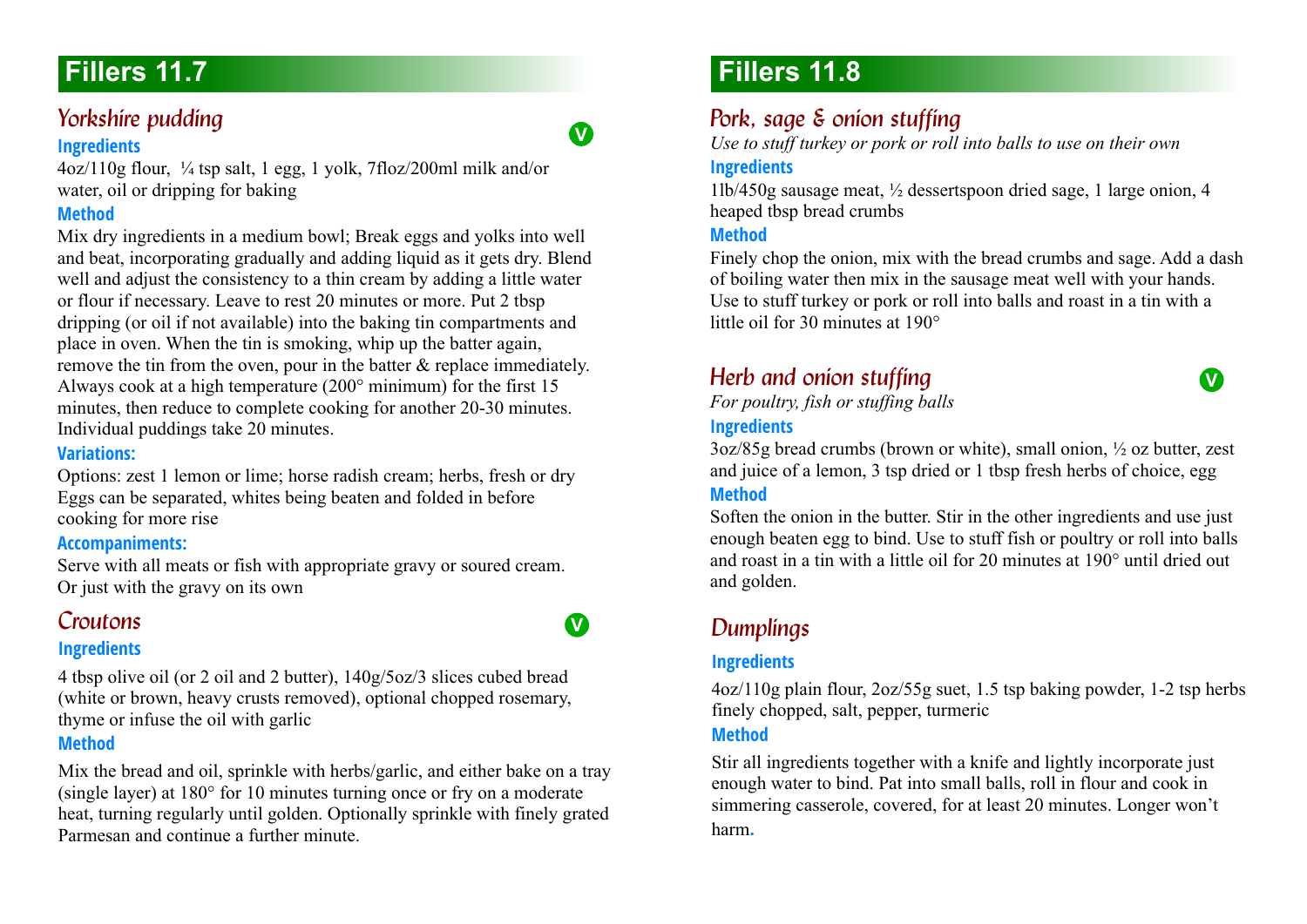### **Curry Sauce**

*For use with cooked meats and vegetables; for extra spice these can be* 

**Ve V Gf**

#### *marinated and/*

*or cooked with a spicy paste.*

#### **Ingredients**

2 onions and 4 cloves of garlic peeled and chopped, 1 inch ginger finely diced, 1 to 2 fresh red chillies seeds removed [optional], 2 peppers [optional], slug of olive oil,1 level tablespoon of ground coriander, 1 level tbsp curry powder [or 2 level teaspoons of turmeric and 1 heaped teaspoon each of paprika and curry powder. 6 tbsp ground almonds, 2 x 400g tins of plum tomatoes, 1 chicken/veggie stock cube, 300ml boiling water, 2 x 400g tins of light coconut milk or tub creme fraiche. **Method**

Best use a flameproof casserole. Fry onions, ginger and garlic on a medium-high heat in olive oil and cook for around 20 minutes, or until golden, stirring regularly. [Include 2 finely chopped peppers for a pepper flavour.] Add spices and cook for 2 minutes. Add almonds, then tomatoes, cube and water. Simmer for 5 minutes.

Stir in coconut milk and simmer for a final 40 minutes, stirring occasionally, then season and add the meat or vegetables. Reheat if necessary.

#### **Variations:**

Vary spices and thickening ingredients according to use.

Mamta's principles of curry-making:

1: Be generous with spices. Spices not only bring flavour but texture to dishes.

2: Decide how you are going to cook your onion, ginger, and garlic.

This triumvirate provides the deep base flavour of most curries, equivalent to onion, carrot and celery in the French tradition. Soften them without colouring for a lighter curry or cook them longer and caramelise for something richer and darker.

3: Decide what is going to give your curry sauce its body. This will normally be one, or a combination, of the following: tomatoes; pureed peppers or chillies; yoghurt or cream; coconut milk; chopped spinach, or finely diced or pureed onion.

# **Sauces 12.2**

# *Quick Mayonnaise 12.2*

*Always make up fresh when required, and use fresh eggs*

### **Ingredients**

2 egg yolks from fresh eggs, 1 tsp lemon juice or wine vinegar,  $\frac{1}{2}$  tsp salt,  $\frac{1}{2}$  tsp dry mustard (optional), 240ml/8floz olive oil.

#### **Method**

Put the oil in a glass jug. Combine the yolks, lemon juice/vinegar, salt, and mustard in a storage jar. Pulse with the immersion blender a few times to break up the yolks. You may need to tilt the jar so the blender blade reaches the yolks.

With the blender running Add the oil a little at a time. Make sure each addition of oil is completely blended before adding the next. The mixture should start to thicken and lighten.

Once the first half has been added, you can add the rest more quickly. Add just as much of the oil as needed to reach the desired consistency ; the more oil added, the thicker the mayo will become. If the mayo becomes too thick, blend in water, 1 tsp at a time.

# *Quick Hollandaise 12.2*

*Always make up fresh when required, and use fresh eggs*

### **Ingredients**

3 egg yolks, ¼ tsp mustard, 1 tbsp lemon juice, 125g butter **Method**

In a serving bowl combine the warm egg yolks, mustard and lemon juice. Blend with an immersion blender for 5 seconds.

Heat the butter in a glass jug in a microwave about 1 minute until completely melted and hot. (It may sputter).

While blending the eggs, pour the butter in, in a thin steady stream, slowly at first. It should thicken. Serve immediately

#### **Variations:**

D Smith makes a more foolproof sauce replacing half the butter with creme fraiche and adding this first.

Sauce Bearnaise is made similarly but with a reduction including shallots, wine vinegar and tarragon.

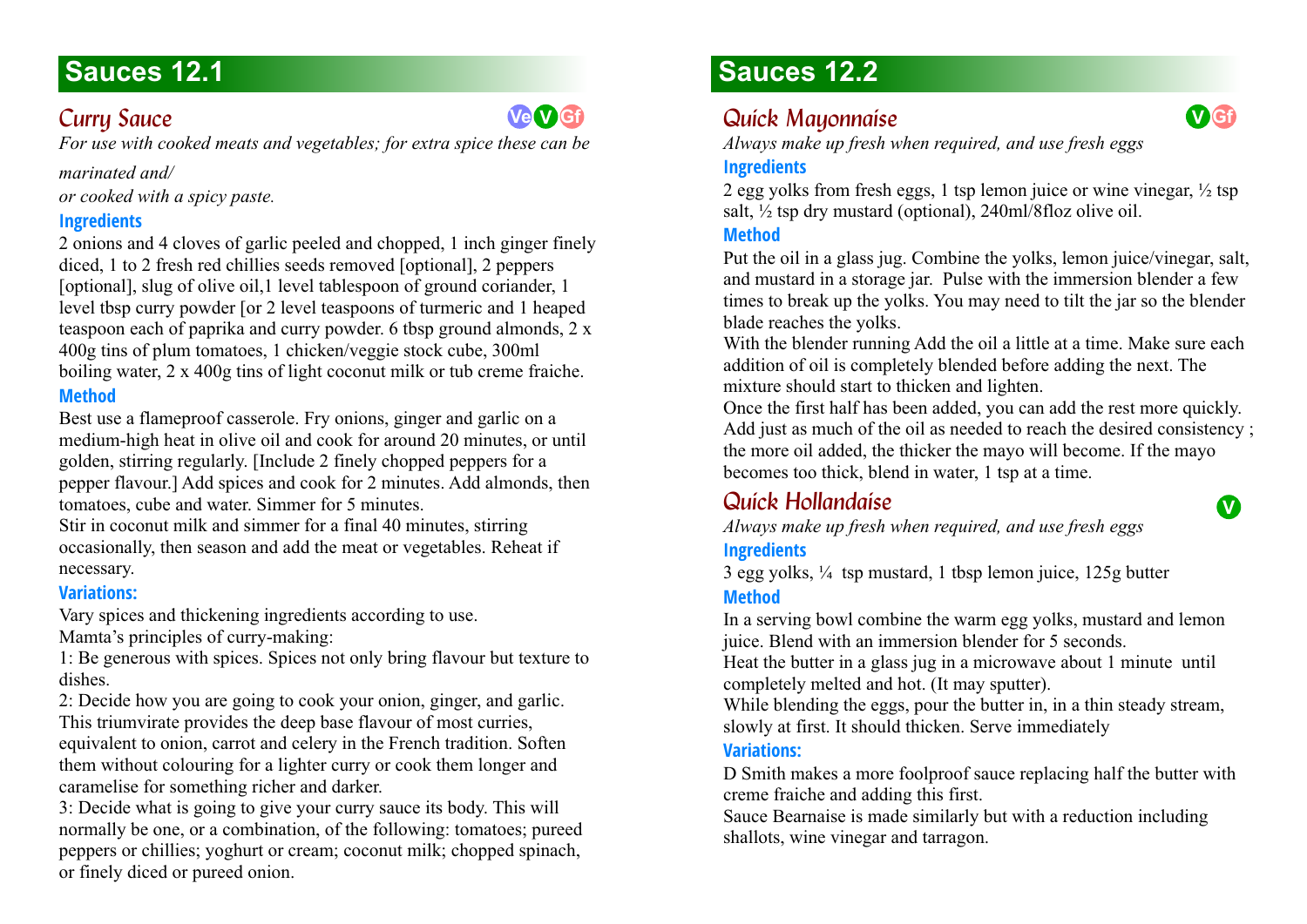### *Tomato sauce for minced meat dishes*



*Always make up fresh when required, and use fresh eggs*

#### **Ingredients A**

1 finely chopped onion, 2 cloves garlic, olive oil, *¼*tsp turmeric, 1 tin of tomatoes (or ripe tomatoes and pass through a sieve), tomato puree, tsp balsamic vinegar, chilli flakes, bay leaf, basil, rosemary or parsley in any combination.

#### **Method A**

Simmer a finely chopped onion and 2 cloves garlic ( opt: add 3 anchovy fillets) in olive oil until golden (10 min). Stir in *¼*tsp turmeric then a tin of tomatoes, tomato puree, tsp balsamic vinegar and any herbs. Simmer covered until flavour develops.

#### **Ingredients B (for meat balls)**

1 tin of chopped tomatoes, half a stock cube, plus any herbs and spices **Method B**

To the browned meat balls add a tin of chopped tomatoes, and top up with a little water and half a stock cube plus any herbs and spices. After cooking the meat balls, remove them temporarily and reduce the sauce to the desired consistency

### *Spicu tomato sauce*



*Note this has no onion or garlic and is aimed at meatballs*

#### **Ingredients**

1/4 cup tomato paste 1 teaspoon fennel seeds 1 teaspoon grated orange rind 1/2 teaspoon ground cumin 1/4 teaspoon ground cinnamon 1/4 teaspoon salt 1/4 teaspoon ground red pepper 1 (28-ounce) can whole tomatoes, coarsely chopped

#### **Method**

Combine all ingredients. Cover and cook on LOW for as long as possible. *Tomato pizza base* 

*This requires no cooking before use and is enough for 4 pizzas*

### **Ingredients**

Small tin chopped tomatoes, 2 cloves garlic,  $\frac{1}{2}$  tsp sugar,  $\frac{1}{2}$  tsp balsamic vinegar

#### **Method**

Blend well with a hand blender.

# **Sauces 12.4**

### *The perfect tomato sauce (Guardian)* **Ingredients**



**V**

800g good, tinned plum tomatoes or ripe fresh fruit, 2 tbsp olive oil, 1 small onion, finely chopped, 2 garlic cloves, crushed, 1 tsp sugar, dash of balsamic vinegar, chopped fresh basil, olive oil to serve (optional)

#### **Method**

If using fresh tomatoes, drop them into a pan of boiling water and leave for about a minute, until the skins split. Lift out and peel, then roughly chop.

Heat the oil in a medium saucepan on a medium-low heat and add the chopped onion. Soften for about five to seven minutes, until translucent but not coloured. Stir in the garlic and cook for another two minutes.

Tip in the tomatoes, and break up with a wooden spoon if necessary, then add the sugar, vinegar and the chopped basil stalks, reserving the leaves. Season lightly.

Bring to a simmer, then turn down the heat and simmer for 45 minutes, stirring occasionally, until thick.

Test the seasoning, add the basil leaves, roughly torn, and drizzle in a little extra-virgin olive oil if you like before serving.

### *Bechamel sauce 12.4*

#### **Ingredients**

1oz/30g butter, 1oz/30g flour, nutmeg optional, 10 floz milk, **Method**

Melt 1oz/30g butter in a saucepan. Stir in 1oz/30g flour, optional nutmeg and cook, stirring, for a minute. Still heating, stir in 10 floz milk, a little at a time, making sure to stir well so that no lumps form. (If they do, beat out with whisk.) Bring to the boil, stirring constantly, so that the mixture thickens and becomes glossy. Boil gently for 5 min with bay leaf, season. For a cheese sauce stir in  $4oz/110g$  grated Cheddar cheese and some English mustard but do not reboil.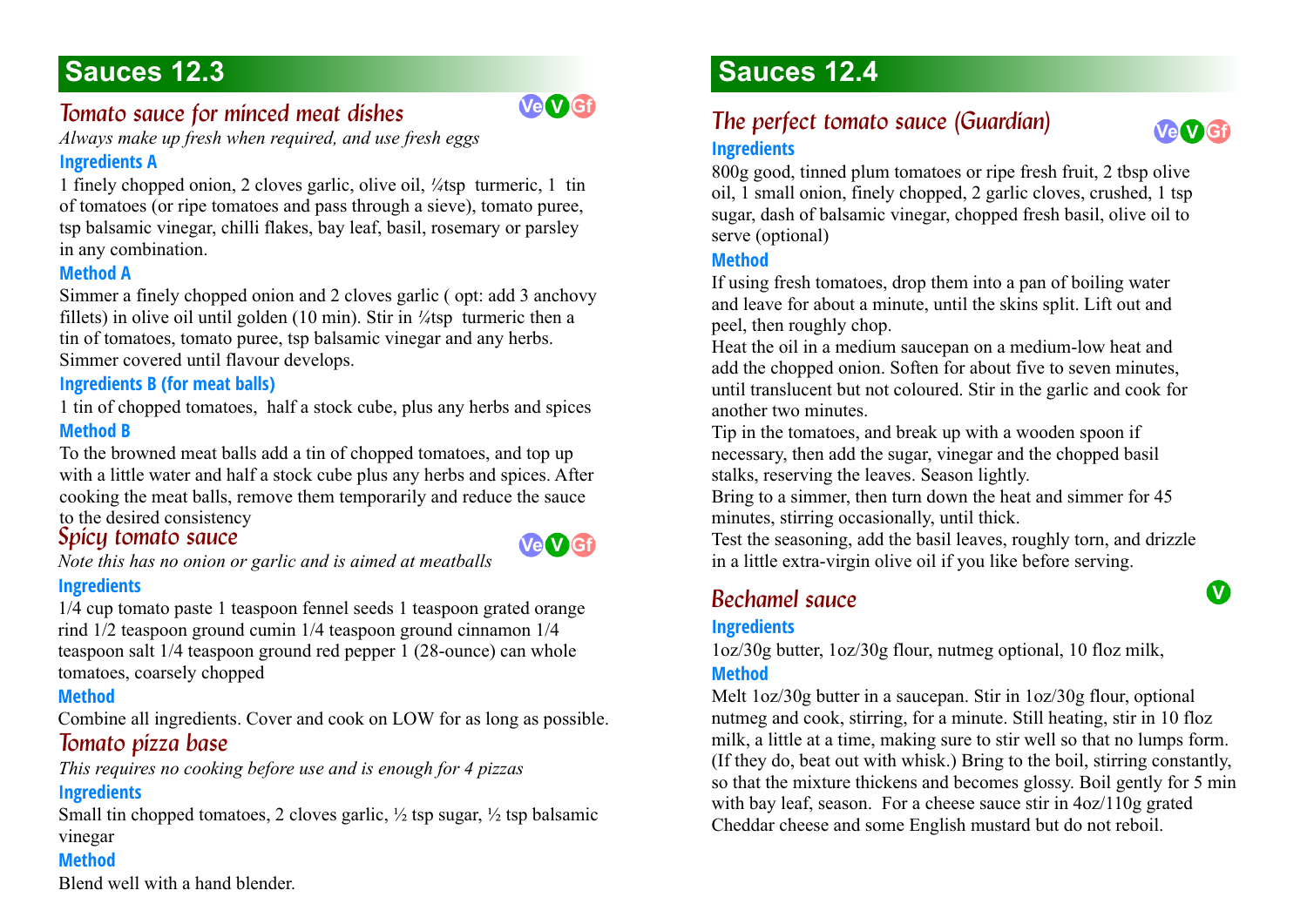#### **Romesco Squee**

#### **Ingredients**

1 large roasted red bell pepper from a jar or from scratch, 1 garlic clove, smashed, 1/2 cup slivered almonds, toasted, ¼ cup tomato purée, 2 tablespoons chopped flat-leaf parsley, 2 tablespoons Sherry vinegar, 1 teaspoon smoked paprika, ½ teaspoon cayenne pepper, ½ cup extravirgin olive oil, salt and freshly ground black pepper

#### **Method**

If roasting the pepper, quarter and grill skin side up until charred all over (or use a hot oven/or flame if preferred). Place in a bowl and cover with a plate. When cool, peel off the charred skin and remove the pips etc.. This can be done in advance.

Pulse first 8 ingredients in a food processor until very finely chopped. With motor running, slowly add oil; process until smooth. Season with salt and pepper. Use for pizza or pasta.

### **Putanesca Sauce**

#### **Ingredients**

1 tbsp extra-virgin olive oil, 2 garlic cloves, finely chopped, one medium can peeled tomatoes in juice, 3oz/75g Kalamata olives, halved, pitted, 3 anchovy fillets, chopped, 1 dessertspoon drained capers,  $\frac{1}{2}$  teaspoon dried oregano, frozen chopped basil,  $\frac{1}{2}$  teaspoon dried crushed red pepper, ½ red chilli, deseeded and chopped

#### **Method**

Heat oil in large pot over medium heat. Add garlic chilli and and sauté until fragrant, about 1 minute. Add all other ingredients. Simmer sauce uncovered over low heat until thickened, breaking up tomatoes with spoon, about 15 minutes. Season with salt and pepper. Use for pizza or pasta.

# **Sauces 12.6**

### *Basic Salsa 12.6*

Mix together, just before serving: 1 ripe beefsteak tomato and 1 tbsp coriander leaves (chopped), 1 fresh chilli and  $\frac{1}{2}$  red onion or a spring onion (finely chopped), juice half a lime, pinch of ground cumin, ground black pepper, salt. Optionally add a diced avocado. **Fruit salsa:** Omit the tomato, avocado and cumin and add, chopped, the flesh of a large orange or a peeled diced mango or fresh pineapple.

### *Plum sauce 12.6*

Plum sauce:  $6oz/170g$  tart red plums,  $\frac{1}{4}$  tsp five spice powder, cinnamon or star anise, ½ tsp dark soy sauce,1 inch pickled or fresh ginger (optional), ¼ tsp sherry vinegar, light brown sugar to taste. Stone and quarter the plums and soften in a little butter or oil with the ginger in a wide nonstick frying pan, adding the vinegar, spice and sugar part way through.

#### *Satay sauce*

1 tbsp peanut butter, 1 tsp tamarind paste (subs lime juice and brown sugar, Worcester sauce), 1 tsp soy sauce, 1 tsp maple syrup, 1 clove grated garlic, 1 lime, zest and juice

Melt the peanut butter in a pan with the tamarind, soy, maple syrup, and garlic. Stir in lime. Coat main ingredient well and grill or flash roast 10 minutes

### *Garlíc Butter*

4002 oz/ 55g butter (salted, or if unsalted add salt to taste) 2 cloves garlic, 1tbsp olive oil, 1 tsp parsley

Grate or finely chop the cloves of garlic and transfer to a bowl. Mix the softened butter and garlic until smooth. Optionally add in the olive oil and mix to a smooth consistency. Mix in finely chopped parsley to taste. Transfer to a clean dry container with close-fitting lid. Refrigerate until needed.

### **Gf**

**Ve V Gf**

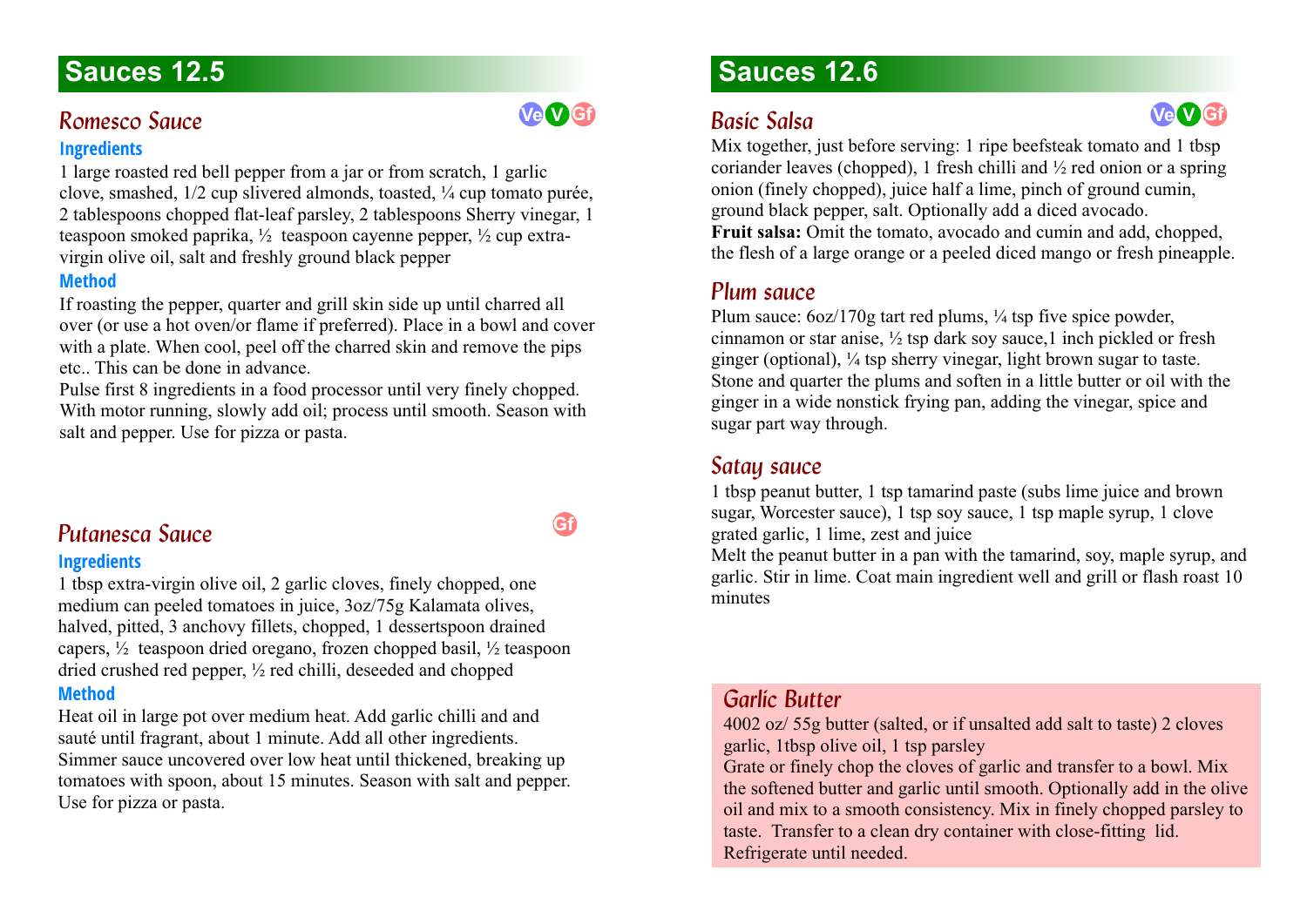### *Sauces for pasta*

*See also Tomato, Putanesca and Romesco above*

### **Gorgonzola & Walnut**



**V Gf**

#### **Ingredients**

100g/4 oz chopped walnuts, 300ml/10floz double cream, 100g/40z crumbled Gorgonzola cheese

#### **Method**

Heat the cream in a small pan. Add the garlic and Gorgonzola and heat gently until melted. Season. Mix the walnuts with the pasta & butter. and combine with the sauce.

#### **Lentil**

#### **Ingredients**

2 tbsp olive oil, 2 onions, chopped, 2 garlic cloves, crushed, ½ tsp ground cinnamon 225g/8oz red lentils, large tin of tomatoes, 450ml/15floz water, S&P

#### **Method**

In a large saucepan, fry the onion in the oil for 10 minutes; add the garlic, cinnamon, washed lentils, tomatoes and water. Simmer for about 20 minutes until lentils are tender. Season and blitz.

#### **Options**

Different spices and/or vegetables

#### **Tomato, Aubergine**

#### **Ingredients**

1 aubergine thinly sliced and cut into strips, 1 onion chopped, 350 g tomatoes fresh or tinned, 4 tbsp red wine

#### **Method**

Fry the aubergine in 6 tbsp oil until crisp and brown. Drain on kitchen paper. Fry the onion in the residual oil for 10 minutes without browning. Add the tomato and wine and simmer 15 minutes uncovered.

Blitz. Combine with the pasta then the aubergine before serving.

#### **Peanut sauce**

#### **Ingredients**



 $VeGf$ <sup>V</sup>

1 tbsp crunchy peanut butter, 2-3 tbsp coconut cream, lemongrass, chilli, ginger to taste, sugar

# **Sauces 12.8**

### **Method**

Combine all the ingredients in a pan and bring slowly to the boil. Slacken with a little boiling water if necessary and simmer 5 minutes

#### **Options**

Slacken with cream

#### **Carbonara**

#### **Ingredients**

145g / 5oz bacon, chopped, 1 tbsp olive oil, 4 tbsp Pecorino or Parmesan, finely grated,  $2 \text{ eggs} + 2 \text{ egg volts}$ , 4 tbsp creme fraiche, S&P

#### **Method**

Fry the bacon in the oil until crisp (5 minutes). Mix remaining ingredients. Stir into the pasta with the bacon

#### **Sea Food**

#### **Ingredients**

2 garlic cloves finely chopped, 1 tbsp olive oil or 1 oz butter, small onion, finely chopped, medium tin chopped tomatoes, 3 tbsp / 50 ml white wine, zest 1 lemon, 300ml crème fraiche, large pack raw prawns, 200 g scallops, sliced, 1 serving filleted raw, chopped salmon

#### **Method**

Fry the onion & garlic in the fat until soft but not browned. Add the tomato and wine and cook 10 minutes until slightly reduced. Stir in the crème fraiche and reheat. Stir in the fish and seafood and cook gently, stirring for 3 minutes or until all are cooked. Season.

#### **Avocado**

#### **Ingredients**



60g pinenuts, toasted, 2 avocados, 30 g baby spinach,zest & juice of lemon, 2 cloves of garlic, 60 g Parmesan,finely grated, 4 tbsp olive oil, basil leaves

#### **Method**

Halve out avocados & scoop out flesh. Whizz with 2 tbsp lemon juice, zest, garlic and most of the basil. This with pasta cooking water. Combine with pasta, pinenuts and remaining leaves.



**Gf**

**Gf**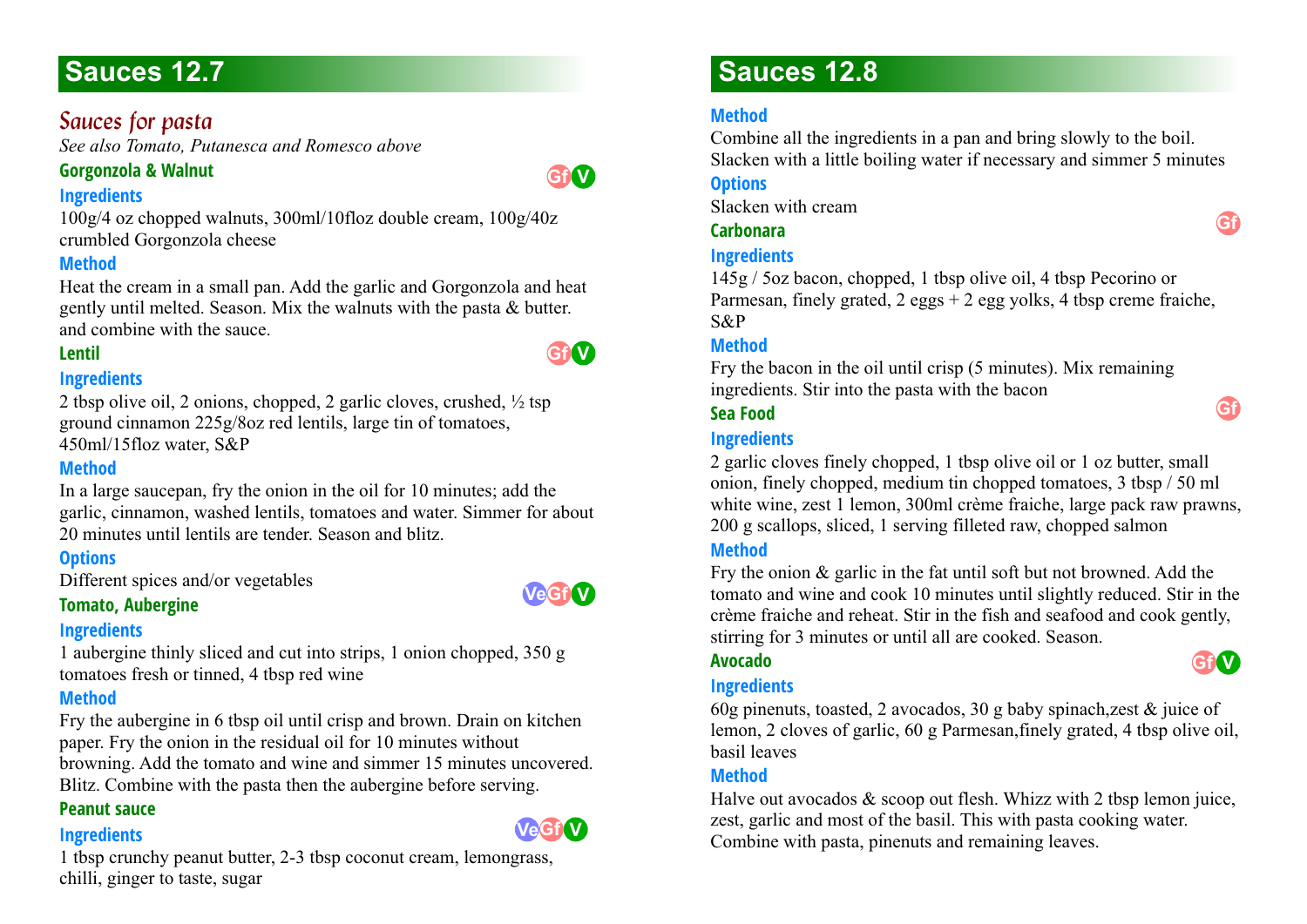# **Units**

*The units used in this book are oz, floz, and spoon measures. The following conversions are approximate only. Where recipe books offer alternative sets of units stick to one set or the other and don't mix.*

#### **Oven Temperature**

| very hot       | 240° (475°F) mark                     |                | 9 200° fan        |
|----------------|---------------------------------------|----------------|-------------------|
| very hot       | 230° (450°F) mark                     | 8              | $190^\circ$       |
| hot            | 220° (425°F) mark                     |                | $7~180^\circ$     |
| moderately hot | 200° (400°F) mark                     |                | 6 170°            |
| moderately hot | 190° (375°F) mark                     |                | $5\quad165^\circ$ |
| moderate       | 180                                   | $\overline{4}$ | $160^\circ$       |
| moderate       | $170^{\circ}$ (340 $^{\circ}$ F) mark | 3              | $155^\circ$       |
| moderate       | $160^\circ$ (325°F) mark              | 3              | $150^\circ$       |
| cool           | $150^{\circ}$ (300 $^{\circ}$ F) mark |                | $2 \ 140^\circ$   |
| cool           | 140° (275°F) mark                     |                | $130^\circ$       |

#### **Volume**

When measuring liquids, ensure vessel is horizontal and view from as near to the height of the surface as possible.

1 tbsp(slightly rounded) $\sim$  3 tsp $\sim$  14.2 (15) ml $\sim$  ½ floz 1 pt (UK)  $\sim$  20 floz  $\sim$  568 (600) ml 1 pt (US)  $\sim$  16 floz  $\sim$  2 (US) cups  $\sim$  454(480) ml 1 US cup  $\sim$  240 ml (8.45 floz) 1 metric cup  $\sim$  250 ml (8.8 floz) 1 wine glass  $\sim$  6 floz 1 sherry glass  $\sim$  3.5 floz 1 liqueur glass  $\sim$  2-3 tbsp 1 vol dried herbs  $\sim$  3 vol fresh 1 litre  $\sim$  1.76 pt  $\sim$  35.2 floz 5 floz =  $142$ ml 1 tbsp = 15 ml = 3 tsp [flat measure] 1 dessertspoon =  $10 \text{ ml} = 2 \text{ tsp}$ 1 tsp =  $5$  ml **Weight**  $1oz = 28.3g(30g)$  $2 oz = 56.6g(55g)$  $3 oz = (85g)$  $4oz = (110g)$  $6oz = (170g)$  $7oz = (200g)$  $8$  oz = 226.4g (225g)  $50g = 1.76$  oz  $(2 \text{ oz})$  $100g = 3.53$  oz  $(3.5$  oz)  $500g = 17.65$  oz  $(18 \text{ oz})$ 1 stick butter  $(US) = 4$  oz

#### **Self Raising Flour**

Add 1 level tsp baking powder per **100g** /3.5 oz plain flour (some say per 55g /**2oz** flour)

### **Units**

#### **Length**

 $1" = 25.4$  mm,  $100$  mm = 4"

#### **Volume to weight**

1 US cup syrup  $\sim$  14 oz/400g butter, rice or dried beans  $\sim 8$  oz/225g dry lentils, red  $\sim$  190g, Puy  $\sim$  200g, brown  $\sim$  210g milk, water or cream  $\sim 8$  oz sugar  $\sim$  7 oz/200g flour  $\sim$  5 oz/140g (150g) grated cheese or chopped veg  $\sim$  4 oz/110g breadcrumbs  $\sim$  2 oz/55g, sultanas 170g 1 tbsp  $\sim$  15g,  $\frac{1}{2}$  oz, e.g. butter 1 oz  $sugar \sim 2 tbsp$ flour  $\sim$  3 tbsp (slightly rounded) oil  $\sim$  3 tbsp eggs: size  $2 \sim 2\frac{1}{4}$  floz  $\sim 2$  oz, size  $3 \approx 2$  floz  $\approx 1.8$  oz

#### **Area Conversions**

| #                                                     | sq cm  | <b>ROUND SQUARE</b> |                | <b>OBLONG</b>                                           |  |
|-------------------------------------------------------|--------|---------------------|----------------|---------------------------------------------------------|--|
| 3.3                                                   | (20)   | 2                   |                | $1 \times 3$                                            |  |
| 5                                                     | (32)   | $2\frac{1}{2}$      | $2\frac{1}{4}$ |                                                         |  |
| 7.2                                                   | (46)   | 3                   |                | $2\frac{1}{2} \times 3$                                 |  |
| 13                                                    | (80)   | 4                   | $3\frac{1}{2}$ |                                                         |  |
| 20                                                    | (130)  | 5                   | $4\frac{1}{2}$ |                                                         |  |
| 33                                                    | (214)  | $6\frac{1}{2}$      |                | $6\frac{1}{2} x 5$                                      |  |
| 38                                                    | (248)  | 7                   | 6              | 1 lb loaf                                               |  |
| 50                                                    | (325)  | 8                   | 7              | 6 x 8                                                   |  |
| 57                                                    | (366)  | $8\frac{1}{2}$      | $7\frac{1}{2}$ |                                                         |  |
| 64                                                    | (410)  | 9                   | 8              | 7 x 9                                                   |  |
| 80                                                    | (507)  | 10                  | 9              | $7 \times 11\frac{1}{2}$                                |  |
| 96                                                    | (613)  | 11                  |                | 8 x 12                                                  |  |
| 112                                                   | (730)  | 12                  |                | $10 \times 11$ or $9 \times 12\frac{1}{2}$ (swiss roll) |  |
| 177                                                   | (1140) | 15                  |                |                                                         |  |
| new quantity = recipe quantity x new area/recipe area |        |                     |                |                                                         |  |

 $1# = 645$  sq mm = 6.45 sq cm

all purpose flour: 50% fine and 50% strong flour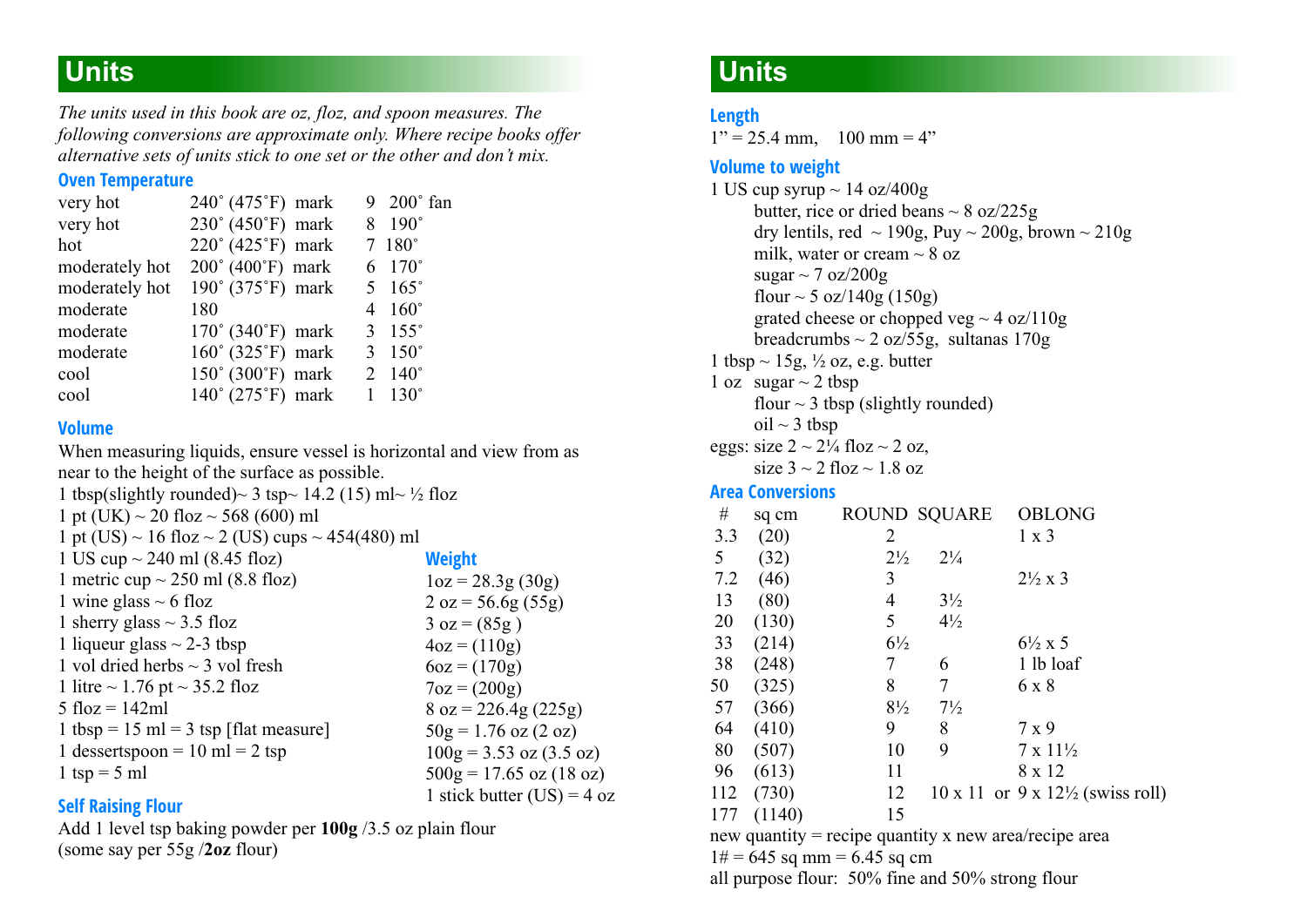### **Index**

**Soups** [Spicy Cauliflower & Apple 1.8](#page-6-0) butternut Butternut & peanut soup 1.1 butternut [Butternut & coconut soup 1.8](#page-6-1) carrot [Moroccan carrot 1.2](#page-3-0) cauliflower [Spicy Cauliflower & Apple 1.8](#page-6-0) celeriac [Celery, celeriac & leek soup 1.4](#page-4-0) celery Celery, celeriac & leek soup 1.4 chicken Chicken and fennel soup 1.7 coconut Butternut & coconut soup 1.8 courgette Courgette, Parmesan & basil 1.1 fennel Prawn & Fennel Bisque 1.6 fennel Chicken and fennel soup 1.7 fish Fish chowder 1.5 leek Spinach leek & pea soup 1.4 leek Celery, celeriac & leek soup 1.4 lemongrass Lemongrass & ginger 1.3 lentil Curried lentil 1.2 meat Quick meat soups 1.7 pea Spinach leek & pea soup 1.4 prawn Prawn & Fennel Bisque 1.6 prawn Salmon and prawn soup 1.6 salmon Salmon and prawn soup 1.6 spinach Spinach leek & pea soup 1.4 **Starters** a la Grecque Vegetables a la Grecque 2.2 aubergines Grilled marinated vegetables 2.3 aubergines Oriental vegetables 2.3 aubergines Imam Bayildi 2.8 avocado Three pates with toast 2.4 bacon Chicken Terrine 2.5 bacon Stuffed Peppers 2.6 bacon, ham Gratin Bake 2.10 beans, green Oriental vegetables 2.3 bread Pepper and tomato pudding 2.12

pepper Sweet pepper & sweet potato 1.3 Sweet potato Sweet pepper & sweet potato 1.3 broccoli Oriental vegetables 2.3 cauliflower Three pates with toast 2.4 cheese, goats Goats Cheese Croquettes 2.10 chicken Chicken Terrine 2.5 chicken Chicken tikka on leaves 2.12 cold plate Cold plate ideas 2.2 courgettes Grilled marinated vegetables 2.3 courgettes Oriental vegetables 2.3

cream Gratin Bake 2.10 eggs Baked eggs 2.8 eggs Stuffed eggs 2.9 globe artichoke Globe Artichokes 2.9 mackerel Three pates with toast 2.4 meat mince Stuffed Peppers 2.6 mushrooms Gratin Bake 2.10 mushrooms Mushroom, Walnut & Prune Crumbles 2.11 onions Grilled marinated vegetables 2.3 onions Oriental vegetables 2.3 pate Three pates with toast 2.4 peppers Grilled marinated vegetables 2.3 peppers Oriental vegetables 2.3 peppers Stuffed Peppers 2.6 peppers Pepper and tomato pudding 2.12 pork Roast Pork Arista Florentine 2.2 pork mince Chicken Terrine 2.5 potato Potato Gnocchi 2.11 prunes Mushroom, Walnut & Prune Crumbles 2.11 rice Stuffed Peppers 2.6 salmon Two mousses with biscuits 2.4 salmon Three pates with toast 2.4 salmon Salmon Terrine 2.5 starter Choosing a starter 2.1 tomato, tinned Pepper and tomato pudding 2.12 tomoto, tinned Two mousses with biscuits 2.4 tuna Gratin Bake 2.10 veggie Stuffed Peppers 2.6 walnuts Mushroom, Walnut & Prune Crumbles 2.11

### **Main Course**<br> **Asparagus** As

Asparagus, Hollandaise & cheesy mashed potato 6.11 asparagus Asparagus 8.8 aubergines Aubergine & Tomato Cobbler 6.5 aubergines Aubergine Pizza 7.4 aubergines Grilled aubergine slices 8.8 aubergines Aubergine with tomato 8.8 aubergines Aubergine with miso 8.9 aubergines Baked aubergine slices 8.9 avocado Piquant prawns & avocado 3.6 bacon Carrots with bacon 7.5 bacon Lentil & Pasta Bake 7.6

| beans, white | Cassoulet 4.16                   | celeria |
|--------------|----------------------------------|---------|
| beef         | Quick Roast for two or three 4.2 | celeria |
| beef         | A brown stew (lamb, beef) 4.11   | celery  |
| beef         | Carbonade of beef 4.12           | celery  |
| beef         | Meat Loaf 4.17                   |         |
| beef         | Meat patties, burgers balls 4.17 | celery  |
| beetroot     | Beetroot with spinach &          | chard   |
|              | horseradish 8.9                  | chard   |
| beetroot     | Beetroot with berry fruits 8.10  | charlot |
| bread crumbs | Savoury Cheese pudding 6.10      | cheese  |
| bread crumbs | Lentil & Pasta Bake 7.6          | cheese  |
| butternut    | Lentil butter-nut bake 6.16      | cheese  |
| butternut    | Orange Vegan pilau 6.16          | cheese  |
| butternut    | Butternut with orange cardamom   | cheese  |
|              | butter 8.35                      | cheese  |
| butternut    | Sautéed butternut squash 8.36    | cheese  |
| butternut    | Butternut & Potato 8.36          |         |
| cabbage      | Cabbage with cooked ham 8.10     | cheese  |
| cabbage      | Braised Red Cabbage 8.11         | chicker |
| cabbage      | Cabbage Carbonara 8.11           | chicker |
| cabbage      | Curried Cabbage 8.12             |         |
| cabbage      | Cabbage with mushroom,           | chicker |
|              | parsnip and nuts 8.12            |         |
| cabbage      | Cabbage with butter and fennel   | chicker |
|              | seeds 8.12                       | chicker |
| cabbage      | Cabbage with tomatoes & sour     | chicker |
|              | cream 8.13                       | chicker |
| cake         | Olive Mushroom Cake 6.8          | chicker |
| carrots      | Carrots with bacon 7.5           |         |
| carrots      | Carrots with bacon 8.14          | chicker |
| carrots      | Carrots with basil 8.14          |         |
| carrots      | Carrots anise 8.15               | chicker |
| cashews      | Lentil butter-nut bake 6.16      | chicker |
| cauliflower  | Cauliflower, celeriac & potato   | chicker |
|              | mash 6.12                        | chicker |
| cauliflower  | Cauliflower with Almonds 8.15    | chicker |
| cauliflower  | Cauliflower roasted spices 8.15  | chicory |
| cauliflower  | Cauliflwr, cumin Parmesan 8.16   |         |
| cauliflower  | Lemon Butter Cauliflower 8.16    | chicory |
| cauliflower  | Cauliflower in pasta sauce 8.16  | chorizc |
| cavolo nero  | Cavolo nero with lemon &         | cobbler |
|              | Parmesan 8.13                    | cod     |
| cavolo nero  | Cavolo nero with tomatoes 8.14   | cod     |
| celeriac     | Celeriac & potato layer 6.7      |         |
| celeriac     | Cauliflower, celeriac & potato   | colesla |
|              | mash 6.12                        | courge  |
| celeriac     | Celeriac & potato bake 8.17      | courge  |

celeriac Celeriac and potato gratin 8.17 c Curried Celeriac gratin 8.17 celery Celery Gratin 8.18 Celery, Tomato smoked bacon 8.18 Celery with Almonds 8.18 Swiss Chard 8.19 chard Baked Swiss Chard 8.19 te Tomato Charlotte 6.6 Ham & cheese B & B P 4.1 Tuna and pasta bake 5.9 Vegetables Parmigiana 6.7 cheese Cheats Cheese Soufflé 6.8 Cheese & Spinach Omelette 6.10 Savoury Cheese pudding 6.10 Asparagus, Hollandaise & cheesy mashed potato 6.11 Mushroom Polenta Squares 6.13 n Cuick Roast for two or three 4.2 chicken Chicken & Mushroom Stroganoff 4.10 chicken Sauté chicken breasts & tarragon 4.13 n Meat Loaf 4.17 n **Quick chicken curry 4.19** chicken Chicken Tikka Masala 4.20 chicken Chicken Pie 4.21 chicken Chicken breast fillets with tomatoes & olives 4.21 chicken Chicken Breast fillets with a crust 4.22 chicken Chicken & orange tray bake 4.23 chicken Chicken Basque 5.3 n Paella 5.4 chicken Chicken & Mushroom Pasta 5.10 Poaching chicken breasts 9.10 Chicory with mustard, honey, thyme 8.19 Roasted chicory with orange 8.20 Jambalaya 5.3 Aubergine & Tomato Cobbler 6.5 Baked salmon/cod parcels 3.1 2 Microwaved salmon/trout fillets 3.1 w Tony's coleslaw 9.11 ttes Courgette & Tomato Gratin 6.5 ettes Courgettes Gratin 8.20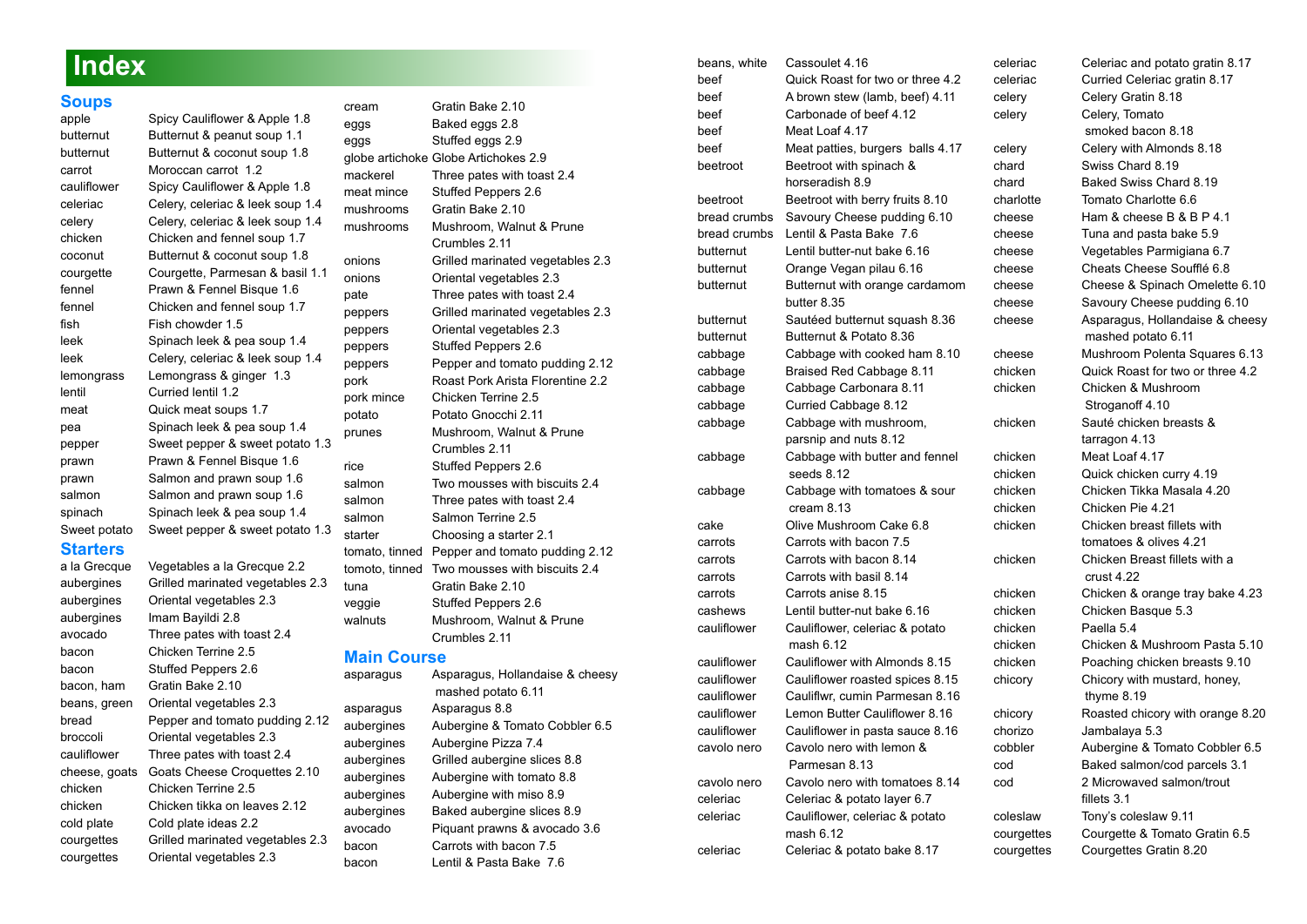| courgettes   | Kousa bi Gebna 8.20                | leeks         | Sautéed leeks 8.24                | pizza         | Pizza 7.2                        | quiche         | Quiche Lorraine 7.1              |
|--------------|------------------------------------|---------------|-----------------------------------|---------------|----------------------------------|----------------|----------------------------------|
| courgettes   | Courgettes baked with              | leeks         | Leeks in wine 8.24                | pizza         | Cheat's Pizza 7.3                | ratatouille    | Ratatouille 6.9                  |
|              | tomatoes $(1)$ 8.21                | lentils       | Lentils 6.2                       | polenta       | Mushroom Polenta Squares         | rice           | Rice as a side 5.1               |
| courgettes   | Courgettes baked with              | lentils black | Black dhal 6.12                   | 6.13          |                                  | rice           | Jambalaya 5.3                    |
|              | tomatoes $(2)$ 8.21                | lentils Puy   | Lentil butter-nut bake 6.16       | pork          | Quick Roast for two or three 4.2 | rice           | Chicken Basque 5.3               |
| courgettes   | Fried Courgettes 8.21              | lentils red   | Red lentil dhal 6.12              | pork          | Roast leg of pork 4.3            | rice           | Paella 5.4                       |
| courgettes   | Courgettes with lemon &            | lentils, Puy  | Lentil & Pasta Bake 7.6           | pork          | Sauté pork noisettes with        | rice           | Kedgeree 5.5                     |
|              | black pepper crust 8.22            | mash          | Vegetable Mash 8.4                |               | prunes 4.6                       | rice           | Saffron Risotto 5.6              |
| couscous     | Couscous 5.10                      | mash          | Rumbledethumps 8.4                | pork          | Pork 'Stroganoff' 4.8            | rice           | Basic risotto 5.6                |
| crumble      | Parsnip, mushroom & pecan          | meat          | Steaks chops & burgers 4.5        | pork          | Casserole of Pork &              | rice           | Risotto variations 5.7           |
|              | crumble 6.2                        | meat          | A braise for two 4.9              |               | Potatoes 4.10                    | rice           | Rice or Pasta Salad 5.8          |
| crumble      | Vegetarian Root Crumble 6.3        | meat          | Cassoulet 4.16                    | pork          | A white stew (pork chicken) 4.15 | rice           | In stews $4.12$                  |
| Daube        | Beef 4.11                          | meat cooking  | On meat and poultry 4.1           | pork          | Meat Loaf 4.17                   | rice           | Orange Vegan pilau 6.16          |
| duck         | Duck breasts for two 4.4           | mozzarela     | Aubergine Pizza 7.4               | pork          | Meat patties, burgers balls 4.17 | root veg       | Vegetarian Root Crumble 6.3      |
| duck         | Stir-fried duck with plums 4.8     | mushrooms     | Chicken & Mushroom Pasta 5.10     | pork          | Red Cooked Pork 4.22             | Rumbledethumps | 8.4                              |
| eggah        | Eggah 6.14                         | mushrooms     | Olive Mushroom Cake 6.8           | potato        | Potato & Parsnip Mash w/         | salad          | Mixed Green Salad 9.1            |
| eggs         | Kedgeree 5.5                       | mushrooms     | Mushroom Polenta Squares 6.13     |               | Prawns 3.6                       | salad          | Salade Nicoise 9.2               |
| eggs         | Cheats Cheese Soufflé 6.8          | mushrooms     | Stuffed mushrooms 6.15            | potato        | Spanish Omelette 6.9             | salad          | Warm bacon &spinach salad 9.2    |
| eggs         | Spanish Omelette 6.9               | mushrooms     | Aubergine Pizza 7.4               | potato        | Asparagus, Hollandaise &         | salad          | Beetroot Salad 9.3               |
| eggs         | Cheese & Spinach Omelette 6.10     | okra          | Okra spinach and sweet            |               | cheesy mashed potato 6.11        | salad          | Beetroot, pepper prawn salad 9.3 |
| eggs         | Eggah 6.14                         |               | potato 8.25                       | potato        | Cauliflower, celeriac &          | salad          | Celeriac remoulade 9.3           |
| fennel       | Sauté fennel with olive oil &      | okra          | Okra with tomato 8.25             |               | potato mash 6.12                 | salad          | Celery salad 9.4                 |
|              | lemon 8.22                         | olives        | Olive Mushroom Cake 6.8           | potato        | Celeriac & potato bake 8.17      | salad          | Warm chicken salad 9.4           |
| fennel       | Braised fennel 8.22                | omelette      | Spanish Omelette 6.9              | potato        | Celeriac and potato gratin 8.17  | salad          | Courgette & mushroom 9.4         |
| fennel       | Braised fennel with butter &       | omelette      | Cheese & Spinach Omelette 6.10    | potato        | Potato wedges 8.27               | salad          | Cucumber, pepper & olive 9.5     |
|              | Parmesan 8.23                      | orange        | Orange Vegan pilau 6.16           | potato        | Potato thins 8.27                | salad          | Green bean salad 9.5             |
| fennel       | Baked fennel with walnut &         | pak choi      | Pak Choi, Bok Choi, Choi Sum 8.26 | potato        | Potatoes baked with butter &     | salad          | Pepper salad 9.5                 |
|              | lemon 8.23                         | parsnip       | Potato & Parsnip Mash w/          |               | herbs (Anna) 8.27                | salad          | Potato salad 9.6                 |
| fish         | A braise for two 4.9               |               | Prawns 3.6                        | potato        | Boulangere potatoes 8.28         | salad          | Red cabbage walnut salad 9.6     |
| fish, smoked | Fish Pie 3.2                       | parsnip       | Parsnip, mushroom & pecan         | potato        | Roast Potatoes 8.28              | salad          | Tomato and basil Salad 9.6       |
| fish, white  | Fish Pie 3.2                       |               | crumble 6.2                       | potato        | Baked potatoes 8.28              | salad          | Tuna & bean salad 9.7            |
| fish, white  | Fried fish fillets 3.2             | parsnip       | Parsnip patties 8.26              | potato        | Gratin Dauphinois 8.29           | salad          | Caramelised pear, pecan          |
| fish, white  | Fish on a sauce 3.3                | parsnip       | Baked parsnips with walnuts 8.26  | potato        | Other potato recipes 8.29        |                | & Roquefort 9.7                  |
| fish, white  | Fish with crust 3.3                | pasta         | Pasta and prawns in tomato        | potato, sweet | Sweet potato 8.37                | salad          | Pear, avocado, hazel nut and     |
| haddock      | Baked salmon/cod parcels 3.1       |               | sauce 3.4                         | potato, sweet | Quick Sweet Potato curry 8.37    |                | feta 9.7                         |
| haddock,     | Kedgeree 5.5                       | pasta         | Prawn linguine 3.5                | potato, sweet | Sweet Potato pancakes 8.37       | salad          | Pink grapefruit & avocado 9.8    |
| ham          | Ham & cheese B & B P 4.1           | pasta         | Rice or Pasta Salad 5.8           | potato, sweet | Sweet potato melts 8.38          | salad          | Pink grapefruit, mango, pepper   |
| Hollandaise  | Asparagus, Hollandaise &           | pasta         | Vegetable & Prawn Pasta 5.8       | prawn         | Paella 5.4                       |                | & prawn salad 9.8                |
|              | cheesy mashed potato 6.11          | pasta         | Tuna and pasta bake 5.9           | prawns        | Pasta and prawns in tomato       | salad          | Carrot Salad 9.8                 |
| Kedgeree     | Kedgeree 5.5                       | pasta         | Lemon Pasta 5.9                   |               | sauce 3.4                        | salad          | Sweet potato & tomato salad 9.9  |
| lamb         | Quick Roast for two or three 4.2   | pasta         | Chicken & Mushroom Pasta 5.10     | prawns        | Quick Prawn curry 3.5            | salad          | Warm salmon, orange, fennel 9.9  |
| lamb         | Pot-Roast Lamb & spring veg 4.4    | pasta         | Lentil & Pasta Bake 7.6           | prawns        | Prawn linguine 3.5               | salad          | Oriental Green Salad 9.10        |
| lamb         | A brown stew (lamb or beef) 4.11   | pecan         | Parsnip, mushroom & pecan         | prawns        | Potato & Parsnip Mash w/         | salad T        | ony's coleslaw 9.11              |
| lamb         | Moroccan Lamb Tagine 4.14          |               | crumble 6.2                       |               | Prawns 3.6                       | salad          | Aubergine salad 9.11             |
| lamb         | A white stew (pork or              | peppers       | Peppers with tuna 7.5             | prawns        | Piquant prawns & avocado 3.6     | salad          | Insalata Tricolore 9.11          |
|              | chicken) 4.15                      | peppers       | Stuffed 2.6                       | prawns        | Garlic Prawns 3.6                | salad          | Chicory, orange, avocado 9.12    |
| lamb         | Meat patties, burgers & balls 4.17 | peppers       | Fish on a sauce 3.3               | prawns        | Vegetable & Prawn Pasta 5.8      | salad          | Green leaf, artichoke &          |
| lamb         | Shepherds Pie 4.18                 |               |                                   |               |                                  |                |                                  |